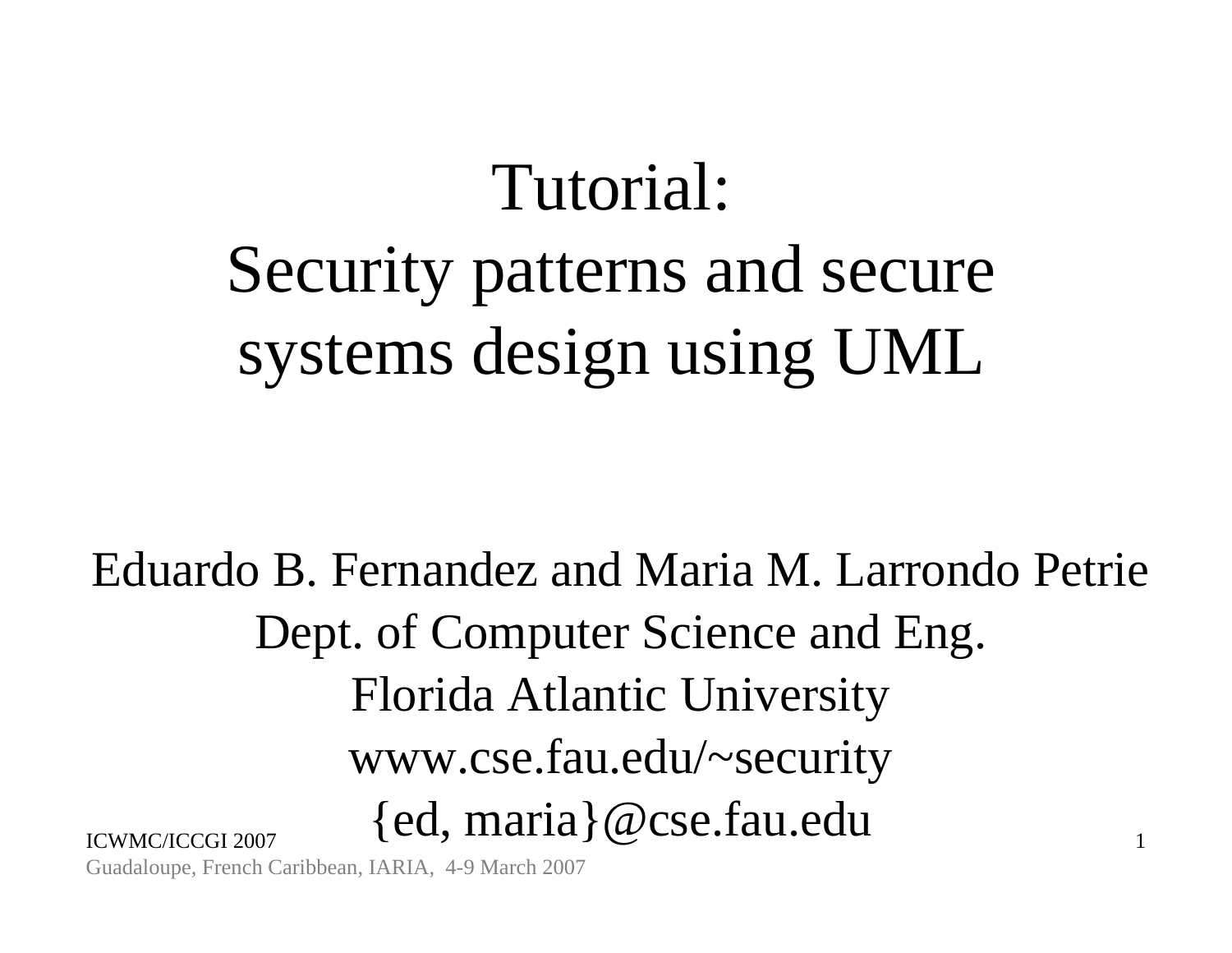#### Hout Eduardo

- Professor of Computer Science at Florida Atlantic University, Boca Raton, FL, USA
- At IBM for 8 years (L.A. Scientific Center).
- Wrote the first book on database security (Addison-Wesley, 1981).
- Author of many research papers
- Consultant to IBM, Siemens, Lucent,...
- MS EE Purdue U, PhD CS UCLA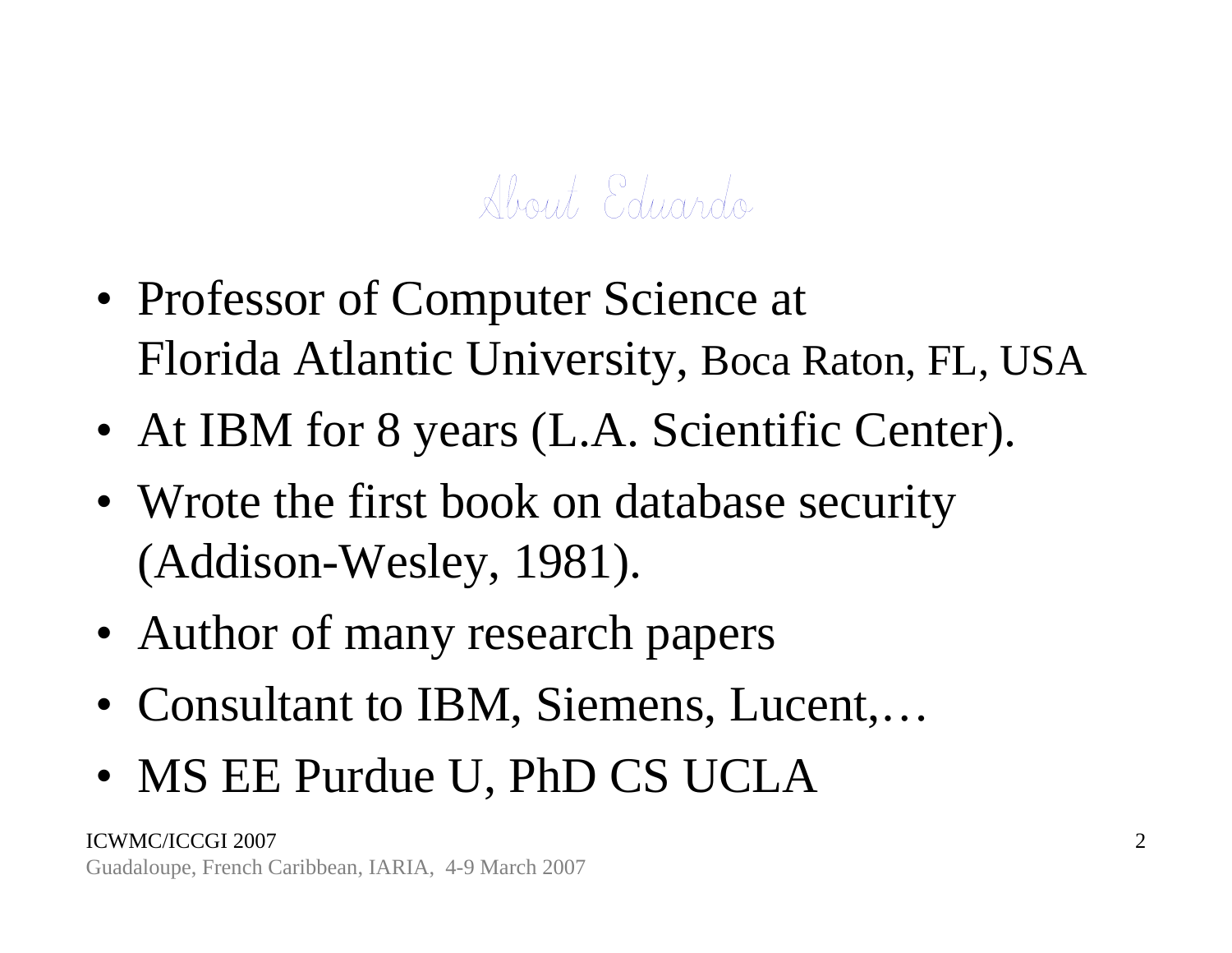#### About Maria

- Professor of Computer Science & Engineering and Associate Dean of Academic & International Affairs at Florida Atlantic University, Boca Raton, FL., USA
- Executive Vice President of LACCEI (Latin American and Caribbean Consortium of Engineering Institutions)
- Authored over 130 research papers on complex systems modeling (environmental, security)
- • Over US\$2.5M in research grants from NATO, IBM, NSF, and South Florida Water Management District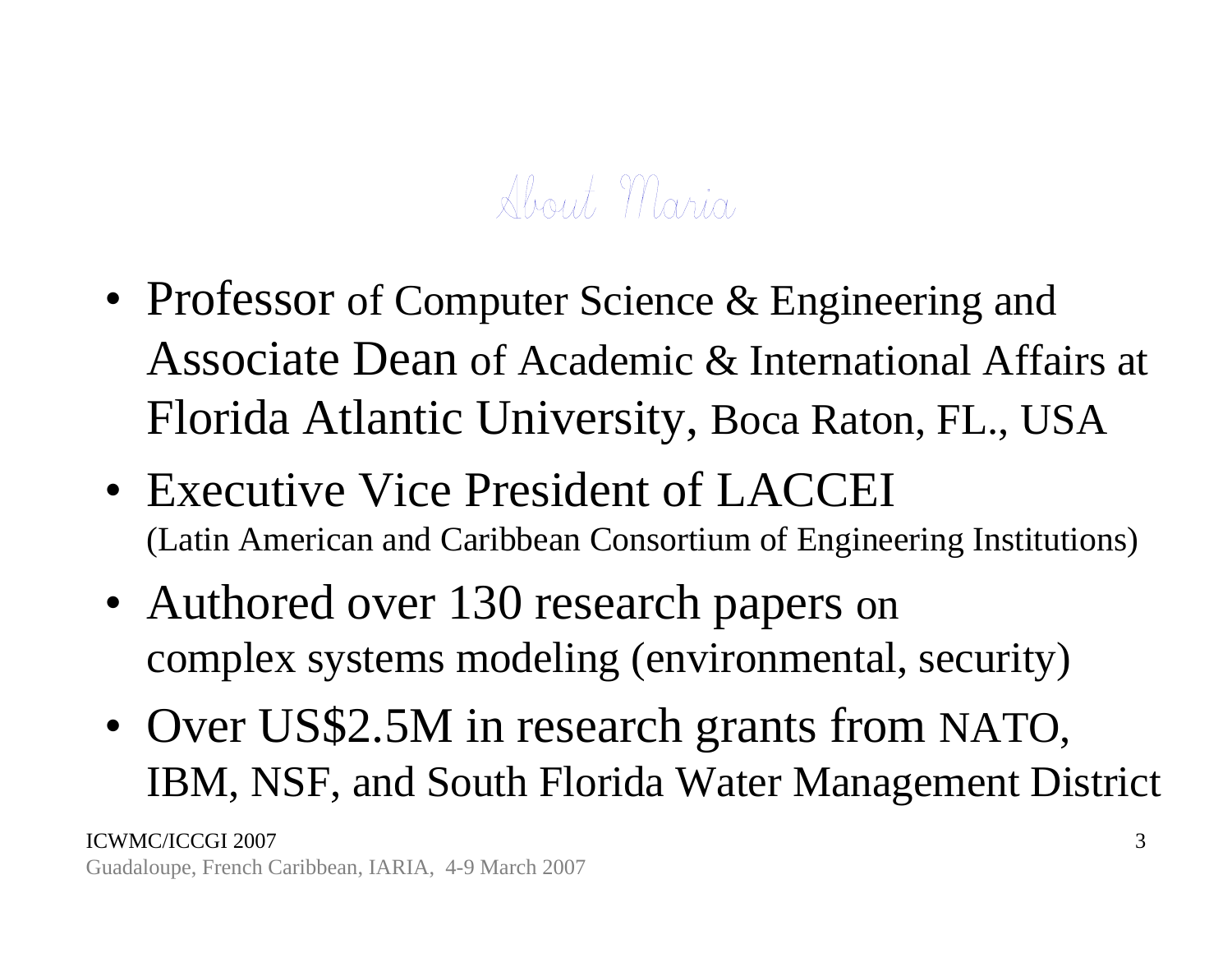## Abstract

- $\bullet$  Analysis and design patterns are well established to build high-quality objectoriented software. Patterns combine experience and good practices to develop basic models that can be used for new designs. Security patterns join the extensive knowledge accumulated about security with the structure provided by patterns to provide guidelines for secure system design and evaluation. We show a variety of security patterns and their use in the construction of secure systems. These patterns include Authentication, Authorization, Role-based Access Control, Firewalls, Web Services Security, and others. We apply these patterns through a secure system development method based on a hierarchical architecture whose layers define the scope of each security mechanism. First, the possible attacks and the rights of the users are defined from the use cases using a Role-Based Access Control (RBAC) model. The attacks are used to find the necessary policies, while the rights are reflected in the conceptual class model. We then define additional security constraints that apply to distribution, interfaces, and components. The patterns are shown using UML models and some examples are taken from our book *Security Patterns: Integrating security and systems engineering* (Wiley 2006).
- $\bullet$  **Keywords:** object-oriented design, patterns, secure systems design, security, software architecture

#### ICWMC/ICCGI 2007

Guadaloupe, French Caribbean, IARIA, 4-9 March 2007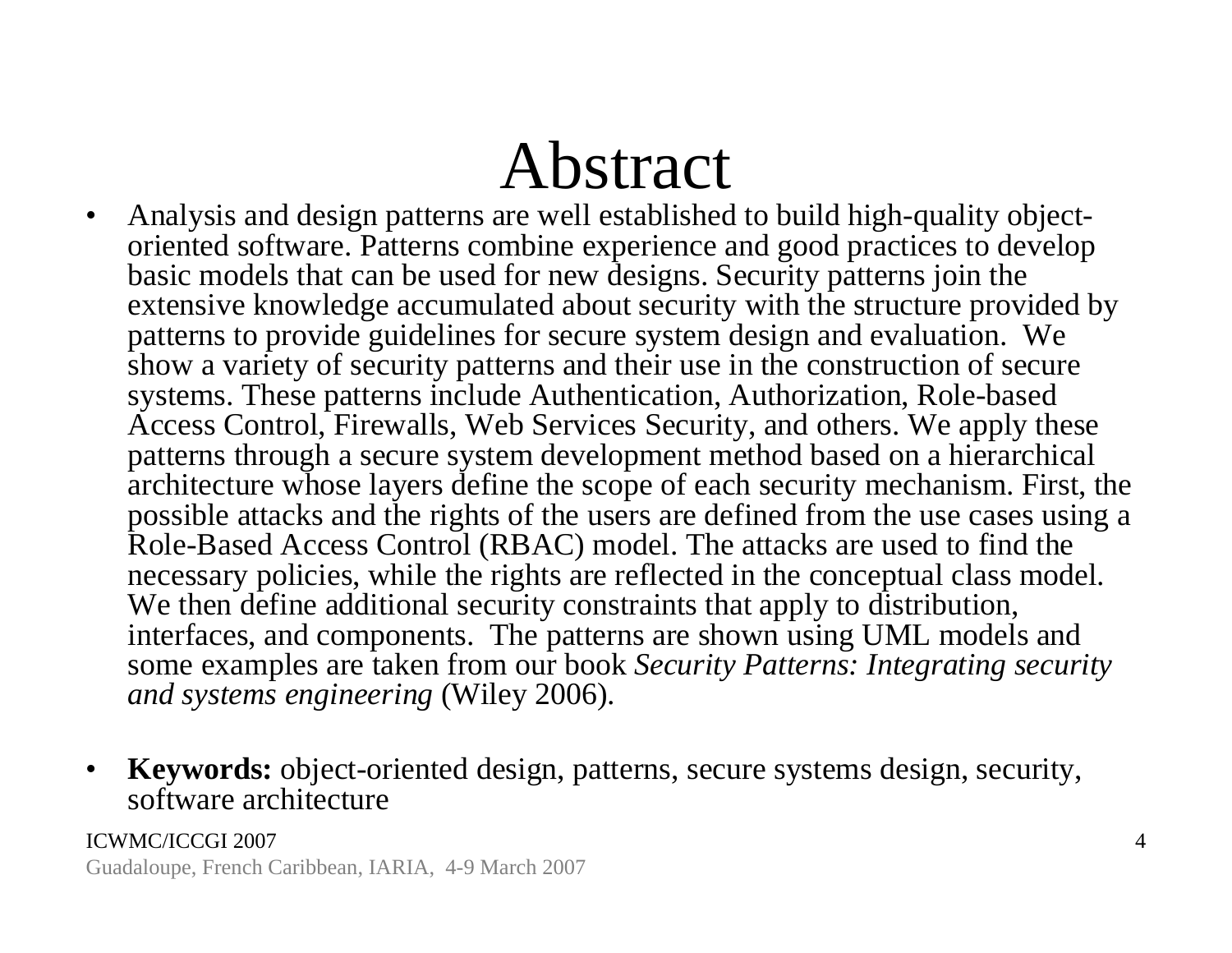



Markus Schumacher Eduardo Fernandez-Buglioni Duane Hybertson Frank Buschmann Peter Sommerlad

#### **SECURITY PATTERNS**

**Integrating Security** and Systems Engineering



WILEY SERIES IN SOFTWARE DESIGN PATTERNS

ICWMC/ICCGI 2007 Guadaloupe, French Caribbean, 1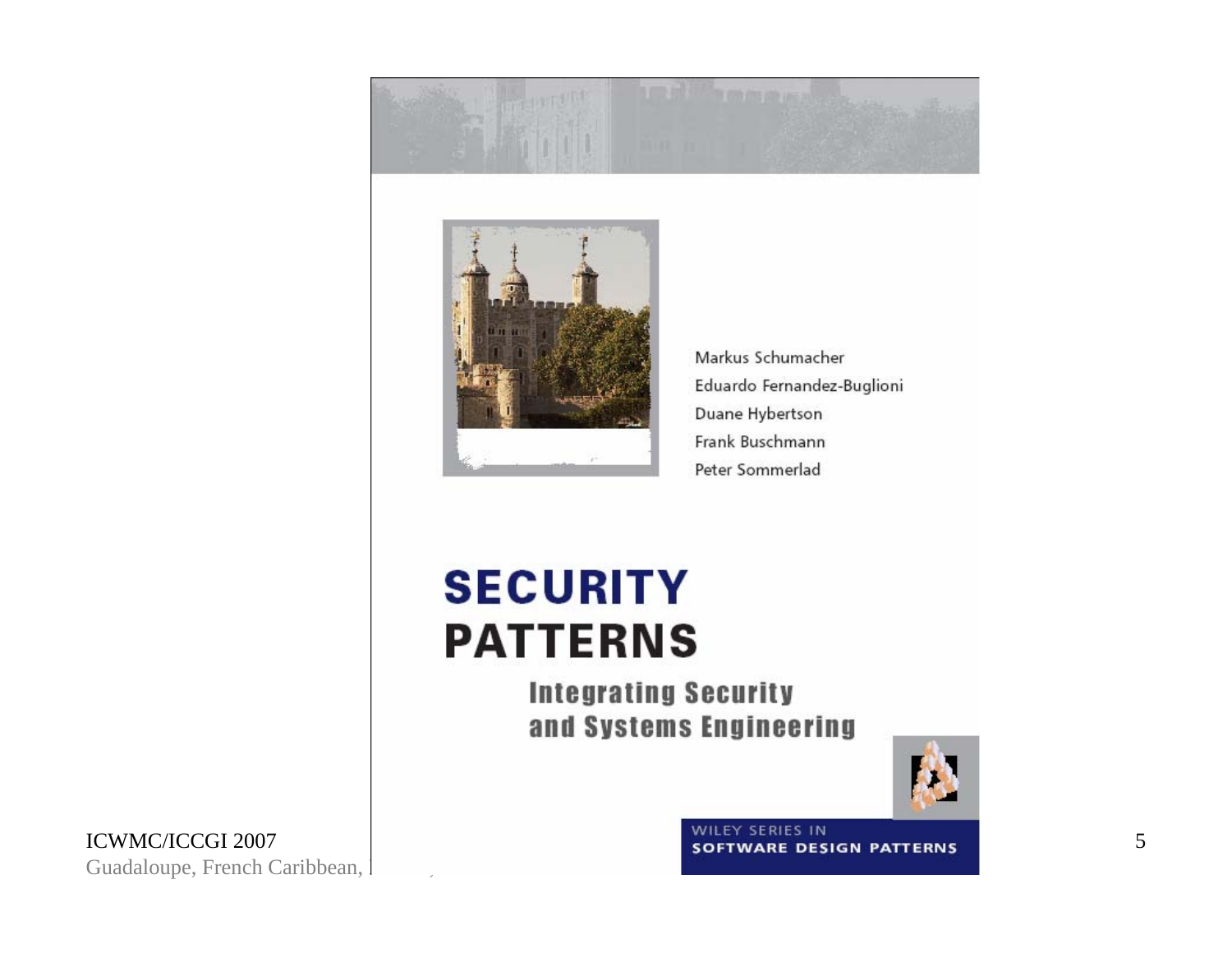Objectives

- To get a panorama of security patterns and how to use them
- To consider a systematic approach to secure systems development based on patterns and UML
- To study some specific patterns in detail
- To get ideas for research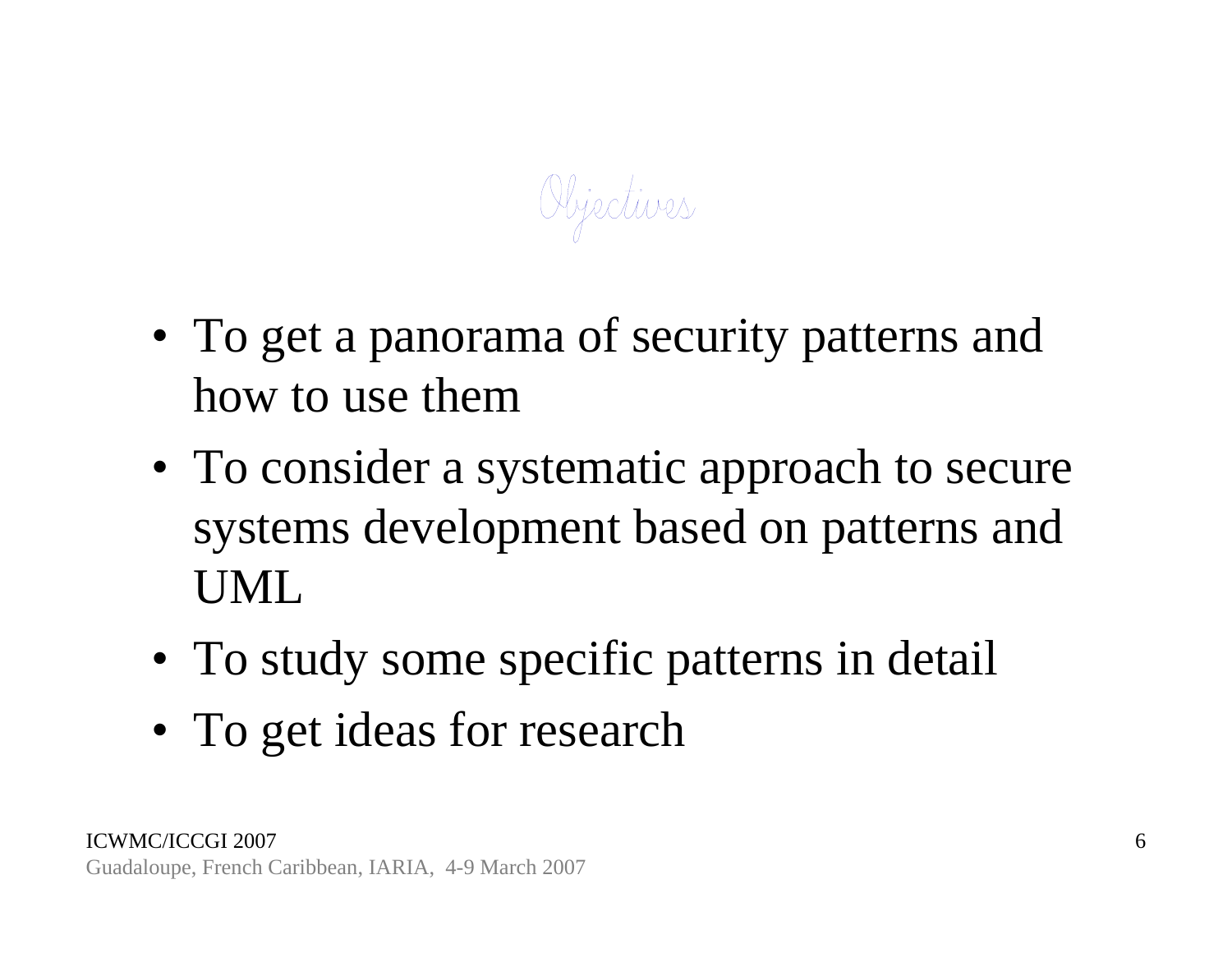#### Qutline, 1

- Security concepts and definitions
- The Internet
- Attacks
- A methodology for the design of secure systems
- Security models
- Firewalls
- Operating systems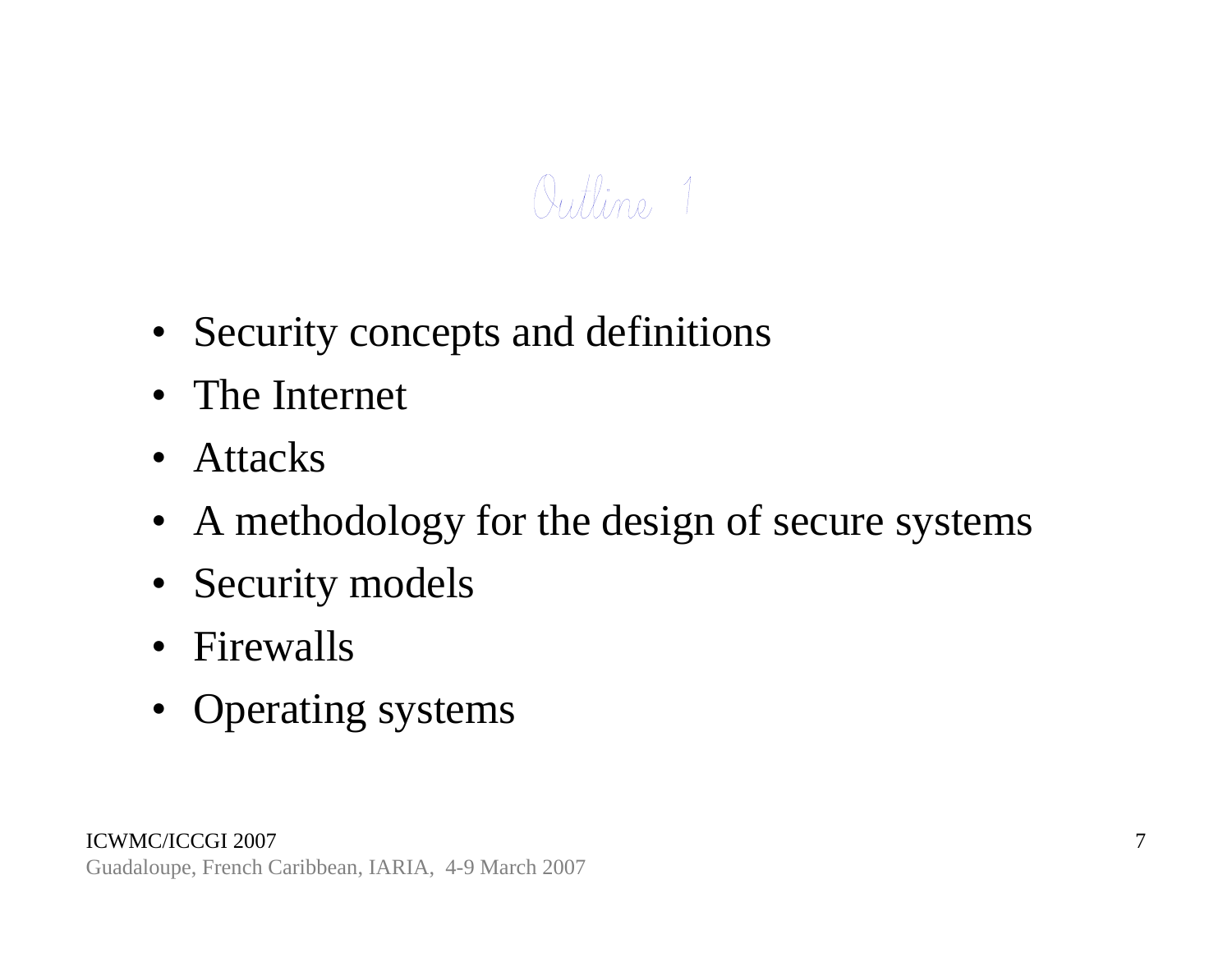#### Qutline, 2

- Web services
- Application security
- Distributed and web systems
- More security patterns
- Conclusions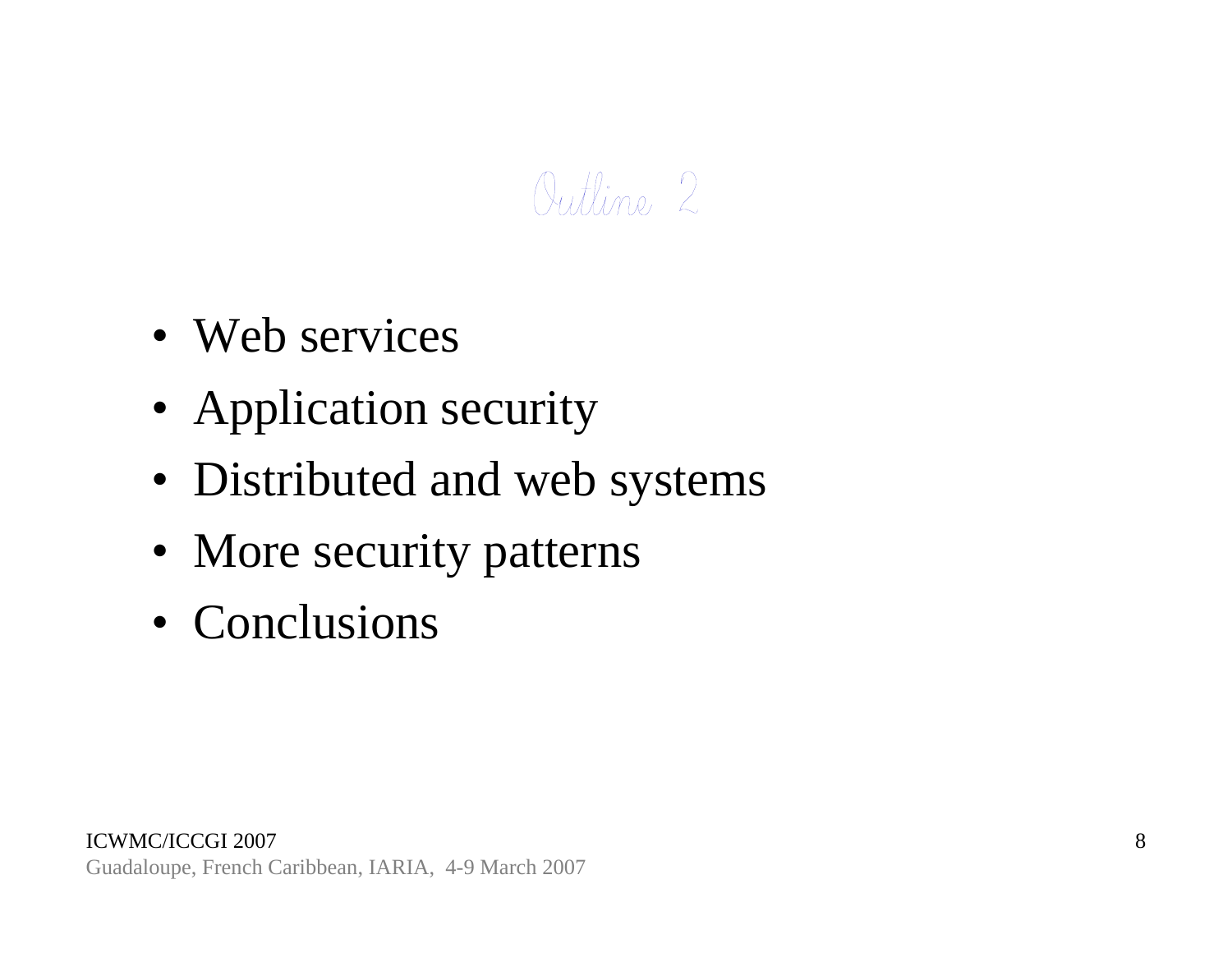Security

- Objectives
- Countermeasures
- Security architectures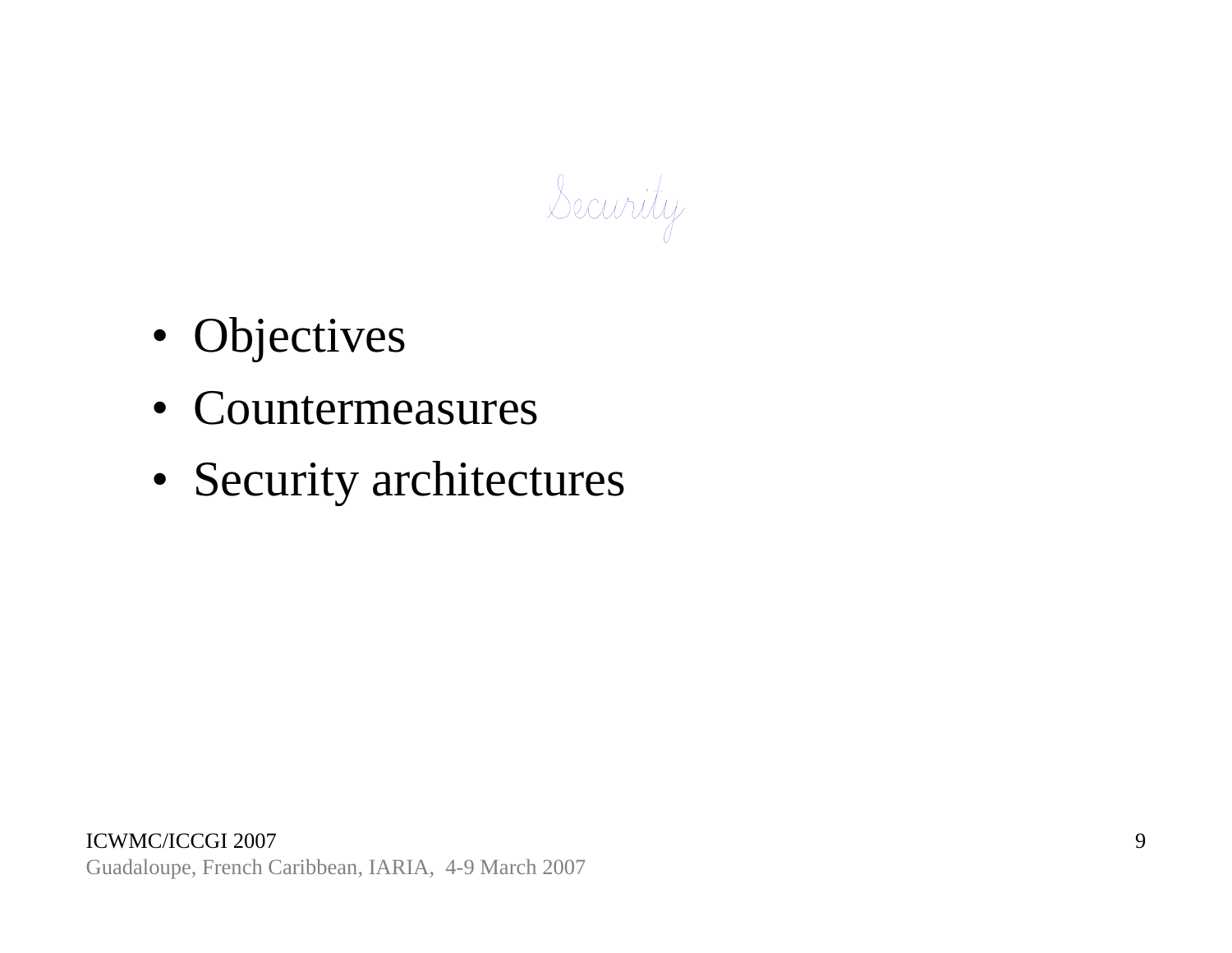- "Me da lo mismo que me escuches o no. Es asi, y me parece justo que lo sepas".
- J. Cortazar, "El idolo de las Cicladas", en "Ceremonias", Seix Barral, 1983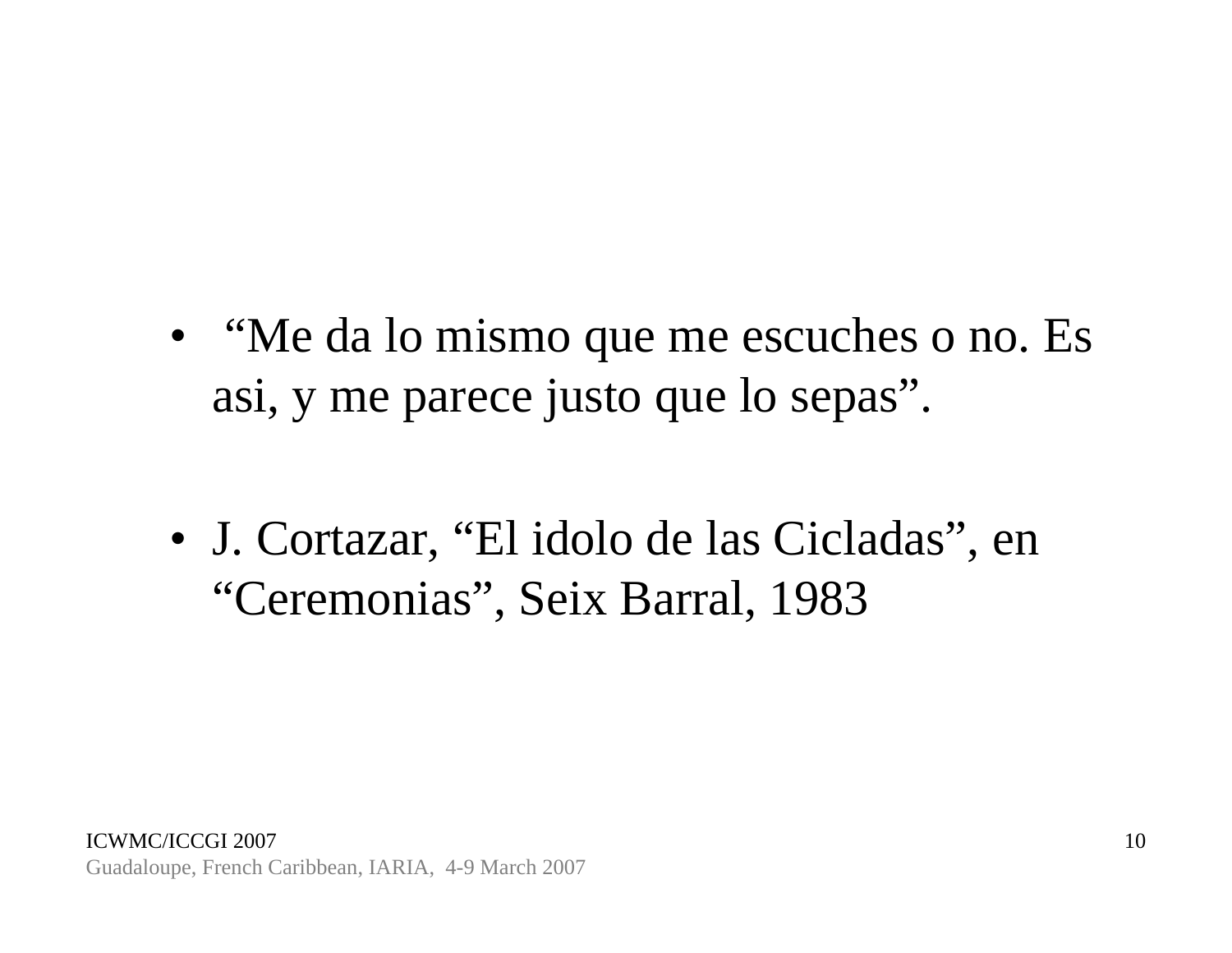## The value of information

- We rely on information for our credit, health, professional work, business, education
- Illegal access (reading or modification) to information can produce serious problems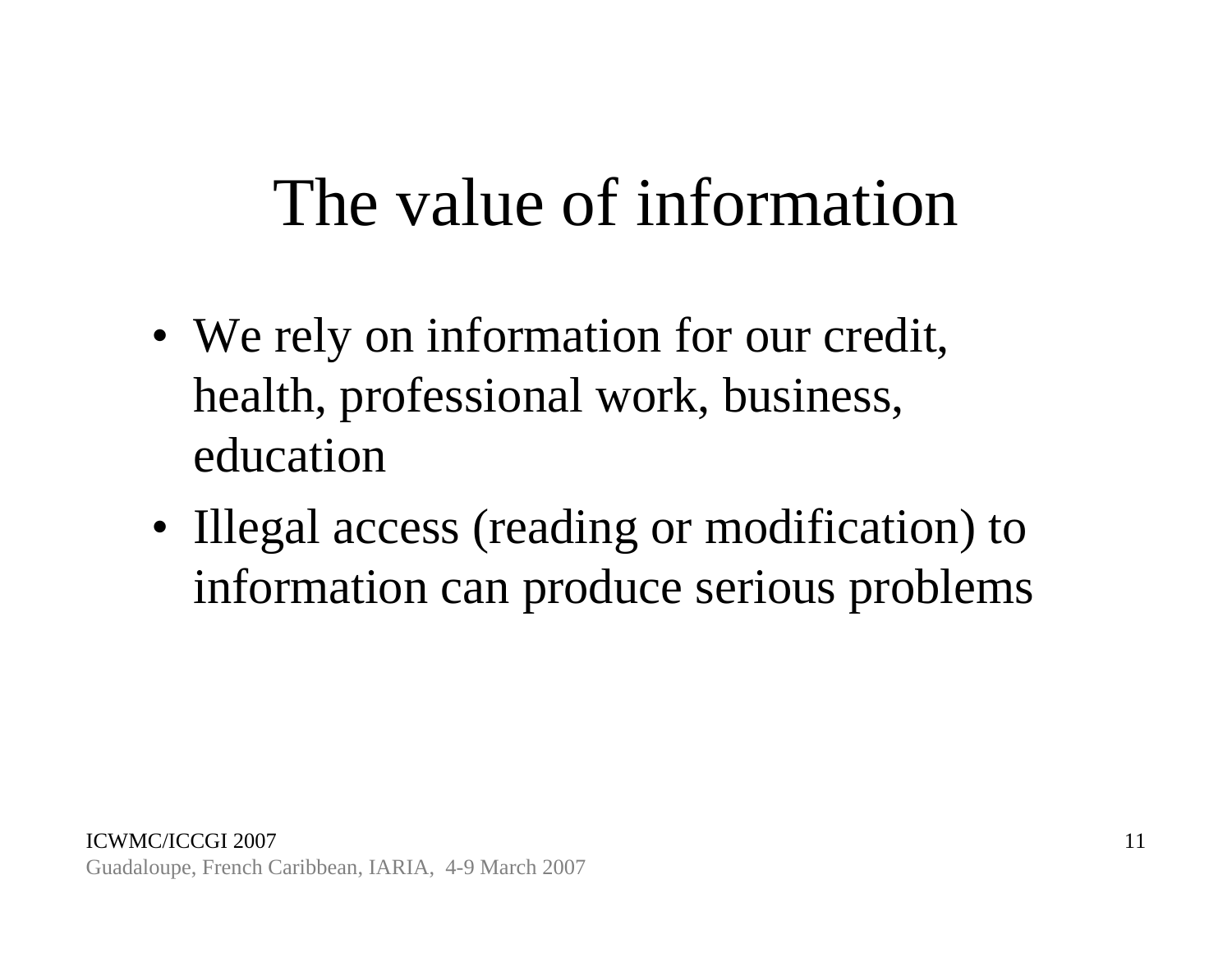# Security objectives

- Confidentiality--no leakage of sensitive or private information
- Integrity-- no unauthorized modification or destruction of information
- Availability (No denial of service) annoying , costly
- Lack of accountability (Non-repudiation)- legally significant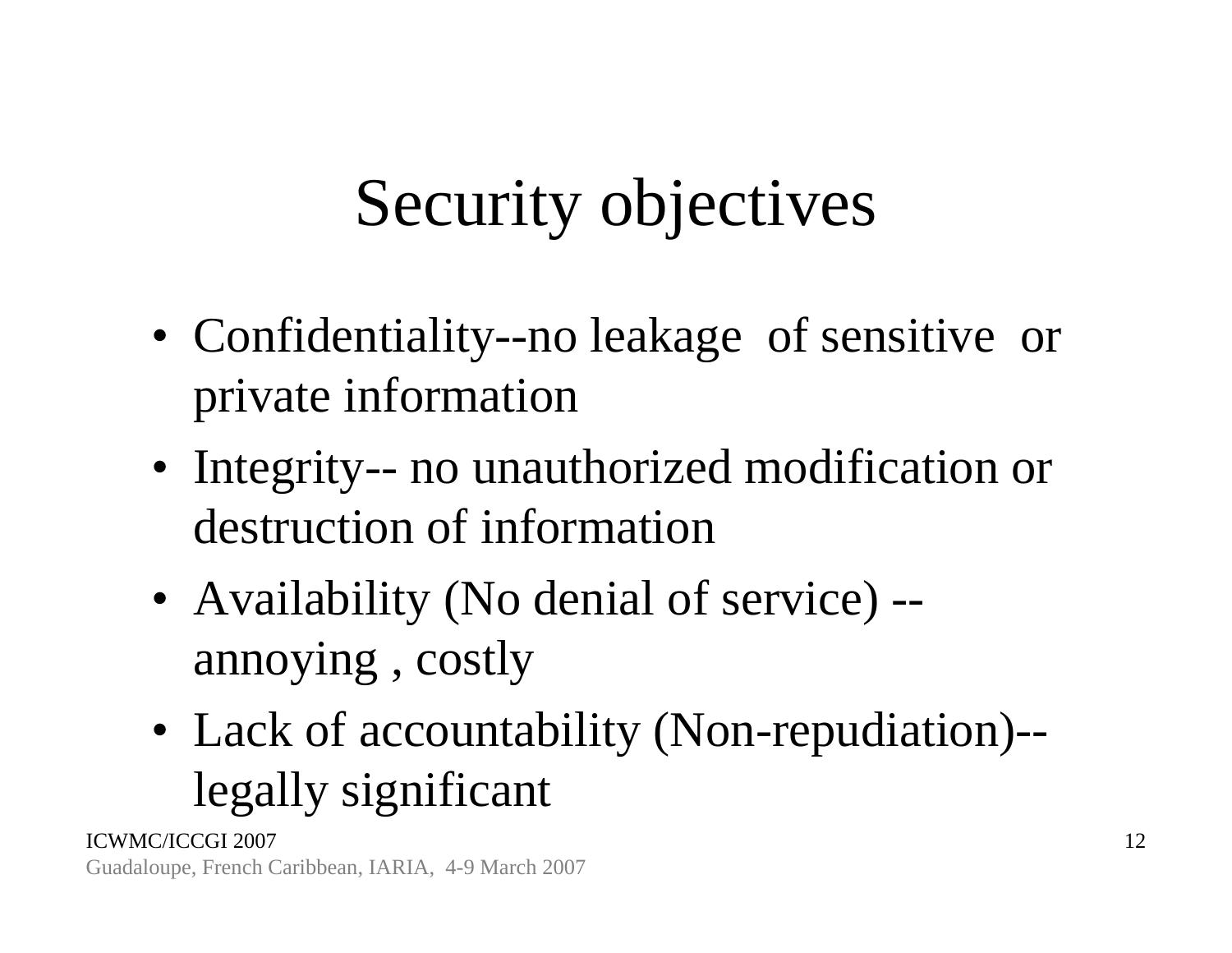# The meaning of security

- Security implies providing these objectives in the presence of attacks
- Security requires technical, managerial, and physical countermeasures (defenses)
- We only consider technical aspects here
- A related aspect is privacy, a legal and ethics concern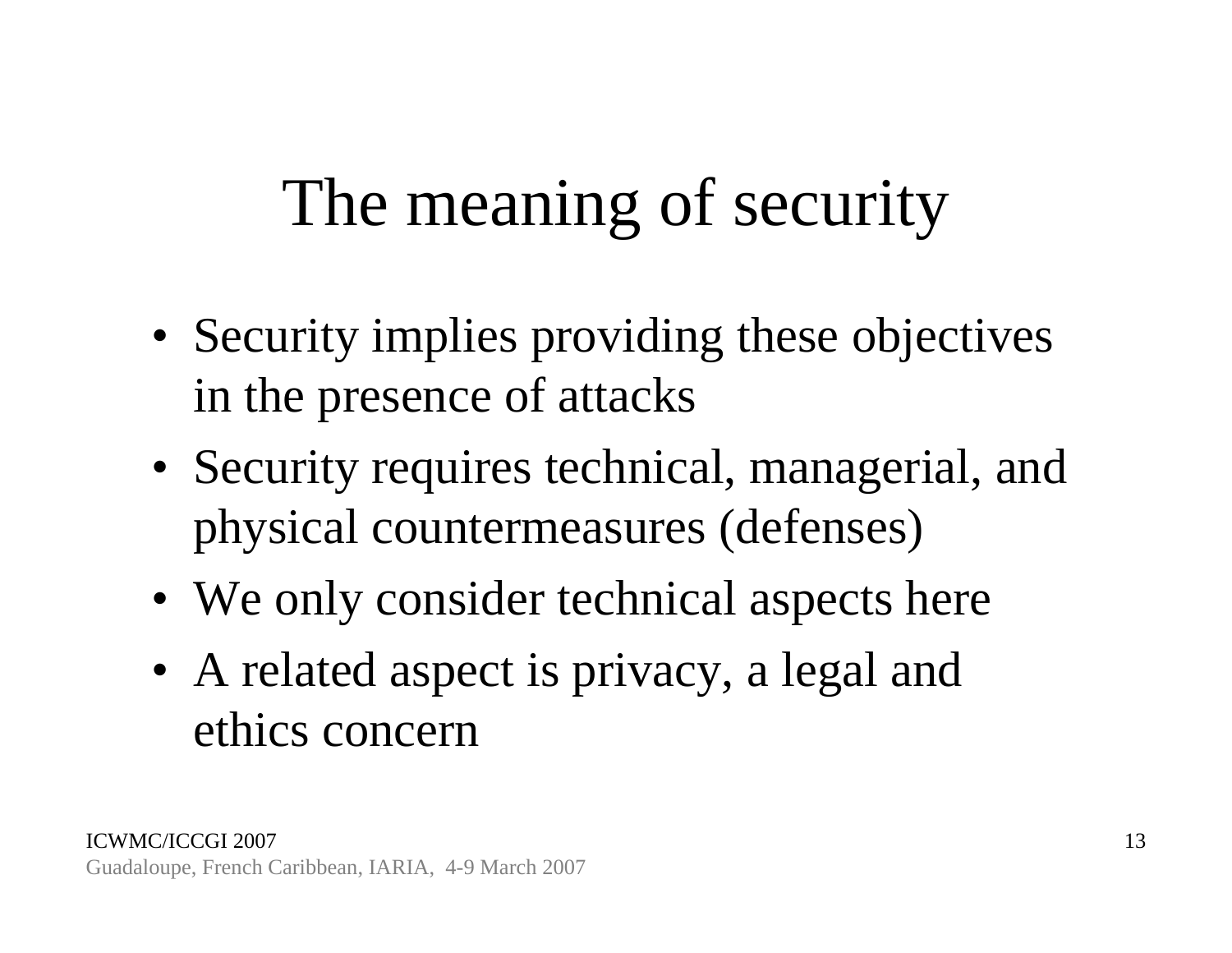#### Countermeasures

- Identification and Authentication– first step
- Access control/ authorization --provide confidentiality and integrity
- Auditing-- basis for prosecution or improvements to the system
- Cryptography-- a mechanism to hide information and prove identity and rights
- Intrusion detection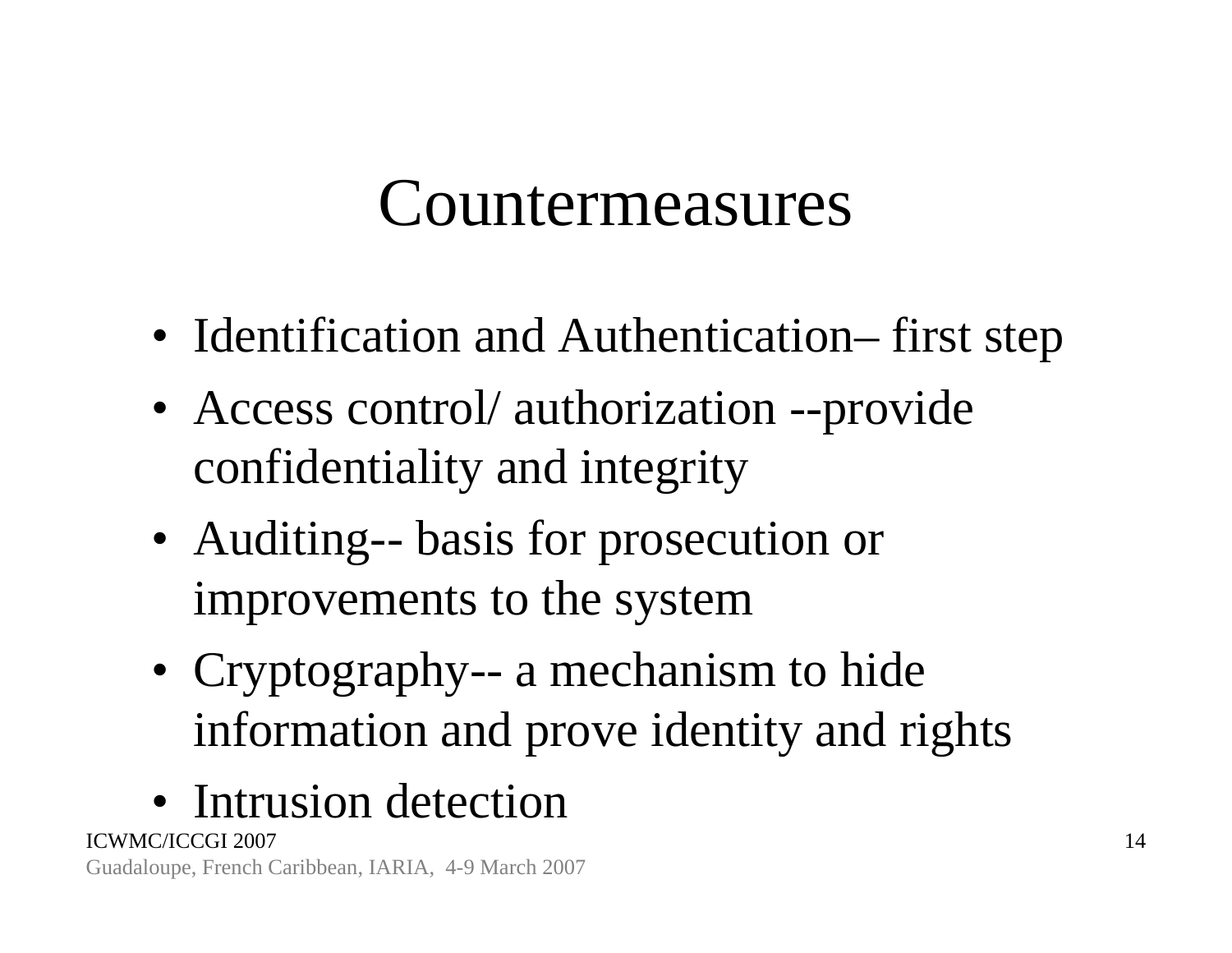## Basic security architecture

- *Authentication* happens first
- *Authorization rules* define what is allowed or not allowed (who can see what and how)
- *Assurance* is a measure of how well the lower levels enforce authentication and authorization
- *Cryptography* protects communications and maybe stored data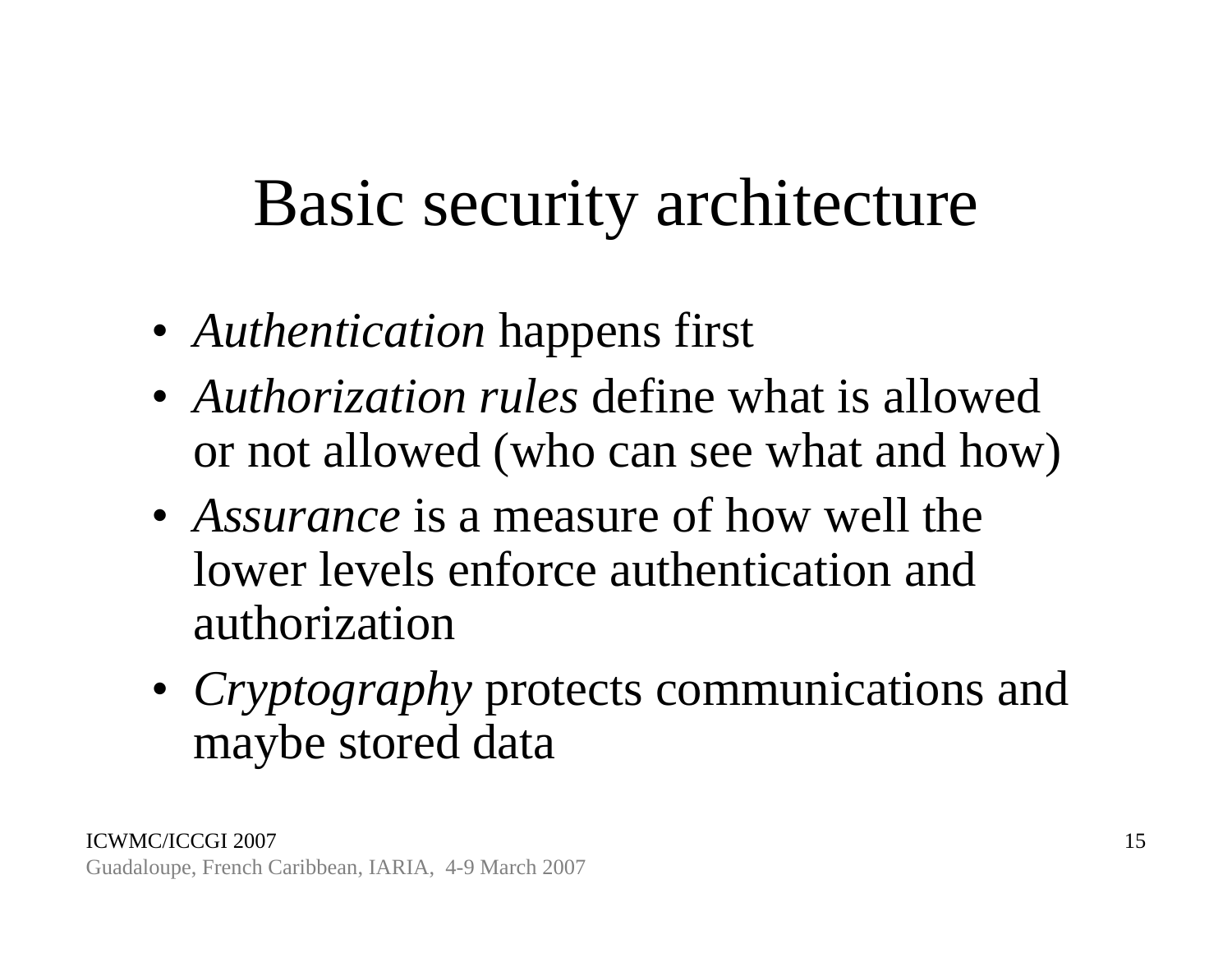# Security environments

- Early systems were isolated and single user --few security problems
- Mainframes brought many users but we knew them (registered)—complexity and attacks increased
- The Internet opened up our systems to unknown users—exponential growth in attacks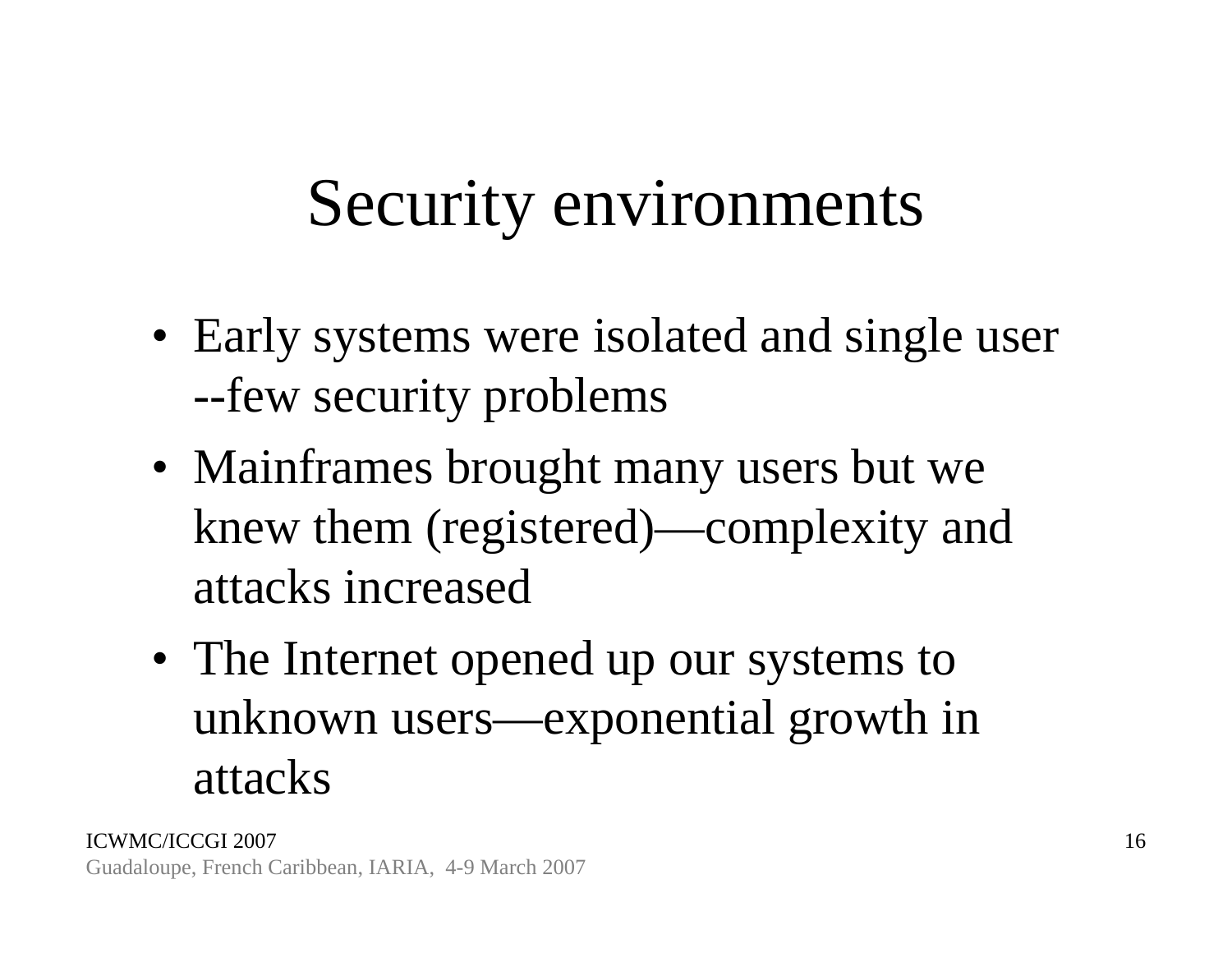#### The Internet

- Basic architecture
- Documents
- New architectures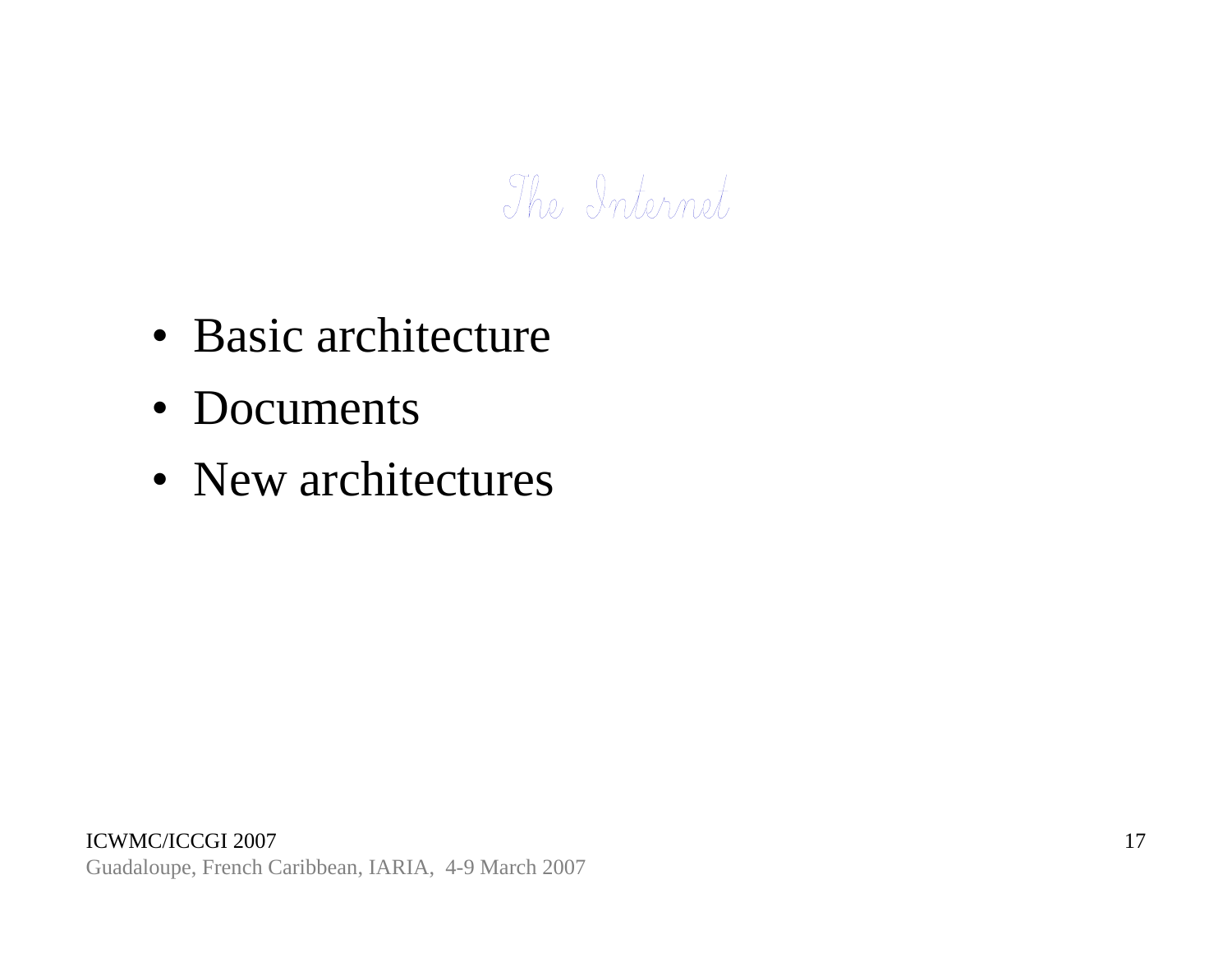Al abrir los ojos, vi el Aleph. El lugar donde estan, sin confundirse, todos los lugares del orbe, vistos desde todos los angulos.

J.L. Borges, "Narraciones", Salvat, 1982.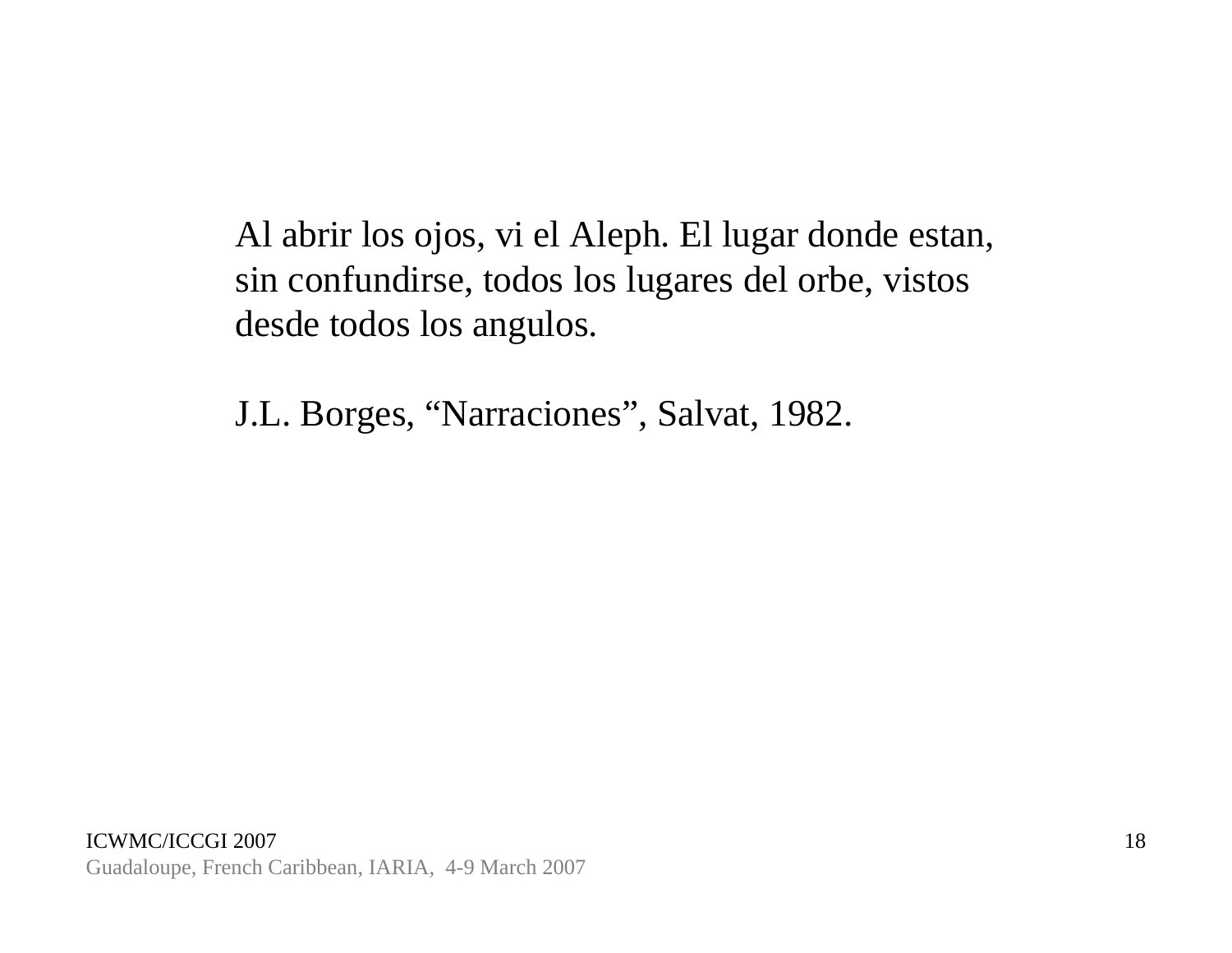## Context for security

- The Internet is the most demanding environment
- Complex
- Unknown users
- We want to have our information accessible from the Internet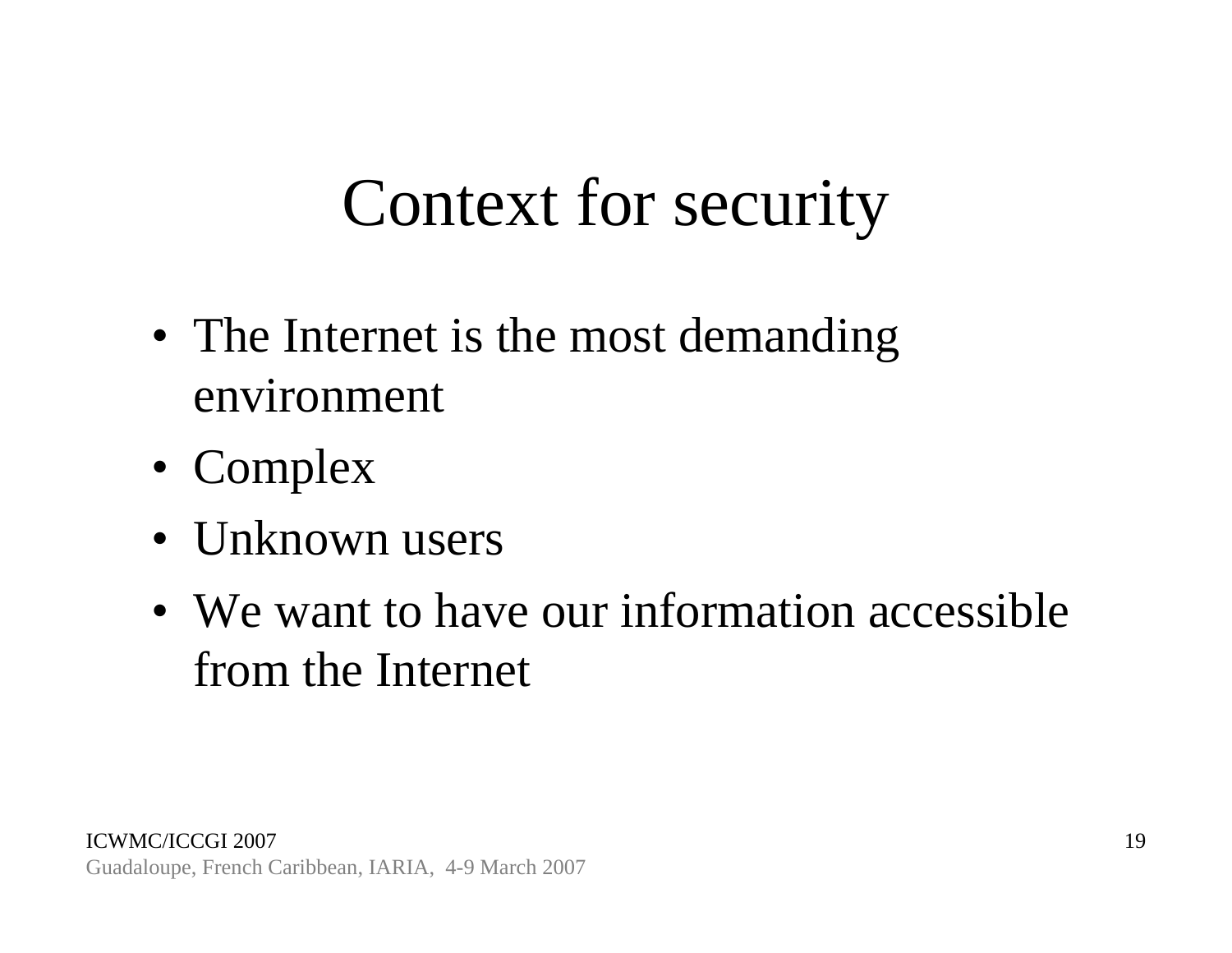## Basic Architectural components

- Web browsers -- can request HTML documents, provide URL caching , support directories
- Web servers -- receive user requests, find and return documents
- Files or DBMS store documents
- Documents -- pages or sets of pages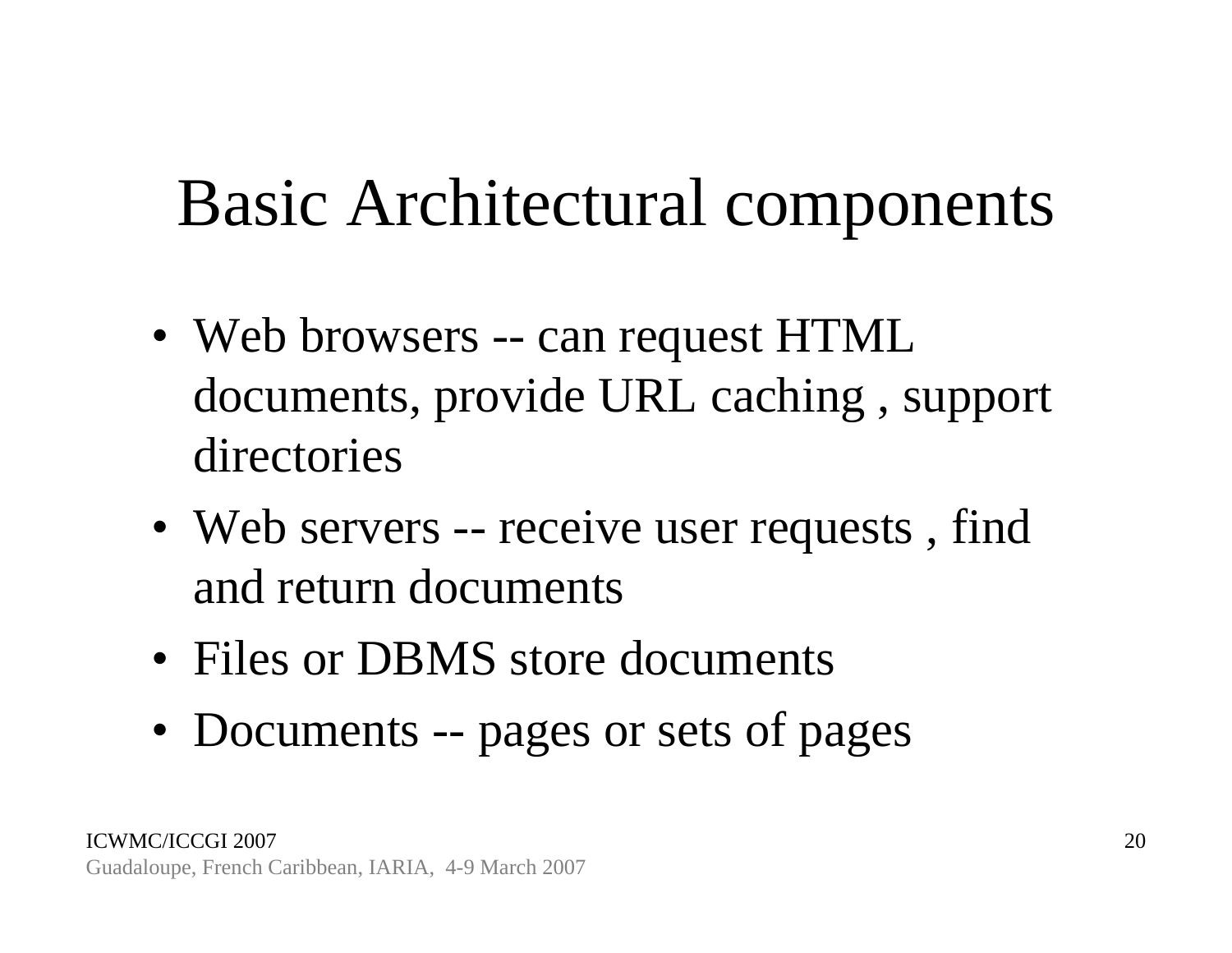#### Basic Internet architecture

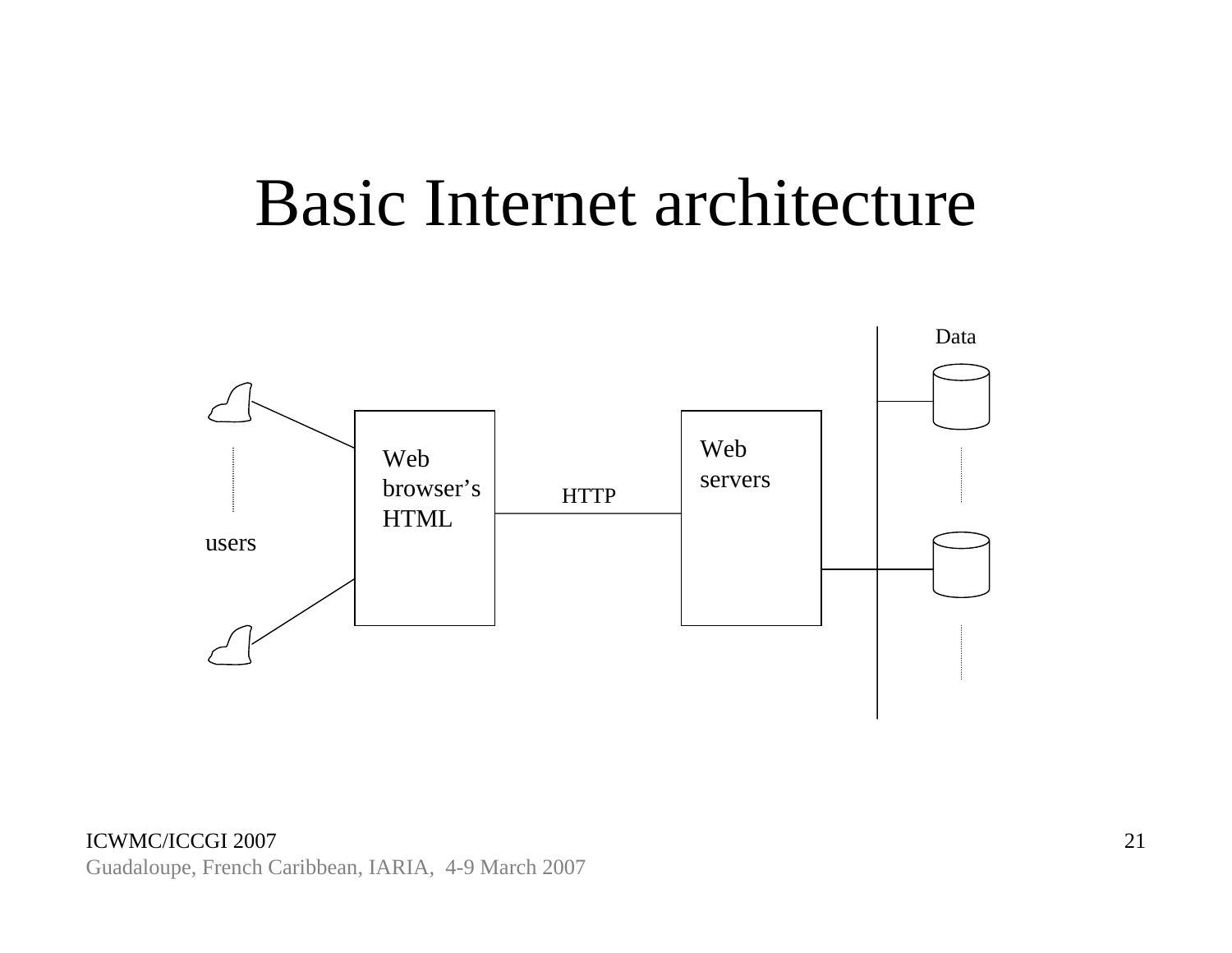#### Web documents

- Hypertext /multimedia
- Passive or active (contain links to programs)
- Fixed or dynamic (assembled on request)
- Potentially all institution data can be considered documents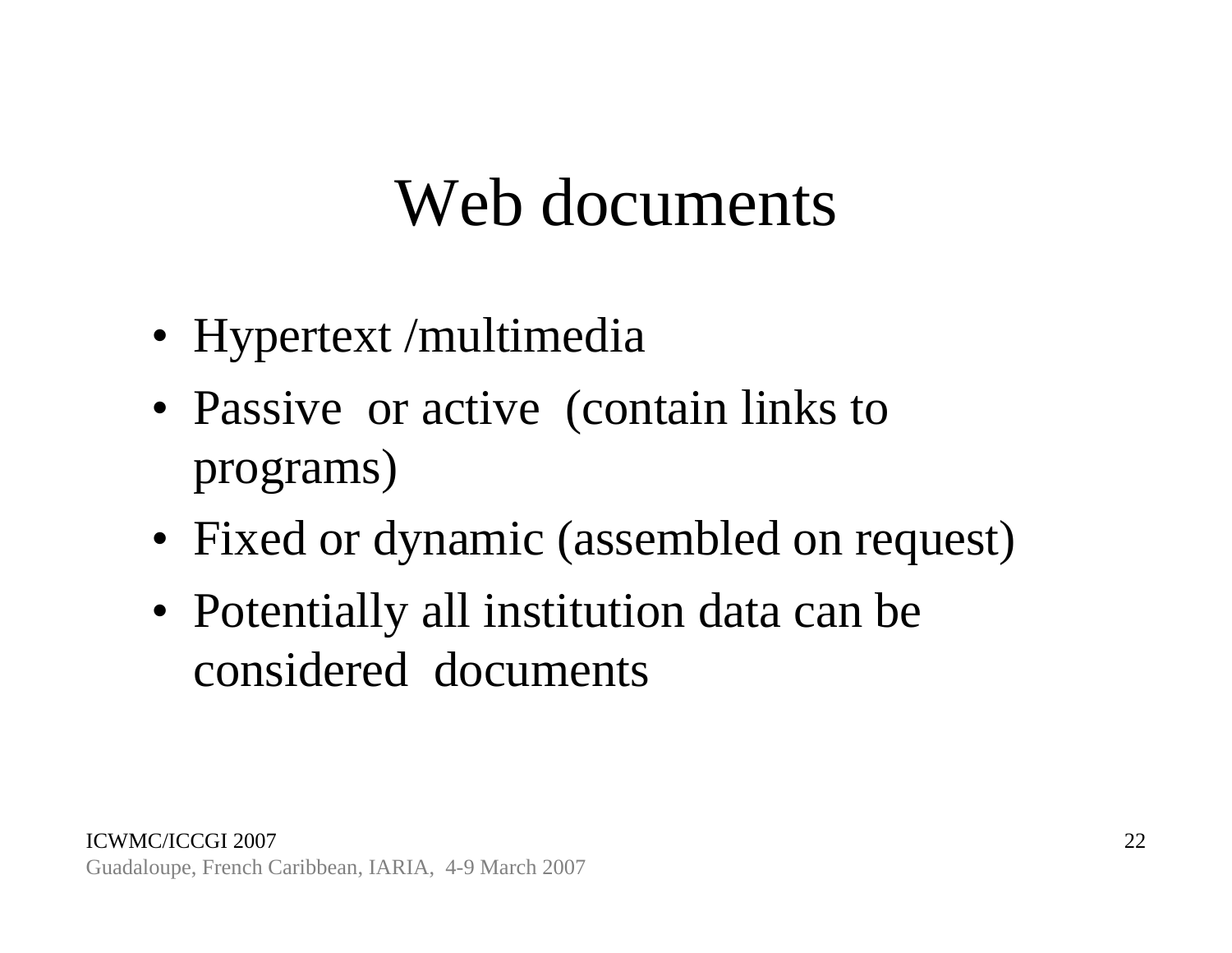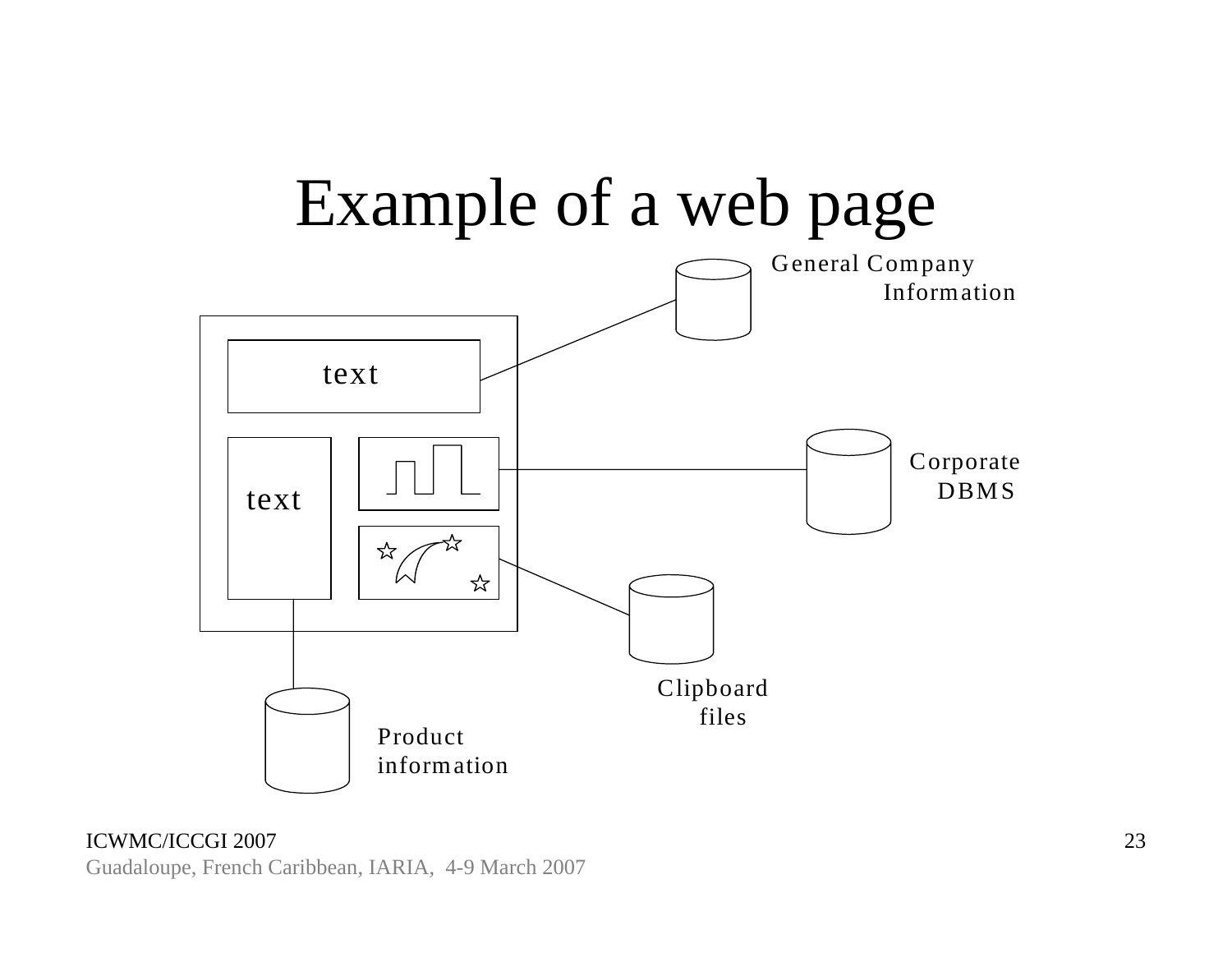## XML

• XML is a metalanguage to define the meaning and structure of documents. A subset of SGML (Standard Generalized Markup Language). Basic ideas: use tags in data items to define their meaning, relate data items through nesting and references.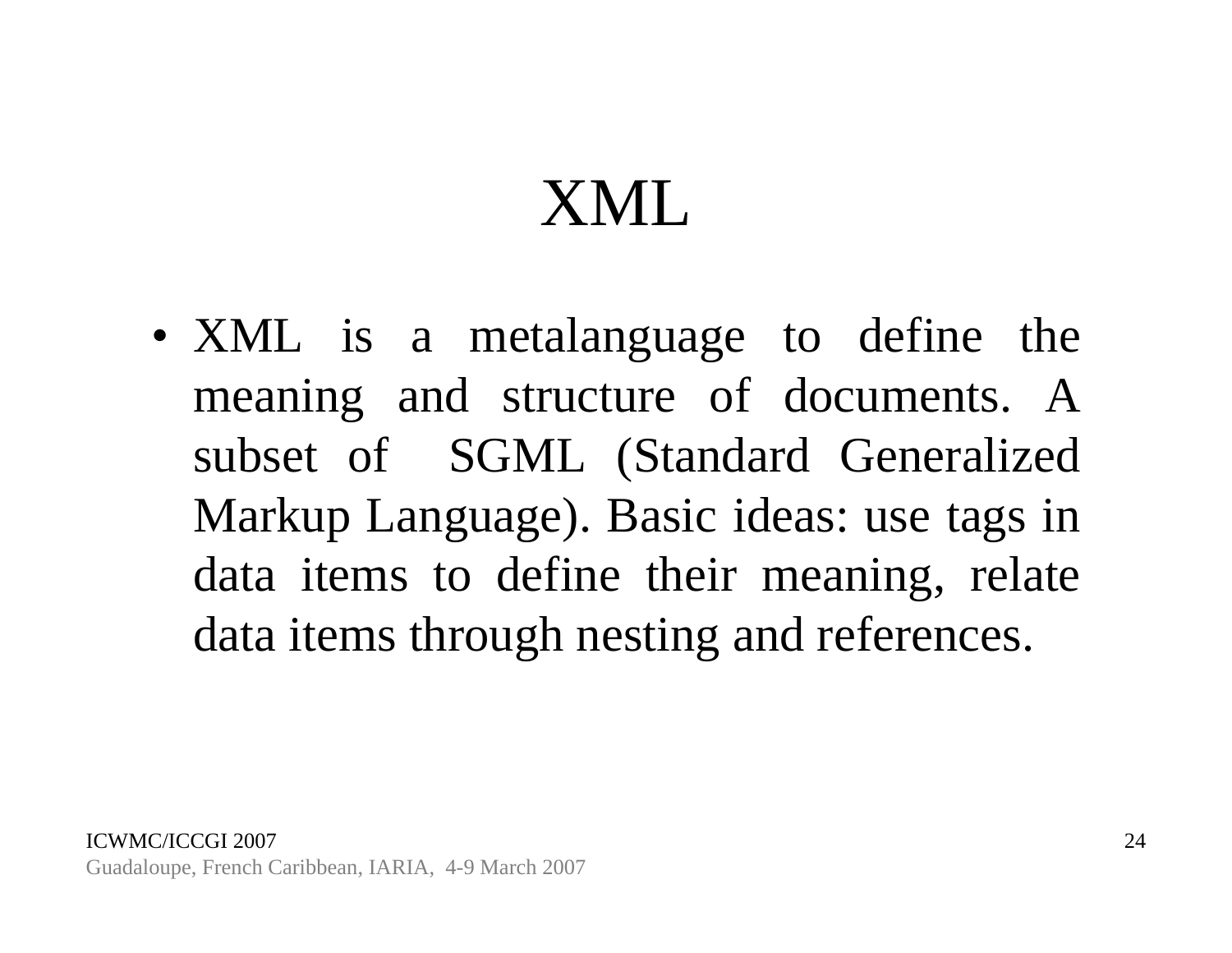#### Enterprise architectures



ICWMC/ICCGI 2007 Guadaloupe, French Caribbean, IARIA, 4-9 March 2007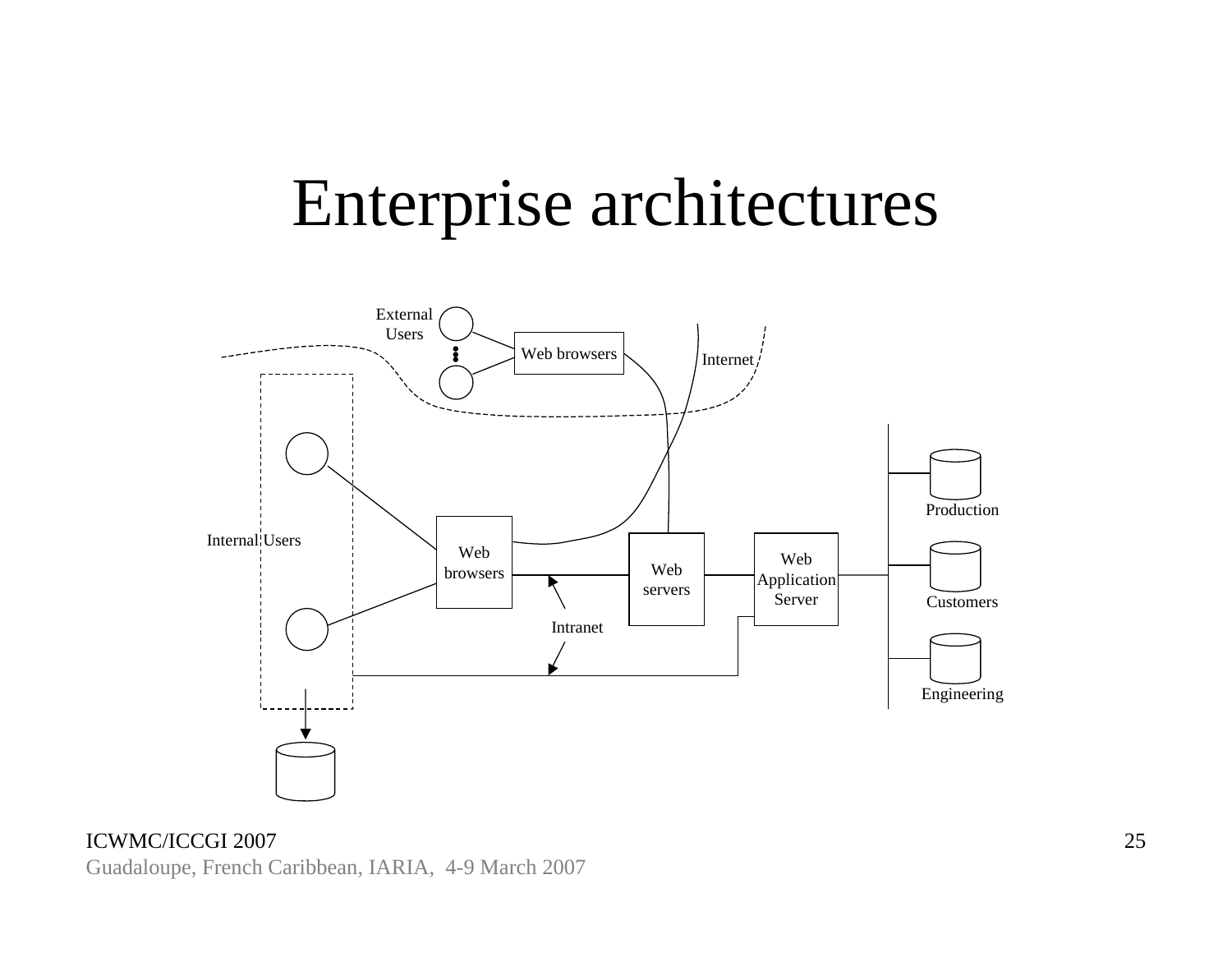#### Web Services

- A Web Service is a type of component that is available on the web and can be incorporated in applications or used as a standalone service
- Requires a standard supporting framework
- The web could become a marketplace of web services (not there yet)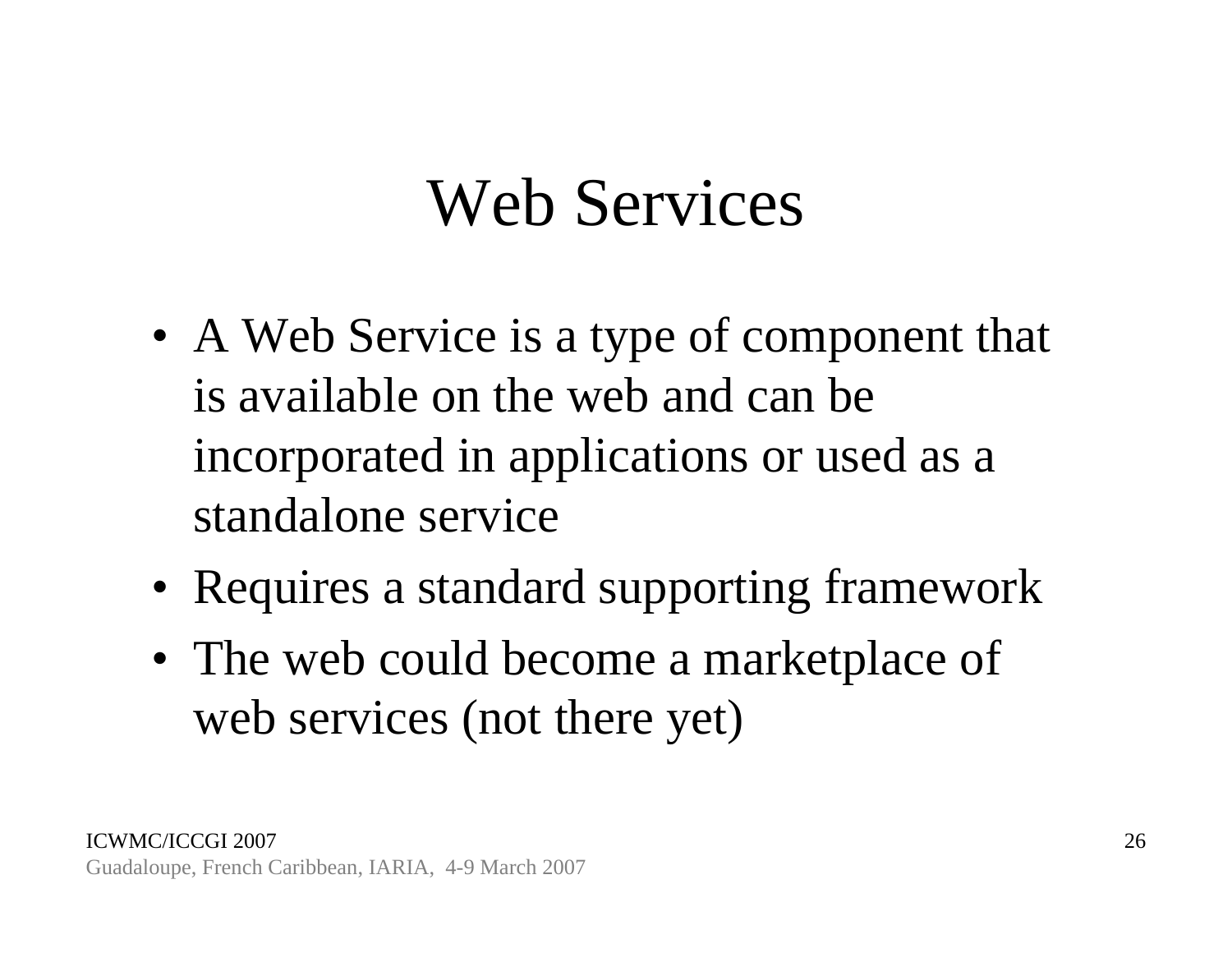

ICWMC/ICCGI 2007 Guadaloupe, French Caribbean, IARIA, 4-9 March 2007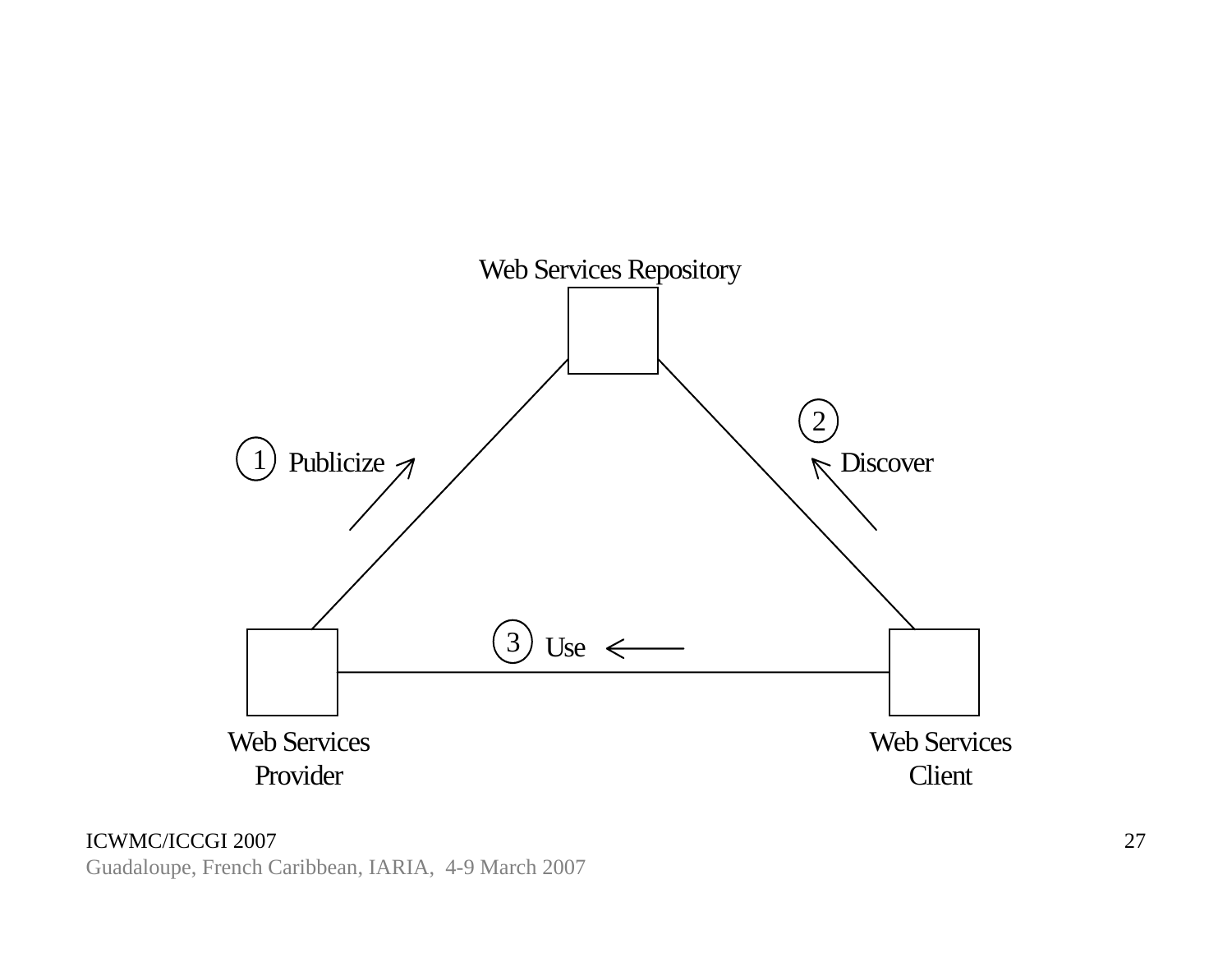## Web services architectures

- Web services are part of the application layer
- Web services are built out of XML, a lowerlevel data layer
- A SOAP layer is used for XML message transmission
- Internet layers and web server layers provide support for these layers

ICWMC/ICCGI 2007Guadaloupe, French Caribbean, IARIA, 4-9 March 2007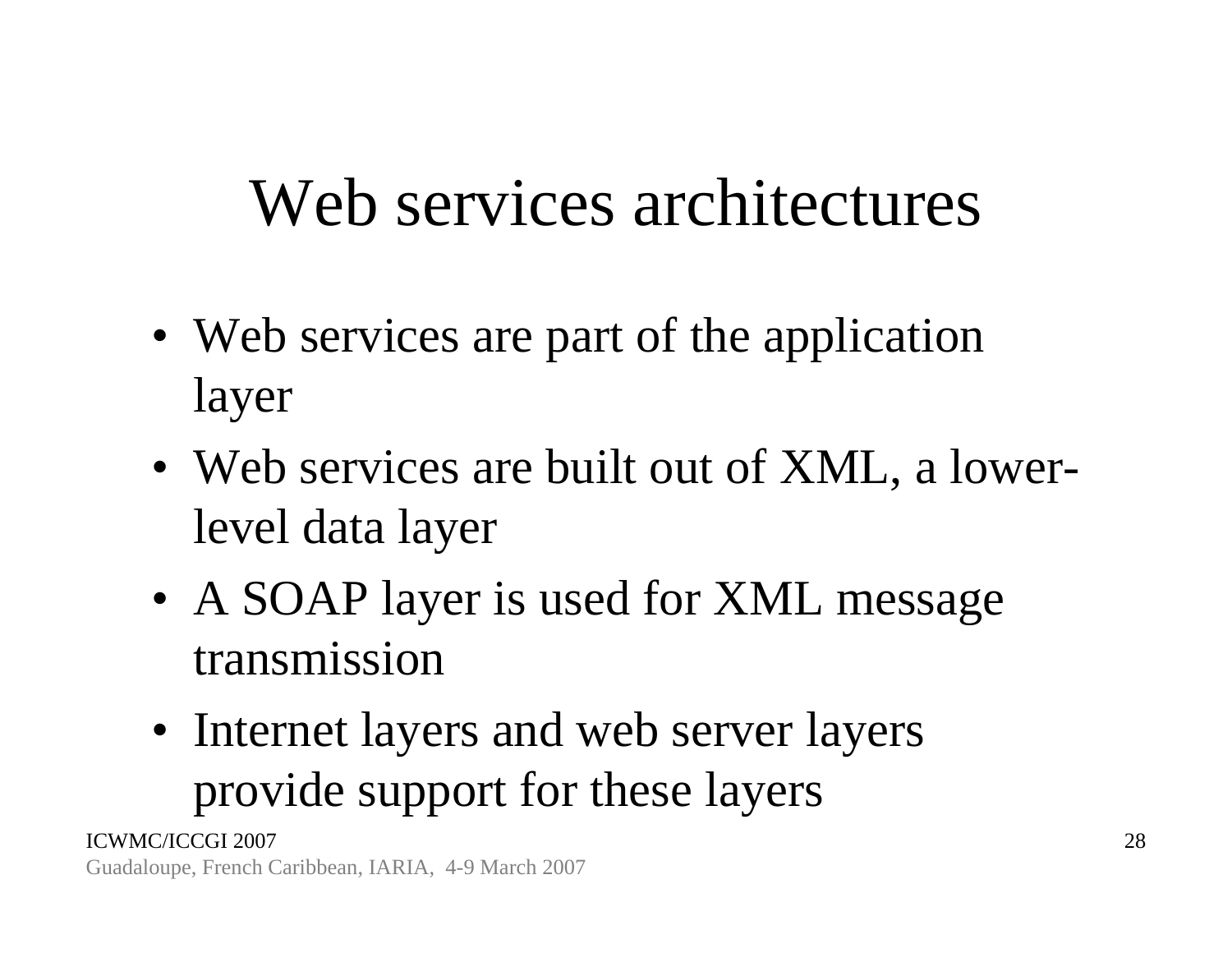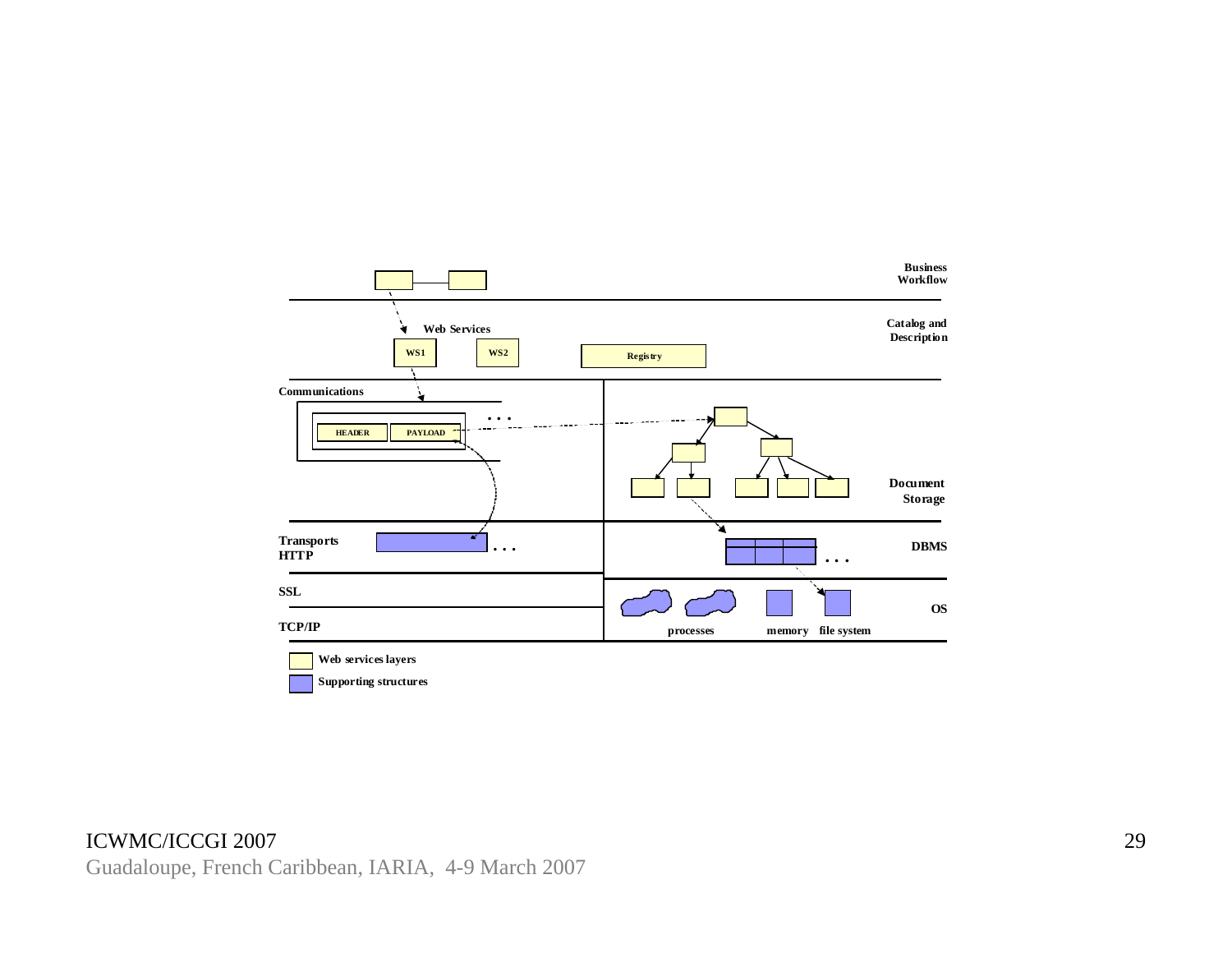# Agents

- Autonomous software that moves through the Internet
- Can perform predefined tasks, e.g. search for a book and buy it if the price is right
- No general standards until now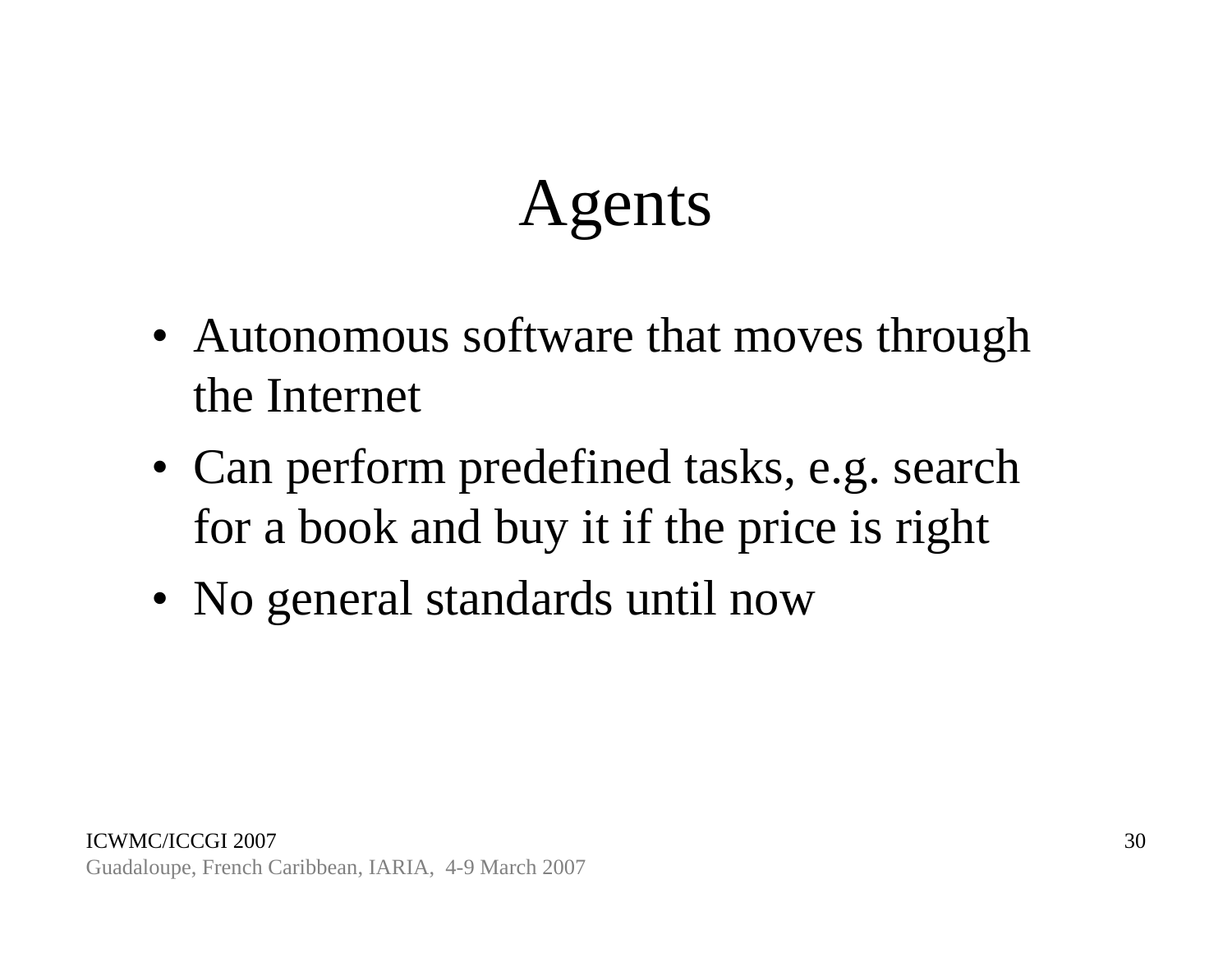

- Methods
- Types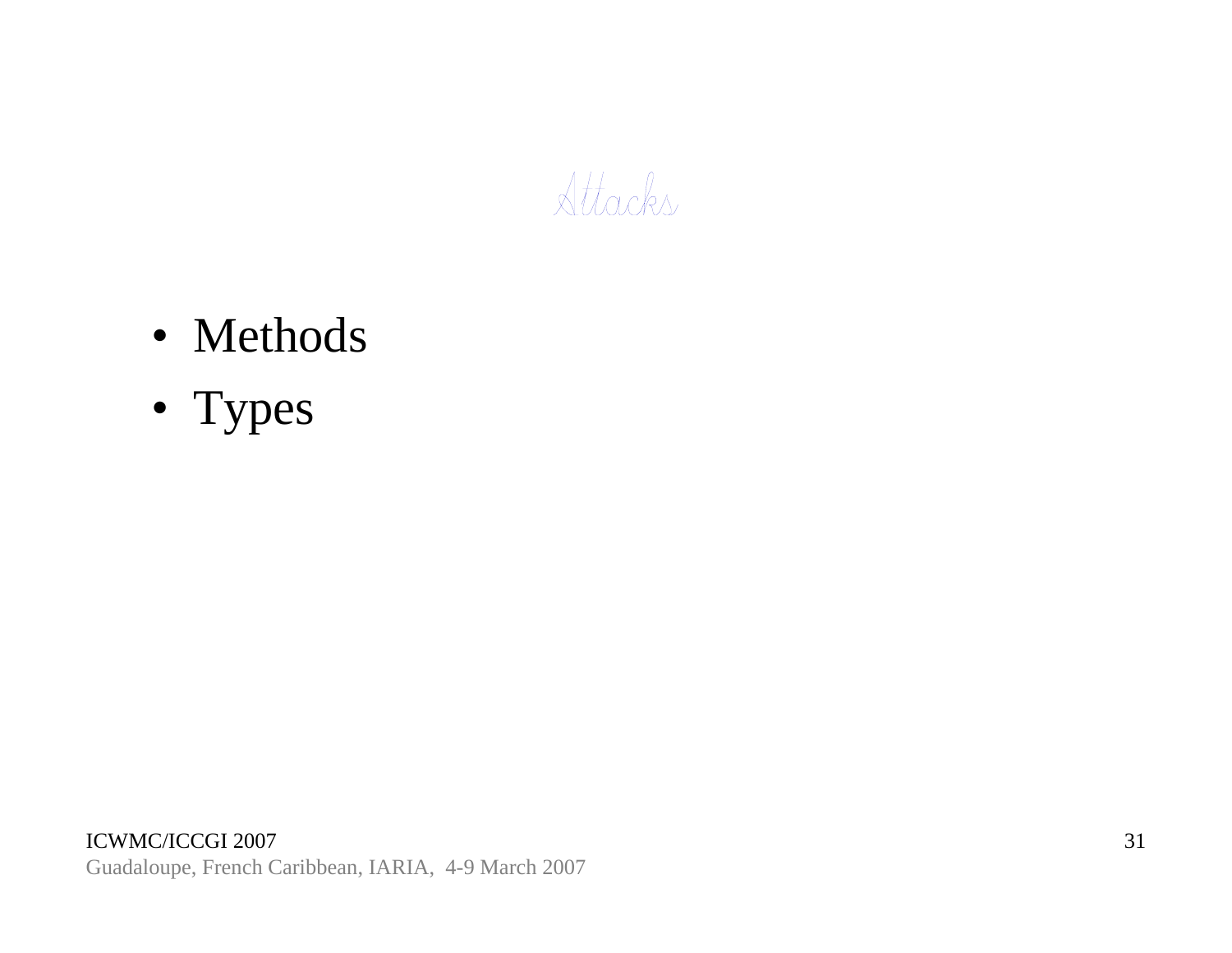Pero a veces me encontraba perdido en la oscuridad o tenia la impresion de enemigos escondidos…Quienes eran esas gentes y que querian?

#### E. Sabato, "El tunel" (Seix Barral, 1978, p. 58)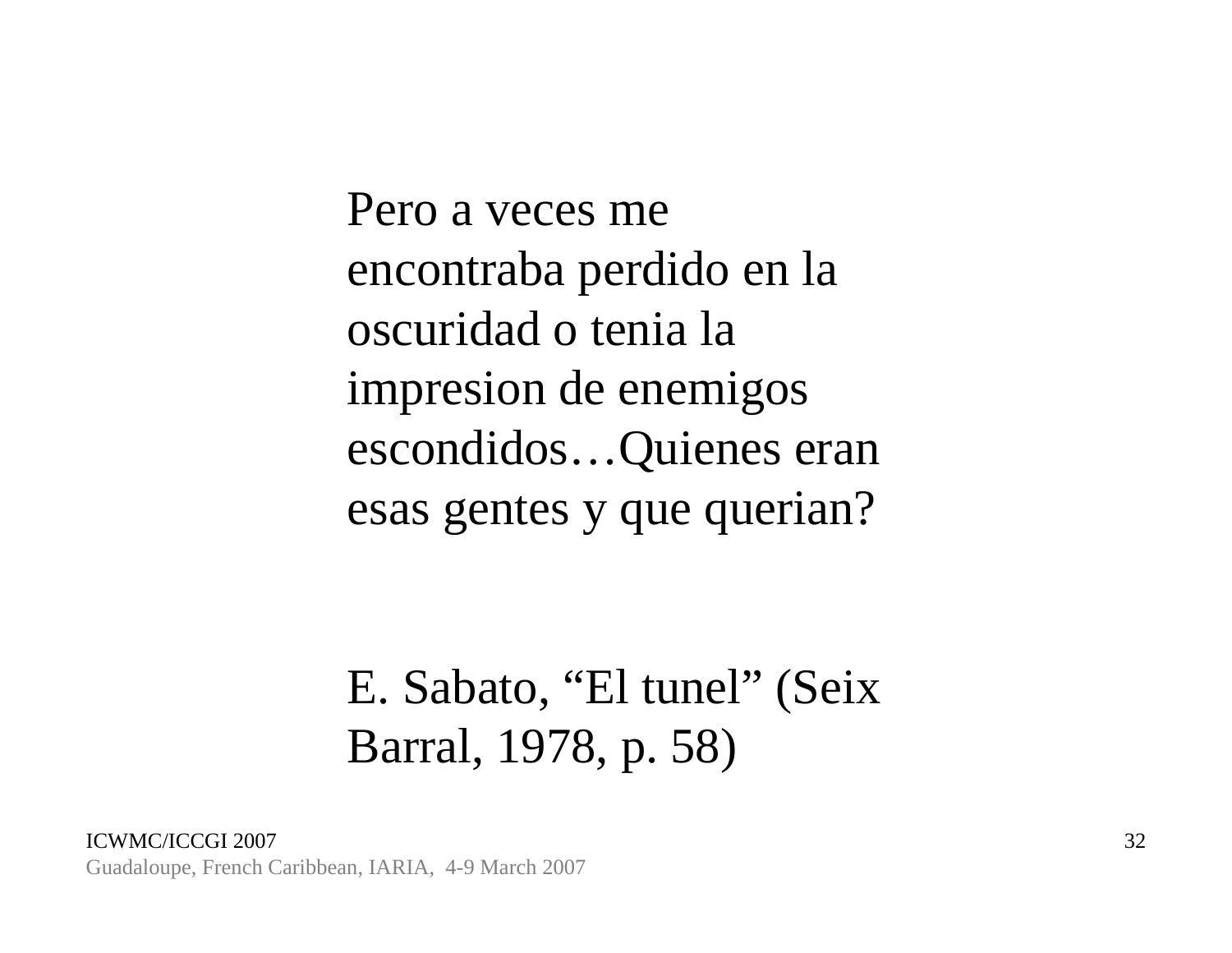## Malicious code (malware)

- *Trojan Horses*—A Trojan Horse is an apparently useful program that has harmful hidden functions (spyware)
- *Viruses* A virus is a program that attaches itself to another program, propagates, and usually causes some data destruction.
- *Worms*—A worm is a program that propagates itself without infecting the host.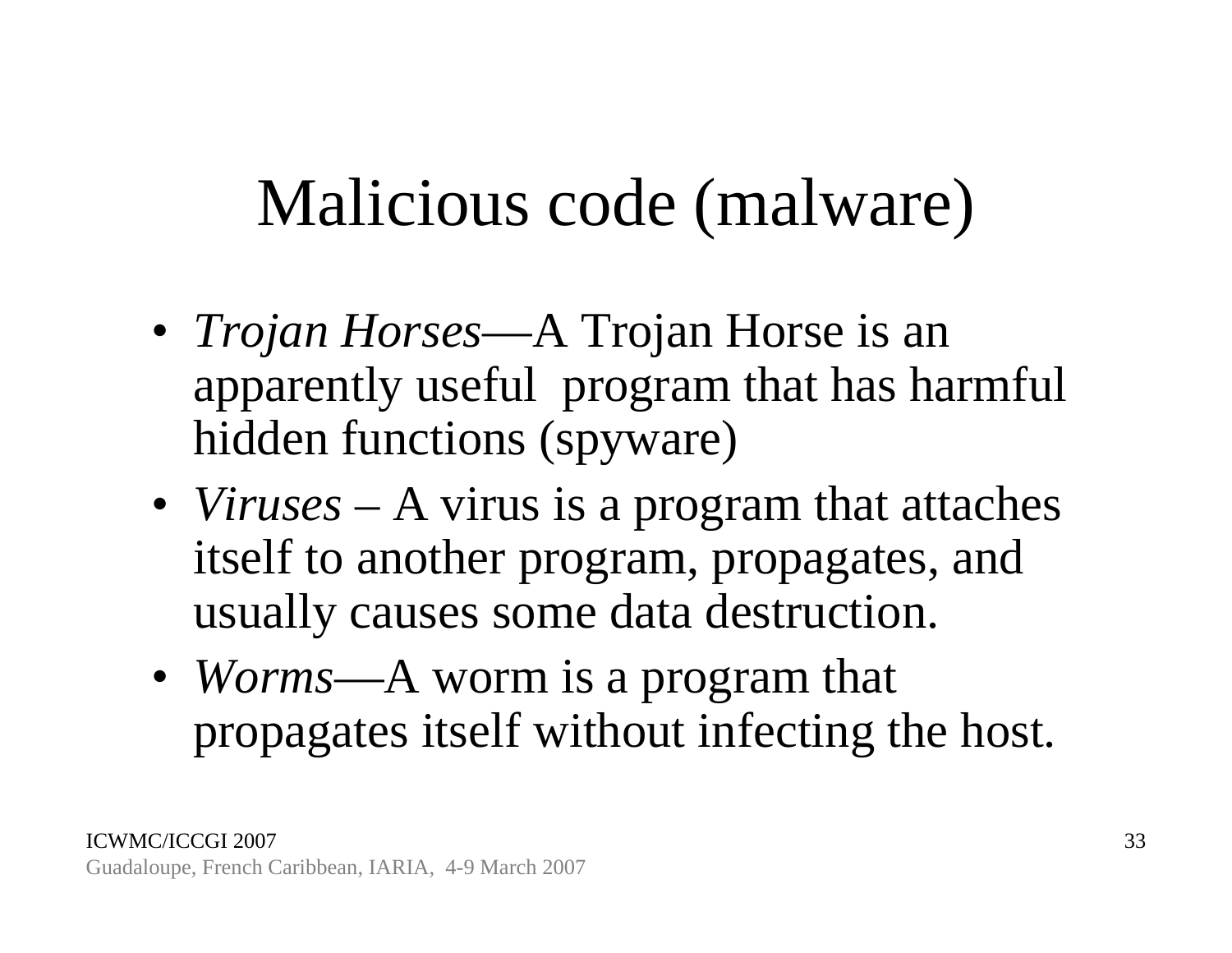#### Direct attacks

- To the operating system
- To the database system
- To the application (increasing)
- Done through the network
- Almost no attacks to the messages in the network (low payoff and cryptography works)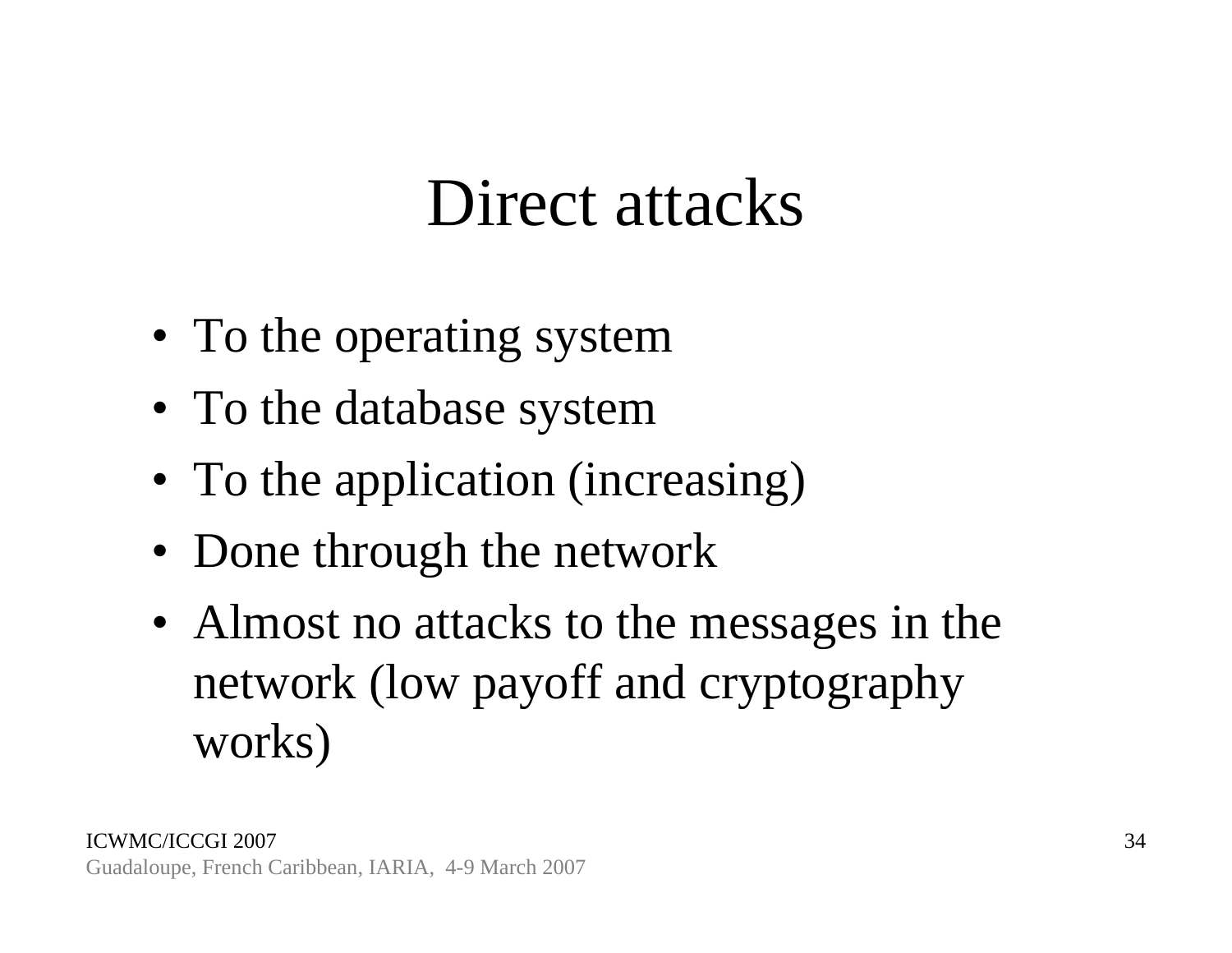#### Attackers

- Insiders -- According to studies about half of the attacks to a system come from insiders.
- Hackers -- Usually try to show off their ability by penetrating systems
- Spies -- Industrial or government spionage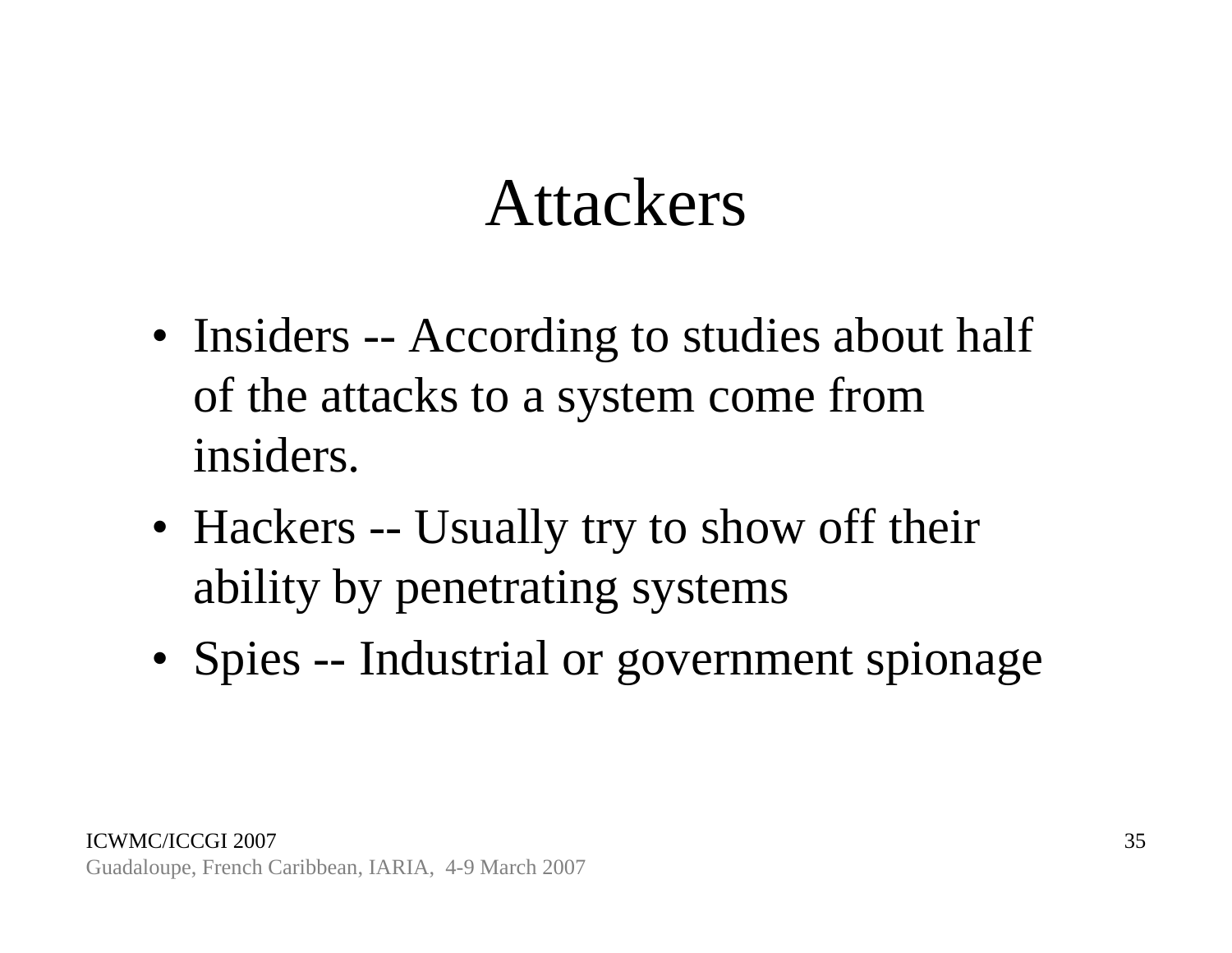## Vulnerabilities

- Attacks can exploit vulnerabilities to misuse information
- A threat is a potential attack
- An exploit or incident is a specific occurrence of an attack
- Complexity brings along more vulnerabilities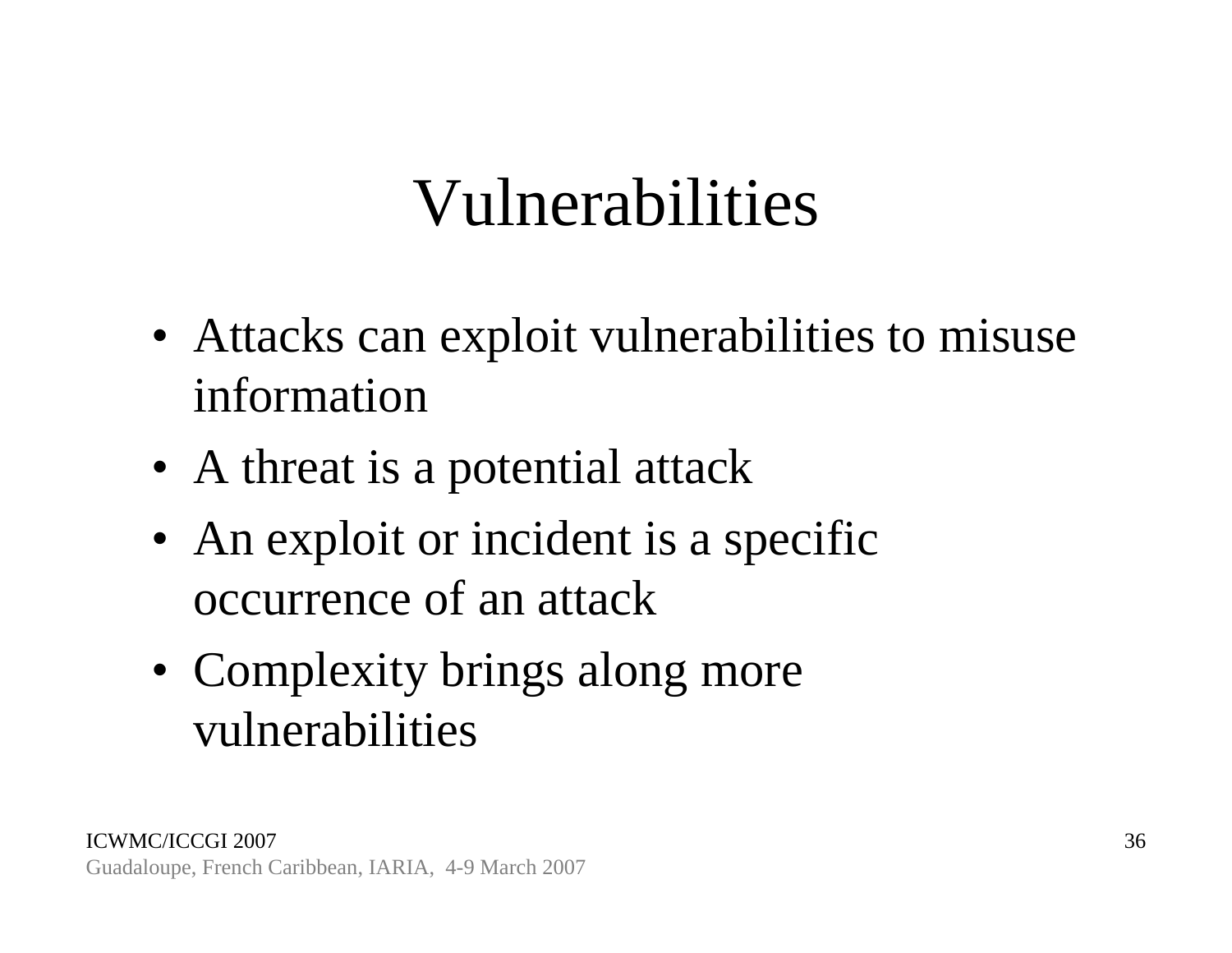#### Current situation

- The Internet is an insecure place and attacks keep occuring
- One of the main reasons is the poor quality of the software used in systems and application software
- We need a systematic way to build secure software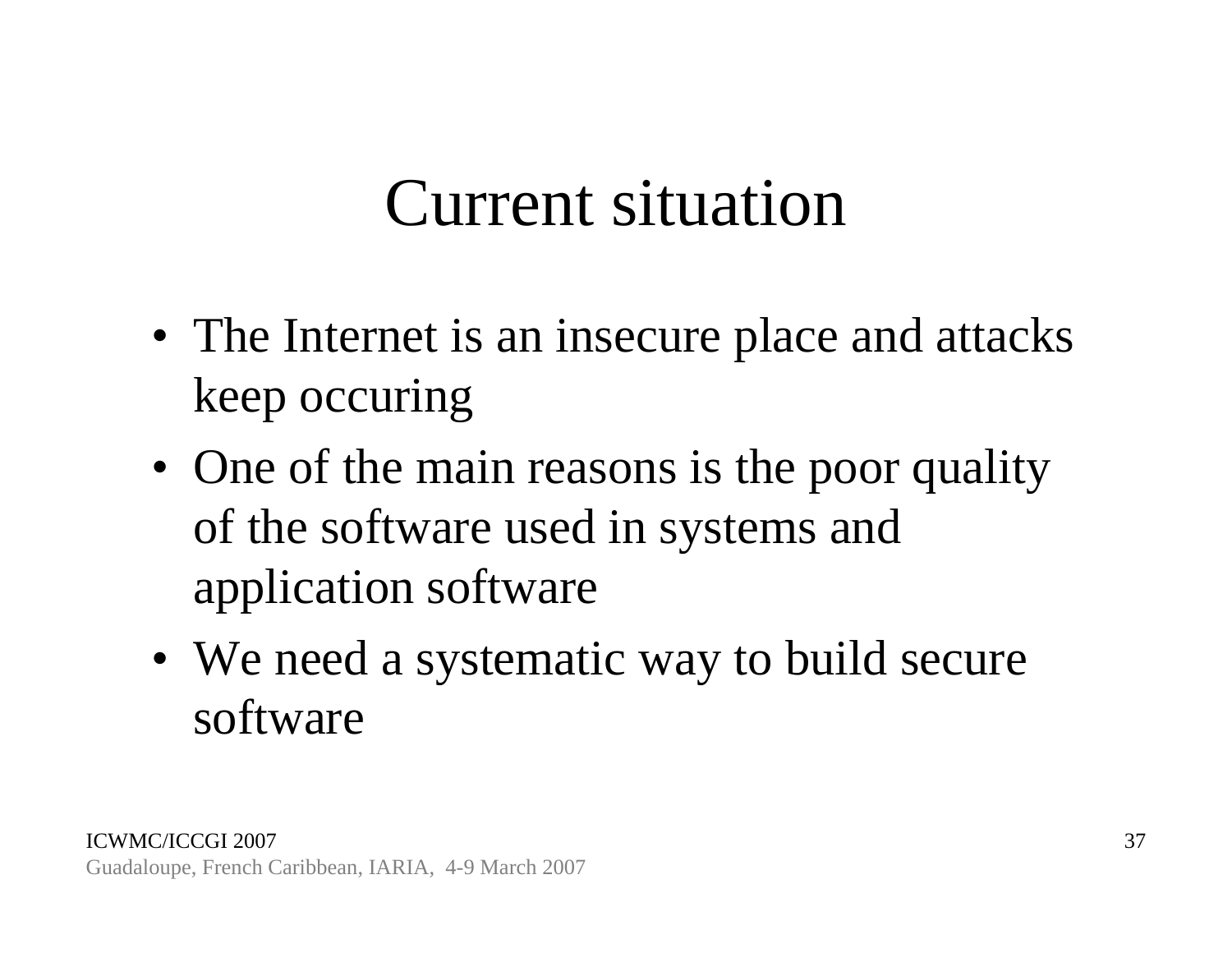# Identifying attacks

- We need to know what kind of attacks to expect.
- We relate attacks to attacker goals
- We study systematically all the possible attacks to each activity in a use case
- Use cases define all functional interactions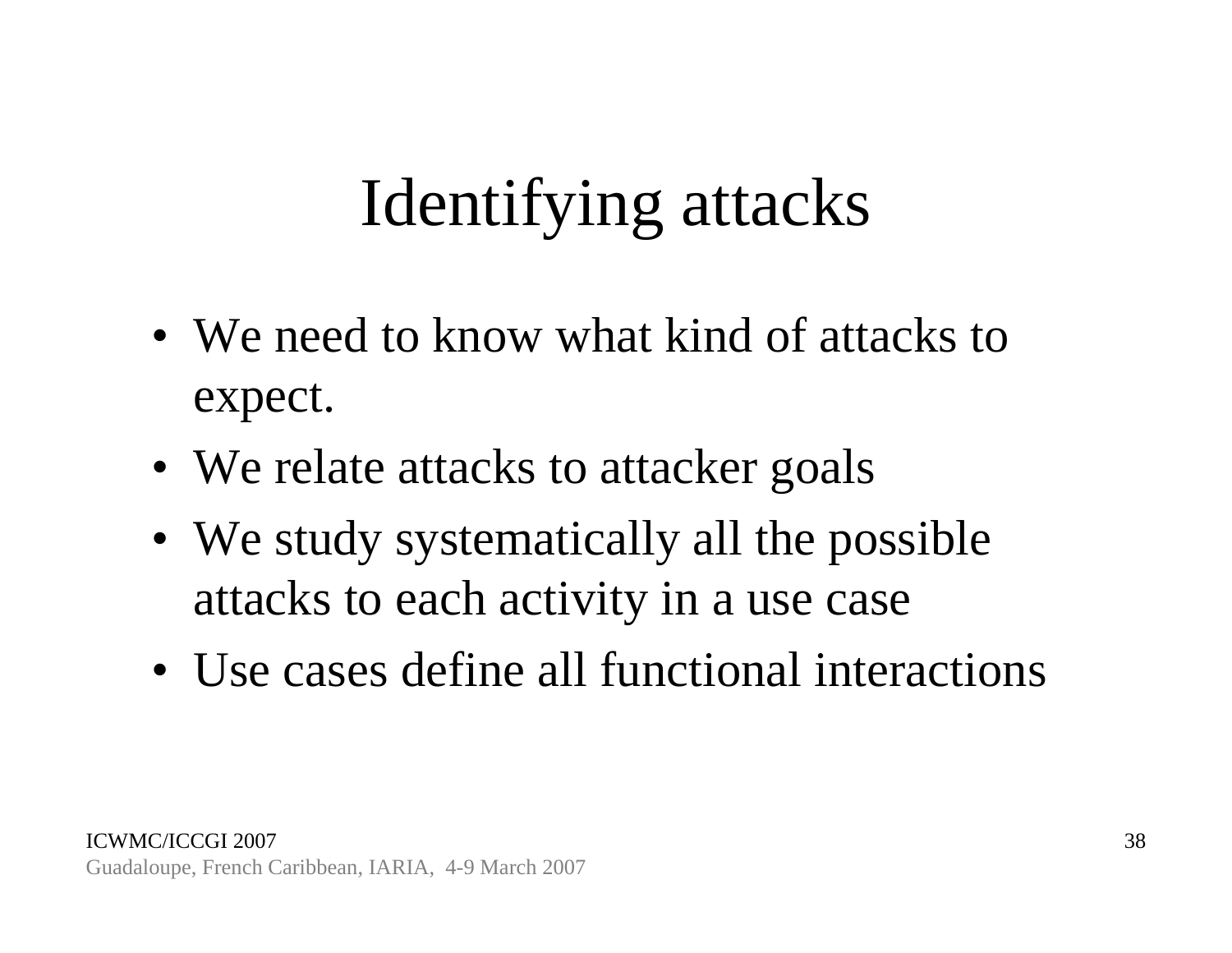### Use cases as starting point

- Attacker is not interested in changing a few bits or destroying a message
- Attacker wants to accomplish some objective, e.g., steal money, steal identity
- This is applying the principle of defining security at the semantic levels
- We also need to comply with standards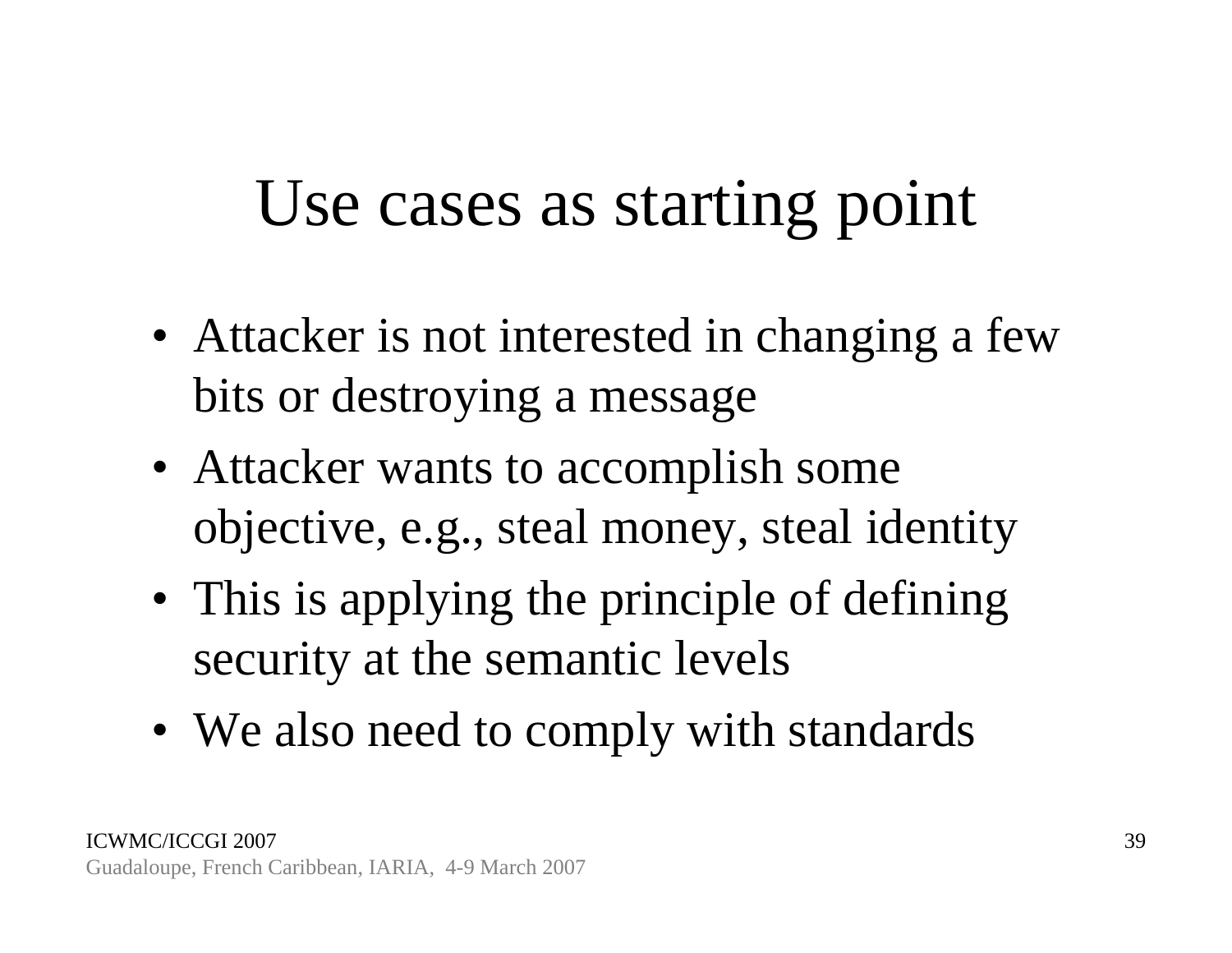#### A financial institution



#### ICWMC/ICCGI 2007 Guadaloupe, French Caribbean, IARIA, 4-9 March 2007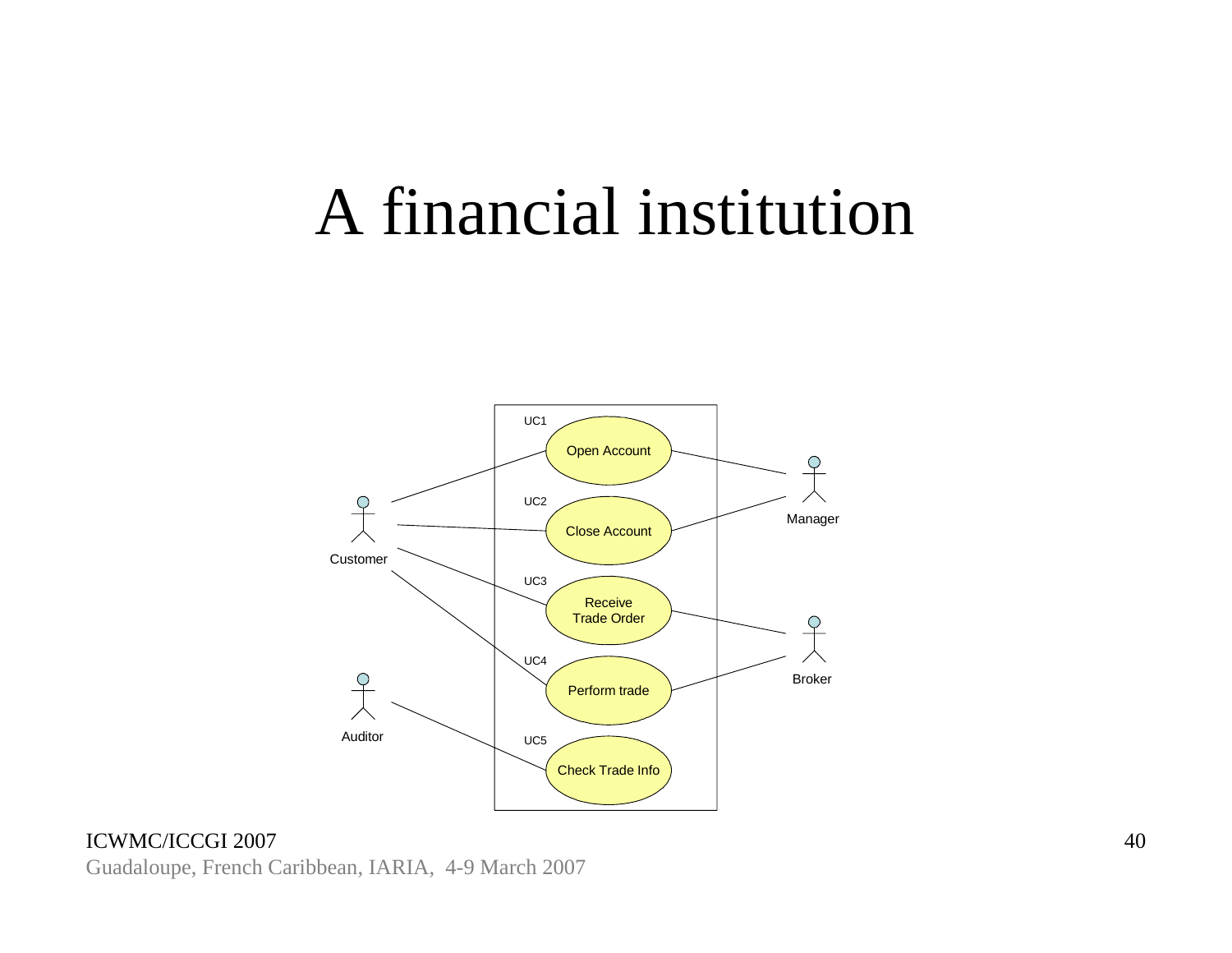

#### ICWMC/ICCGI 2007

Guadaloupe, French Caribbean, IARIA, 4-9 March 2007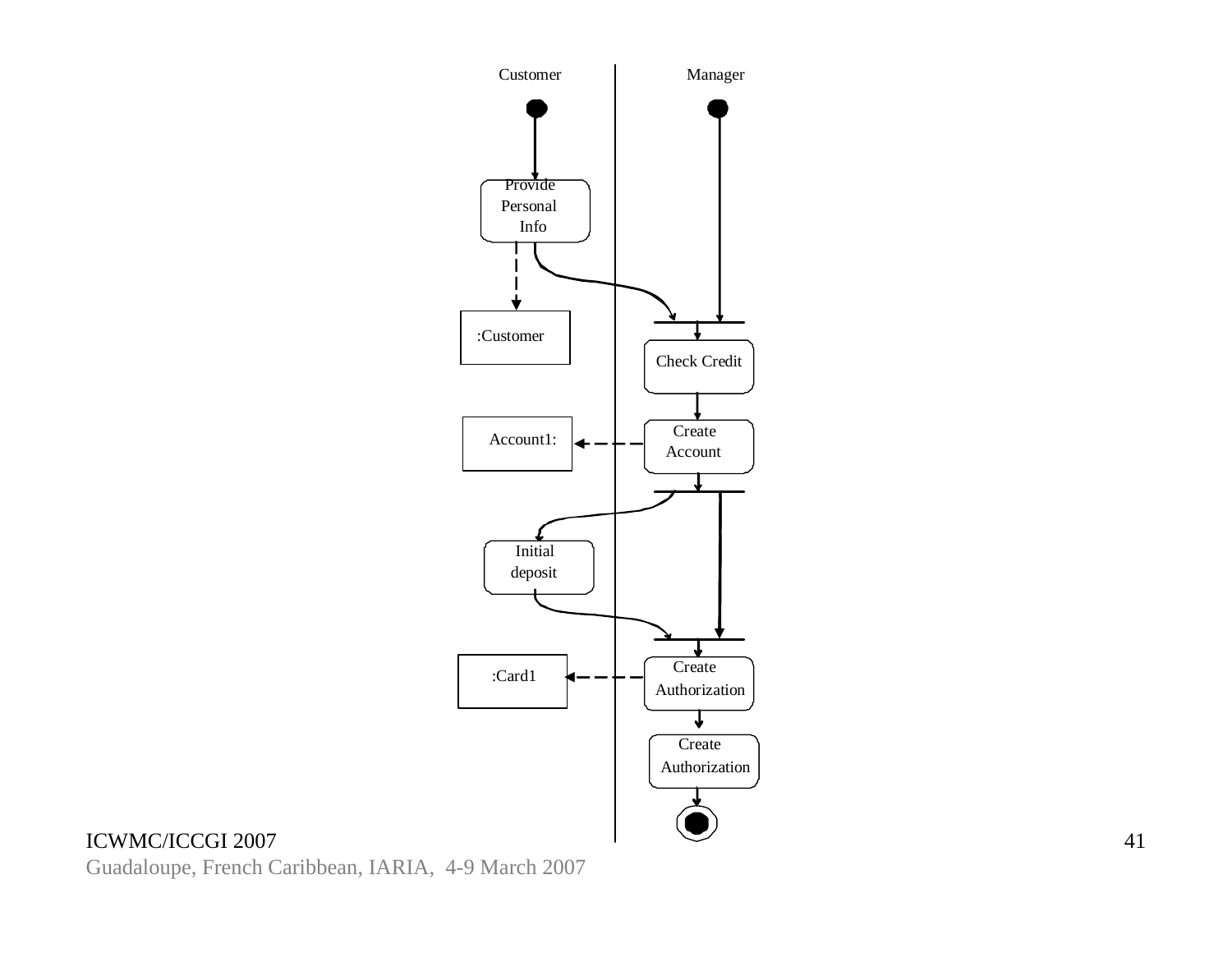

42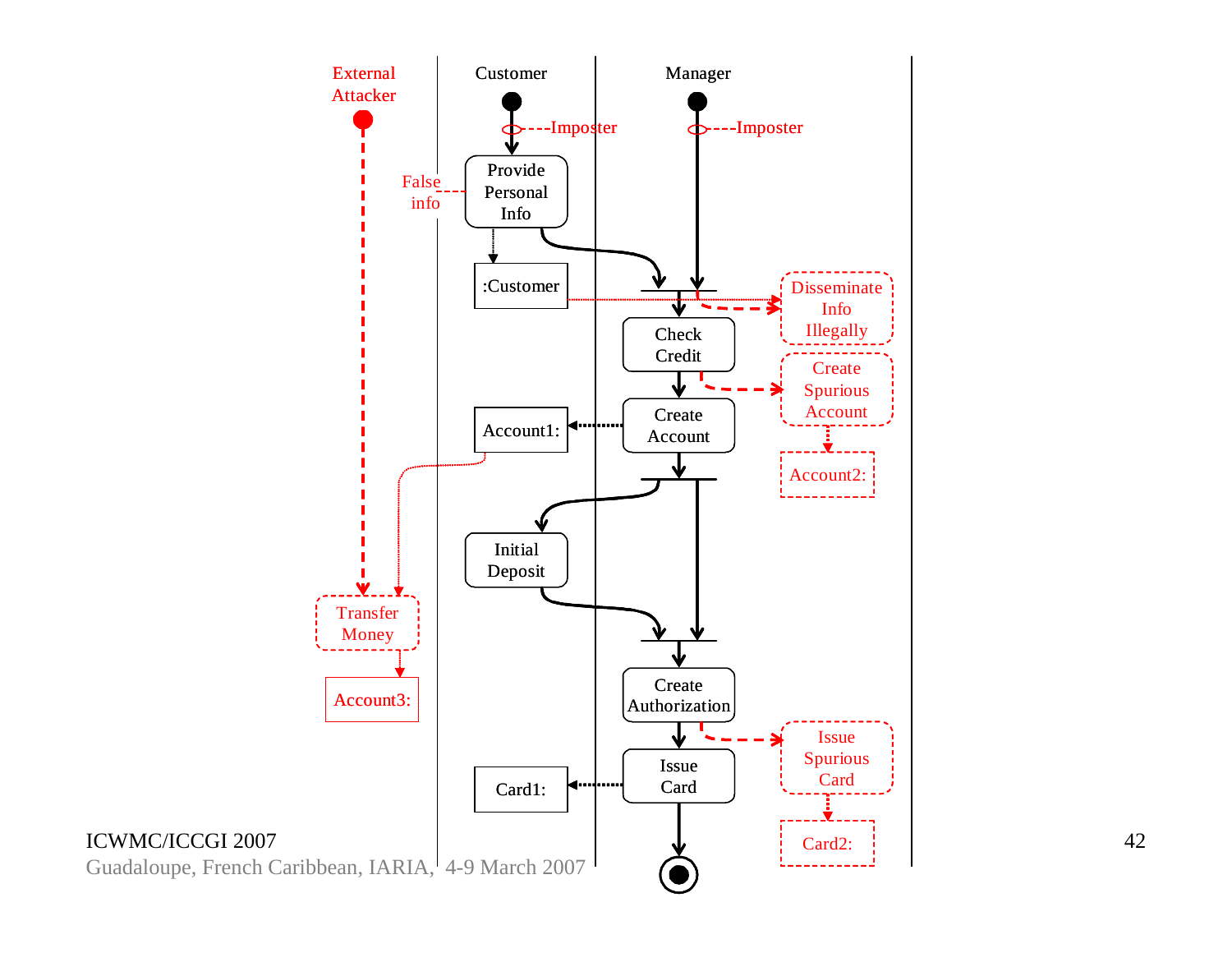#### Possible attacks

- $\bullet$  A1.The customer is an impostor and opens an account in the name of another person
- $\bullet$  A2.The customer provides false information and opens an spurious account
- •A3.The manager is an impostor and collects data illegally
- $\bullet$ A4.The manager collects customer information to use illegally
- $\bullet$  A5.The manager creates a spurious account with the customer's information
- $\bullet$  A6.The manager creates a spurious authorization card to access the account
- $\bullet$ A7.An attacker tries to prevent the customers to access their accounts
- $\bullet$  A8.An attacker tries to move money from an account to her own account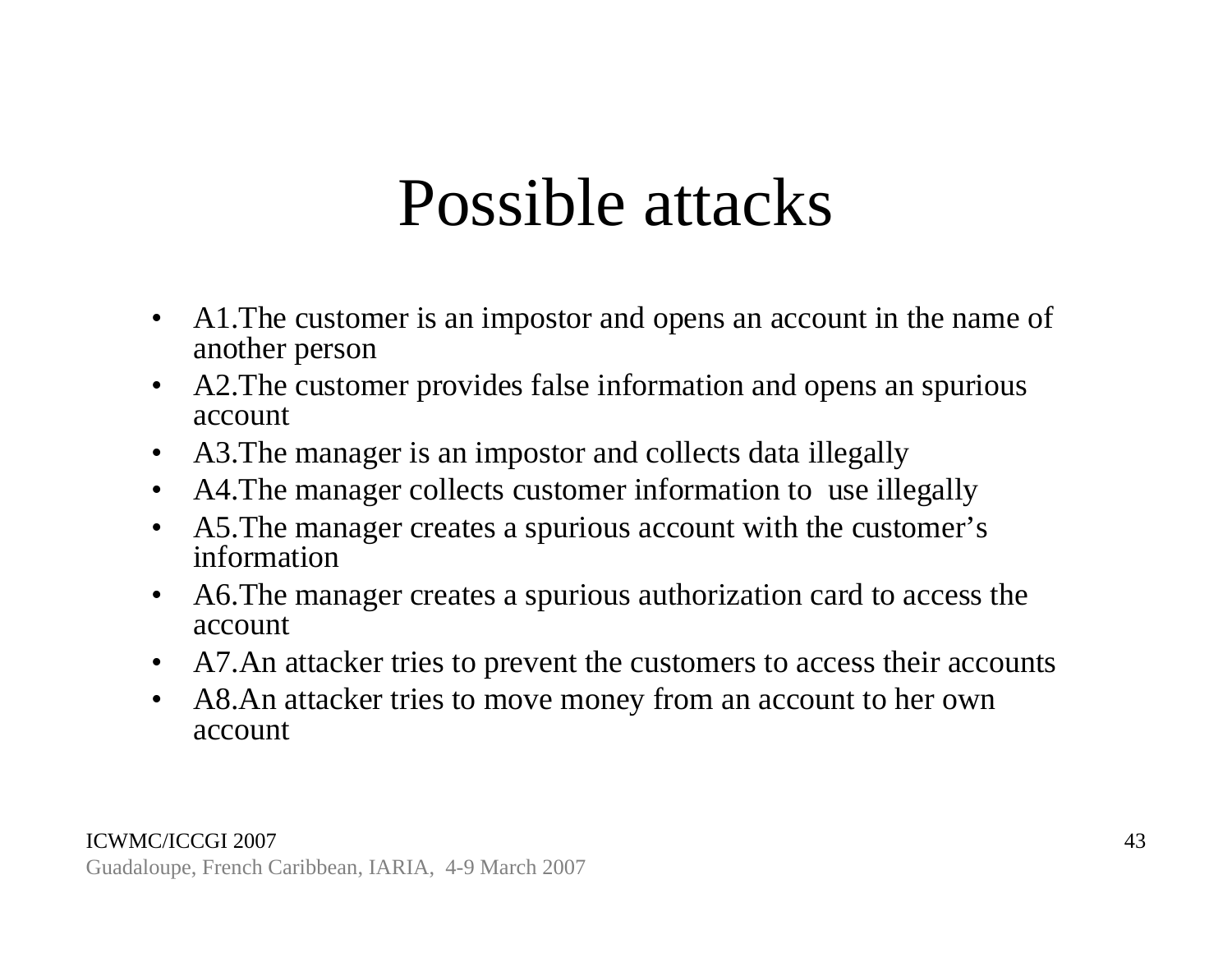# The design of secure systems

- Security is a nonfunctional aspect that must be satisfied in addition to functional aspects
- We cannot show absence of security flaws
- We must use good development methods and hope for the best
- Add-on security is not the way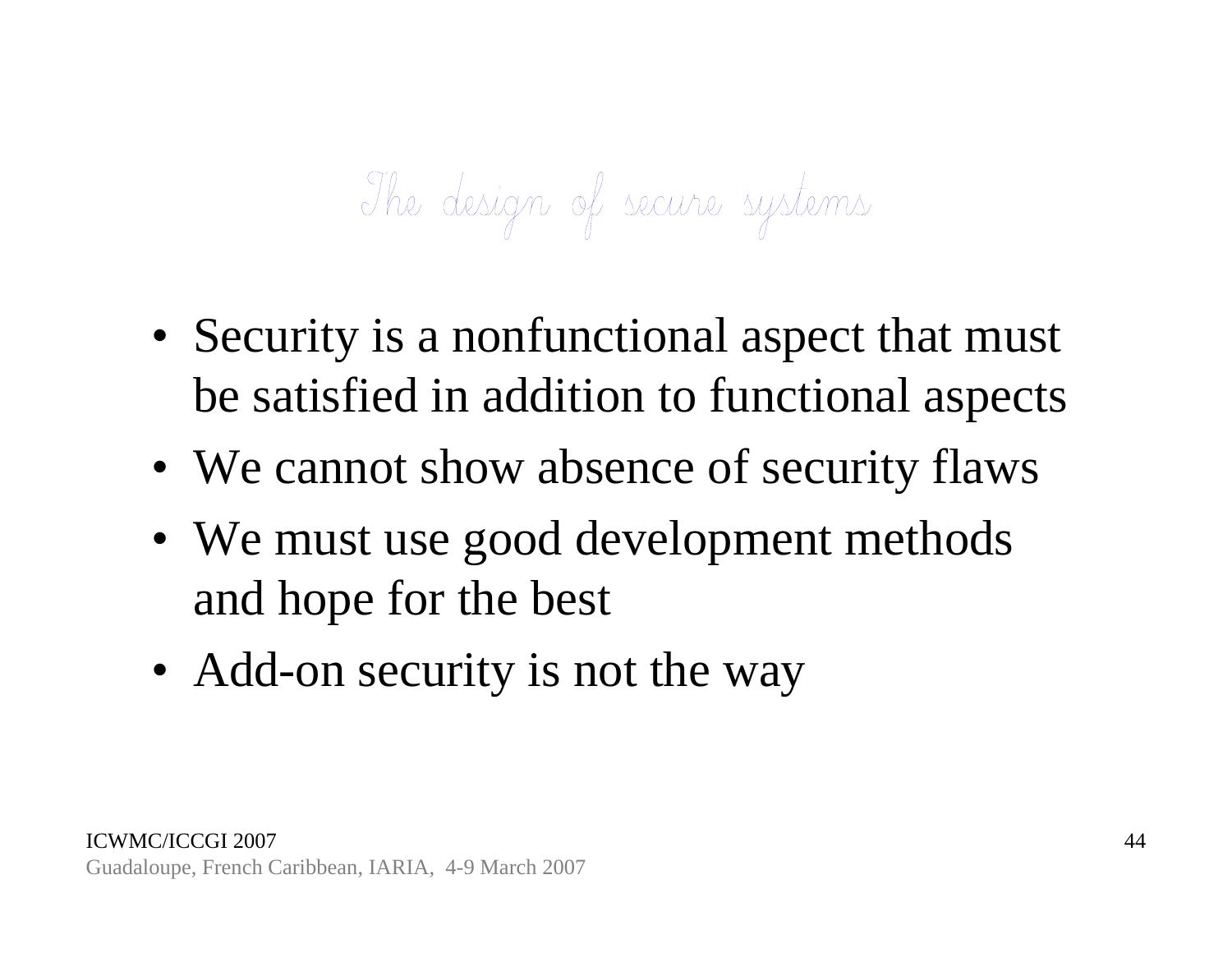**Trabajo desde hace an~os en la Unesco y otros organismos internacionales, pese a lo cual conservo algun sentido del humor y especialmente una notable capacidad de abstraccion, es decir que si no me gusta un tipo lo borro del mapa con solo decidirlo. De la misma manera si me gusta una chica puedo abstraerle la ropa apenas entra en mi campo visual,…**

#### **Julio Cortazar, "Historias de cronopios y de famas", Edhasa, 1970**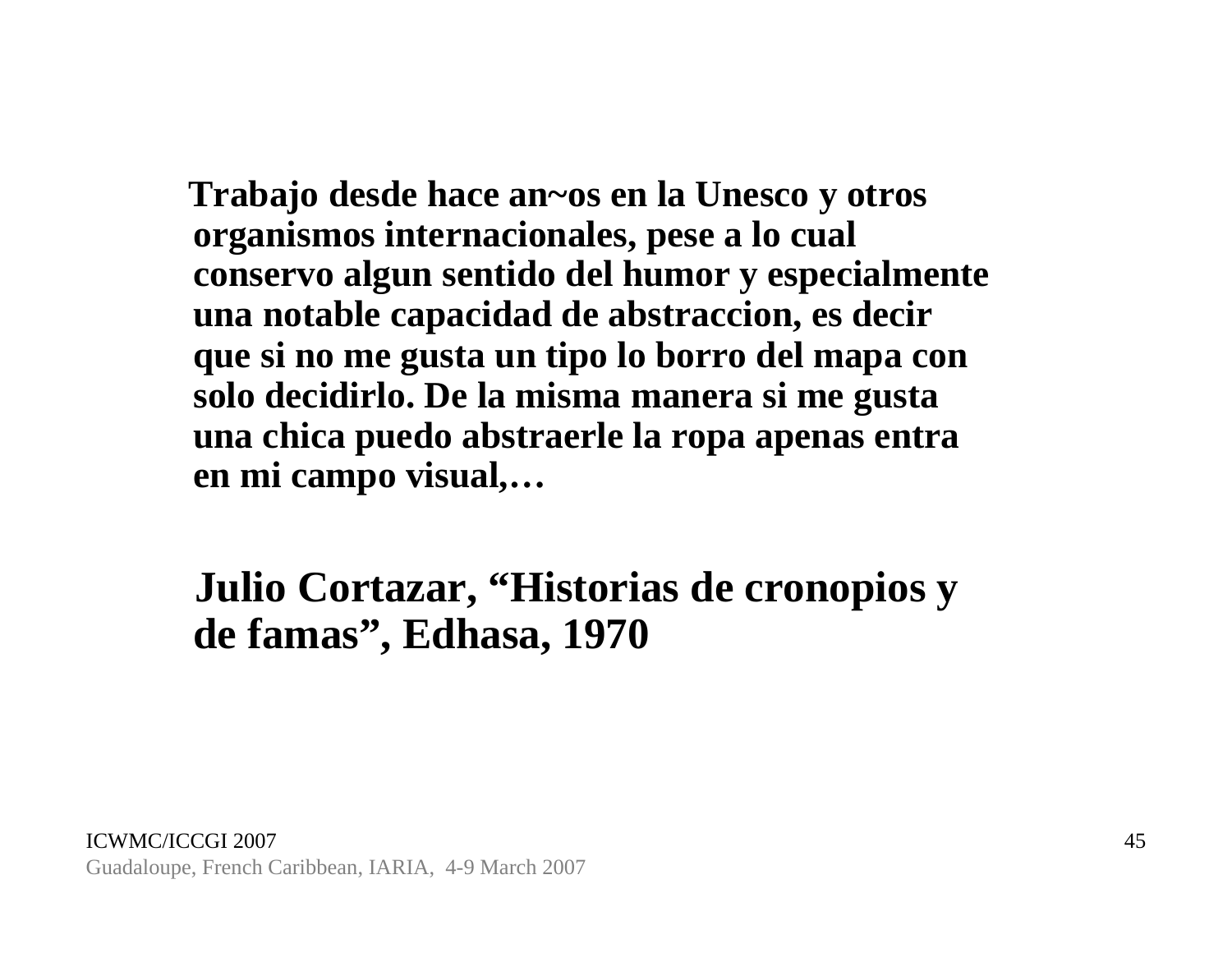# Approach attempted in the past

- Define a security kernel: includes all security-related functions
- Verify kernel: possible only for relatively simple systems
- Requires special languages and special operating systems
- Not practical for general systems, valid for specific parts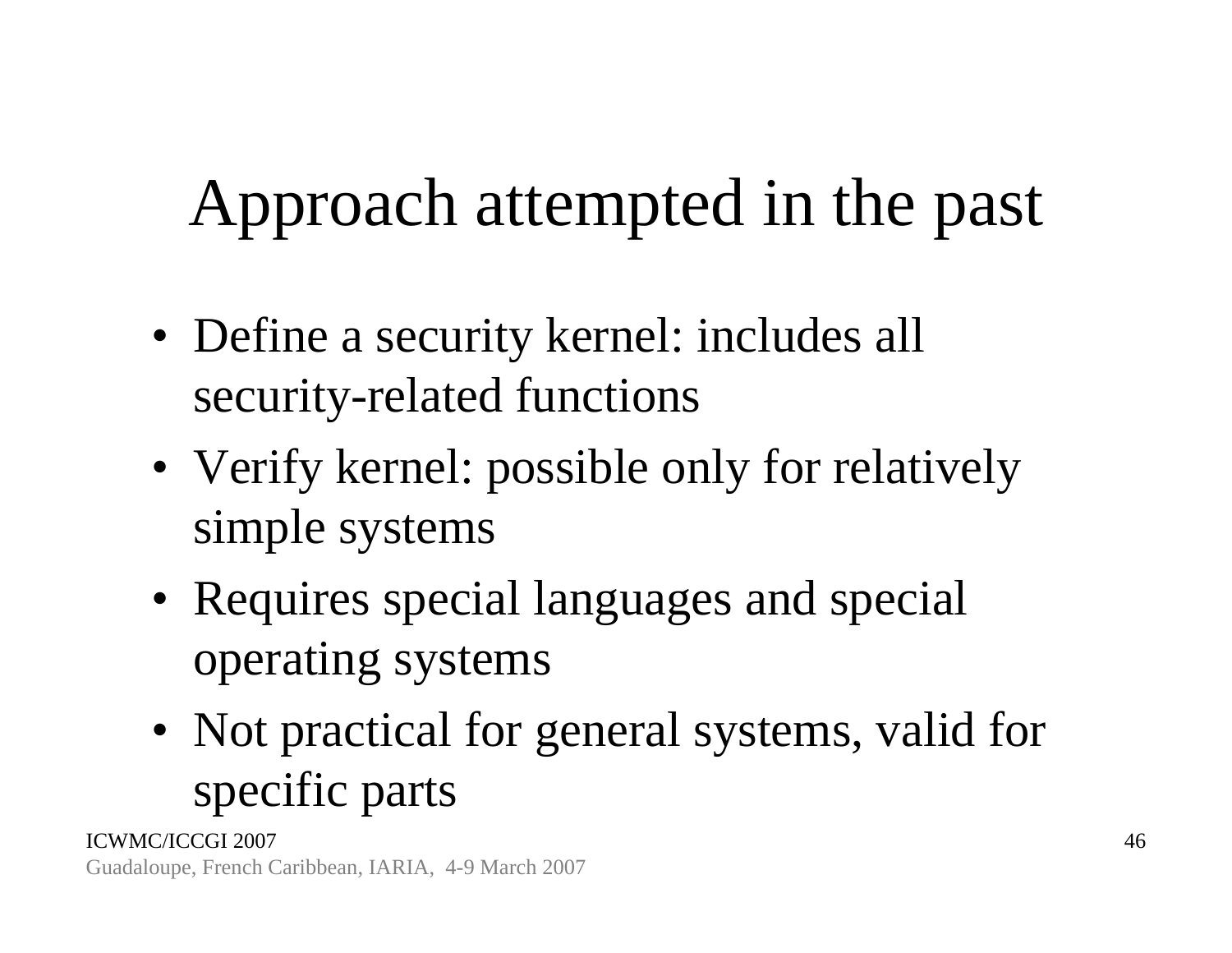# Applying the principles

- Security should start where the application semantics is understood
- Security is an all-levels problem
- We should start from high-level policies and map them to the lower levels
- We need precise models to guide system development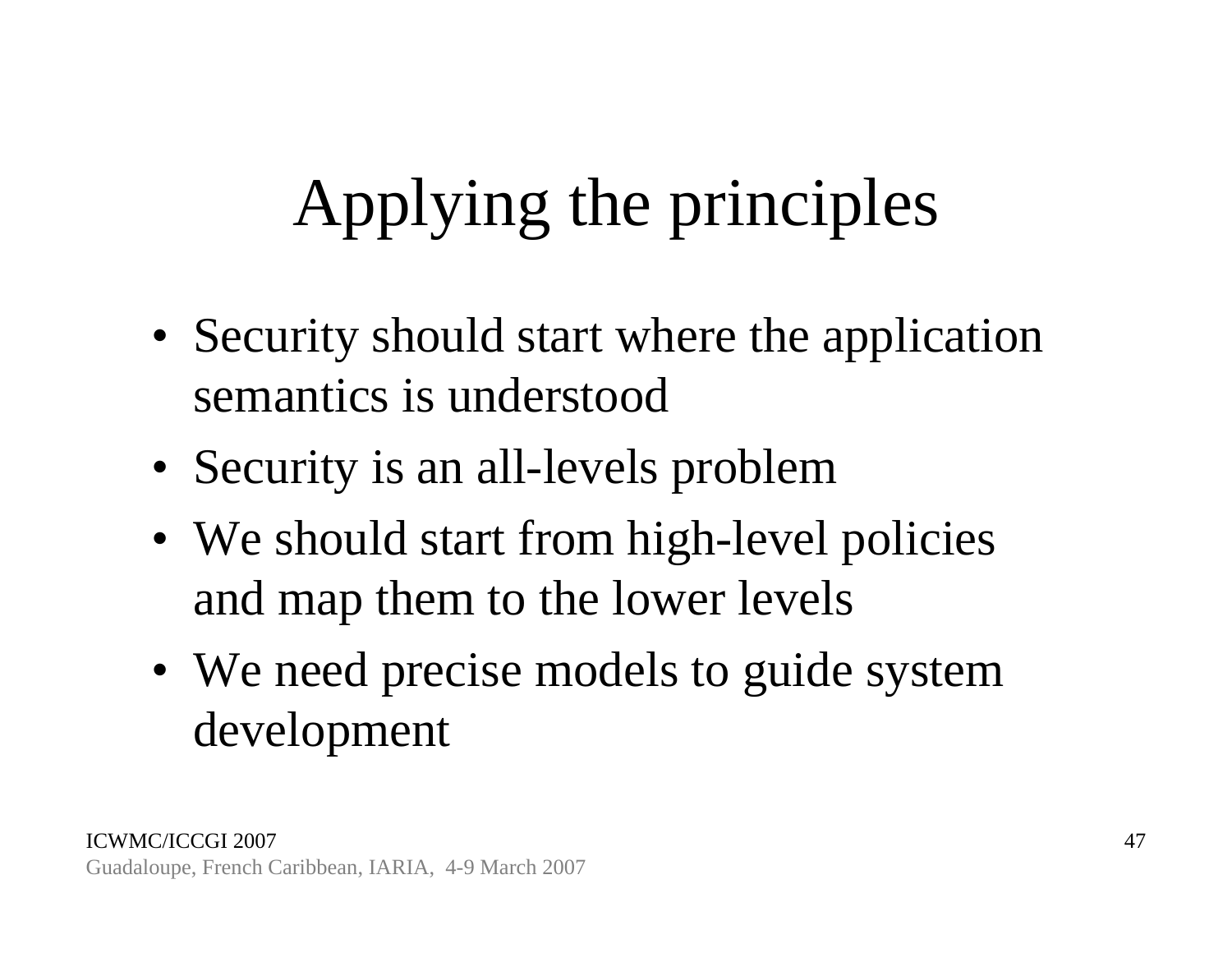

#### ICWMC/ICCGI 2007

Guadaloupe, French Caribbean, IARIA, 4-9 March 2007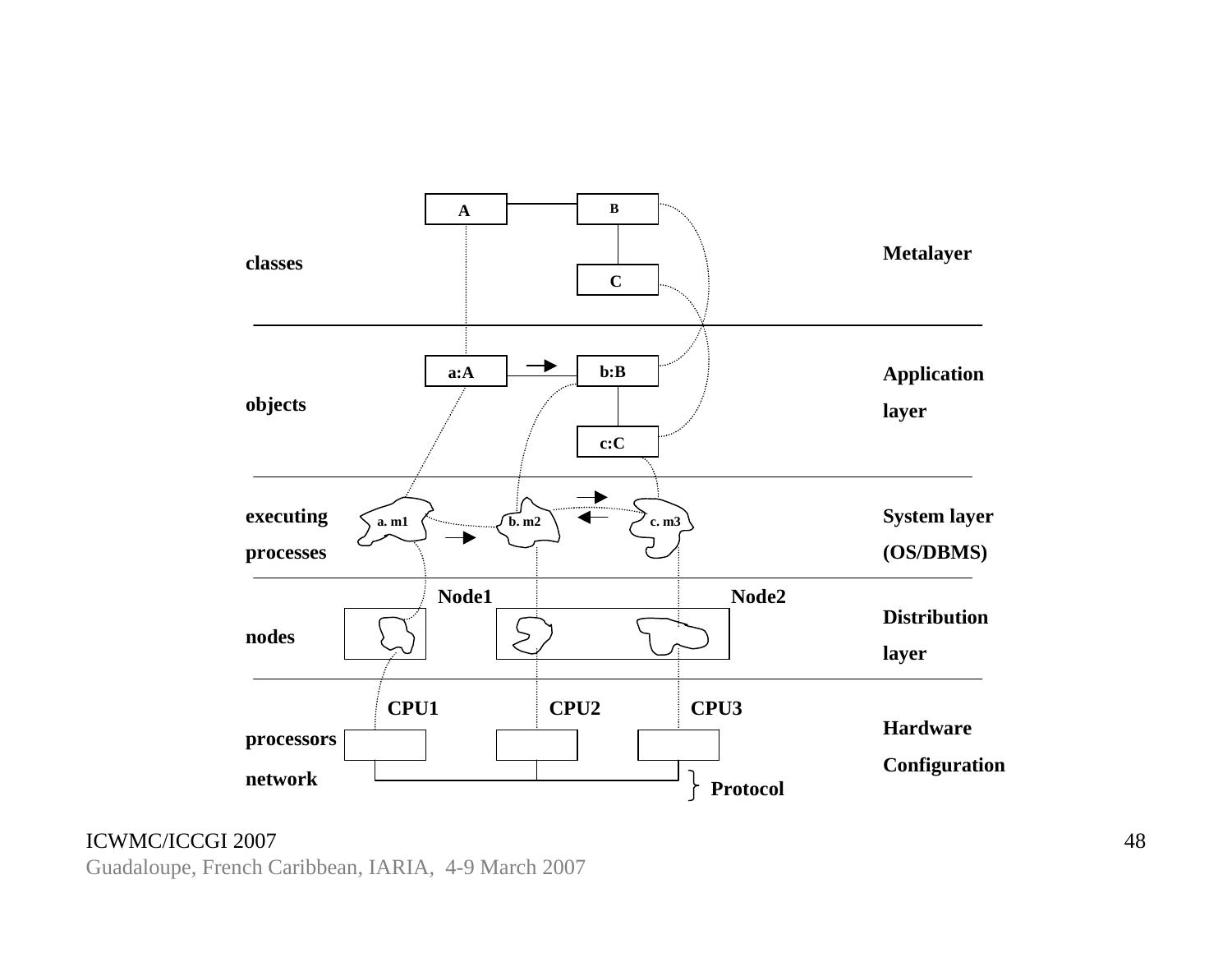# Secure systems development methodology

- Apply security principles throughout the whole software lifecycle
- Use of object-oriented design
- Use cases identify attacks and define rights for roles
- Patterns build a secure conceptual model
- Multilayer architecture extends the model to the lower architectural levels

ICWMC/ICCGI 2007Guadaloupe, French Caribbean, IARIA, 4-9 March 2007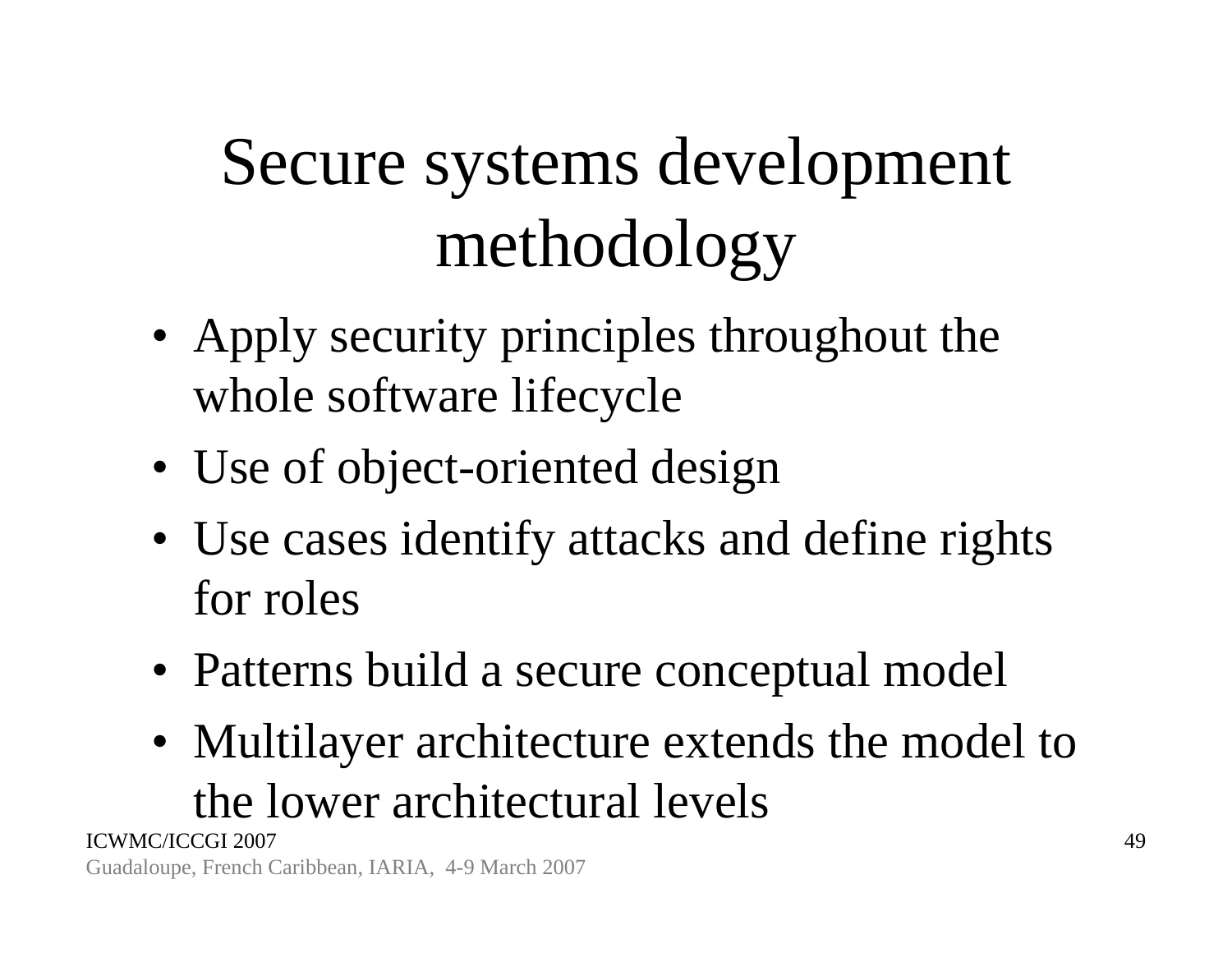### Software lifecycle



ICWMC/ICCGI 2007 Guadaloupe, French Caribbean, IARIA, 4-9 March 2007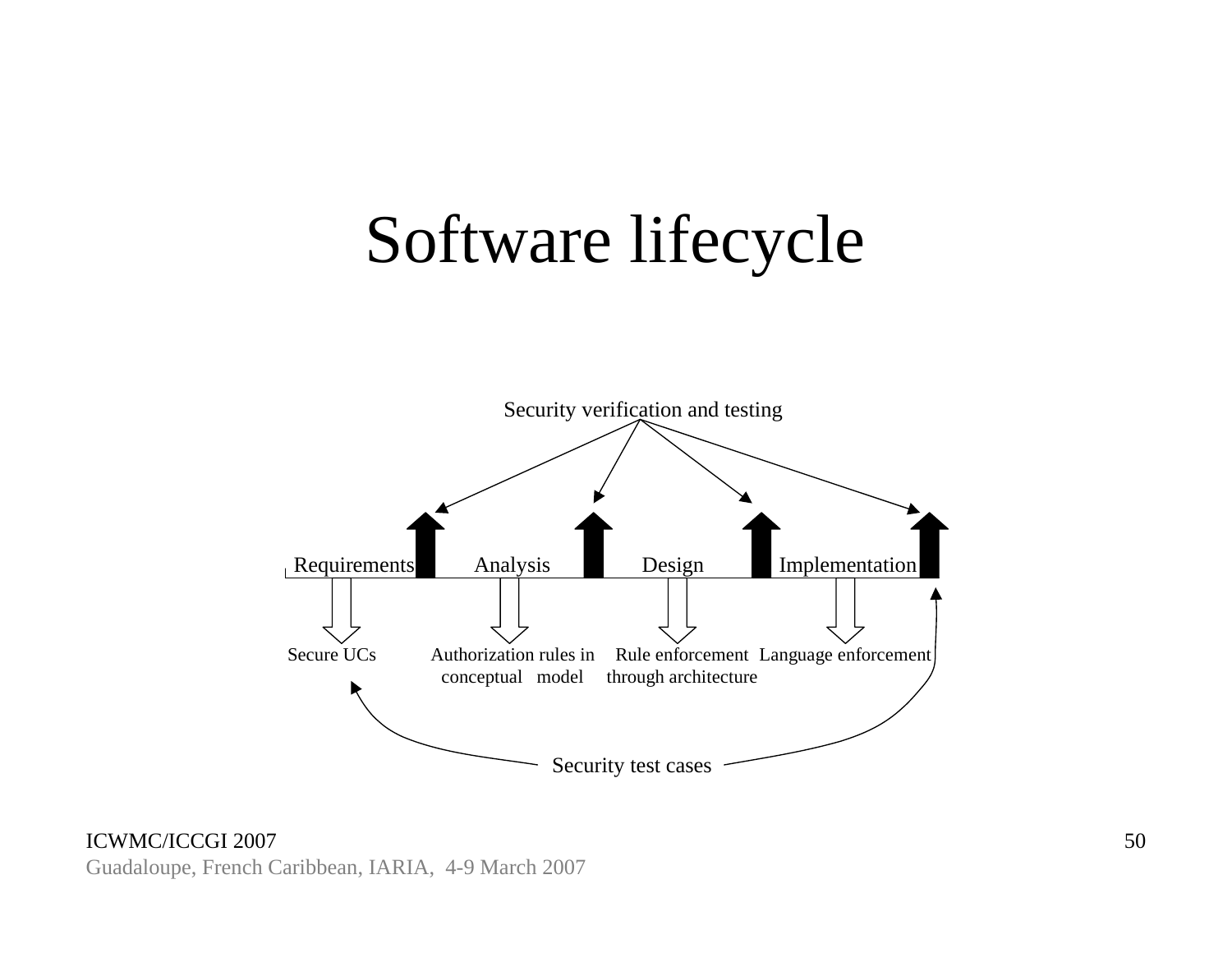# Use of object-oriented modeling

- Strong conceptual modeling capability , applicable to hardware, software, applications, authorization rules
- Abstraction from irrelevant details
- Intuitive , graphic, semiformal approach
- Can be enhanced with formal specifications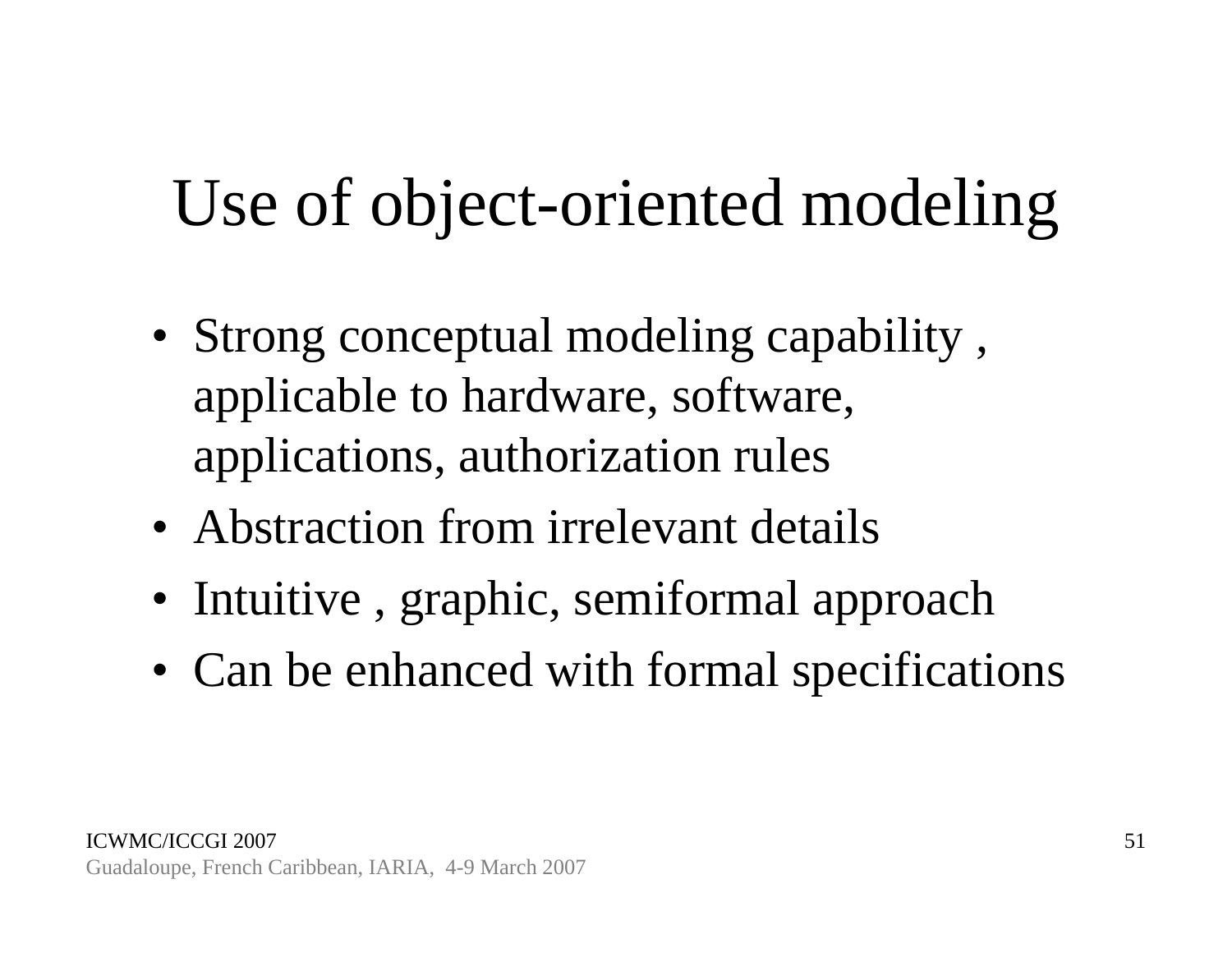# OO and UML

- UML is an object-oriented language for specifying, constructing, visualizing, and documenting a software design.
- Basically a notation and its corresponding meaning , not a process.
- OMG standard (www.omg.org)
- Known and maybe used by many developers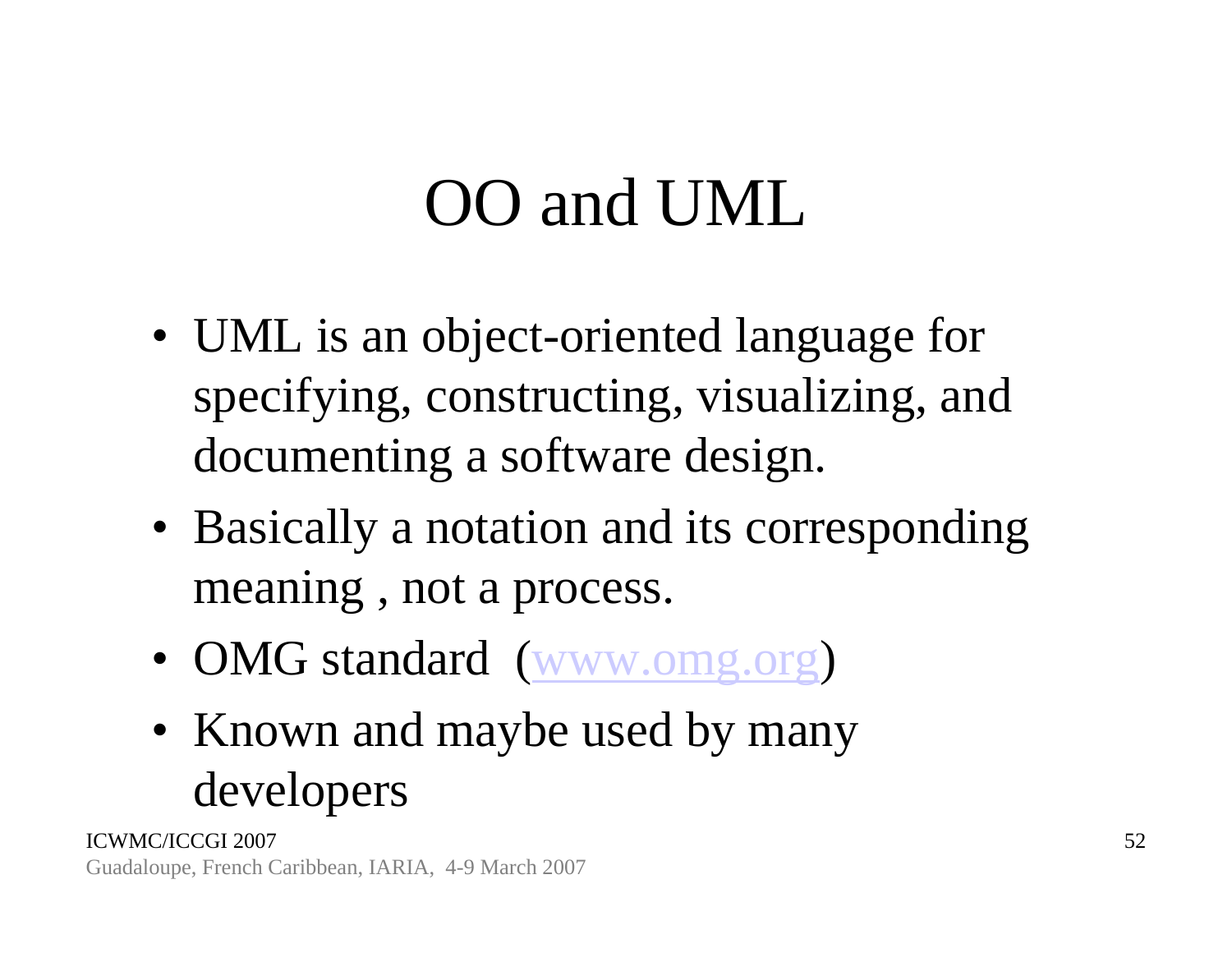# Use of patterns

- A pattern is a recurring combination of meaningful units that occurs in some context
- Patterns embody experience and good design practices
- Prevent errors, save time
- Can apply principles implicitly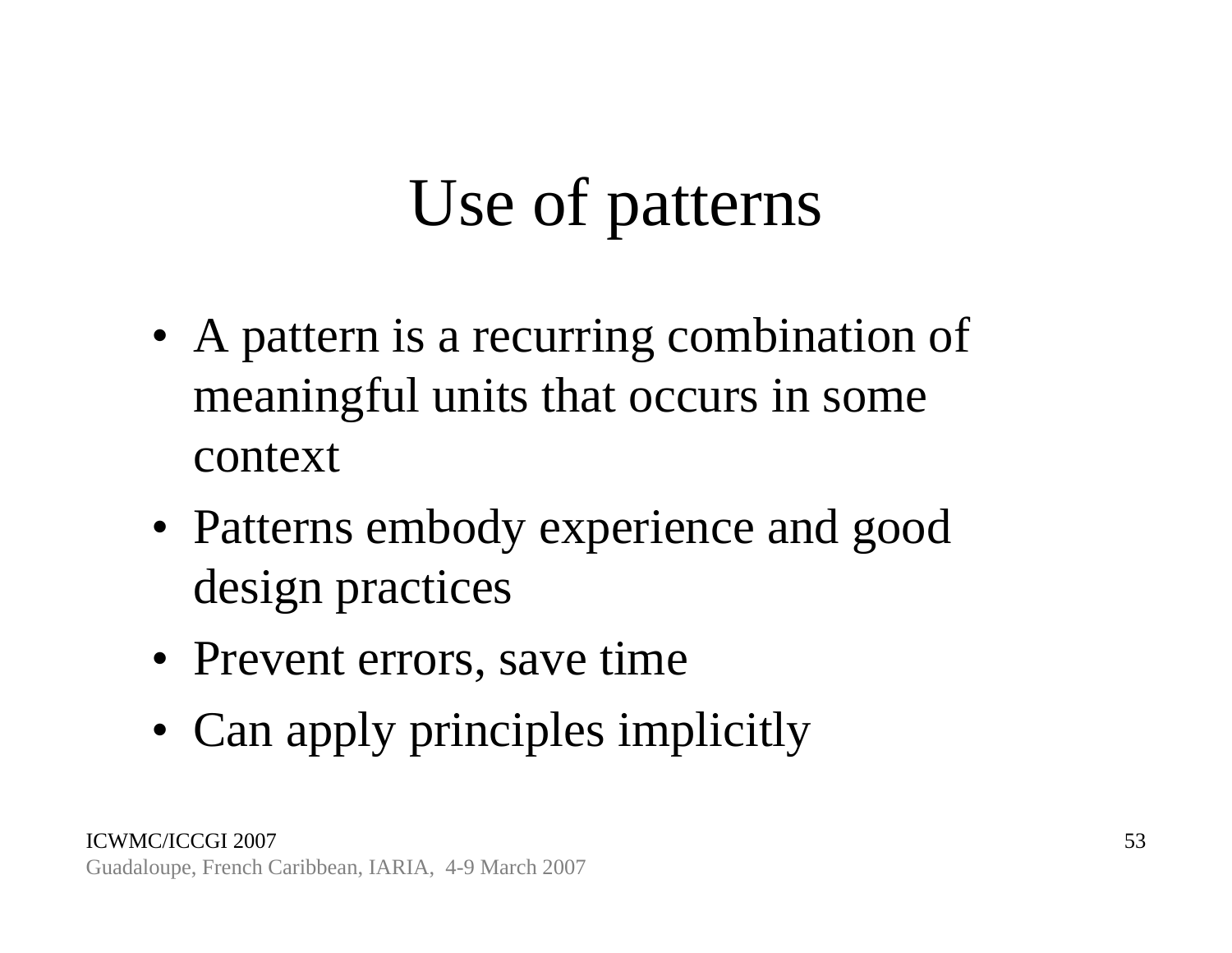# Security patterns

- Analysis and design patterns are well established
- There are many principles of good design that have been developed to build secure systems
- It is possible to develop a collection of patterns that can be used to build secure systems
- Patterns can be used to build or evaluate secure systems or for teaching security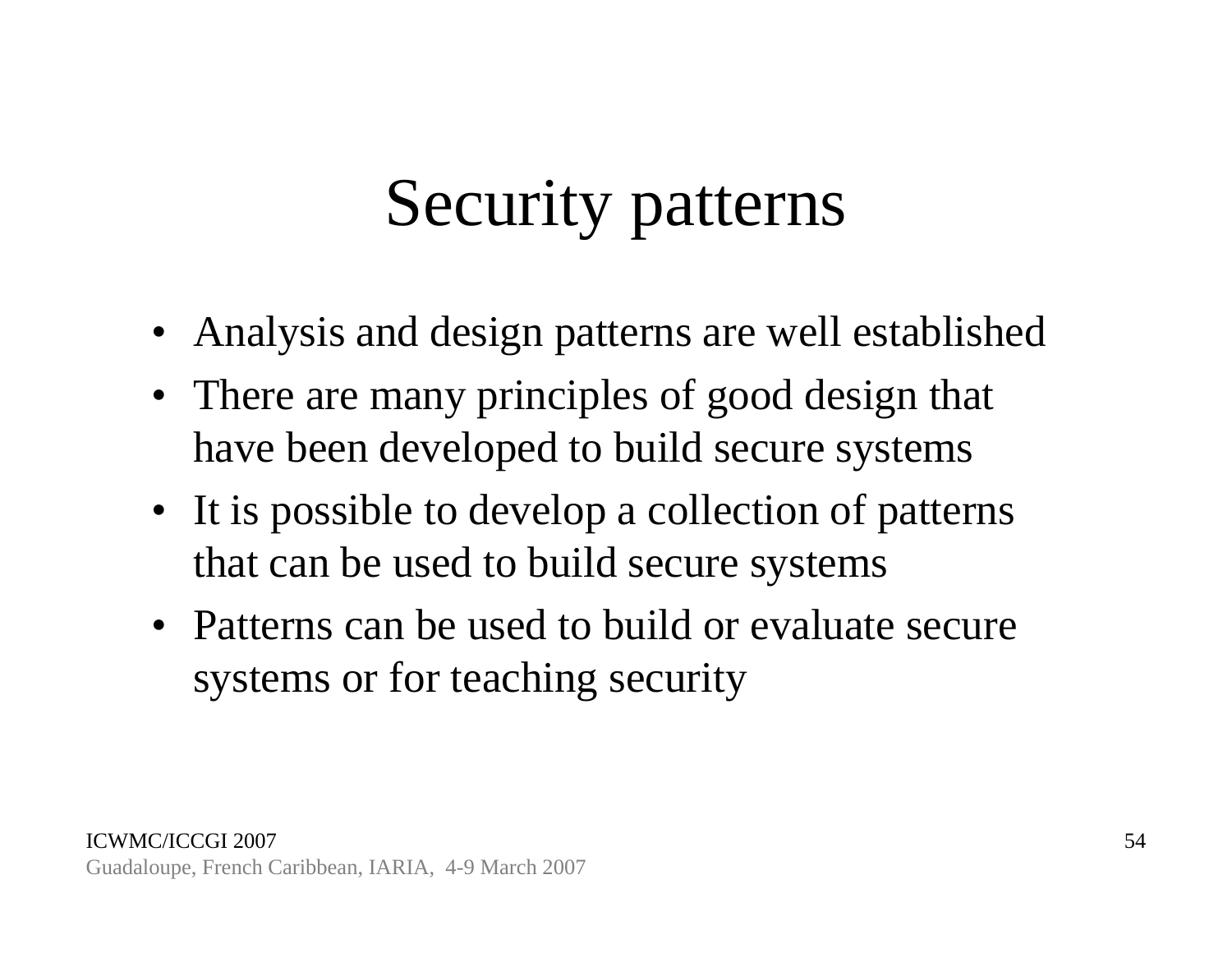### We can use patterns at all levels

- Patterns for models define the highest level
- At each lower level we refine the patterns at the previous level to consider the specific aspects of each level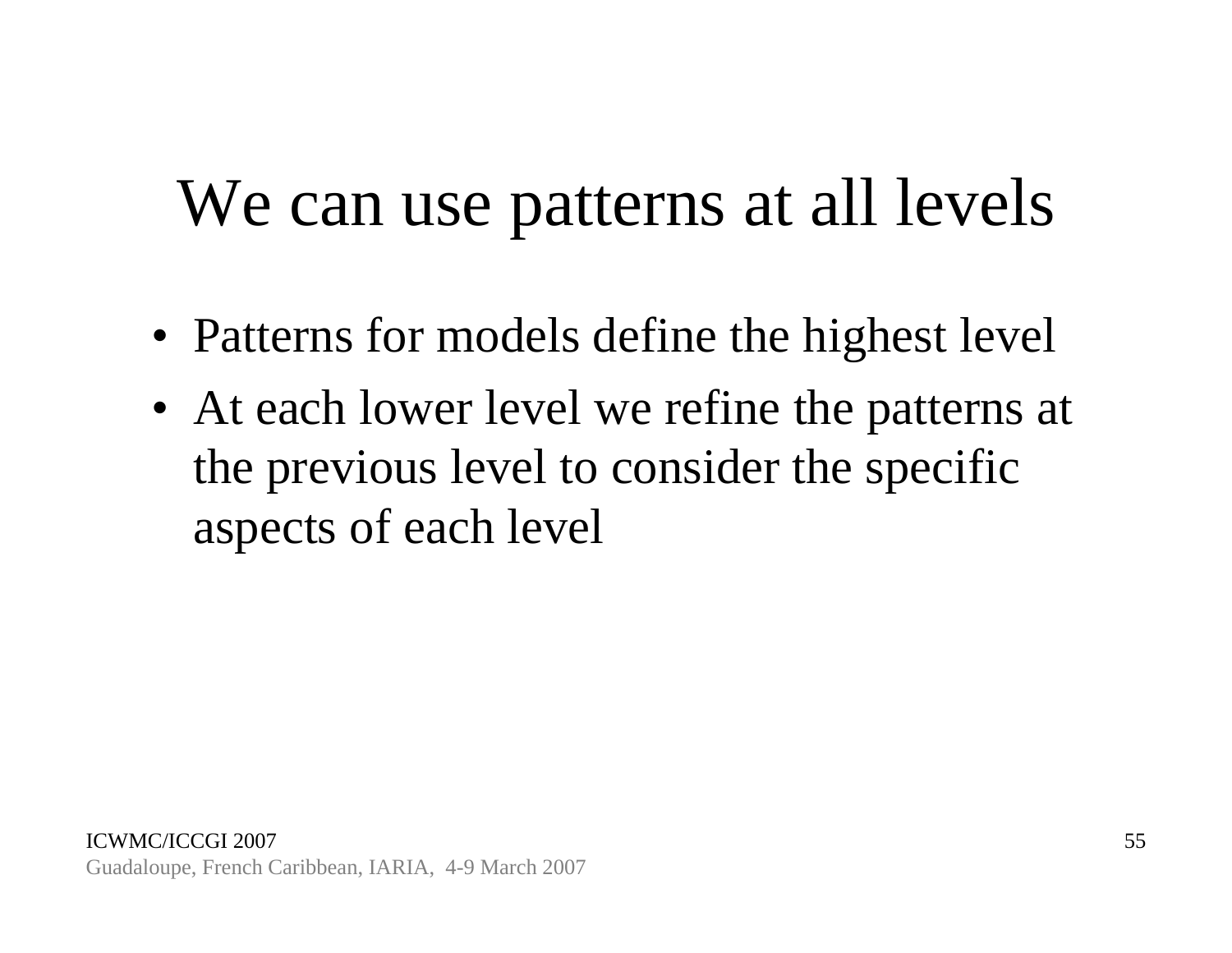### We start from policies

- The policies of an institution define its way of accomplishing its objectives
- Security policies define its way to protect its information
- Without policies we don't know what we should protect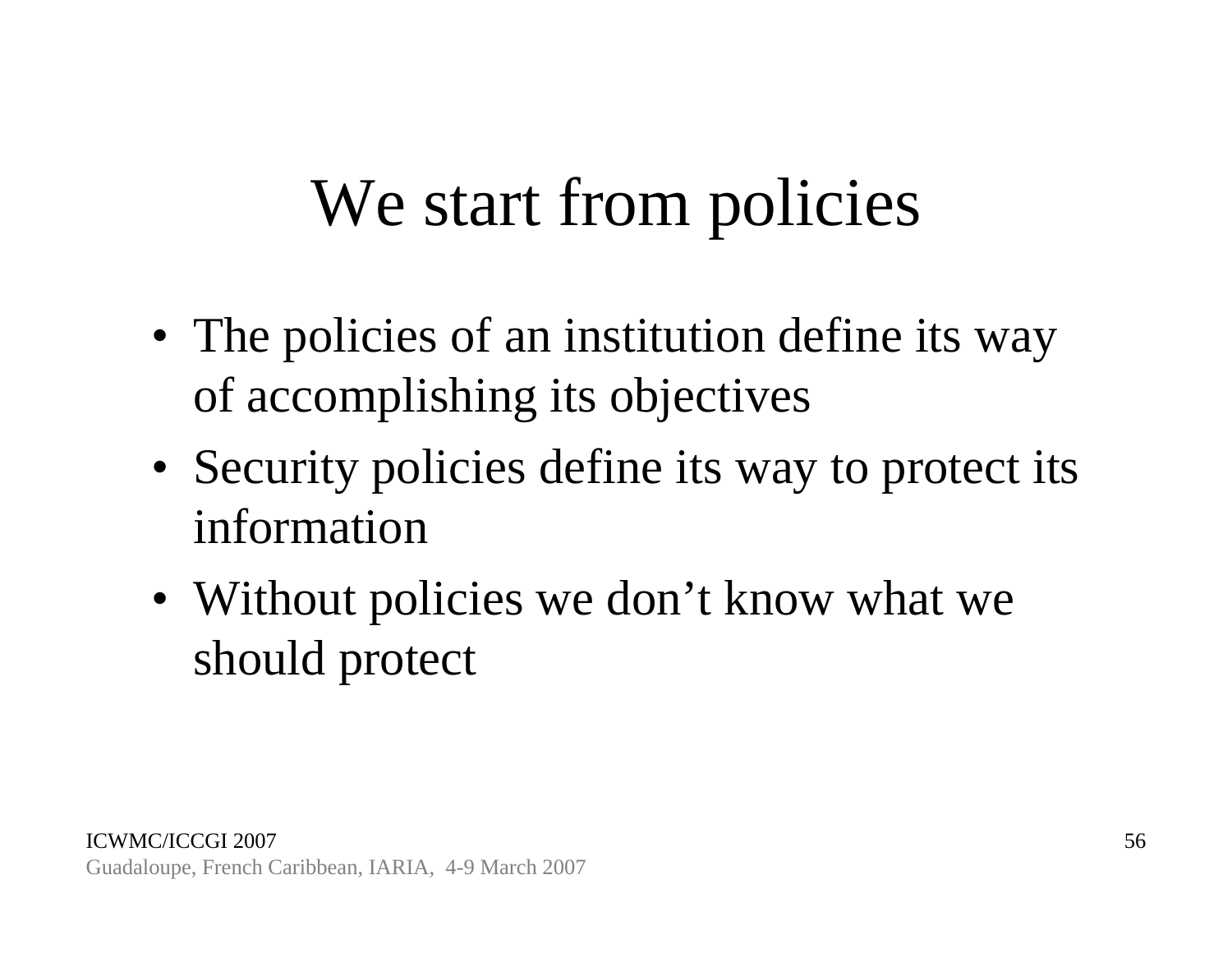### Institution policies

• Laws, rules, and practices that regulate how an institution manages and protects resources. Another definition is: high-level guidelines concerning information security. Computer mechanisms should enforce these policies.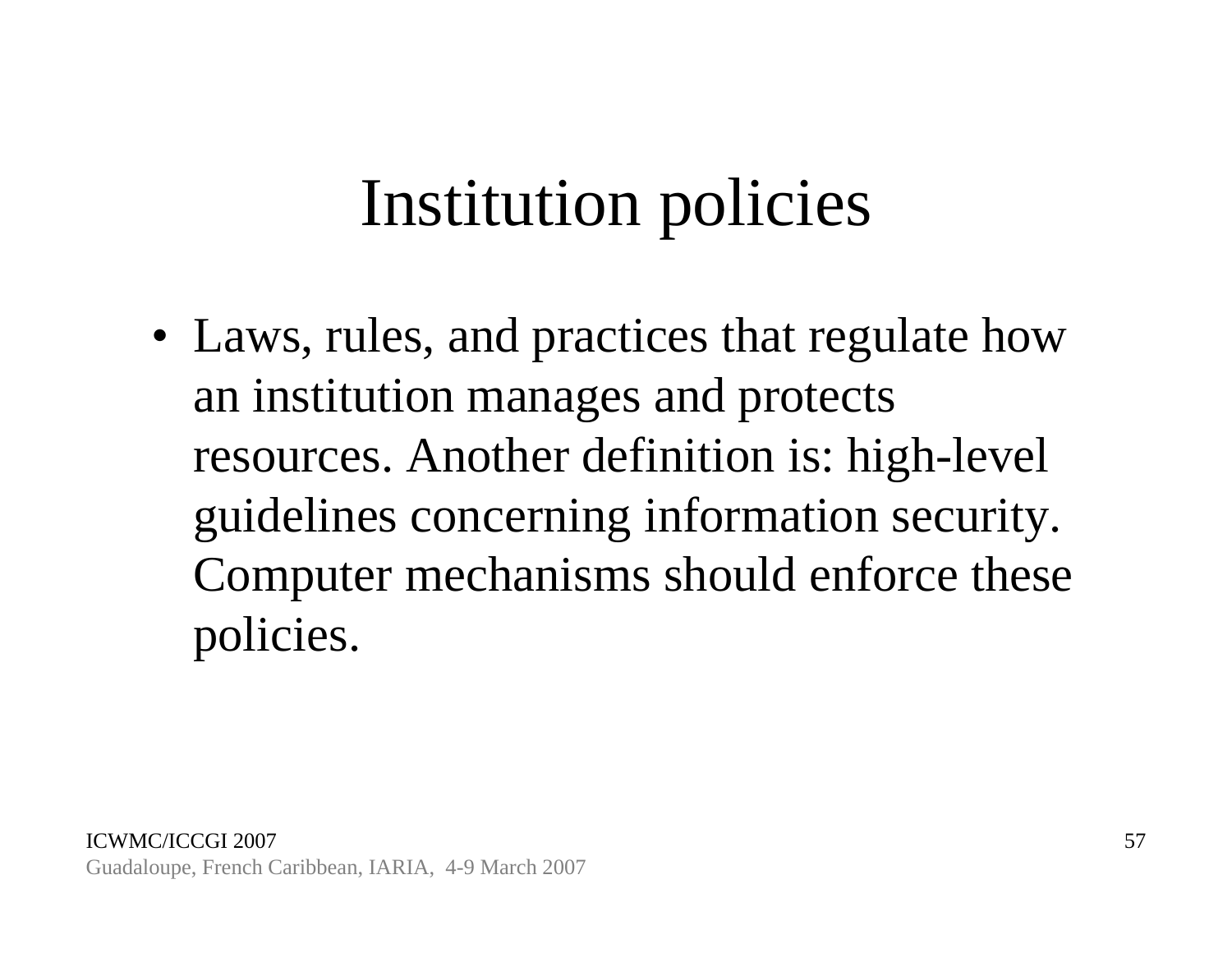# Some security policies

- Open/closed systems--In a closed system everything is forbidden unless explicitly allowed
- Need-to-know (Least privilege)-- Give enough rights to perform duties
- Information belongs to the institution versus private ownership
- Authorization-- access types, small units of access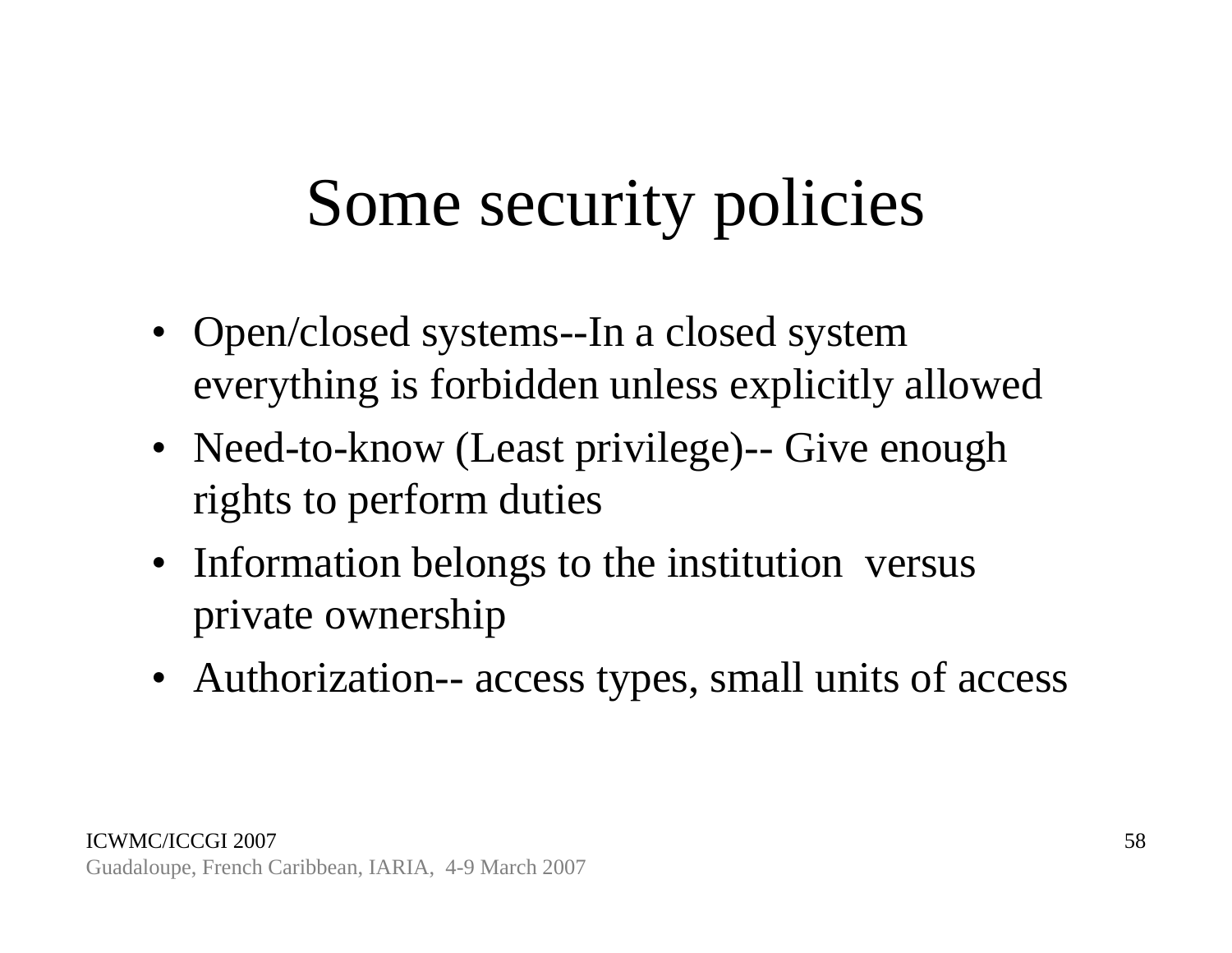# Security policies II

- Obligation—What has to be done before accessing data
- Separation of duty—Separate critical functions into parts to be done by different people or systems
- Content-dependent access control—Access decision are based on the values of the data
- Authenticate all transactions—needed for accountability and access control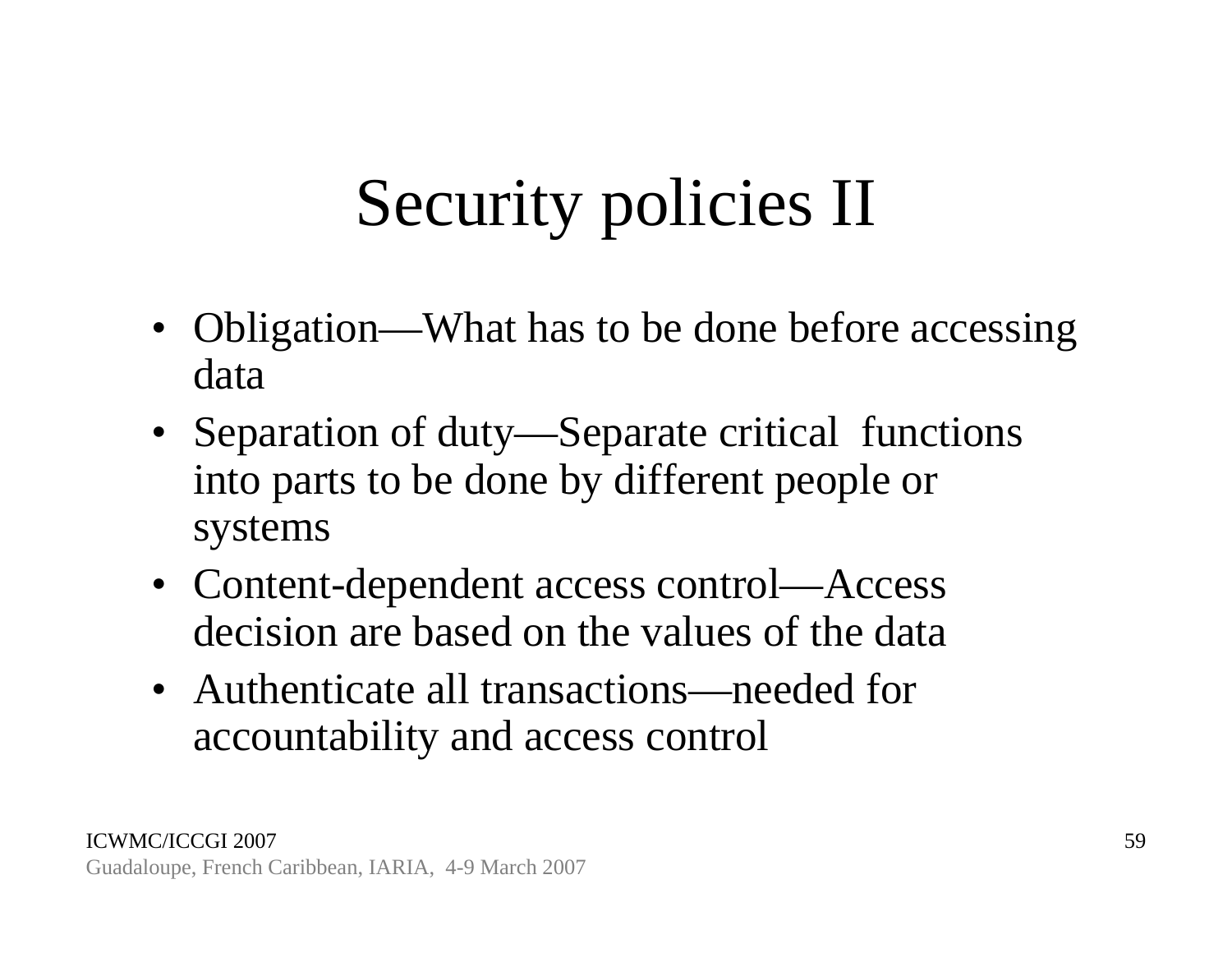# Example of university policies

- $\bullet$  An instructor can look at all the information about the course he is teaching.
- $\bullet$  An instructor can change the grades of the students in the course he is teaching
- $\bullet$ A student may look at her grades in a course she is taking
- •The department head can add/delete course offerings
- $\bullet$ The registrar can add/delete students from course offerings
- $\bullet$ Faculty members can look at information about themselves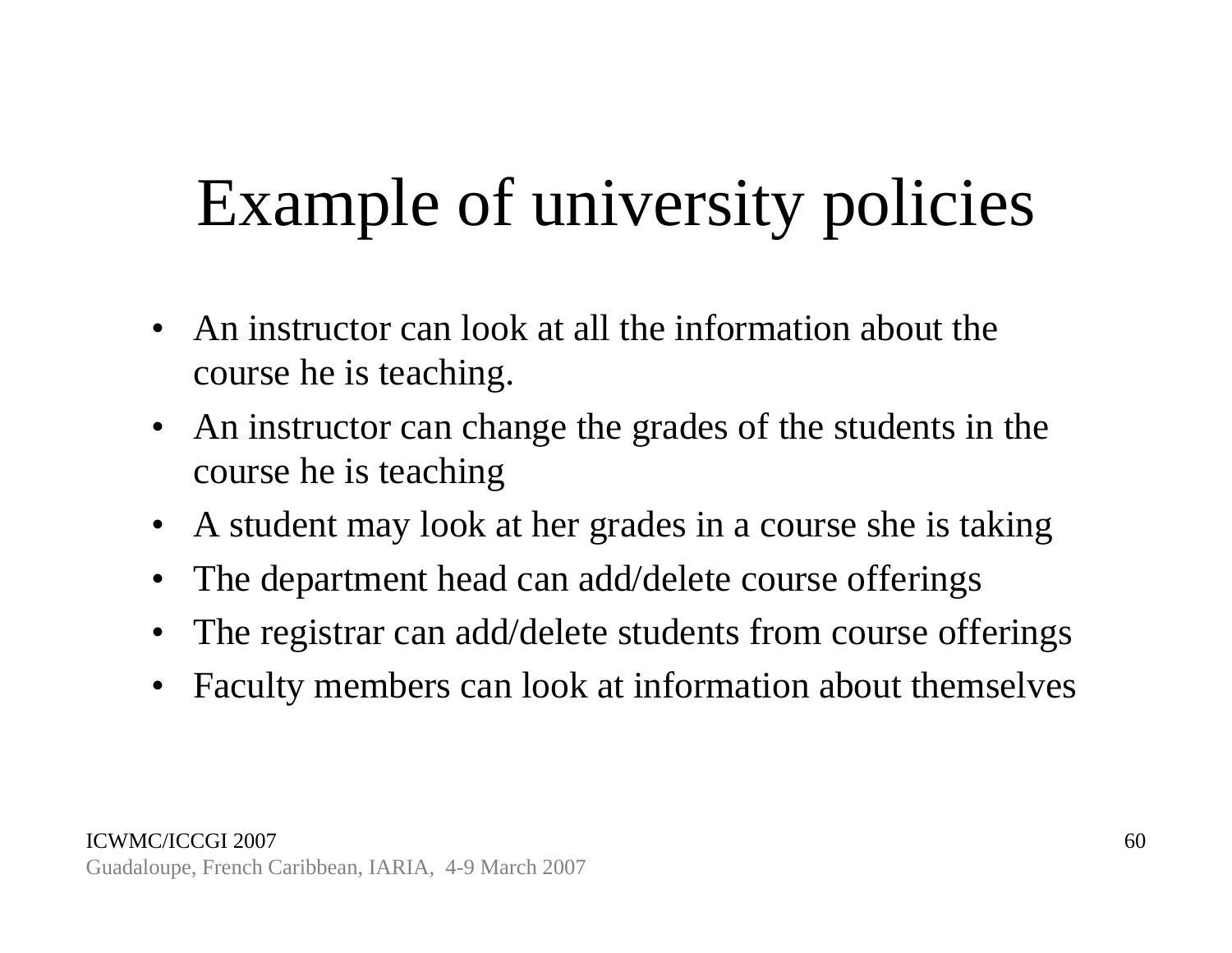# Use of policies

- Secure systems must be closed but sometimes open access to information is more important, e.g., libraries, data warehouses, …
- The need-to-know principle must be applied with an appropriate granularity, many attacks happen because of too many rights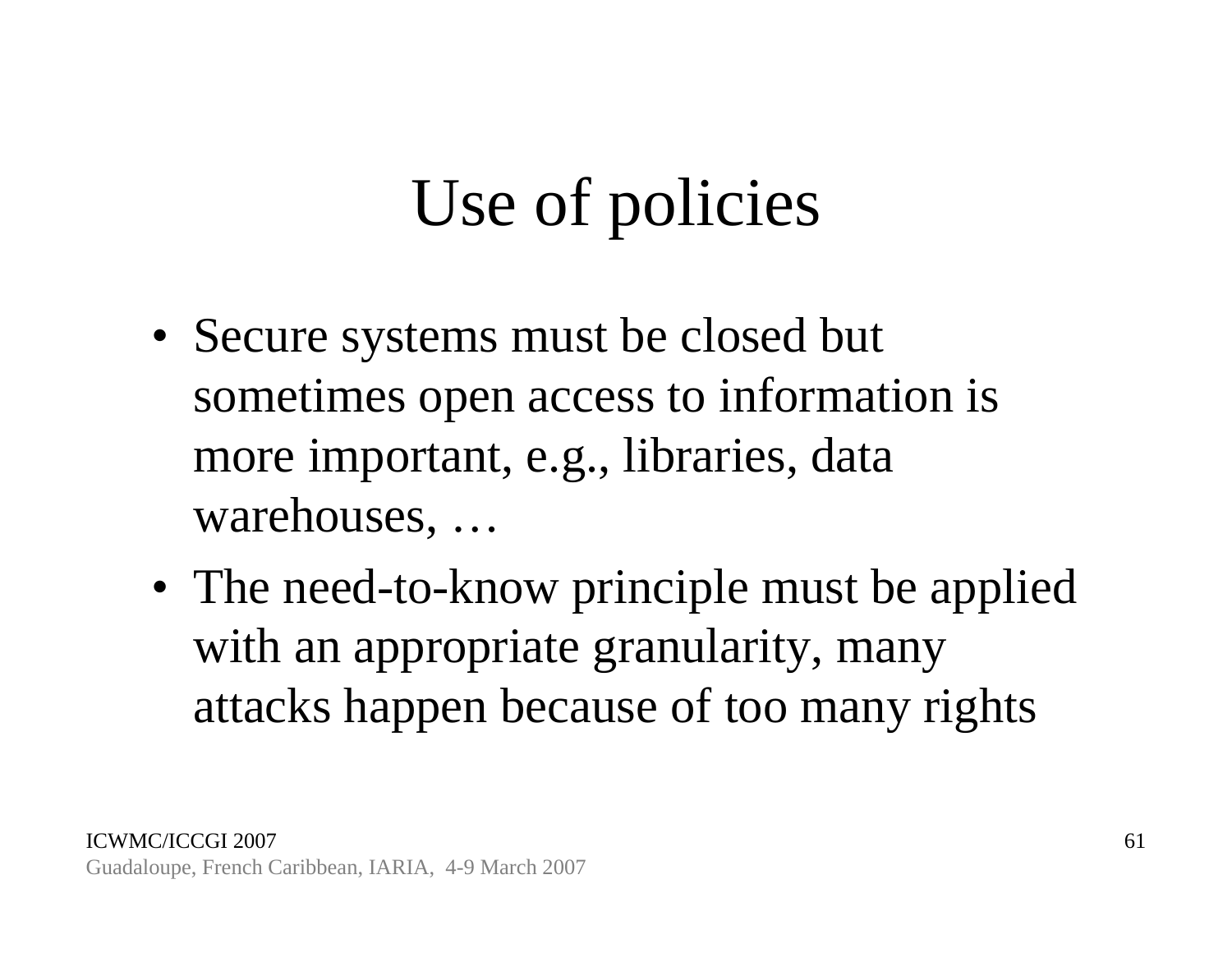#### Use case analysis leads to policies

- A1. A3. Mutual authentication. Every interaction across system nodes is authenticated.
- $\bullet$ A2. Verify source of information.
- $\bullet$  A4. Logging. Since the manager is using his legitimate rights we can only log his actions for auditing at a later time.
- • A5. A6. Separation of administration from use of data. For example, a manager can create accounts but should have no rights to withdraw or deposit in the account.
- $\bullet$  A7. Protection against denial of service. We need some redundancy in the system to increase its availability.
- A8. Authorization. If the user is not explicitly authorized he should not be able to move money from any account.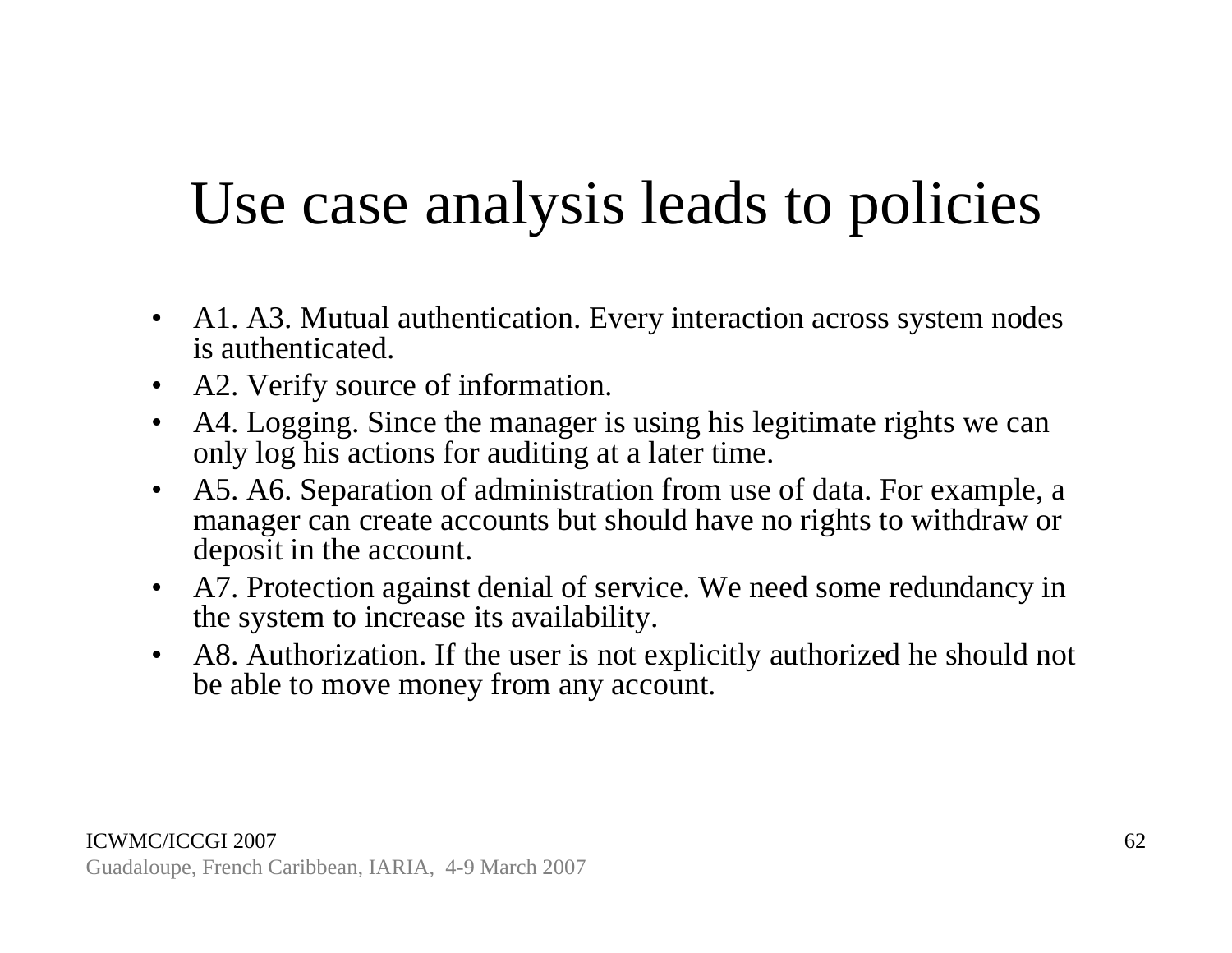# Use cases can also be used to find actor rights (policies)

- Use cases describe all possible uses of the system
- All use cases define all possible and legal accesses
- Each actor can be given its needed rights to perform its functions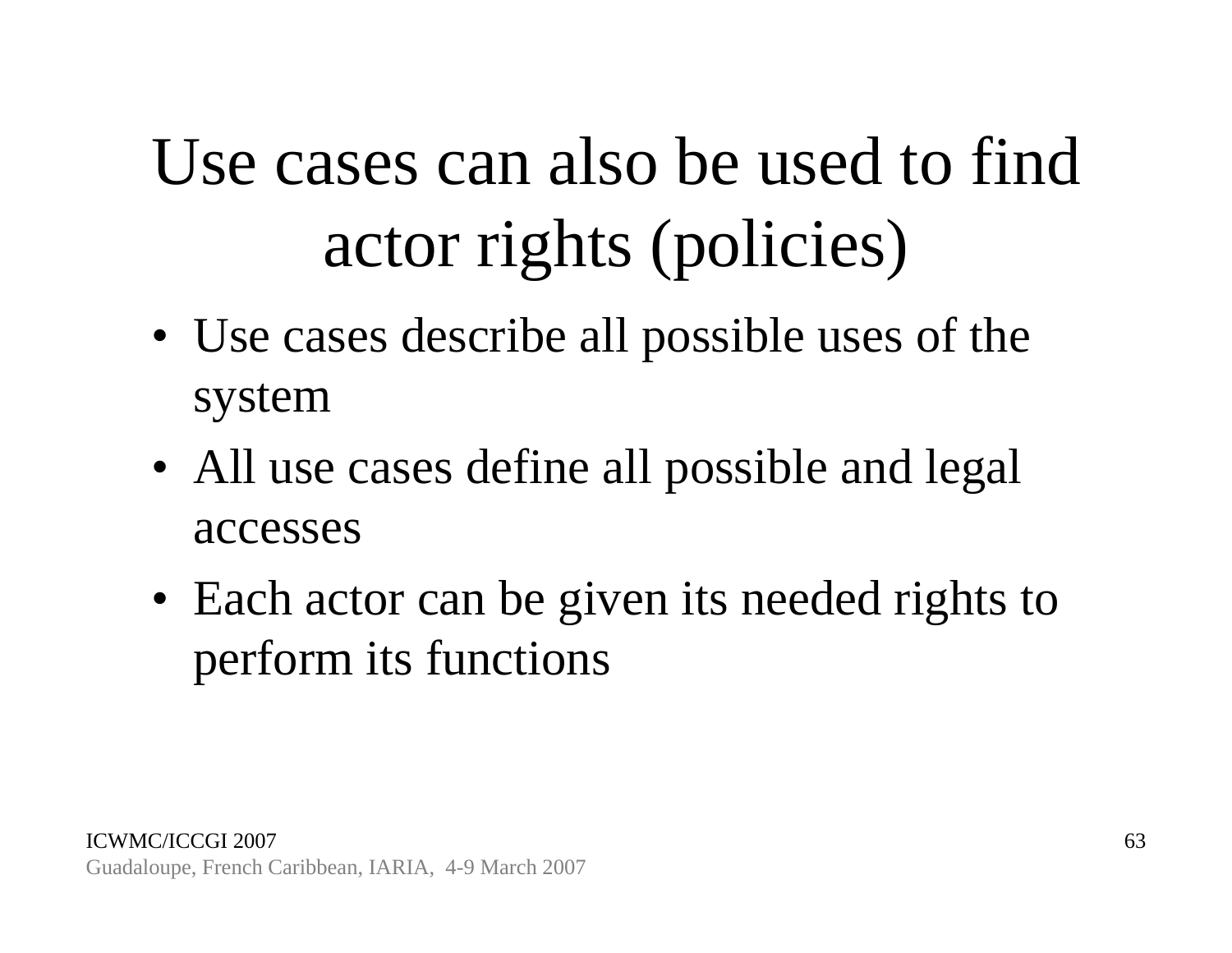#### Scenarios to determine rights



Authorized actions for actor\_i in UseCase\_q

ICWMC/ICCGI 2007 Guadaloupe, French Caribbean, IARIA, 4-9 March 2007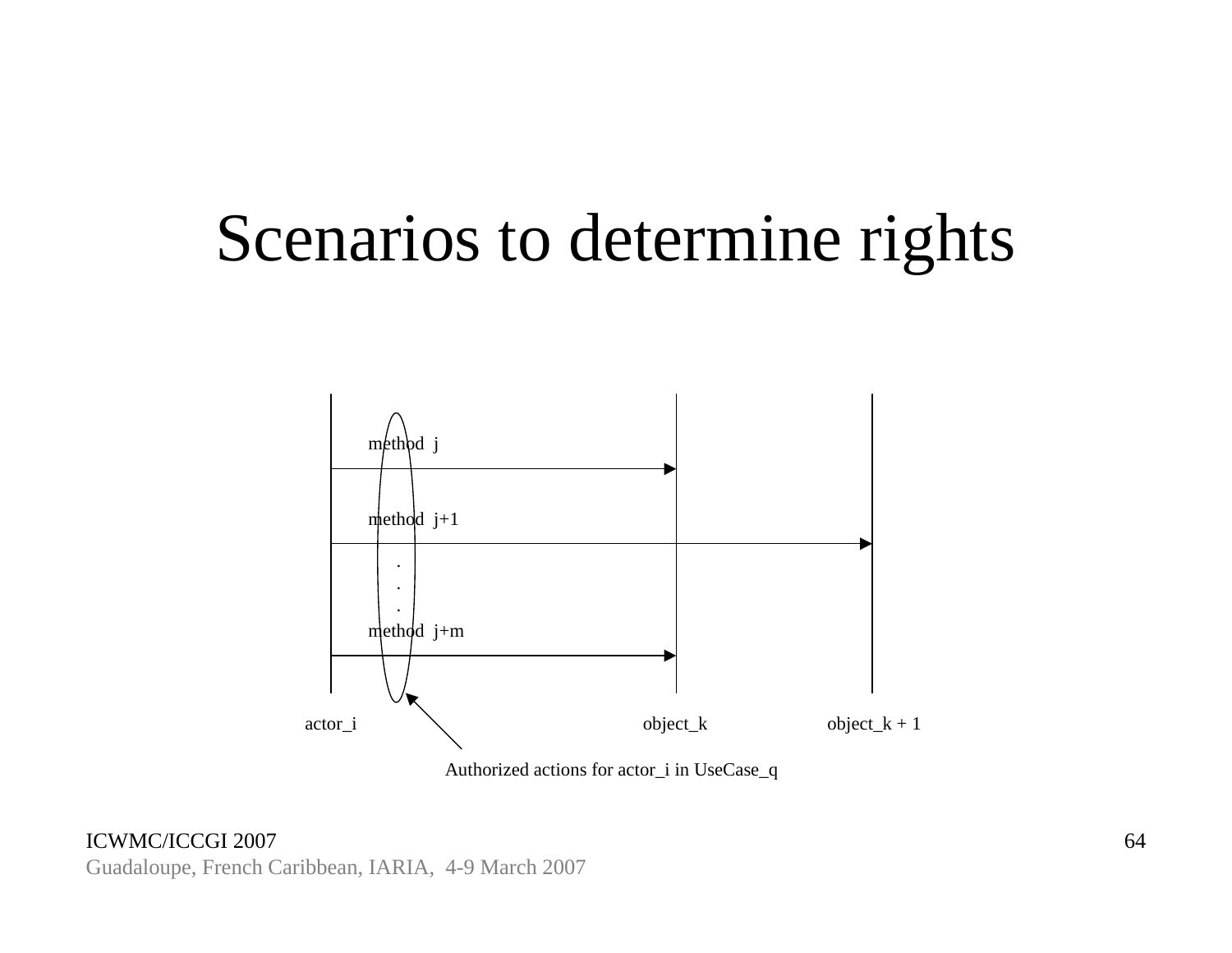#### Role rights for financial institution

- Customers can open/close accounts
- Customers can initiate trade
- Broker can perform trade
- Auditor can inspect (read) trade transactions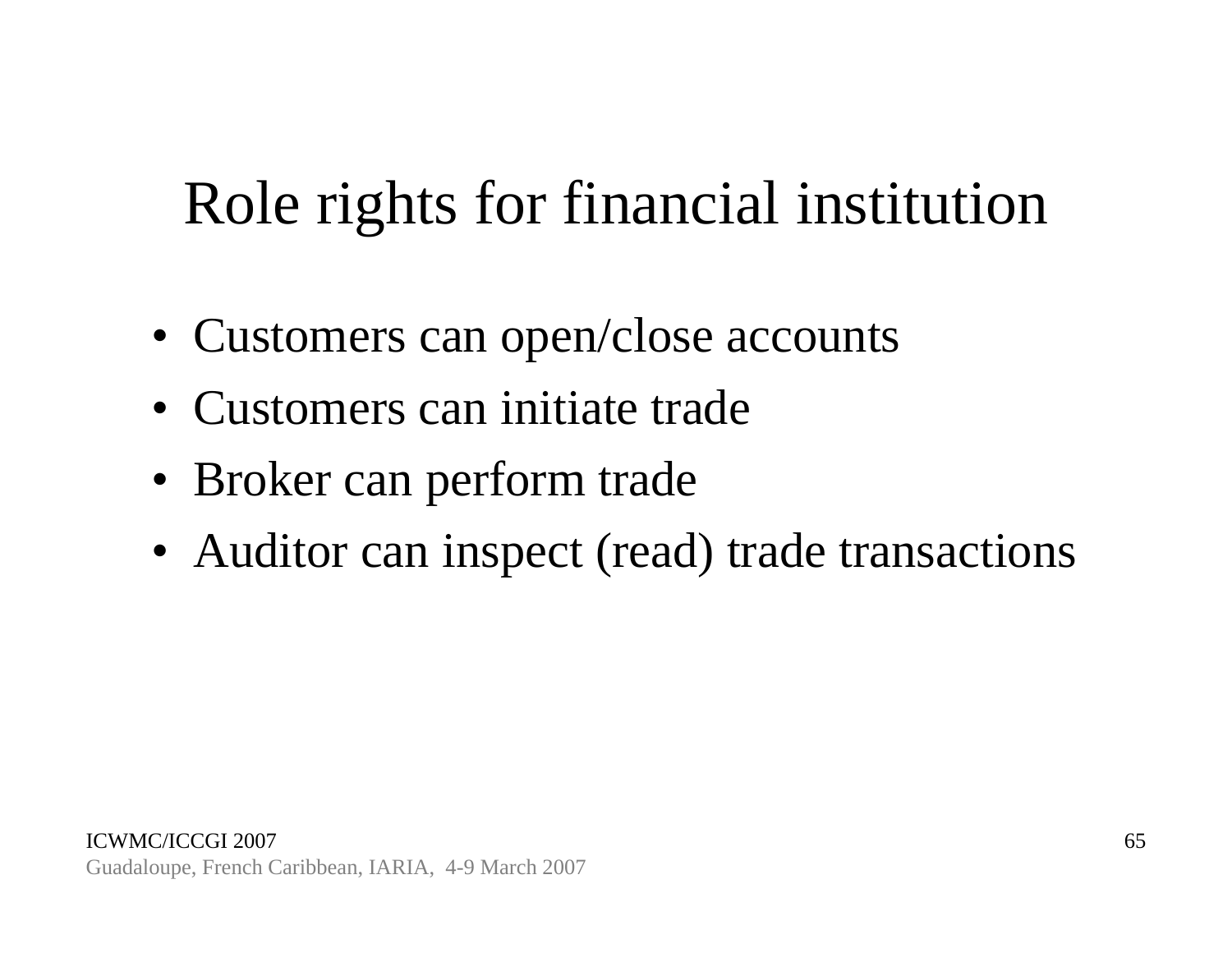# Methodology

- Use case activities define attacks
- Attacks lead to policies to stop them
- Use cases define needed actor rights
- Access matrix or RBAC models formalize these rights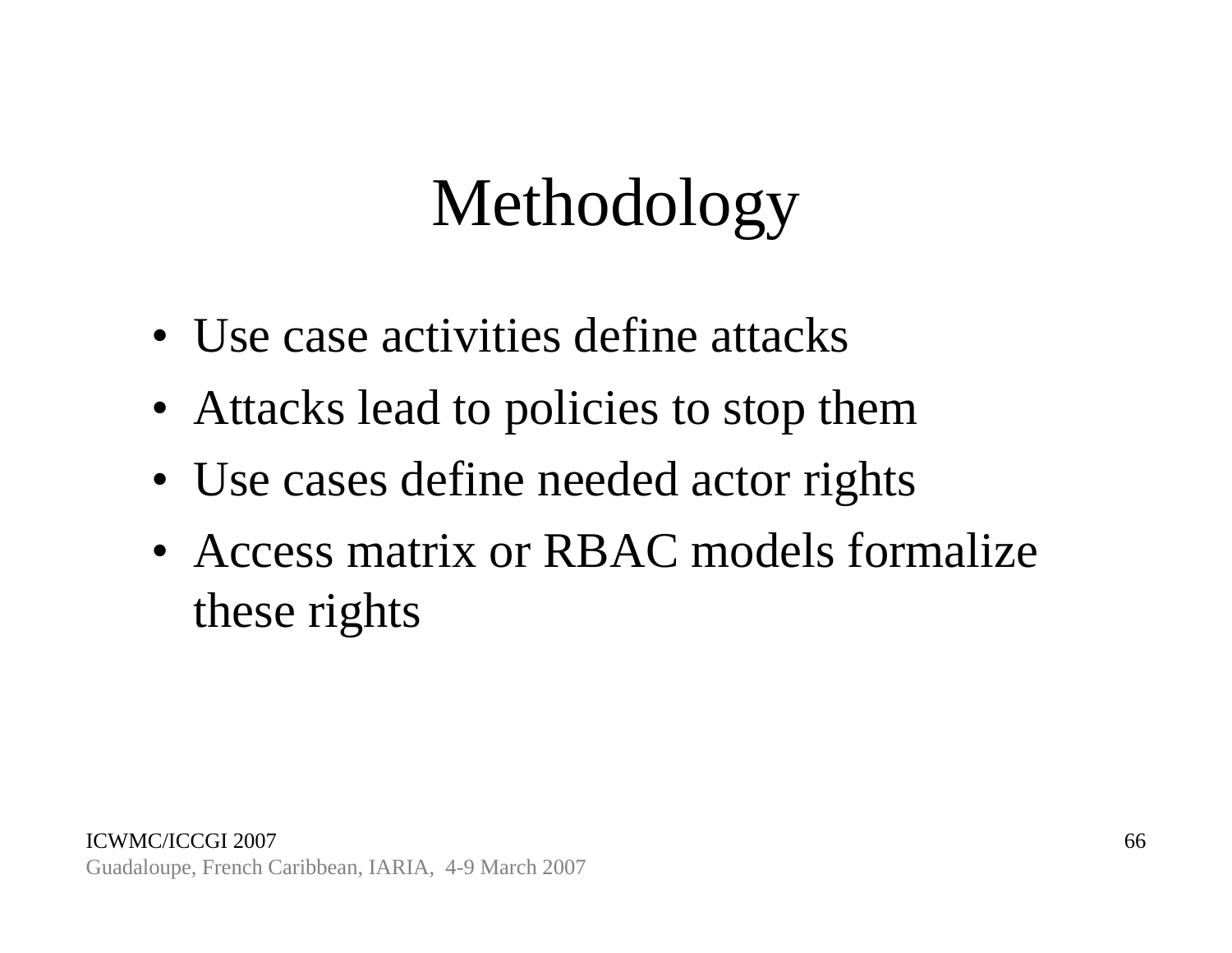# Standards

- Orange Book
- Common Criteria (NIST)
- $\bullet$ IEEE
- IETF (Internet Engineering Task Force)
- OASIS (Open Applications...)
- W3C
- Industry ad hoc groups: IBM, Microsoft,…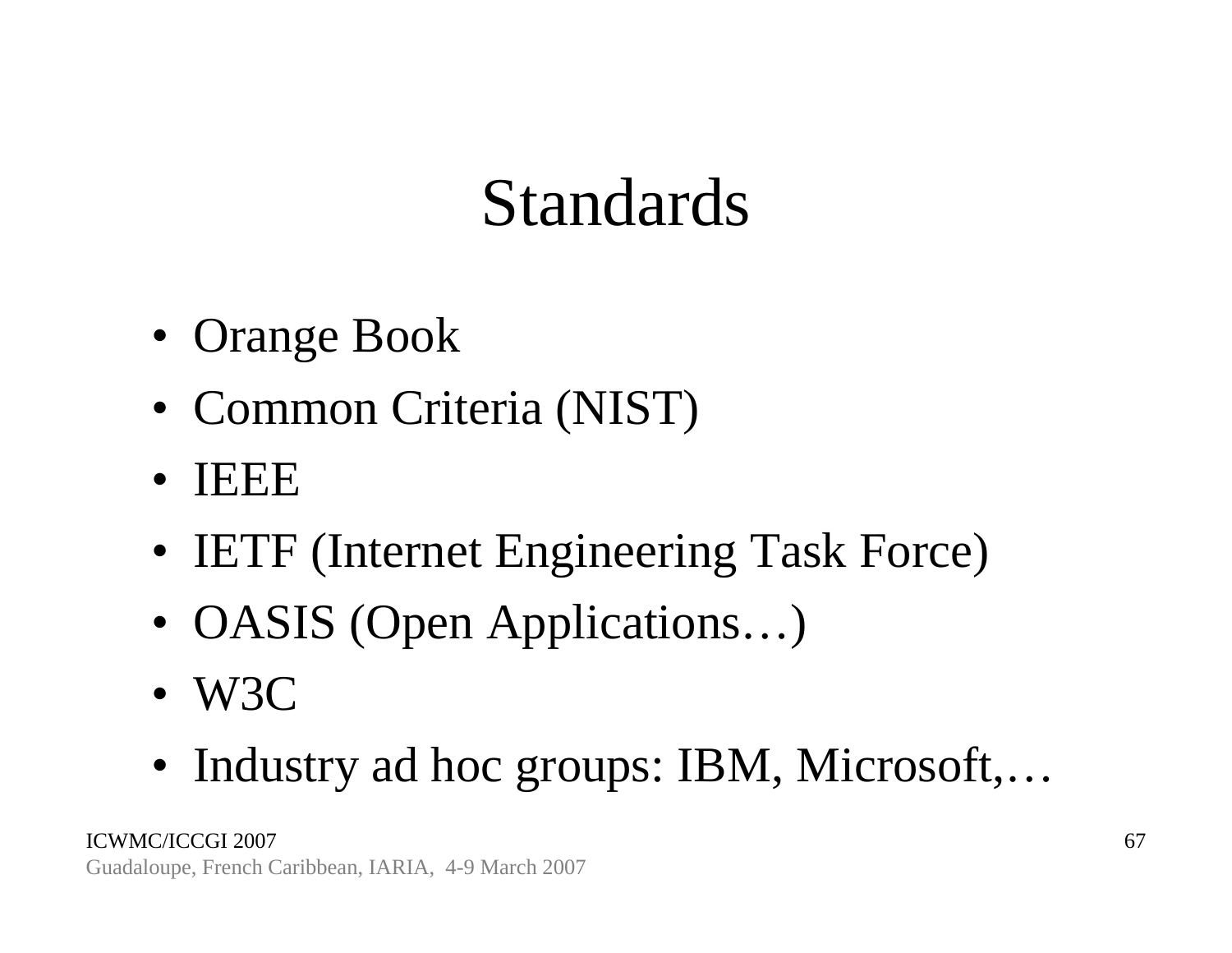#### Standards for web services

- A variety of standards to cover all levels
- May overlap or be in conflict
- XACML, WS-Security, SAML, SOAP security, privacy standards
- Confusing for vendors and users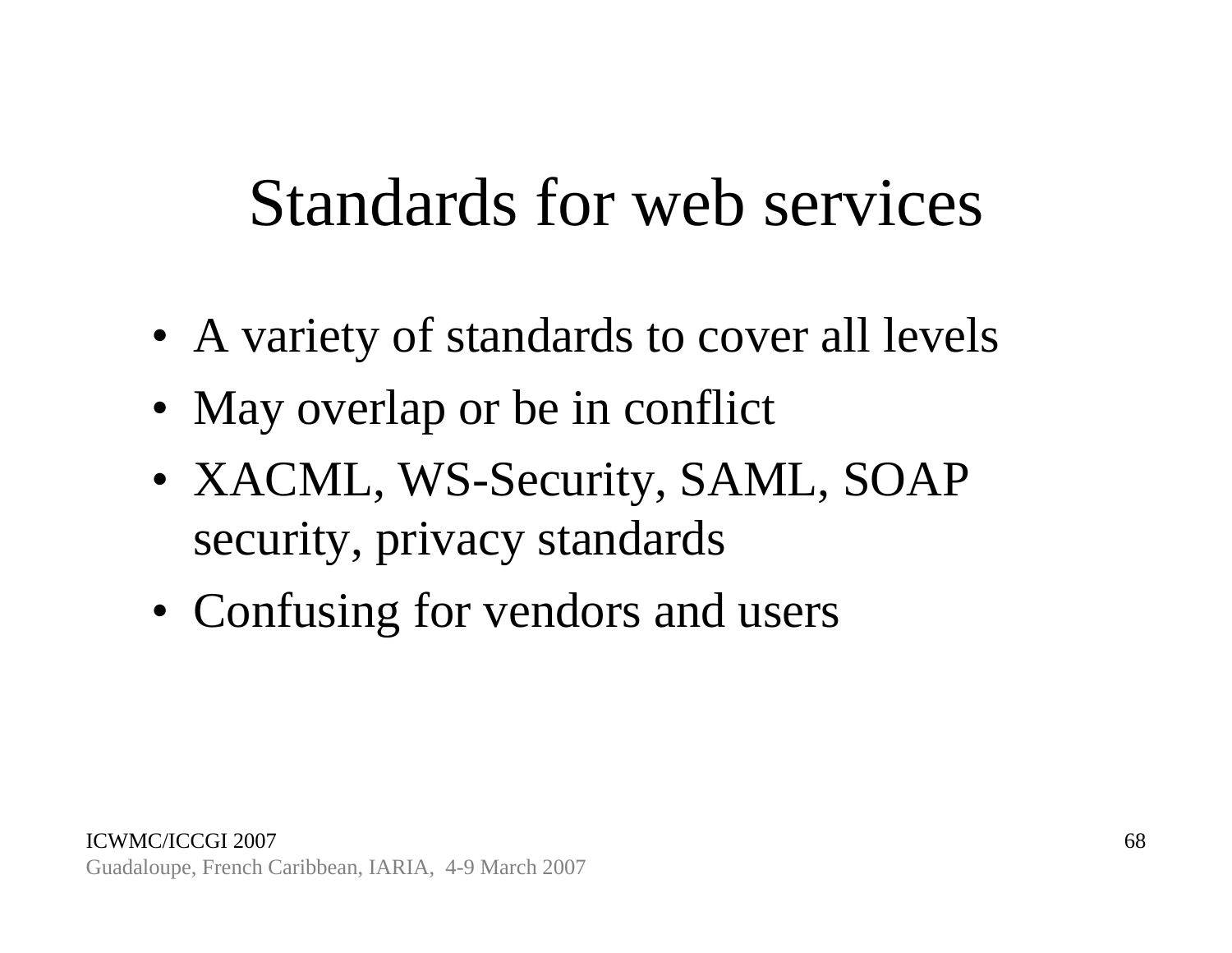

#### ICWMC/ICCGI 2007

Guadaloupe, French Caribbean, IARIA, 4-9 March 2007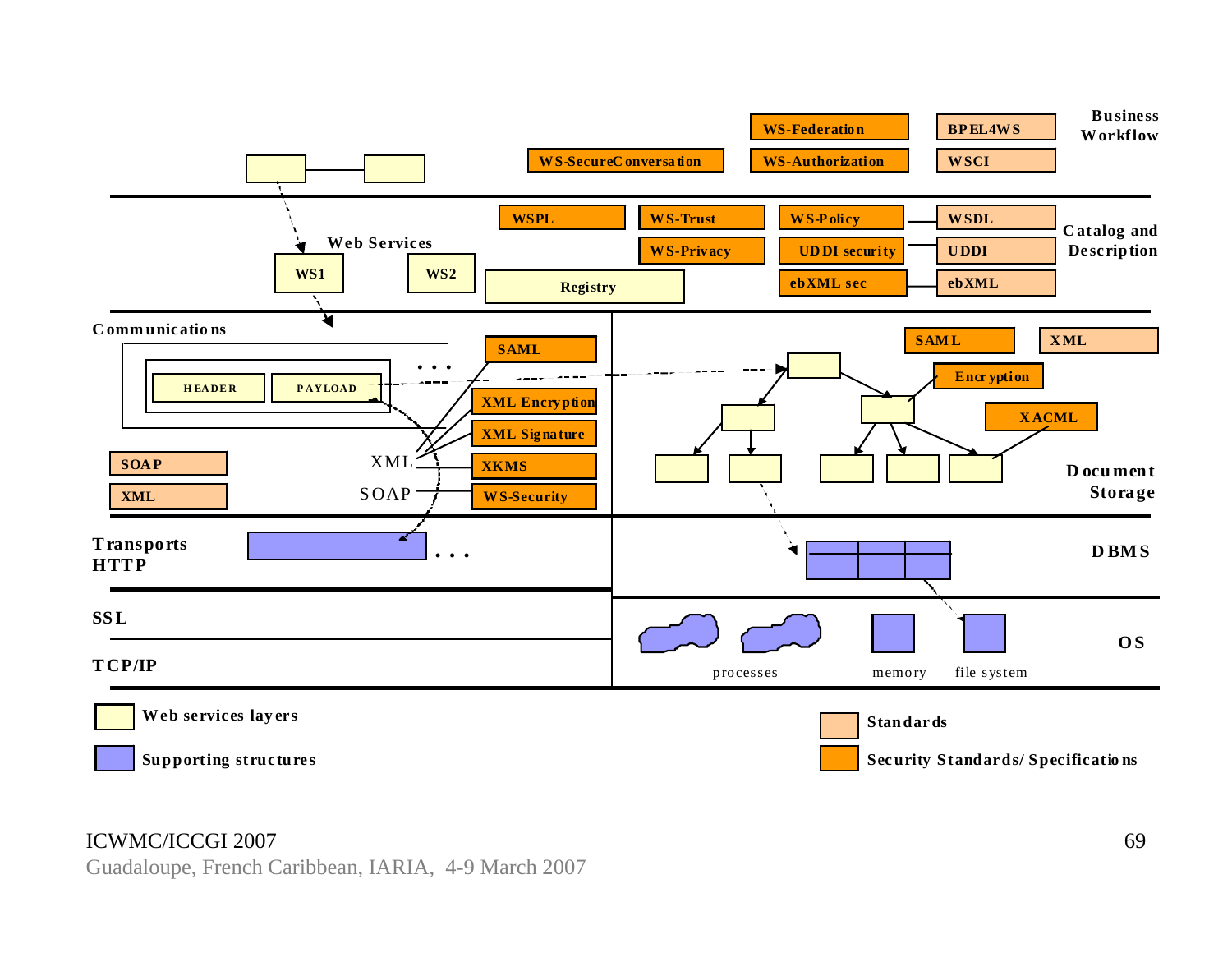Security models

- Classification
- Access matrix
- Role-Based Access Control
- Multilevel security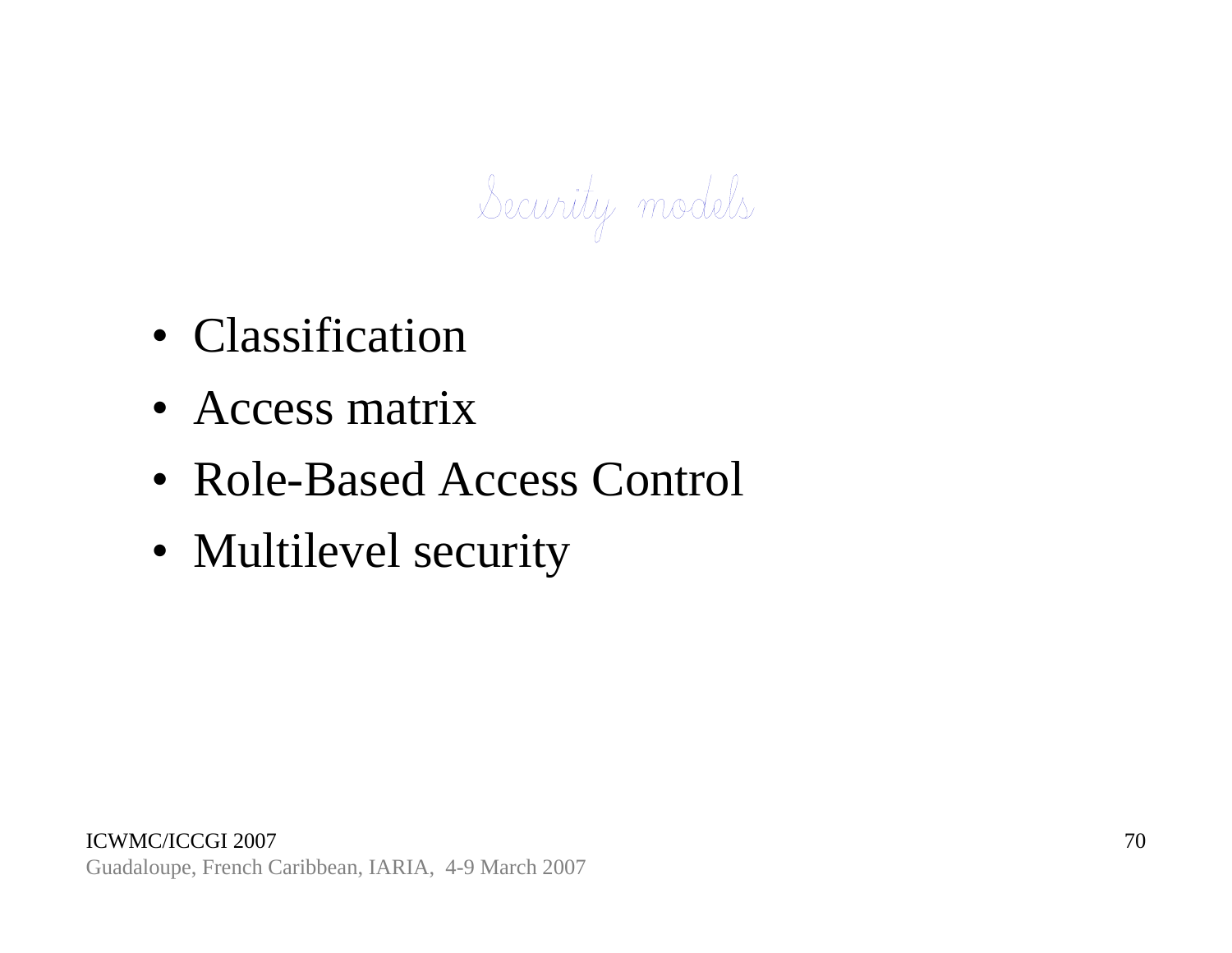# Classification of security models

- Multilevel --users and data are assigned security levels
- Access matrix -- subject has specific type of access to data objects
- Mandatory --access rules defined only by administrators
- Discretionary -- users own data and can grant access to other users

ICWMC/ICCGI 2007Guadaloupe, French Caribbean, IARIA, 4-9 March 2007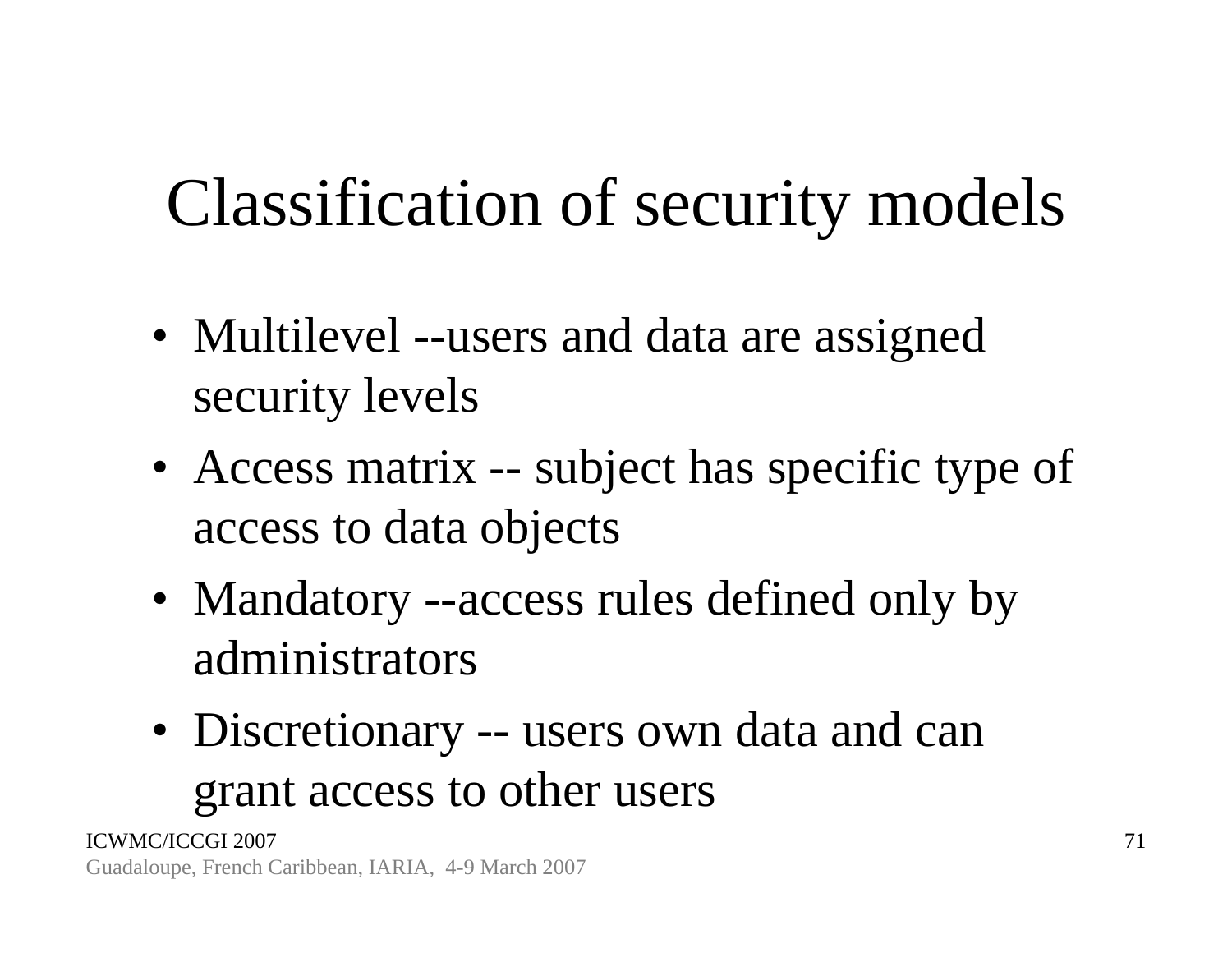# Access matrix authorization rules

- Basic rule (s, o, t), where s is a subject (active entity), t is an access type, and o is an object
- Extended rule (s, o, t, p, f), where p is a predicate (access condition or guard) and f is a copy flag
- This, and the other models, can be described by patterns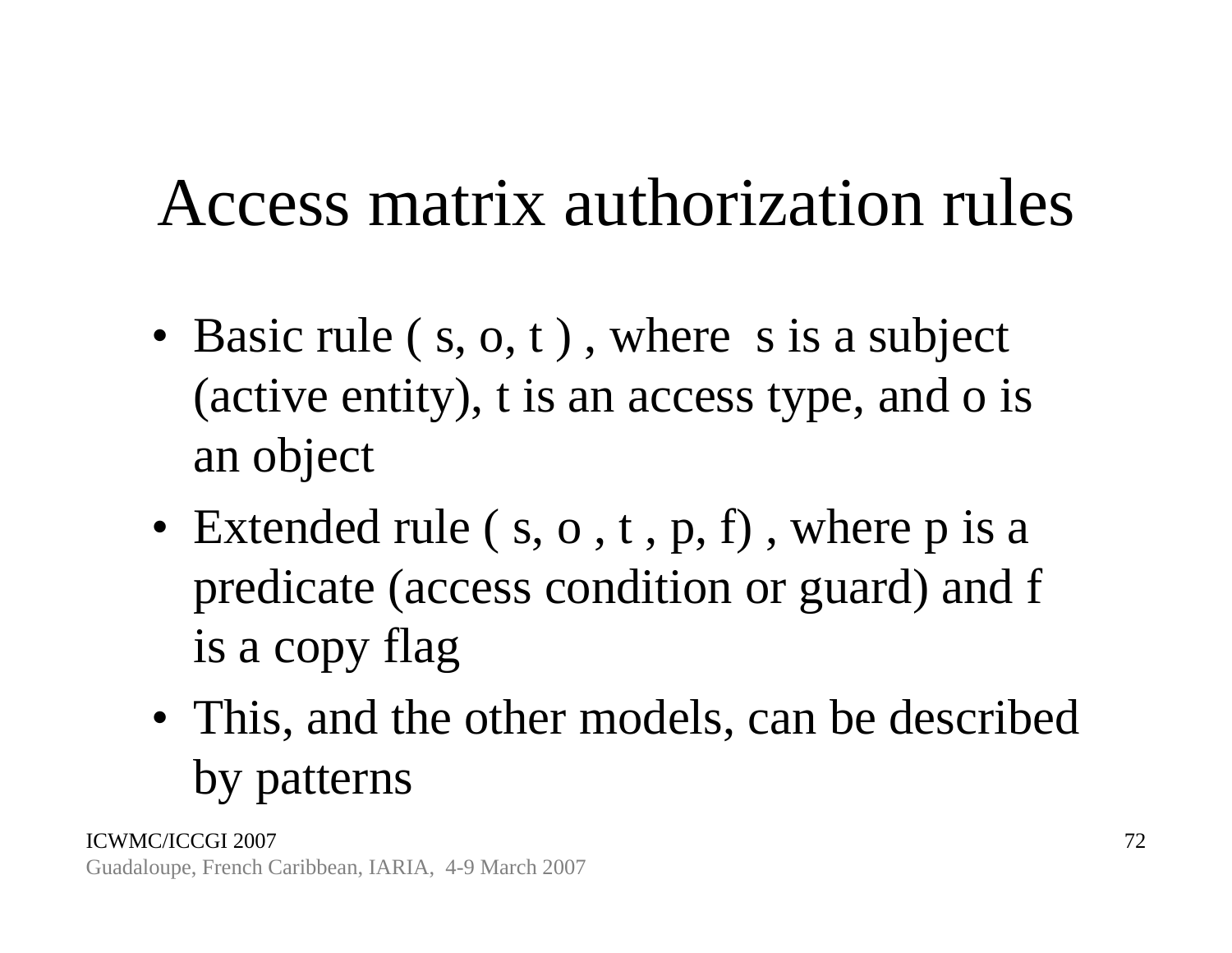#### Authorization/access matrix

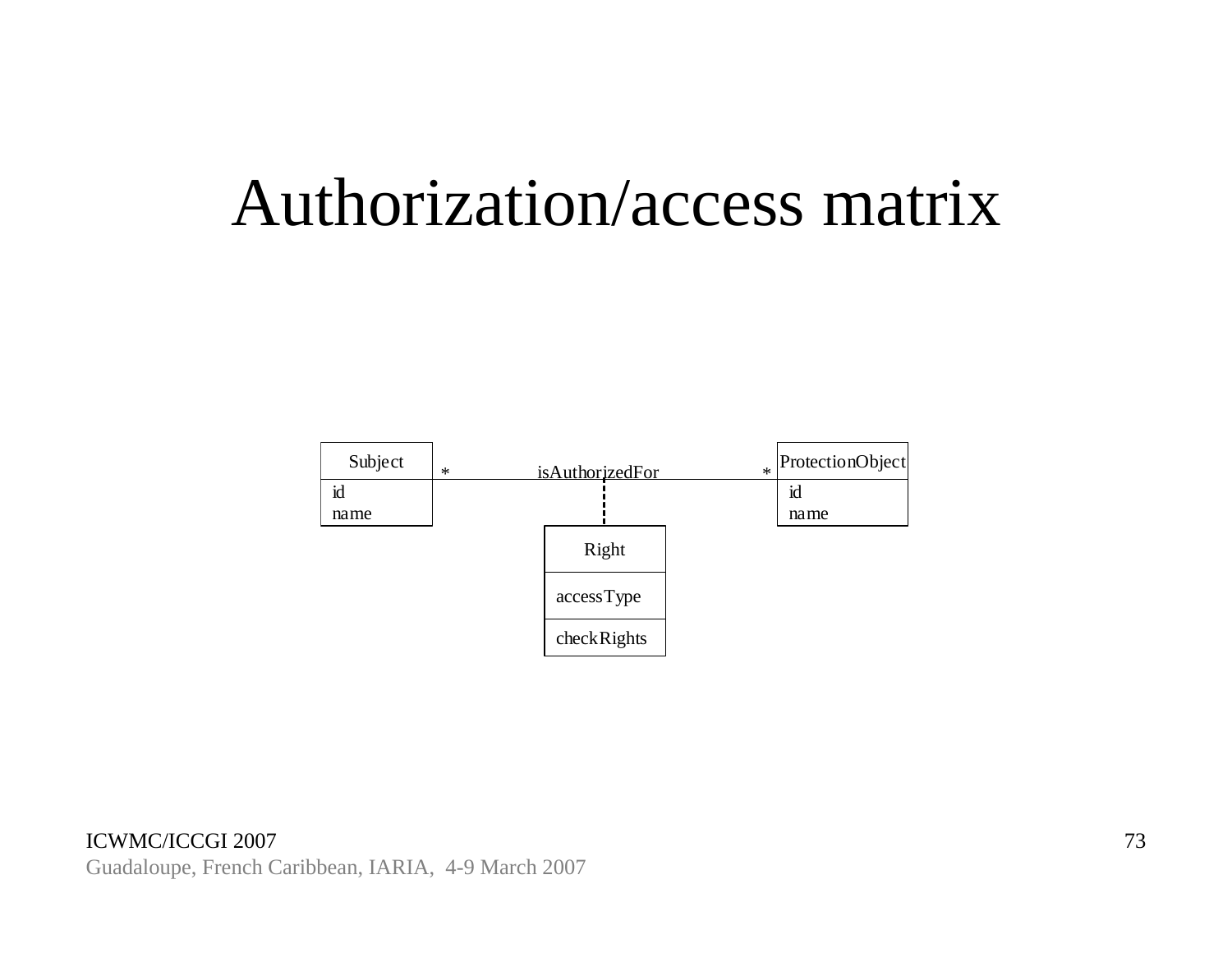#### Extended access matrix

| <b>Subject</b> | $\ast$ | Authorization_rule | $\ast$ | <b>ProtectionObject</b> |
|----------------|--------|--------------------|--------|-------------------------|
| id             |        |                    |        | id                      |
|                |        |                    |        |                         |
|                |        |                    |        |                         |
|                |        | <b>Right</b>       |        |                         |
|                |        | access_type        |        |                         |
|                |        | predicate          |        |                         |
|                |        | copy_flag          |        |                         |
|                |        | checkRights        |        |                         |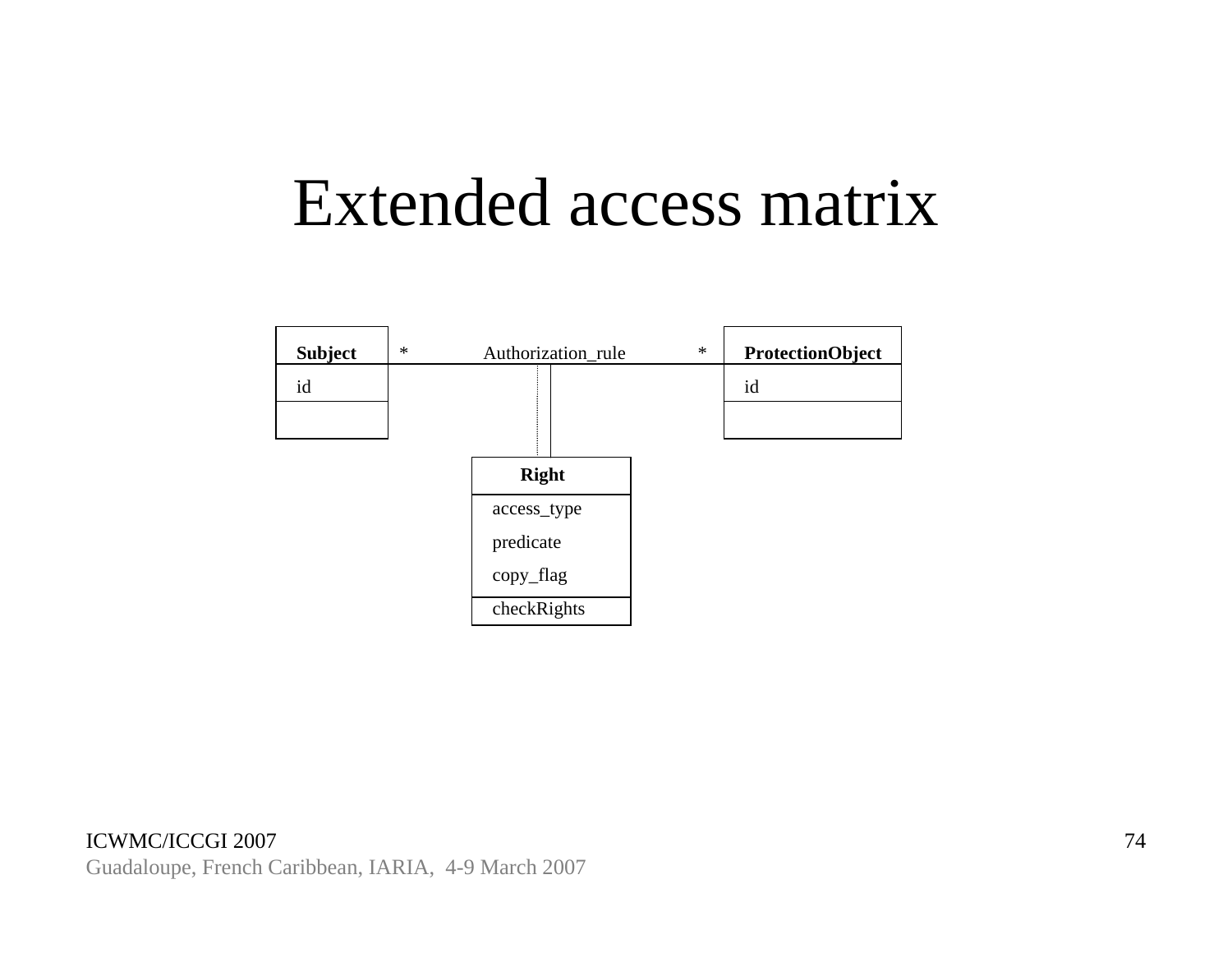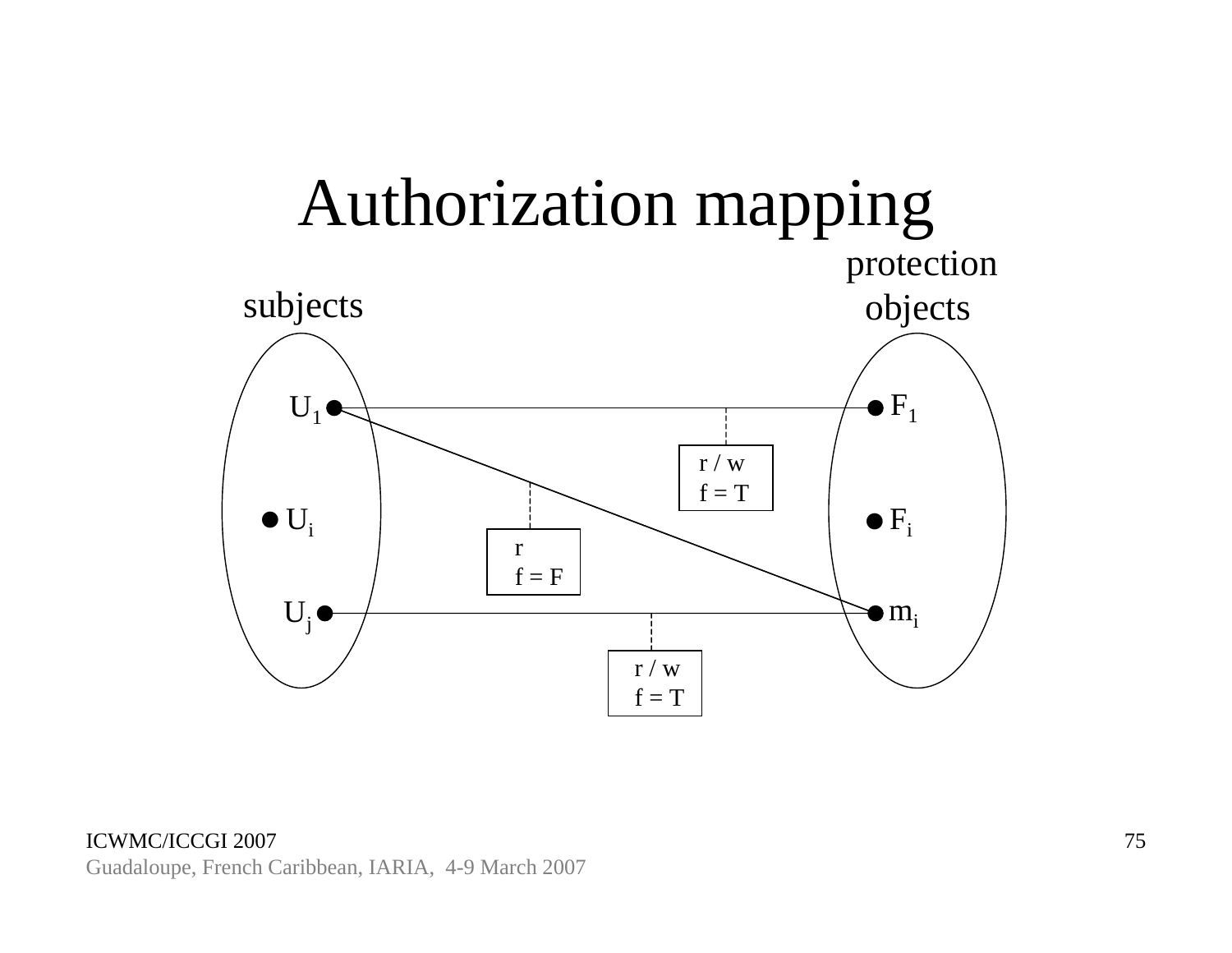#### Reference Monitor

- Each request for resources must be intercepted and evaluated for authorized access
- Abstract concept, implemented as memory access manager, file permission checks, CORBA adapters, etc.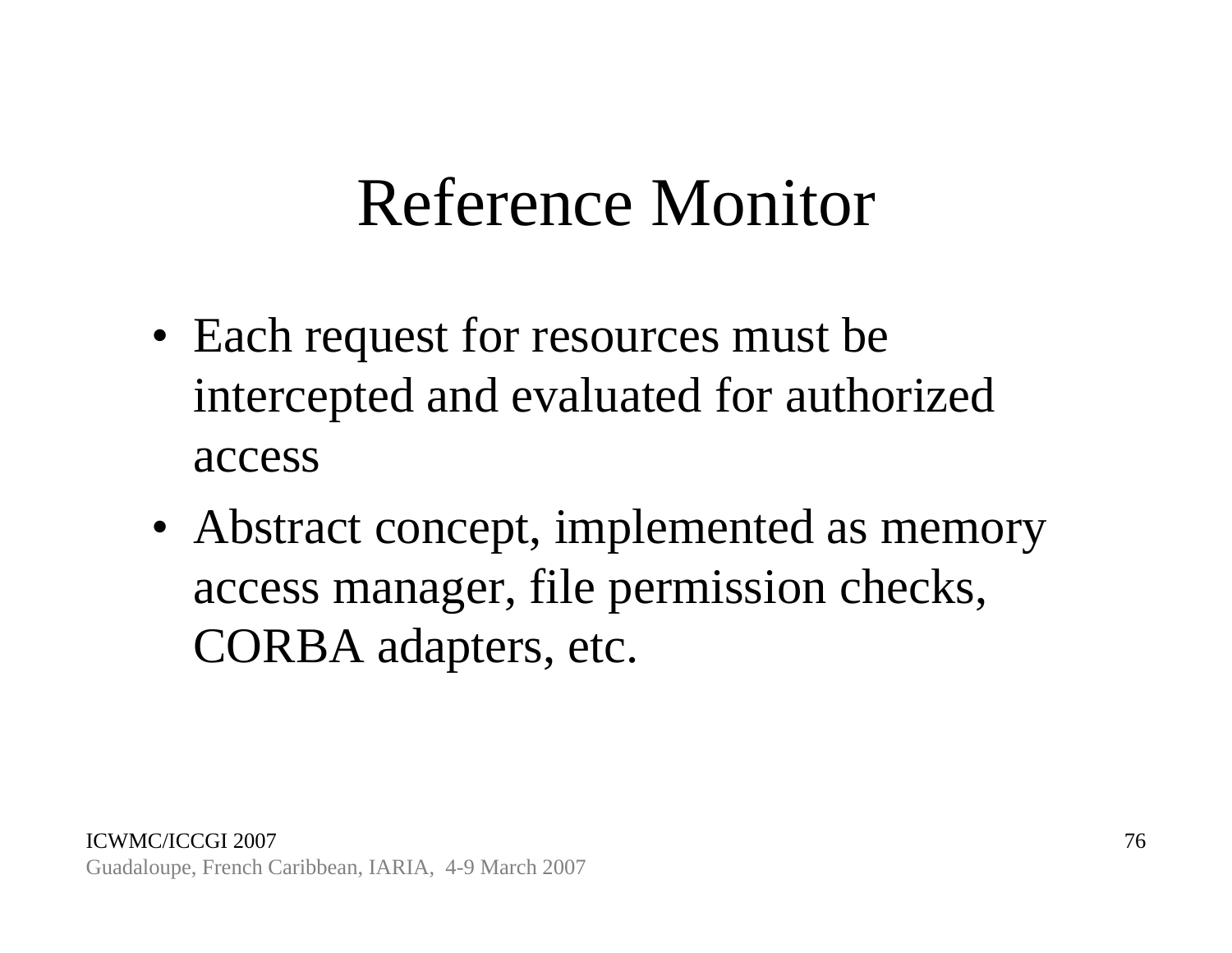#### Reference monitor pattern

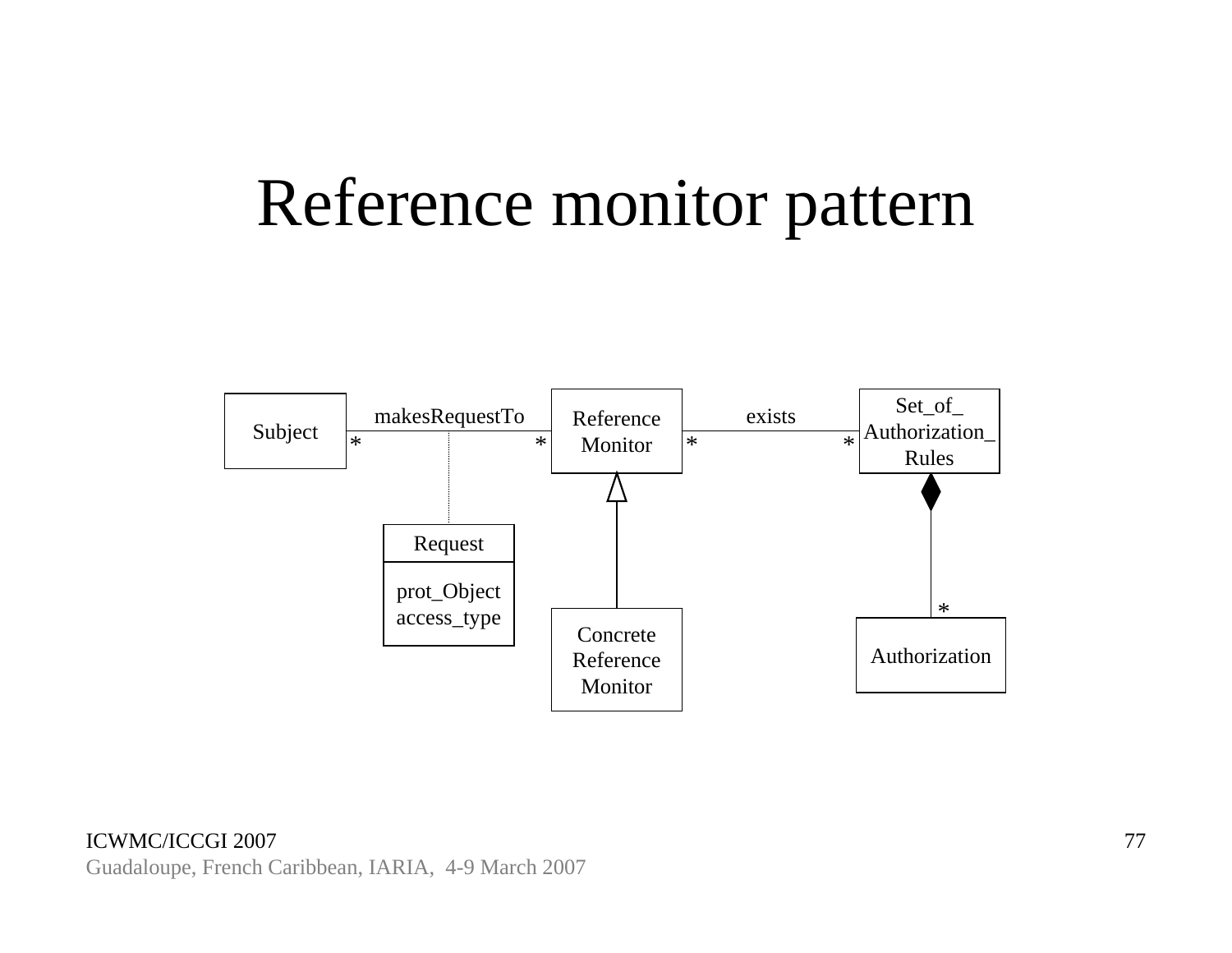# Enforcing access control

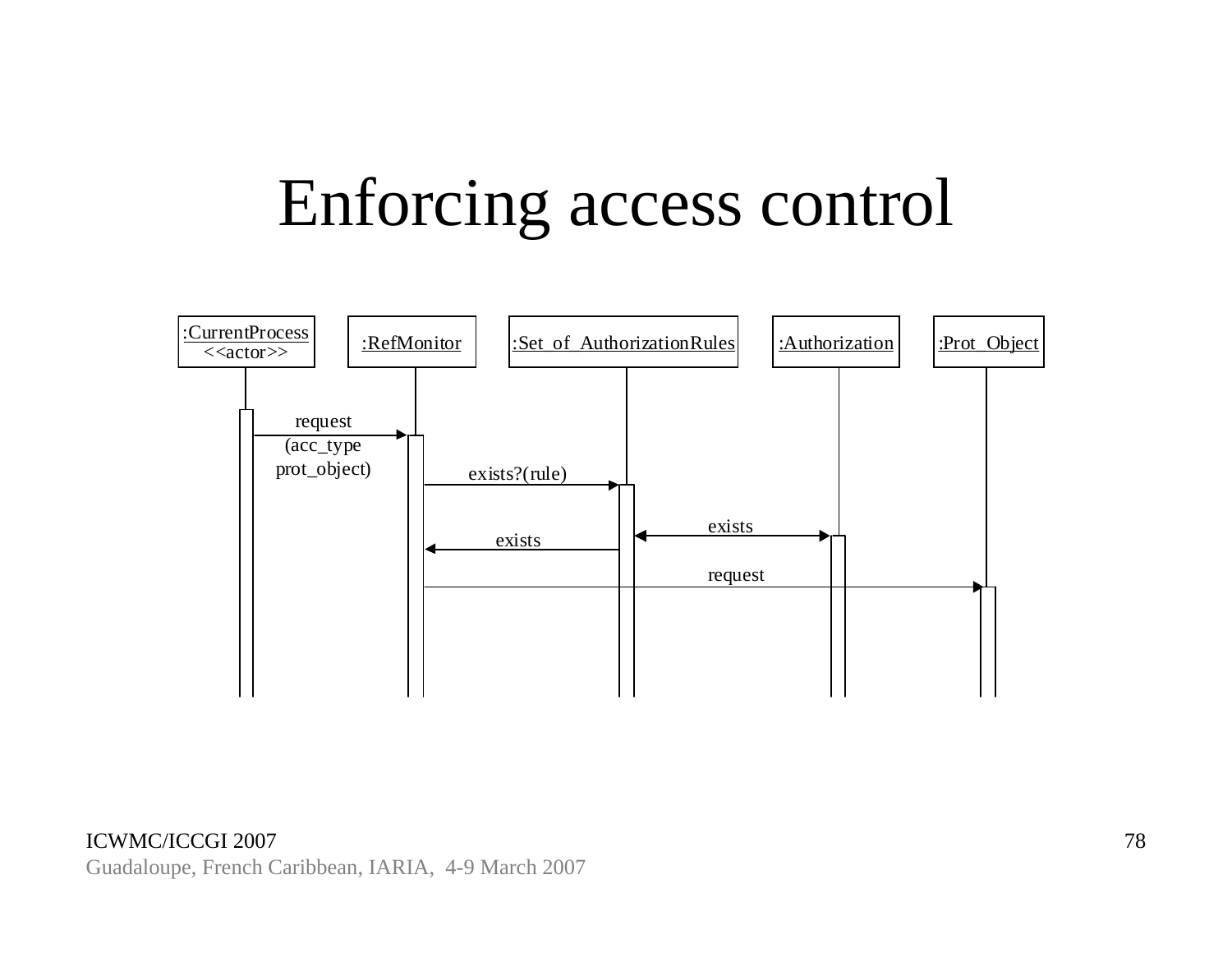#### Role-Based Access Control

- Users are assigned roles according to their functions and given the needed rights (access types for specific objects)
- When users are assigned by administrators, this is a mandatory model
- Can implement least privilege and separation of duty policies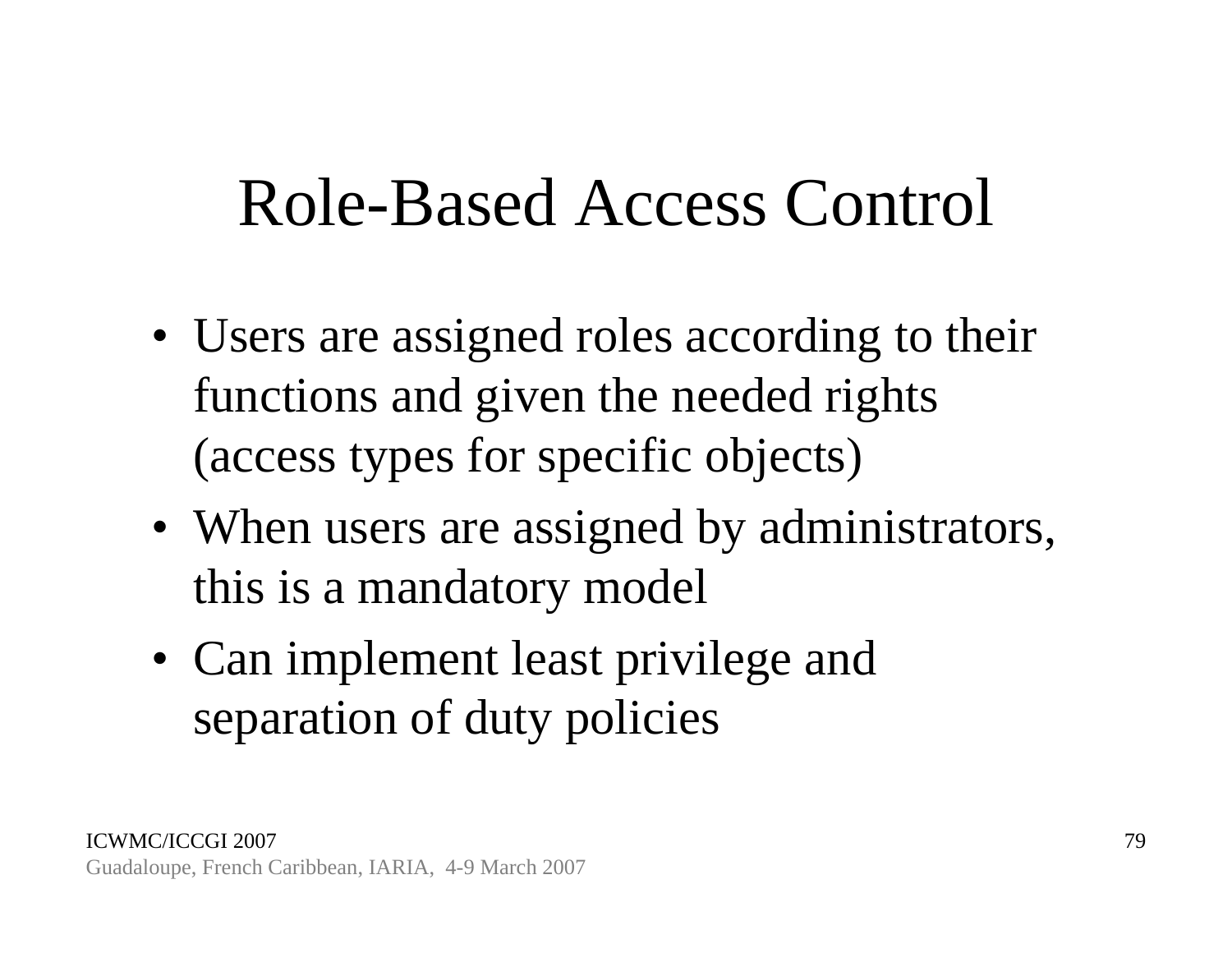# Basic RBAC pattern

| <b>User</b> | $\ast$ | MemberOf | $\ast$ | Role | $\ast$<br>$\ast$<br>Authorization_rule |                                                                      | <b>ProtectionObject</b> |      |
|-------------|--------|----------|--------|------|----------------------------------------|----------------------------------------------------------------------|-------------------------|------|
| id          |        |          |        | id   |                                        |                                                                      |                         | id   |
| name        |        |          |        | name |                                        |                                                                      |                         | name |
|             |        |          |        |      |                                        | <b>Right</b><br>access_type<br>predicate<br>copy_flag<br>checkRights |                         |      |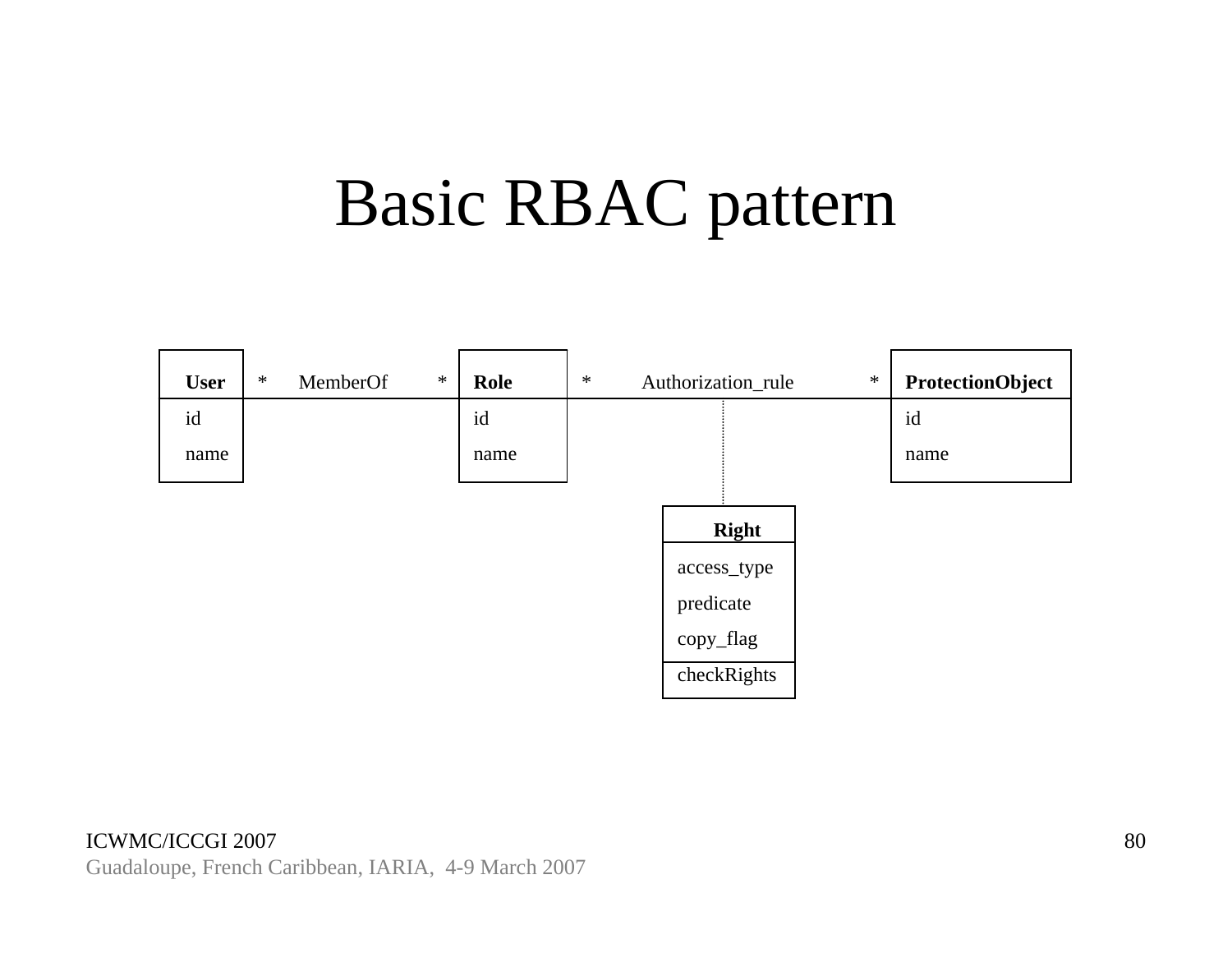### Extended RBAC

- Concept of session
- Separation of administrative roles
- Composite roles
- Groups of users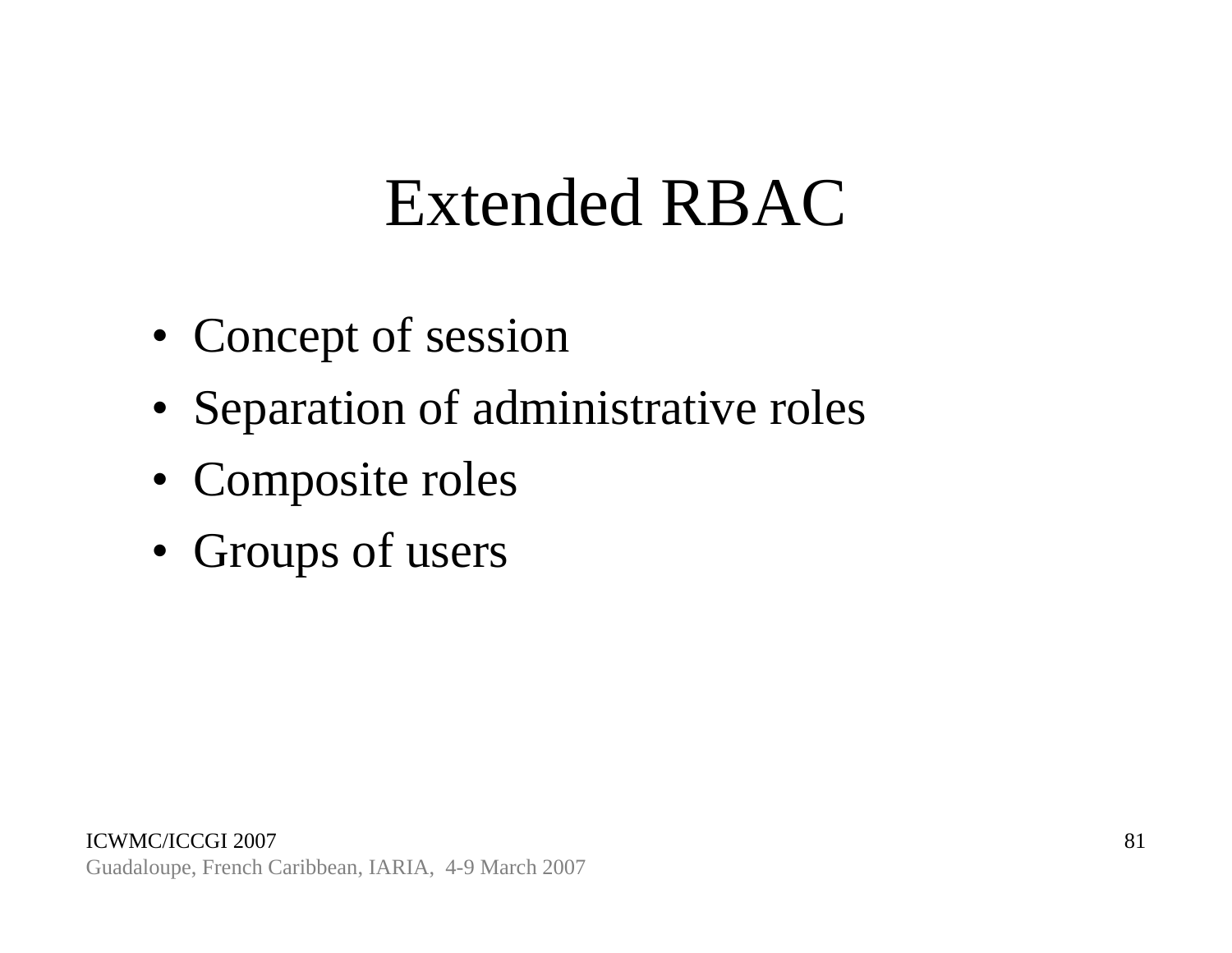

ICWMC/ICCGI 2007Guadaloupe, French Caribbean, IARIA, 4-9 March 2007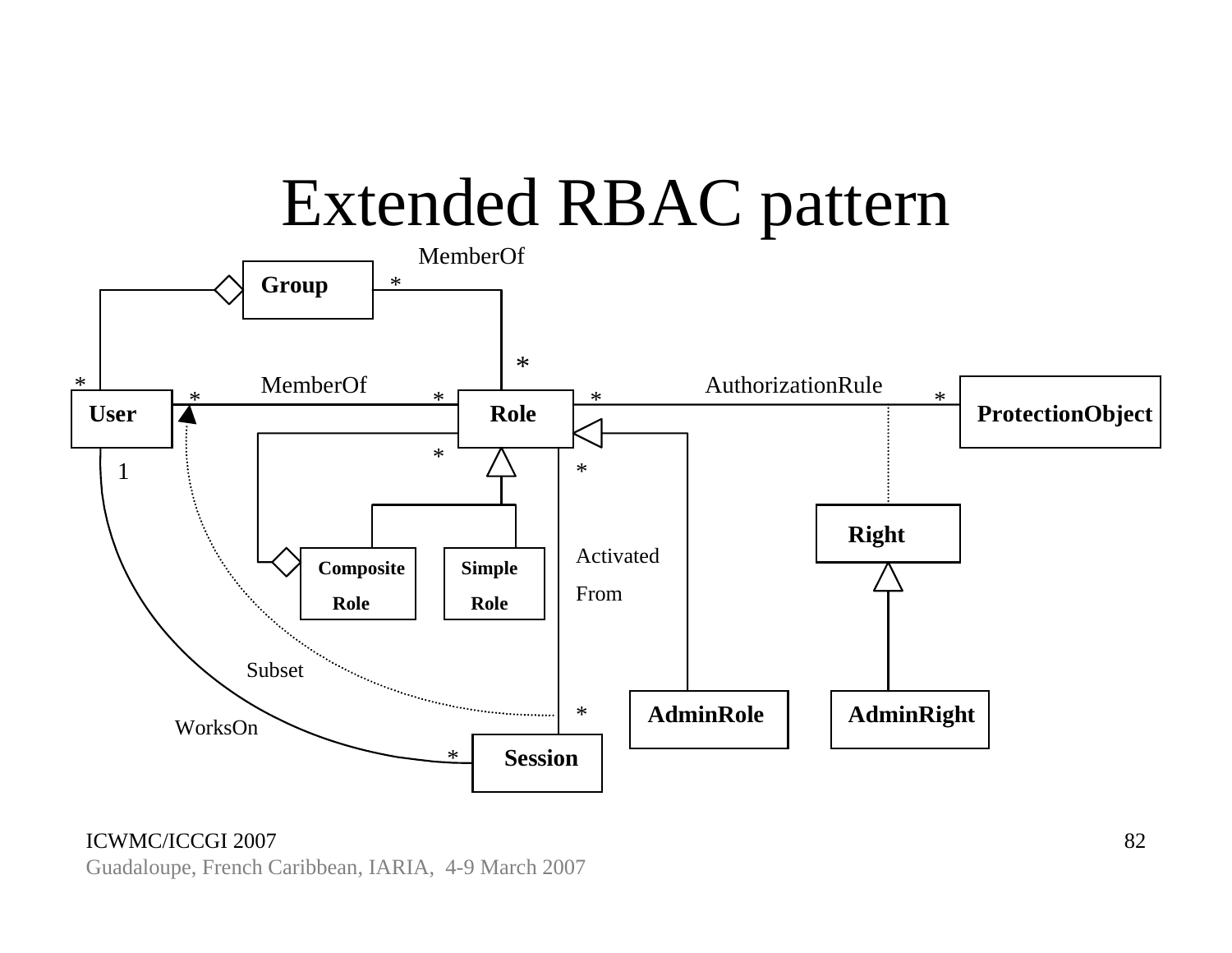#### Attribute-Based Access Control

- In the Internet we need to deal with nonregistered users
- Determine effective subjects and objects based on attribute values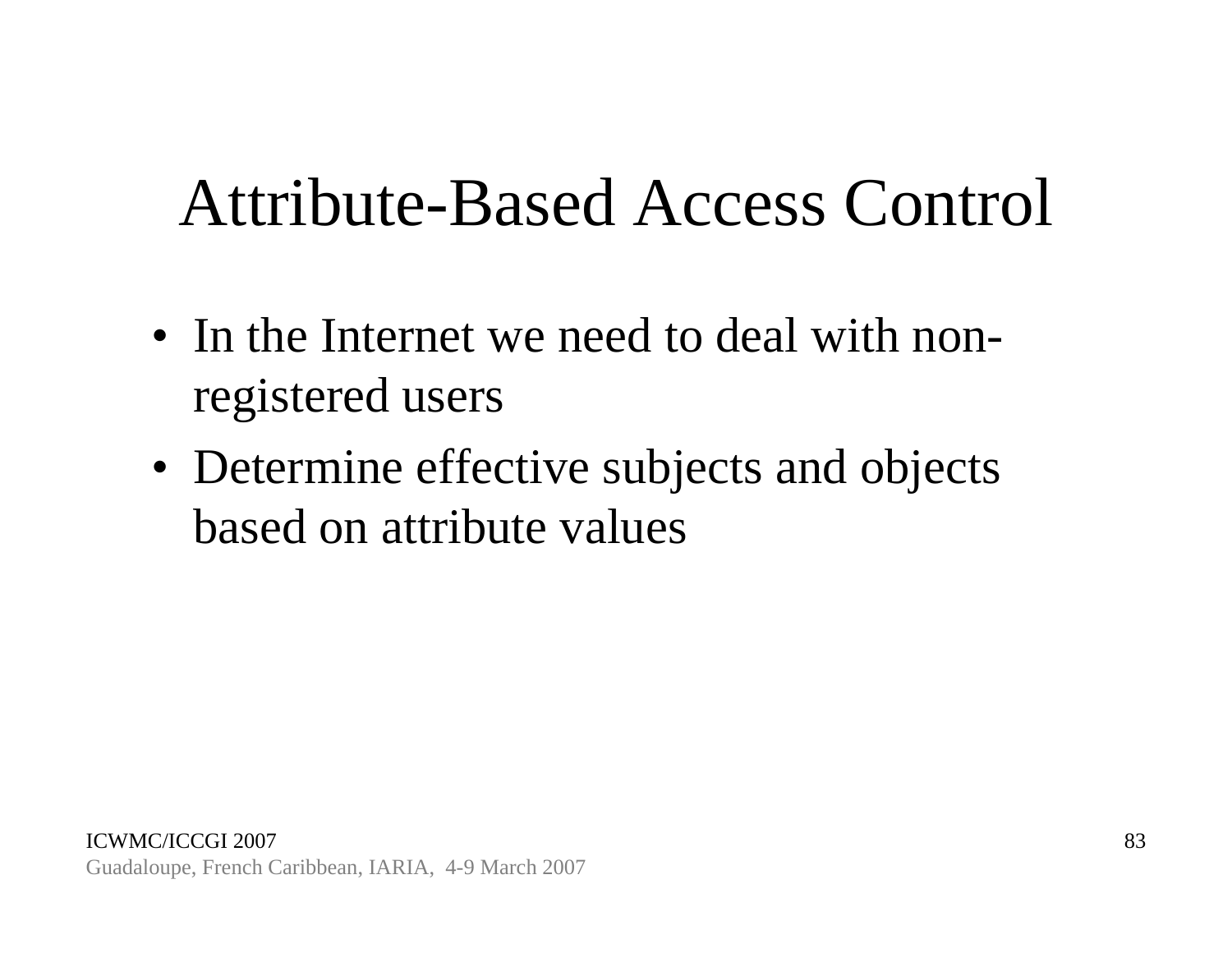# Metadata-based access control



#### ICWMC/ICCGI 2007

Guadaloupe, French Caribbean, IARIA, 4-9 March 2007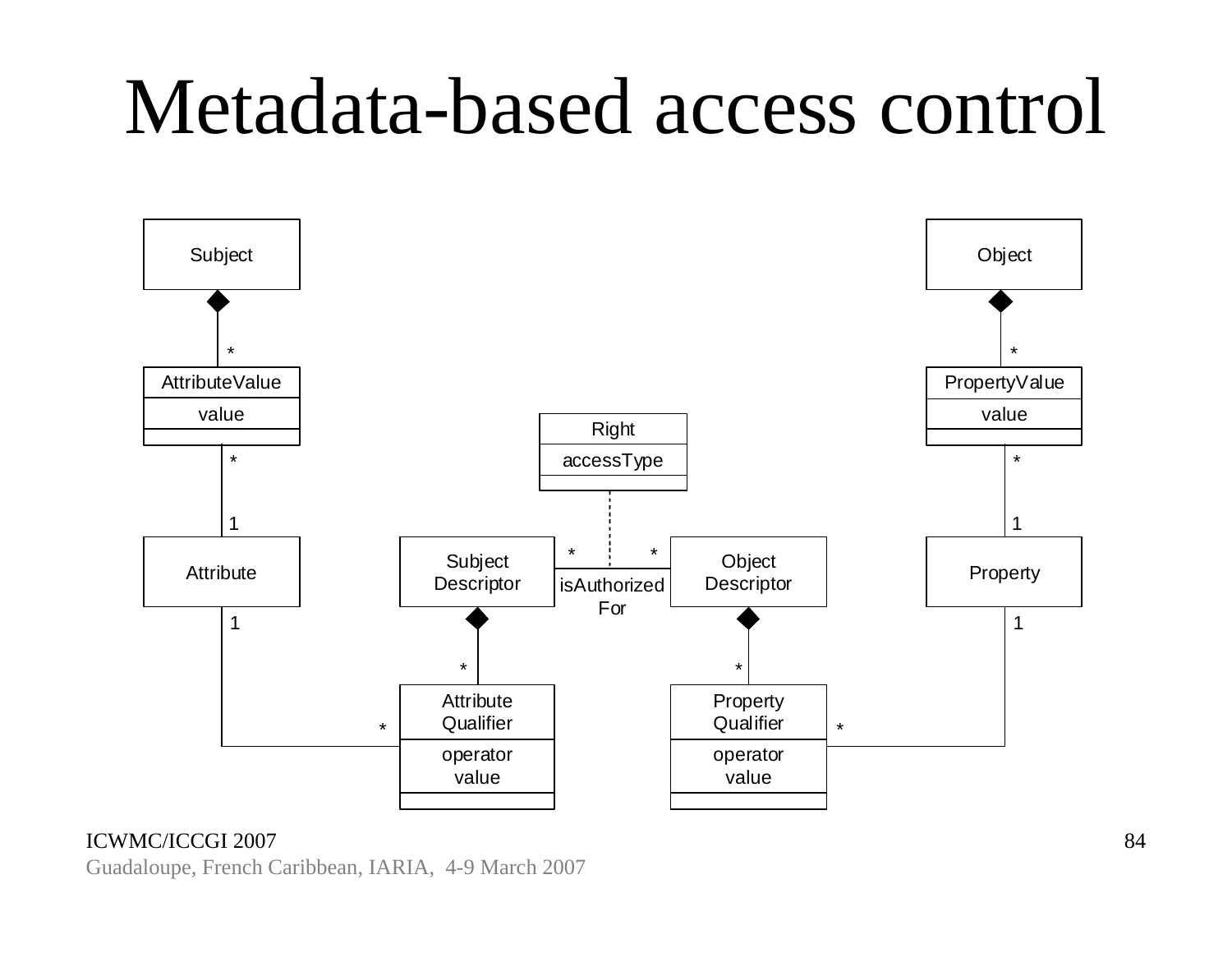### Multilevel model

- In this model users and data are assigned classifications or clearances
- Classifications include levels (top secret, secret,…), and compartments (engDept, marketingDept,…)
- For confidentiality, access of users to data is based on rules defined by the Bell-LaPadula model, while for integrity, the rules are defined by Biba's model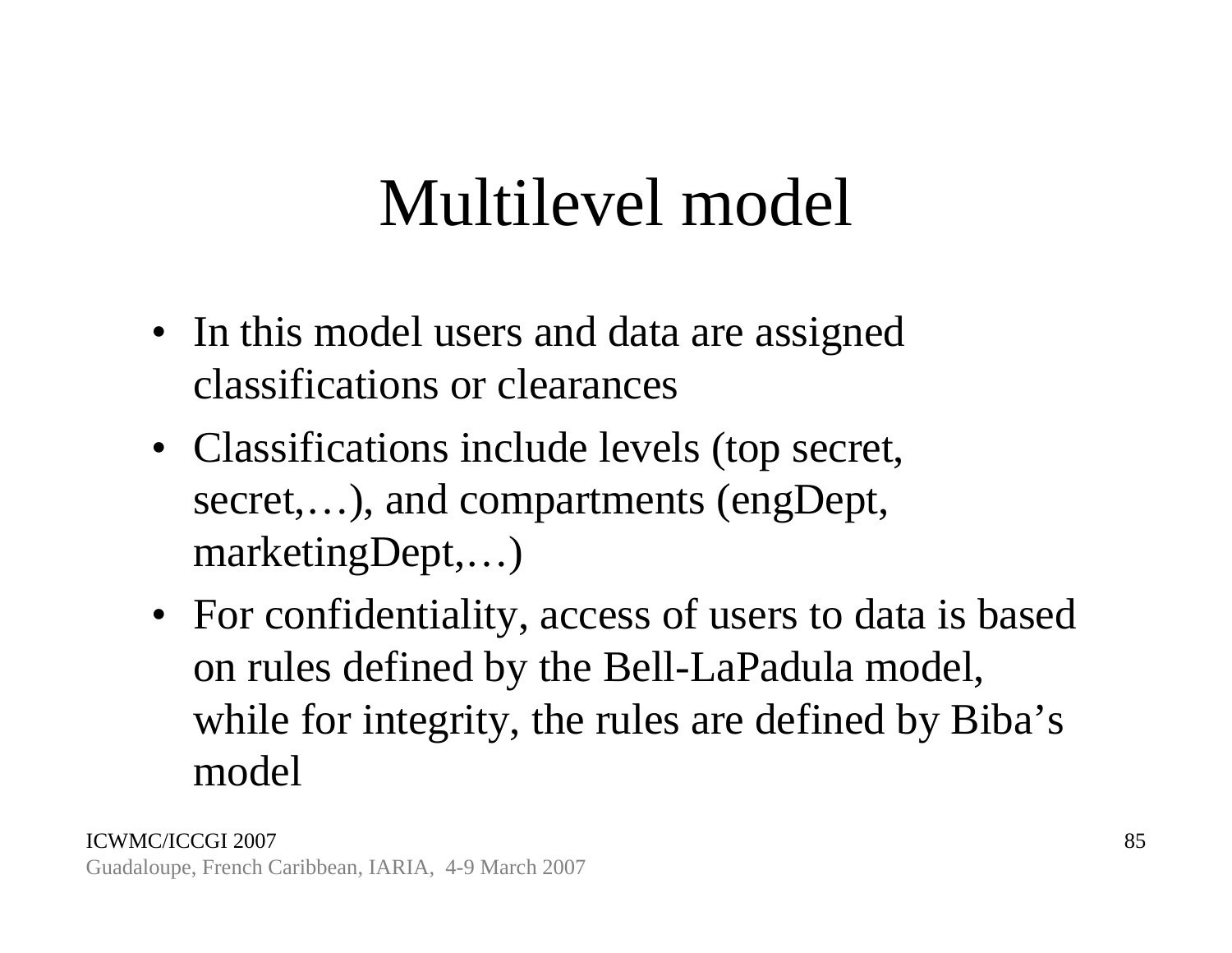### Multilevel security model

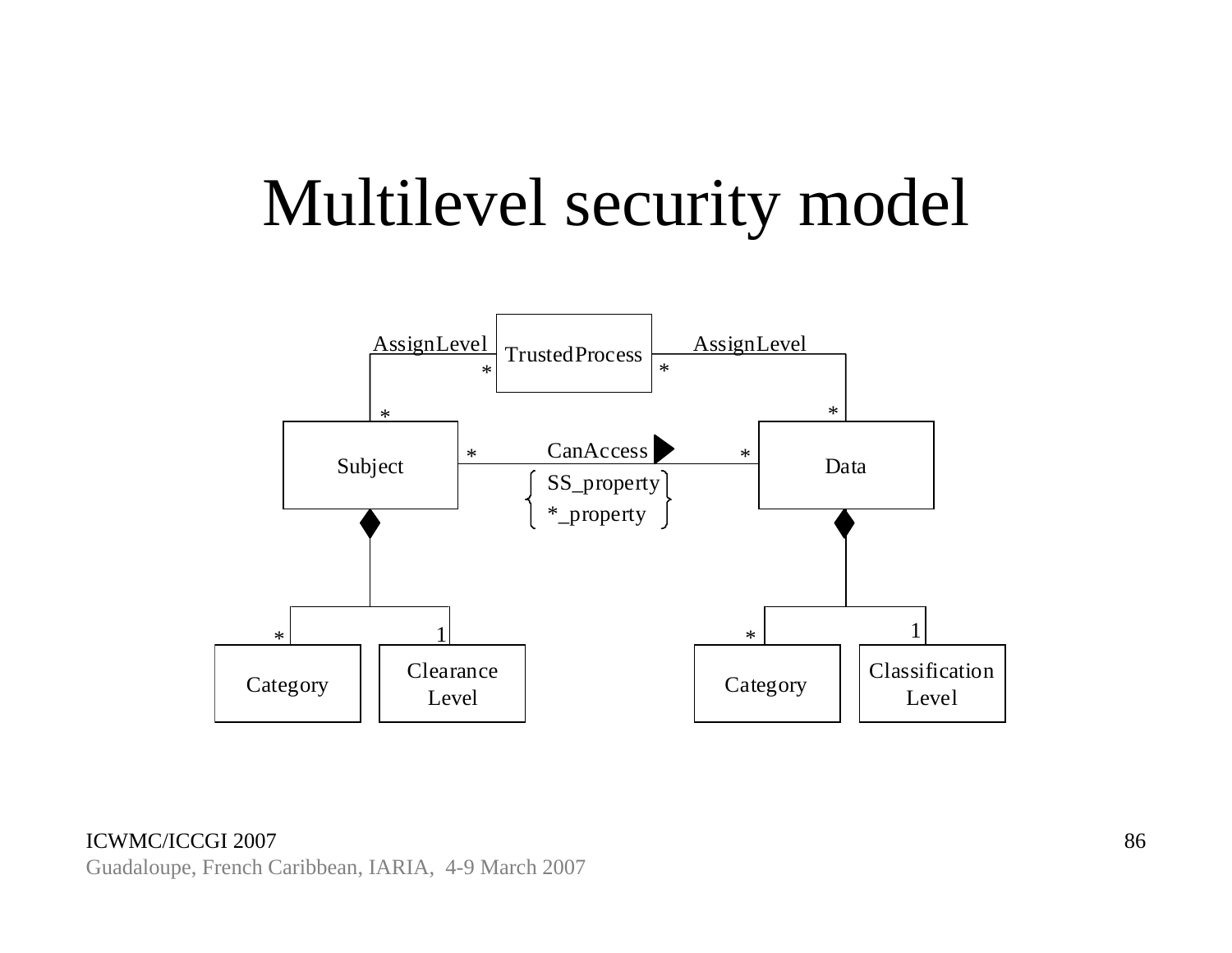#### Access control variations

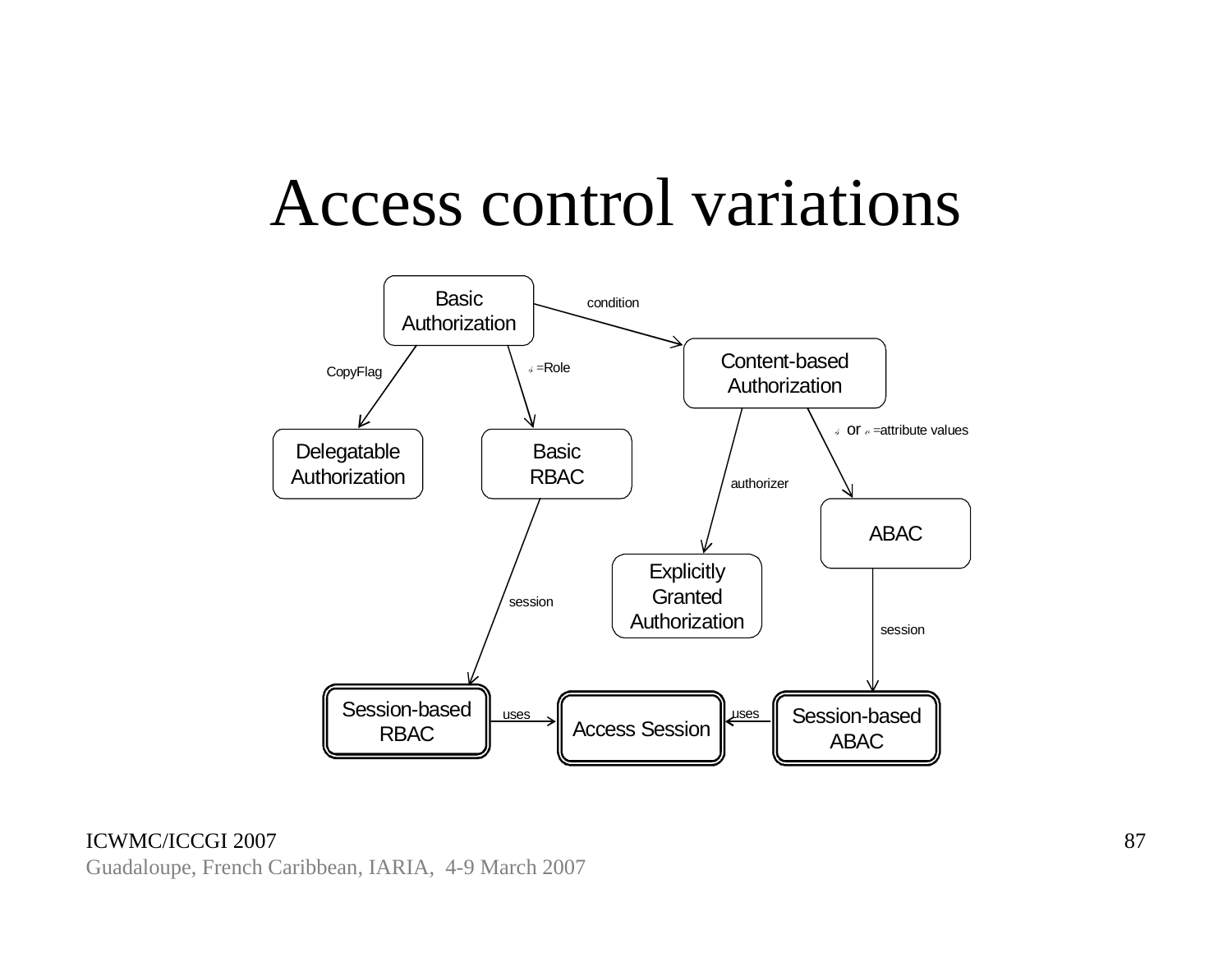# Methodology

- Use case activities define attacks
- Attacks lead to policies to stop them
- Use cases define needed actor rights
- Access matrix or RBAC models formalize these rights
- Lower levels (defined by more patterns) enforce the rights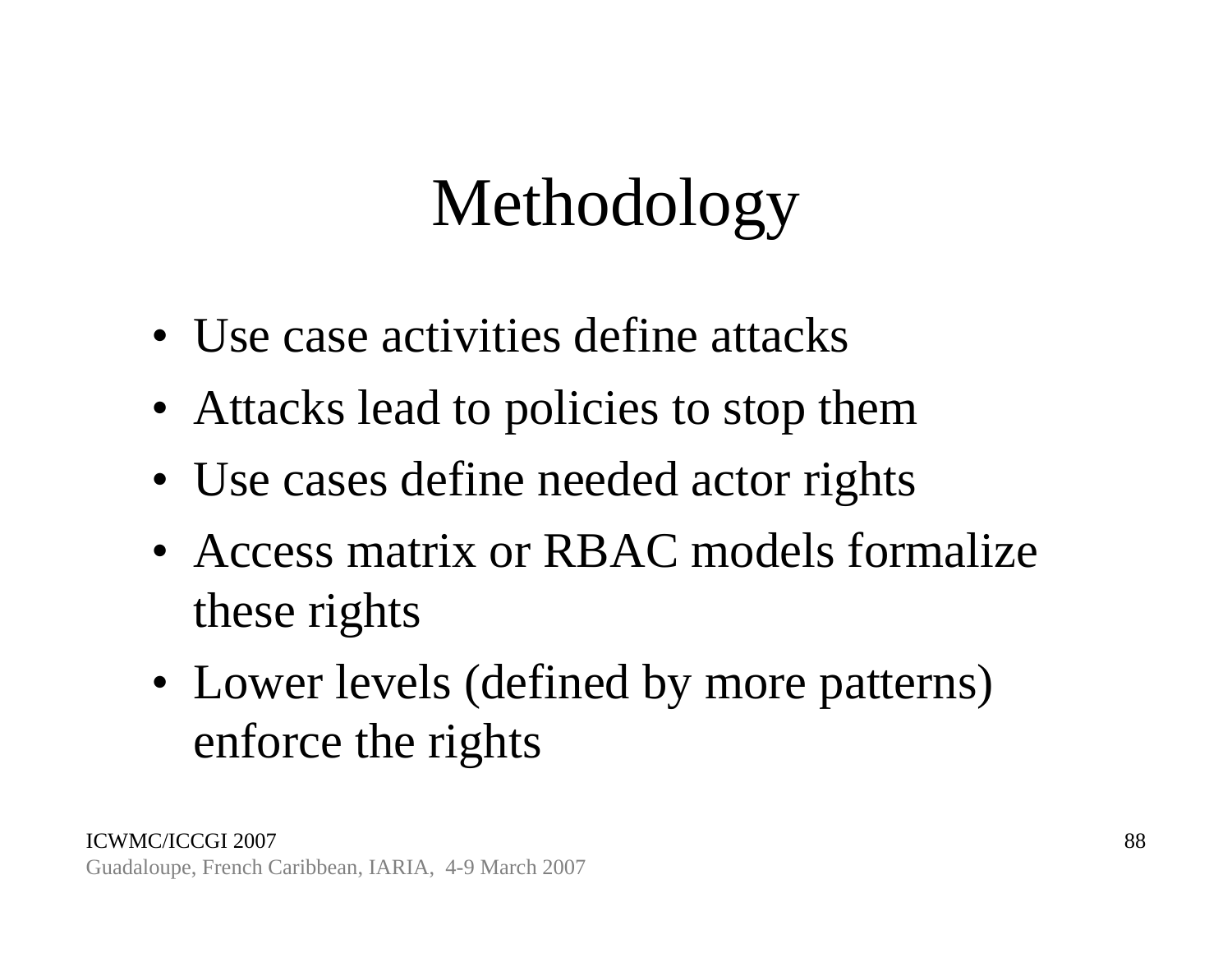#### To stop or mitigate the attacks we need the following policies

- A1. A3. Mutual authentication. Every interaction across system nodes is authenticated.
- A2. Verify source of information.
- $\bullet$  A4. Logging. Since the manager is using his legitimate rights we can only log his actions for auditing at a later time.
- $\bullet$  A5. A6. Separation of administration from use of data. For example, a manager can create accounts but should have no rights to withdraw or deposit money in the account.
- A7. Protection against denial of service. We need some redundancy in the system to increase its availability. Intrusion detection and filtering policies should also be useful
- A8. Authorization. If the user is not explicitly authorized he should not be able to move money from any account.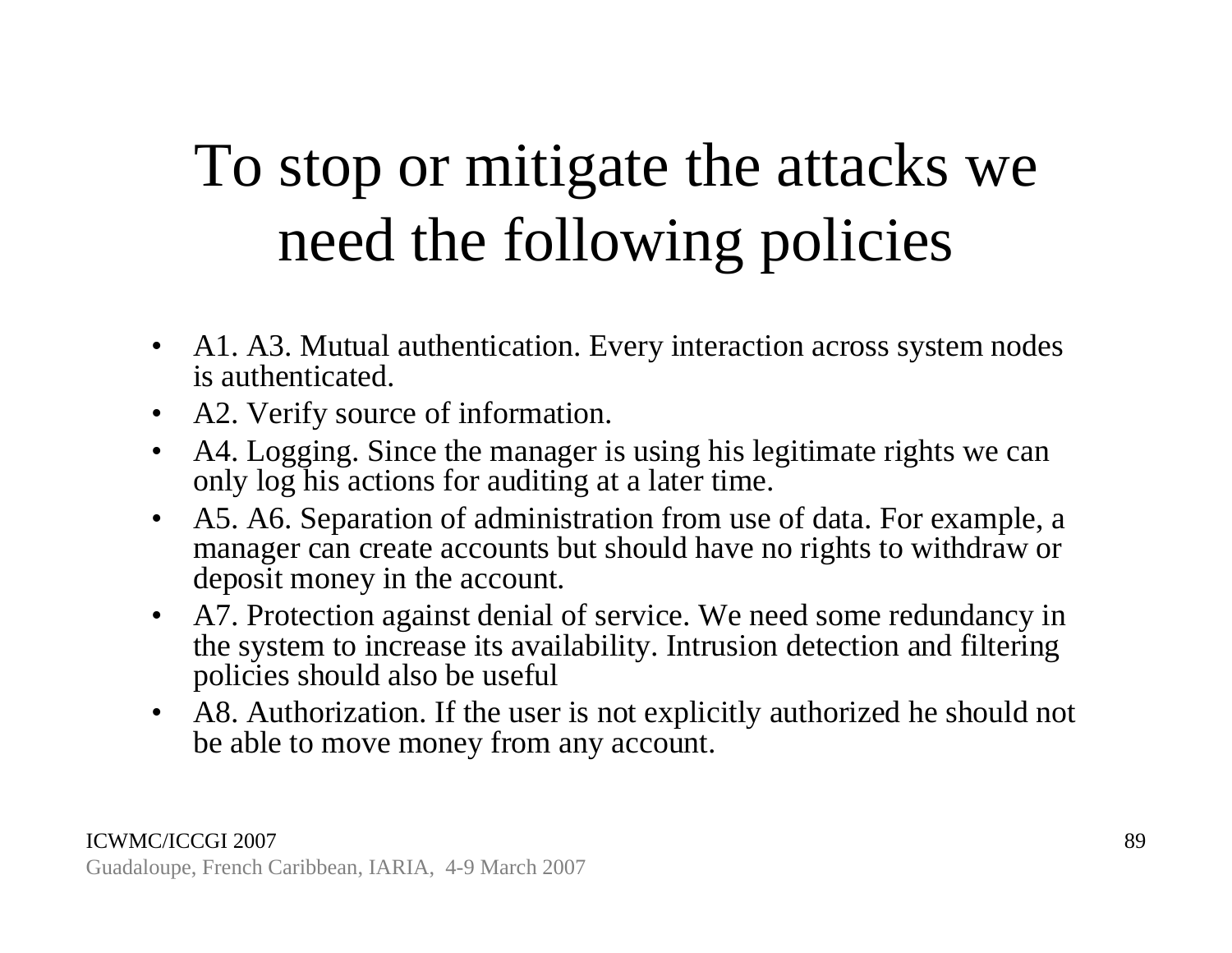#### Layered architecture

- The lower layers implement concrete versions of these models and enforce them
- We will look at several of these layers
- First example is from the boundary between the network layer and the operating system layers
- Example illustrates pattern templates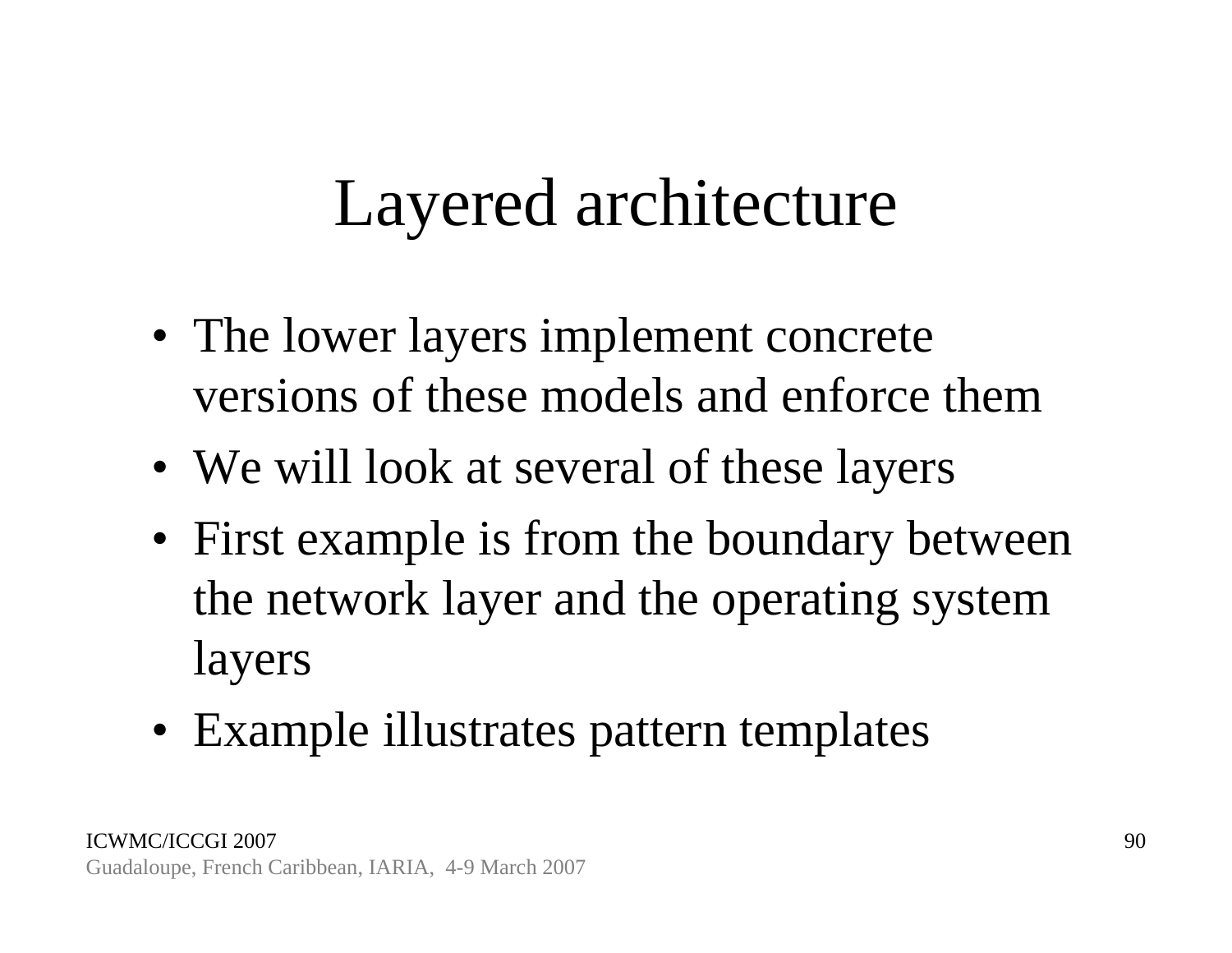## Anatomy of a pattern

- Patterns are described by templates
- Templates have a fixed set of sections that describe the pattern in a standard way
- We use the POSA template, there are two more: the GOF and the Alexandrian
- Remote Authenticator/Authorizer
- The LACCEI paper shows another example, a Firewall pattern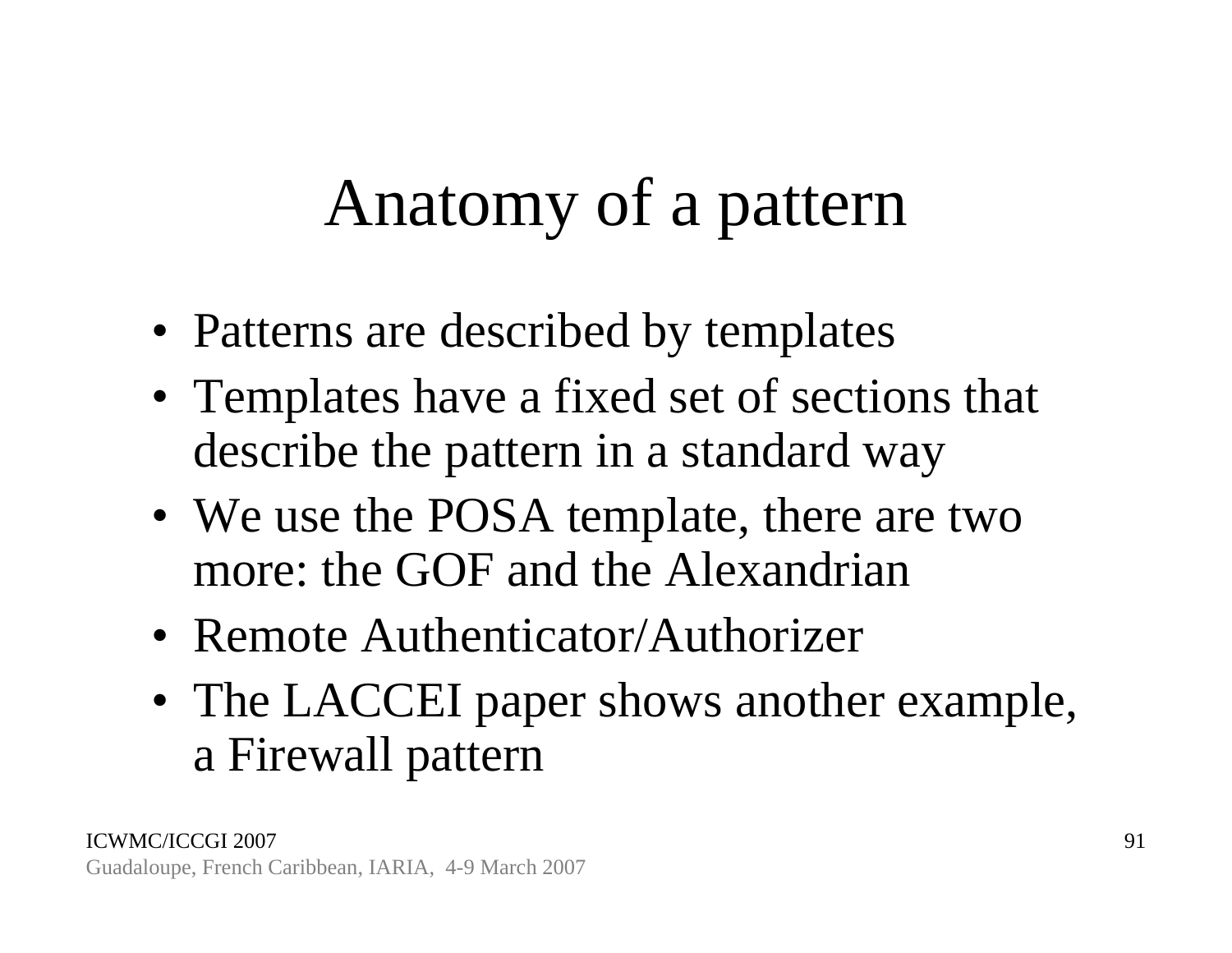### Remote Authenticator/Authorizer

- $\bullet$ **Intent:** Provide facilities for authentication and authorization when accessing shared resources in a loosely-coupled distributed system
- $\bullet$  **Example:** A multinational corporation may have employees, say in the US and Brazil. The user authentication and authorization information necessary to support an employee in the US is stored in the US servers and the information to support that of a Brazilian Employee is stored in Brazil servers. Now assume that an employee from the US is traveling to Brazil and has the need to access some data from the Brazilian database servers.

There are two possible ways to achieve this

Replicate the user information of the employee in the Brazilian Server and give her the proper authorizations to access the data.

Borrow the username of an employee in Brazil who has similar rights and use that username to access the required information.

Both of these solutions have their disadvantages. The system administrators will be faced with creating and managing user accounts within each of the multiple systems to be accessed in a coordinated manner in order to maintain the consistency of the security policy enforcement. If the username of another employee is borrowed, accountability is compromised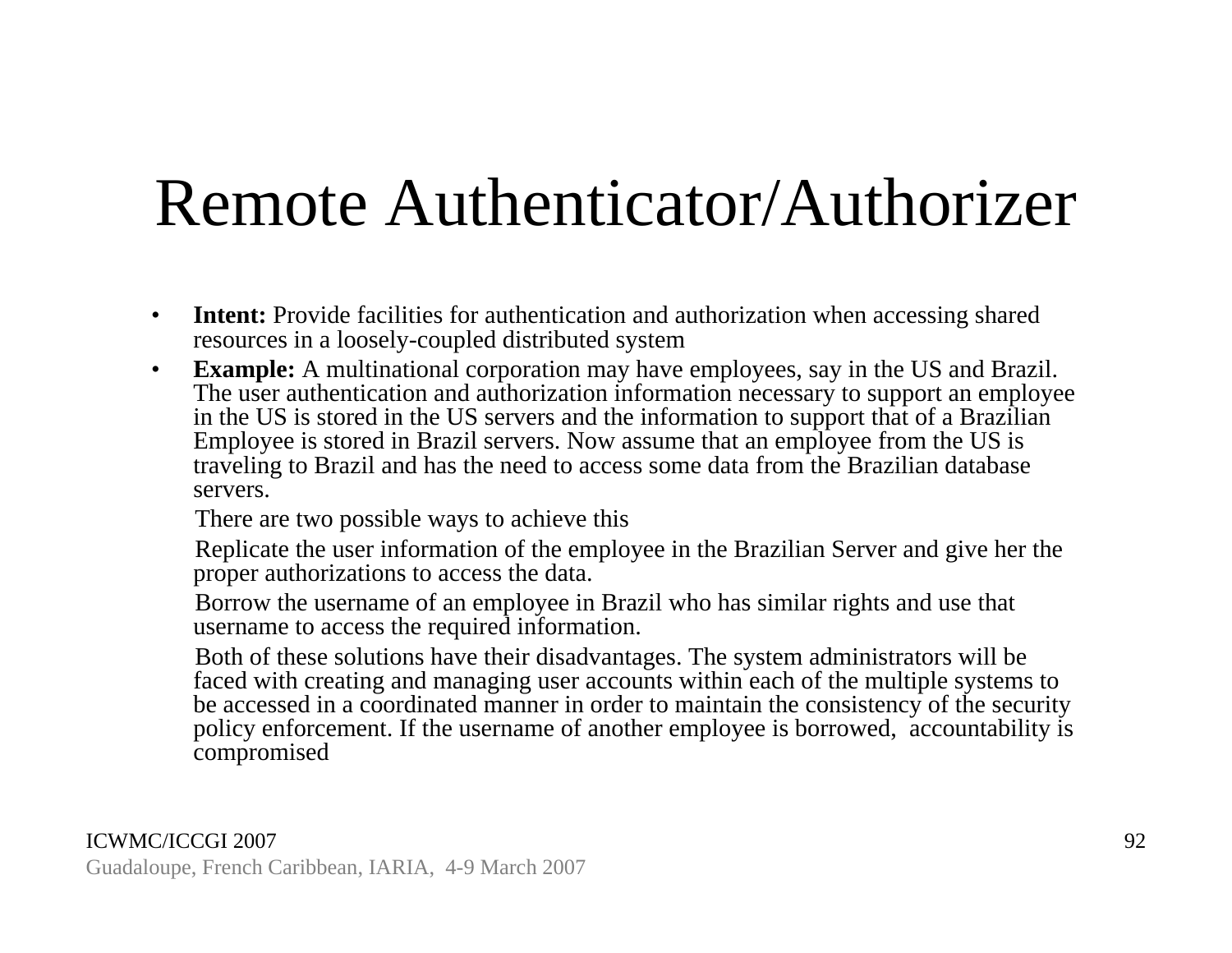#### Remote authenticator II

- $\bullet$  **Context:** Loosely-coupled distributed systems such as the Internet, that consist of a variety of computational nodes, and where some nodes need to share resources. For example, a company with several divisions in different countries.
- **Problem:** How can we provide authentication and authorization in a distributed environment without the need for redundant user login information? In the past few years, telecommuting, the Internet, and electronic commerce have developed from an alternative means of doing business to become increasingly mainstream consumer activities. The concern for corporate data security has grown tremendously and the need for single user sign on to multiple domains and multiple services is becoming more of a necessity than a luxury. A system with a centralized sign-on can provide easy management, more accountability and secure authentication.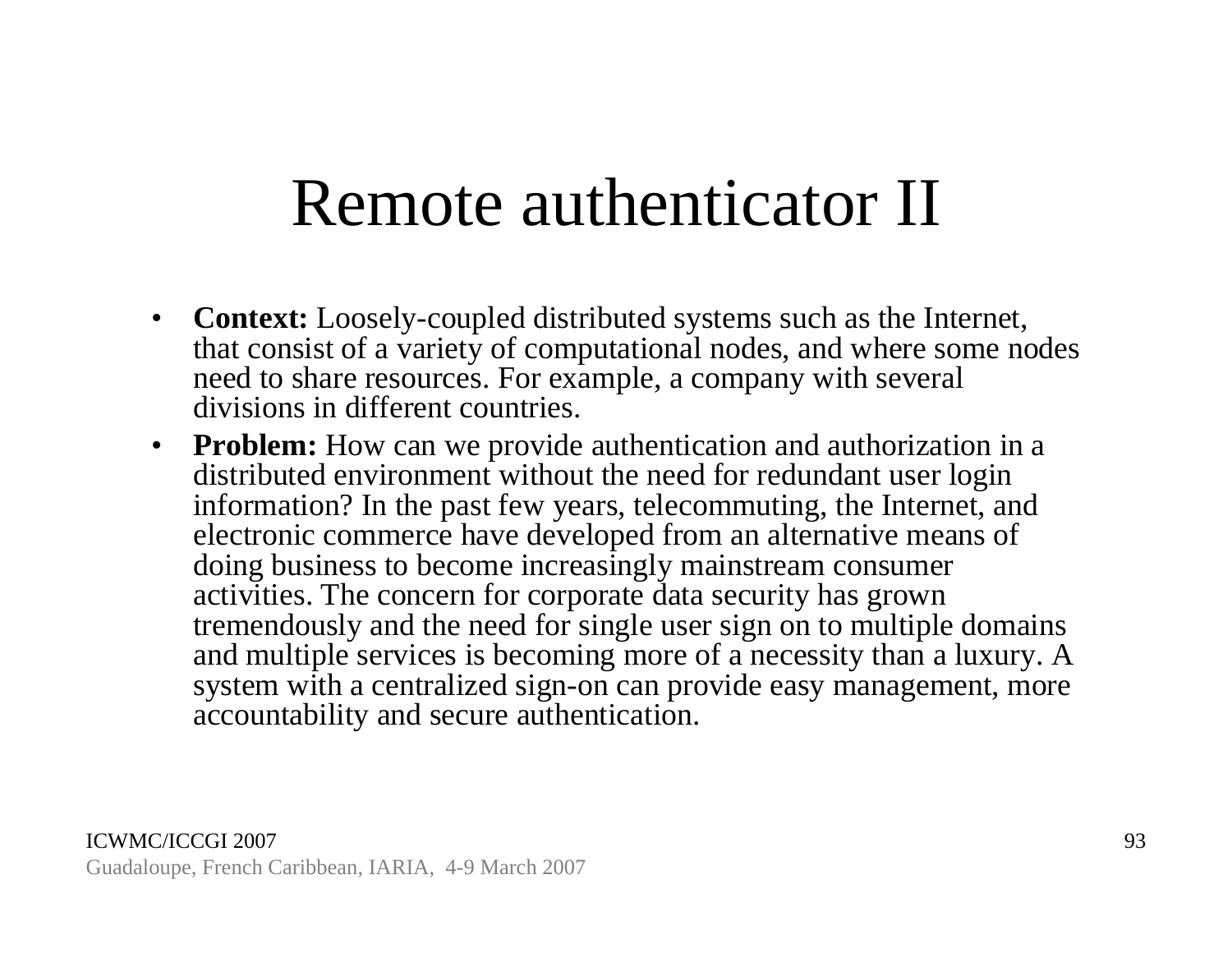### Forces

- Storing user authentication and authorization information at multiple locations makes them redundant, difficult to administer, and prone to inconsistencies.
- Although the authentication information may be stored anywhere, this location should be transparent to the users.
- Users typically work in the context of some role and these roles should be standard across a variety of domains, at least within a company or institution.
- Borrowing the login rights of a local user makes it impossible to make the user accountable, we need a way to keep the user id when he is accessing resources anywhere.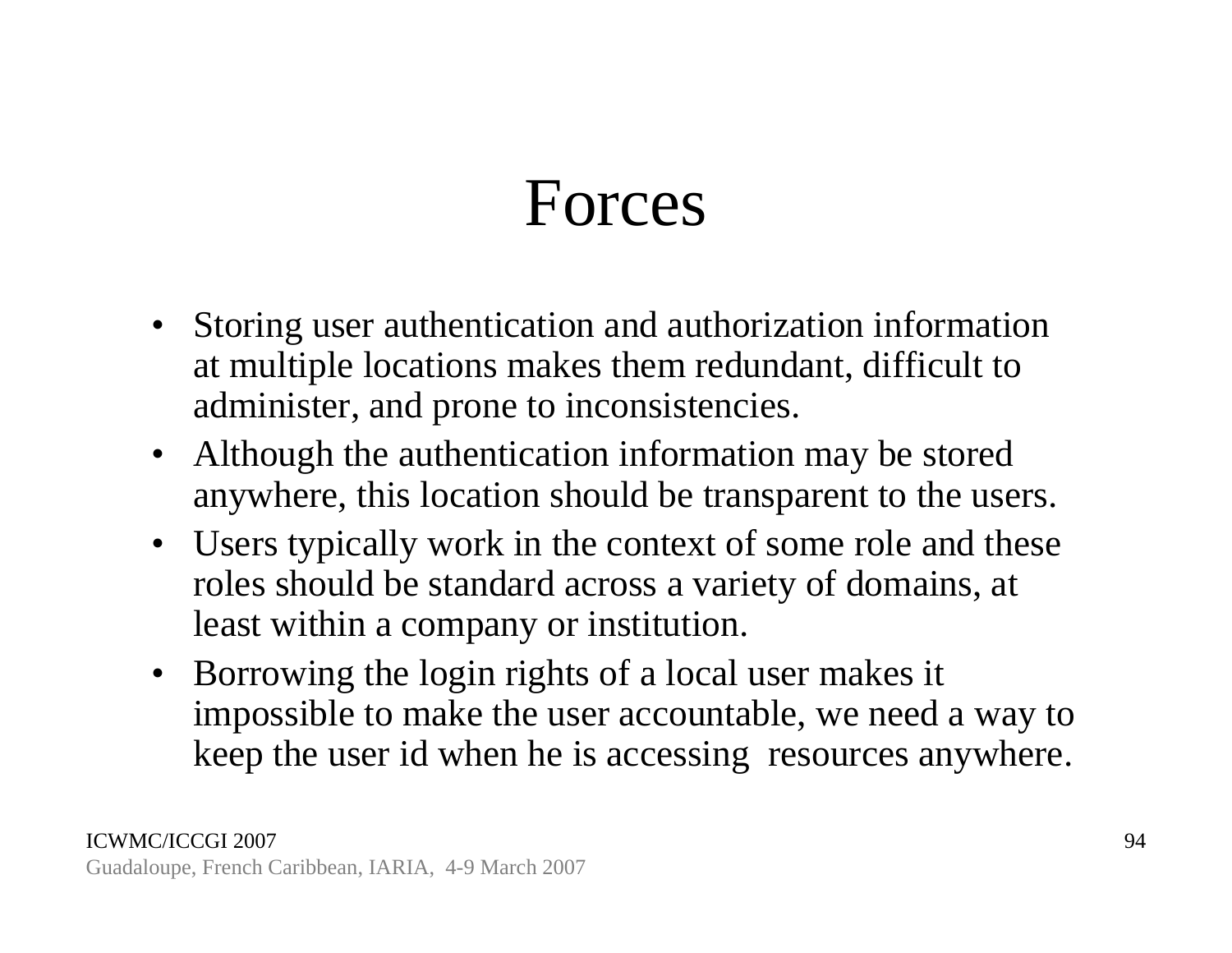# Solution

- $\bullet$  Set up a single entry point that can transparently redirect the user to the correct server where his user login and access information can be validated.
- $\bullet$  Use a specialized authentication/authorization server. This server is used for embedded network devices such as routers, modem servers, switches, etc. The authentication servers are responsible for receiving user connection requests, authenticating the user, and then returning all configuration information necessary for the client to deliver service to the user. The **Client** makes a request for a service through a **Proxy Server** that represents the actual server that contains the user login information. The request is routed to the **Remote Server,** which validates it, based on the **Role** of the **Subject** of the request and the **Rights** of this role with respect to the **Protection Object.**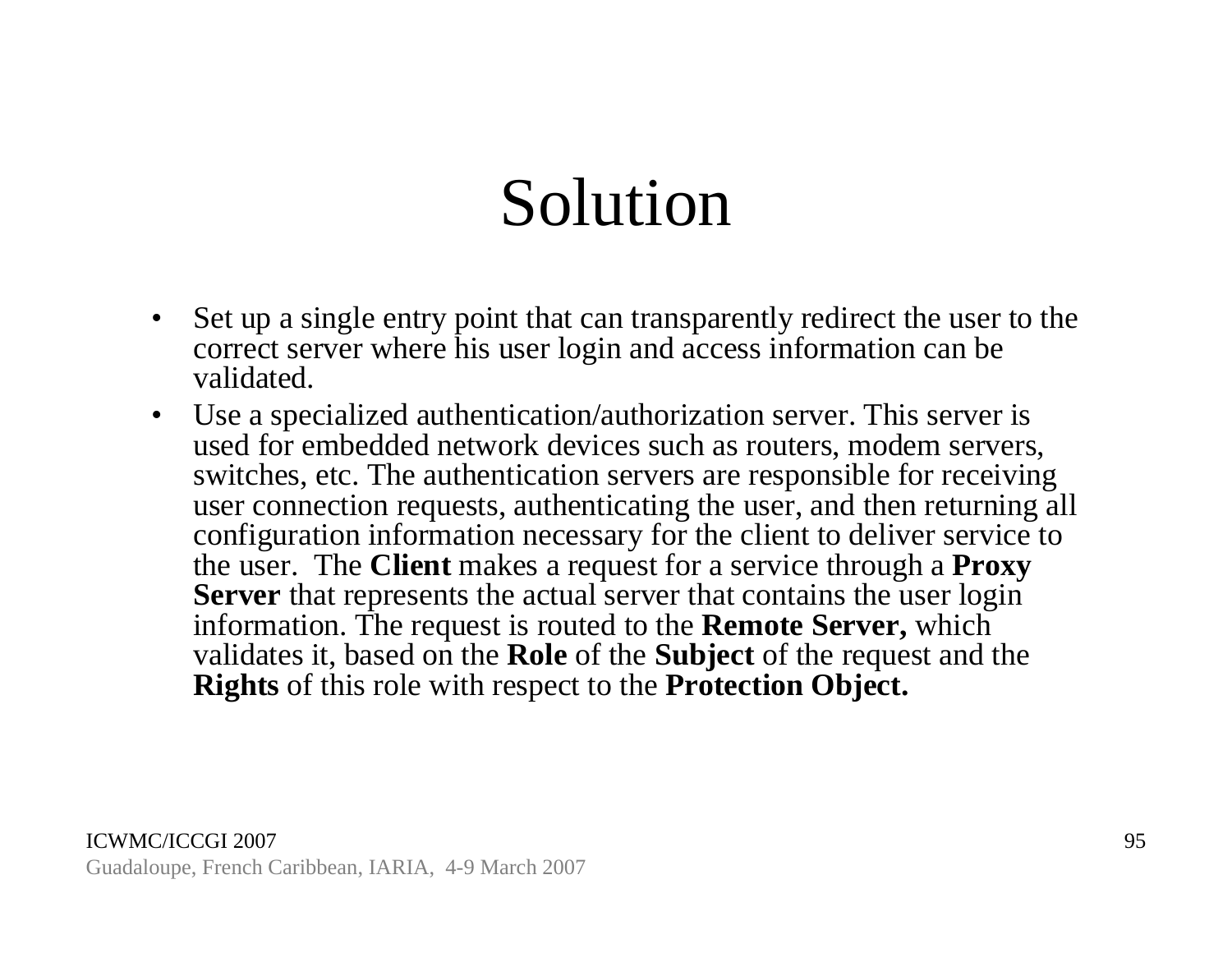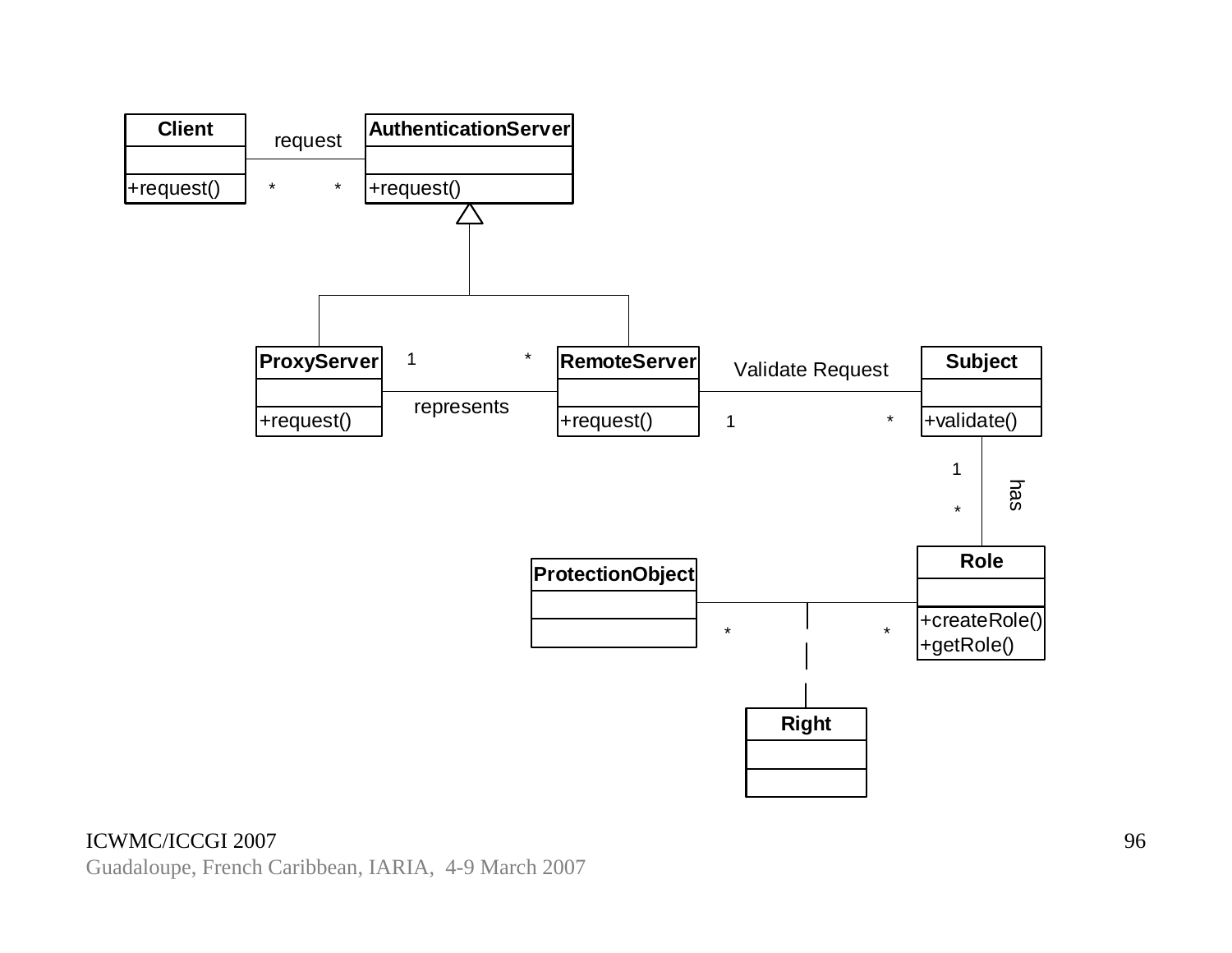

ICWMC/ICCGI 2007Guadaloupe, French Caribbean, IARIA, 4-9 March 2007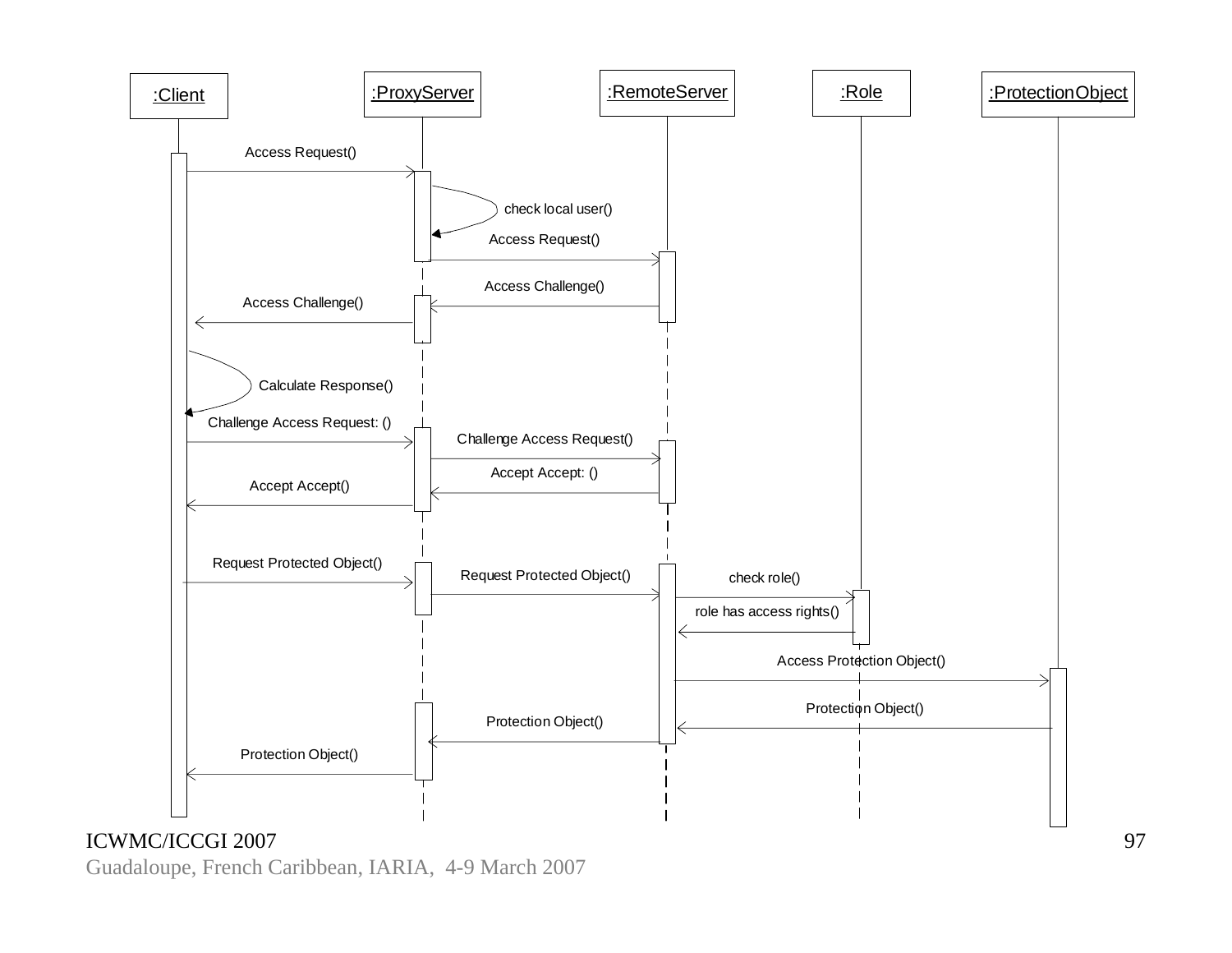# Consequences

This pattern has the following advantages:

- • Roaming permits two or more administrative entities to allow each other's users to dial in to either entity's network for service.
- $\bullet$  Storing the user login and access rights at a single location makes it more secure and easy to maintain.
- $\bullet$  The user's login ID, password etc. are stored in the internal radius database or can be accessed from an SQL Database.
- $\bullet$ The location where the user information is stored is transparent to the user.
- $\bullet$ Roles and access rights have to be standard across locations.
- $\bullet$ Both servers and clients should support the base protocol.
- $\bullet$ Units such as active cards [ACS] allow complex request/challenge interactions.

There are also some liabilities:

- • The additional messages used increase overhead, thus reducing performance for simple requests.
- •The system is more complex than a system that directly validates clients.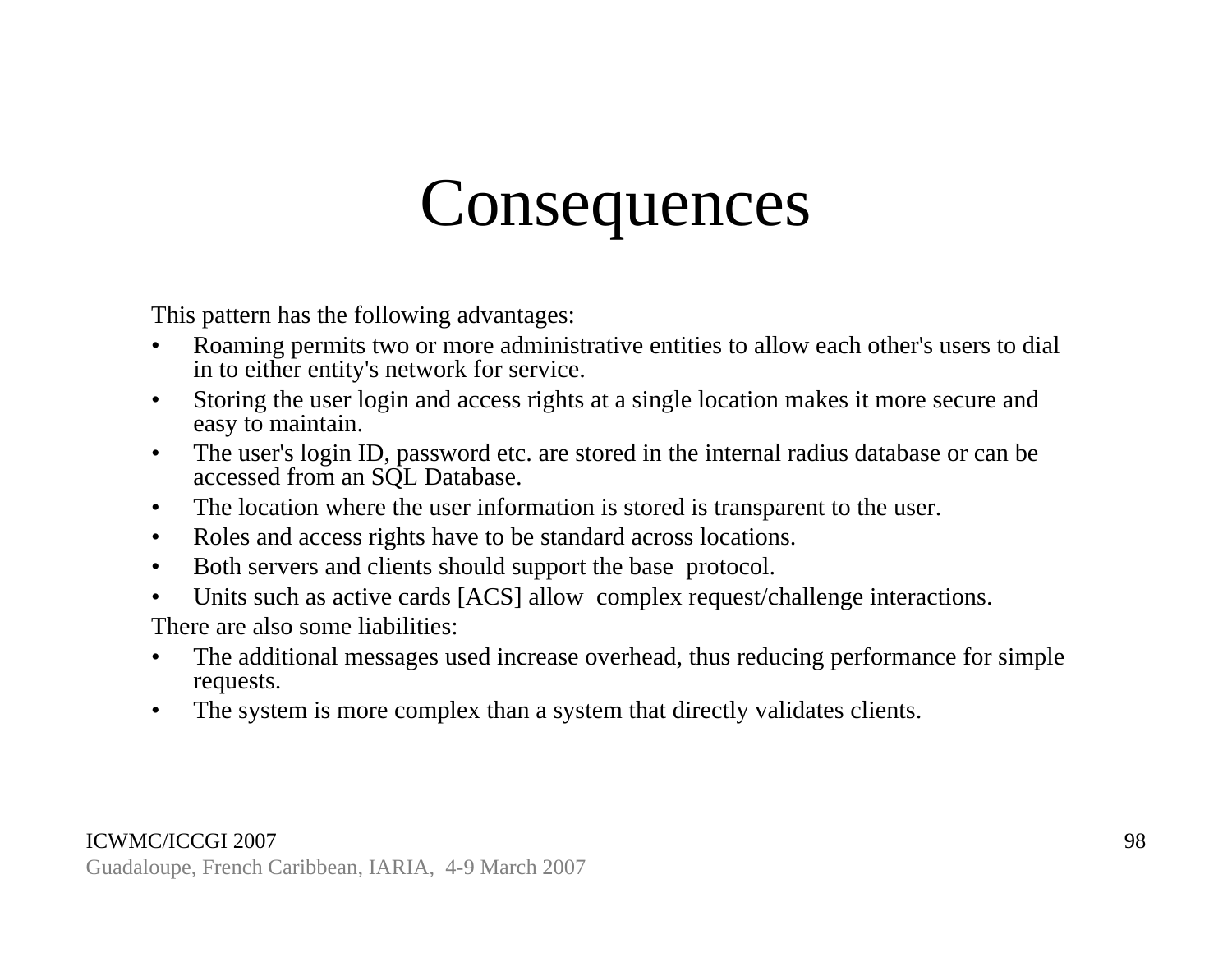#### Remote Authenticator

- $\bullet$  **Implementation:** An authentication server can function as both a forwarding server and a remote server, serving as a forwarding server for some realms and a remote server for other realms. One forwarding server can act as a forwarder for any number of remote servers. A remote server can have any number of servers forwarding to it and can provide authentication for any number of realms. One forwarding server can forward to another forwarding server to create a chain of proxies. A lookup service is necessary to find the remote server.
- $\bullet$  **Example resolved**: When the US employee travels to Brazil he logs in a Remote Authenticator/Authorizer which reroutes her requests to the US server that stores her login information.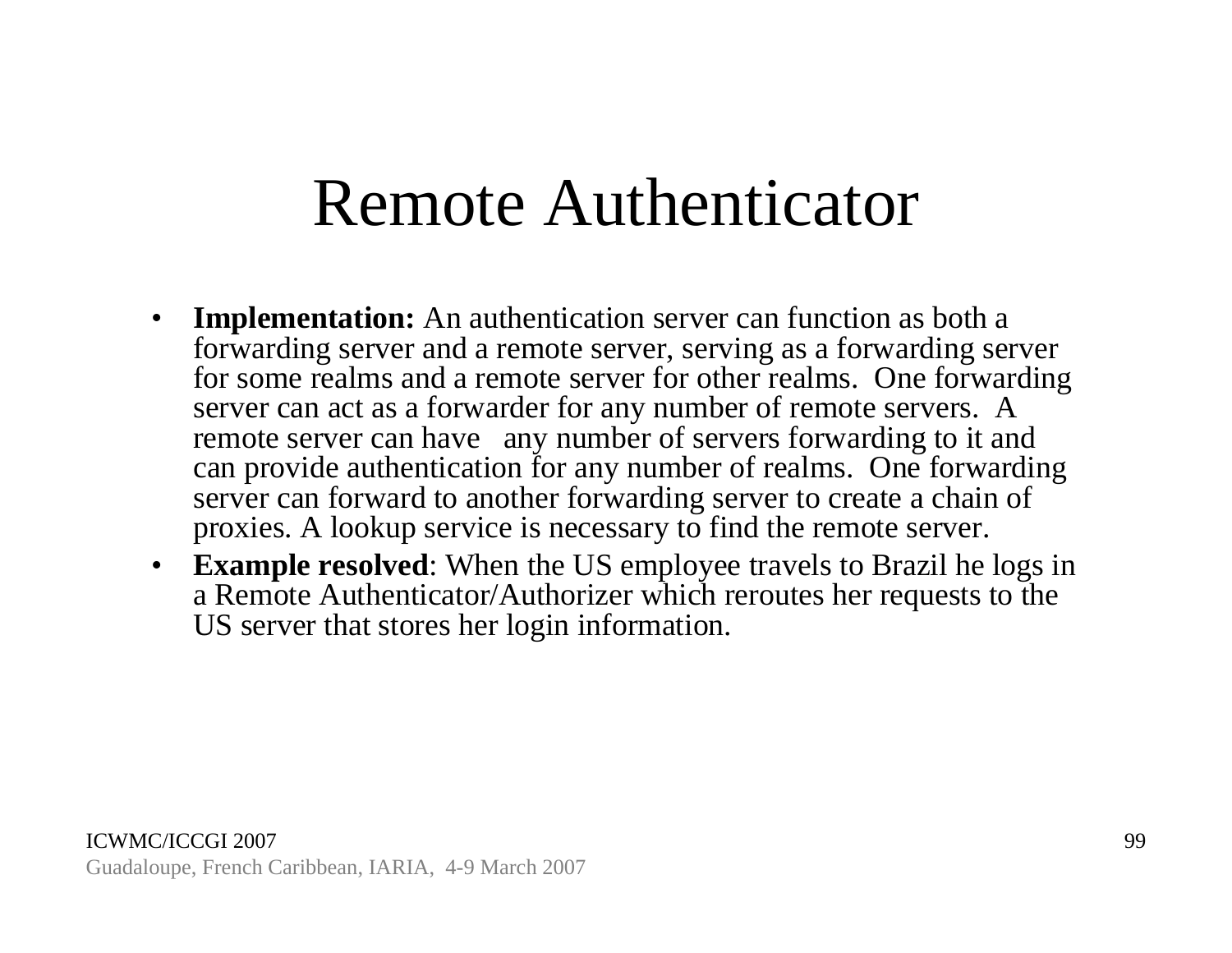#### **Known Uses**

Remote Authentication Dial-In User Service (RADIUS) is a widely deployed IETF protocol enabling centralized authentication, authorization, and accounting for network access [Has02, Rig00]. Originally developed for dial-up remote access, RADIUS is now supported by virtual private network (VPN) servers, wireless access points, authenticating Ethernet switches, Digital Subscriber Line (DSL) access, and other network access types [Hil]. Figure 3 shows the typical authentication sequence of a client in a RADIUS server using a challenge response approach..

With proxy RADIUS, one RADIUS server receives an authentication (or accounting) request from a RADIUS client (such as a NAS), forwards the request to a remote RADIUS server, receives the reply from the remote server, and sends that reply to the client. A common use for proxy RADIUS is roaming. Roaming permits two or more administrative entities to allow each other's users to dial in to either entity's network for service.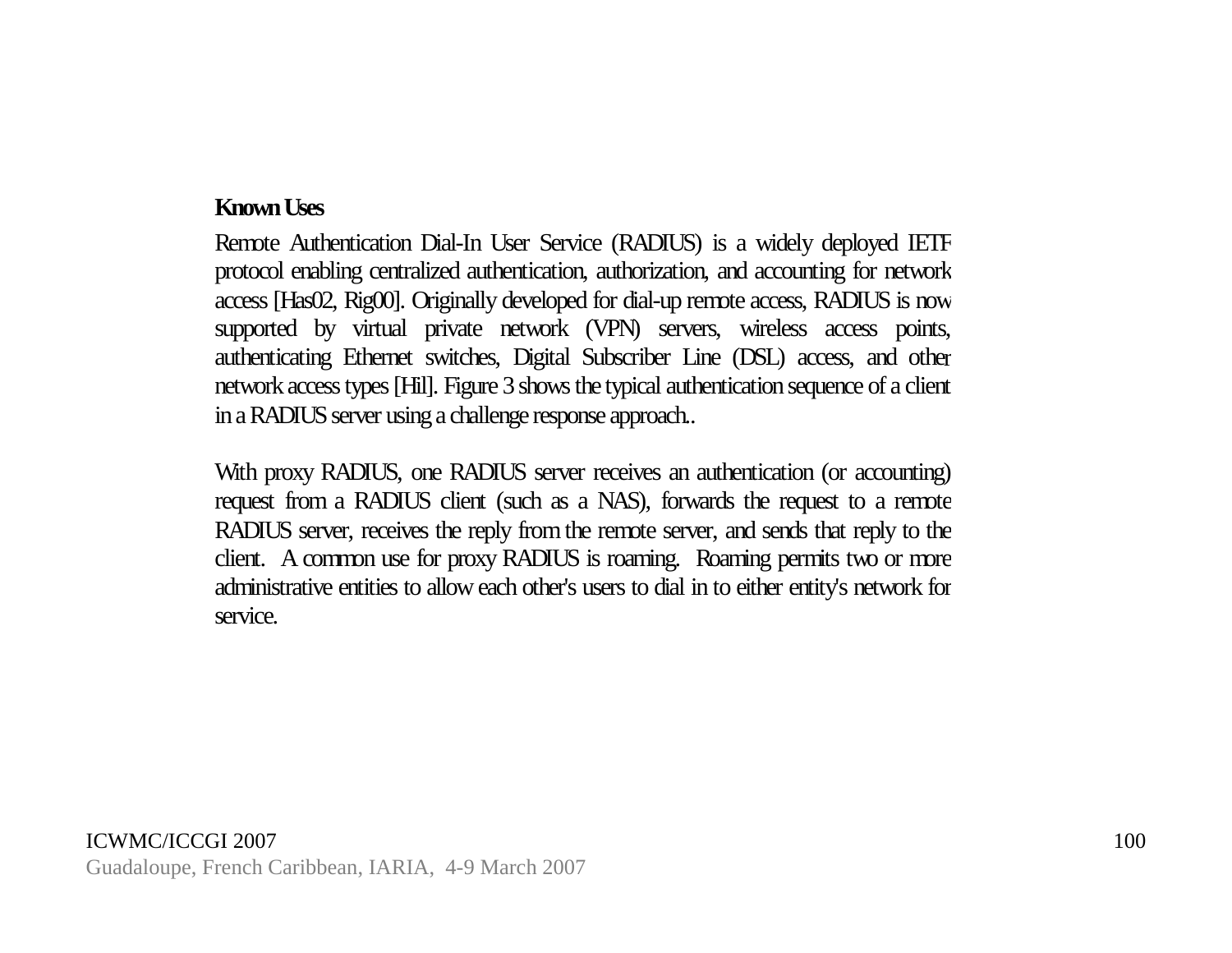#### Firewalls

- Firewalls control access from networks to internal systems
- Network layer firewall --analyzes packets
- Application layer firewall -- uses application proxies ,supports authorization,may keep state
- Stateful inspection keeps the state of connections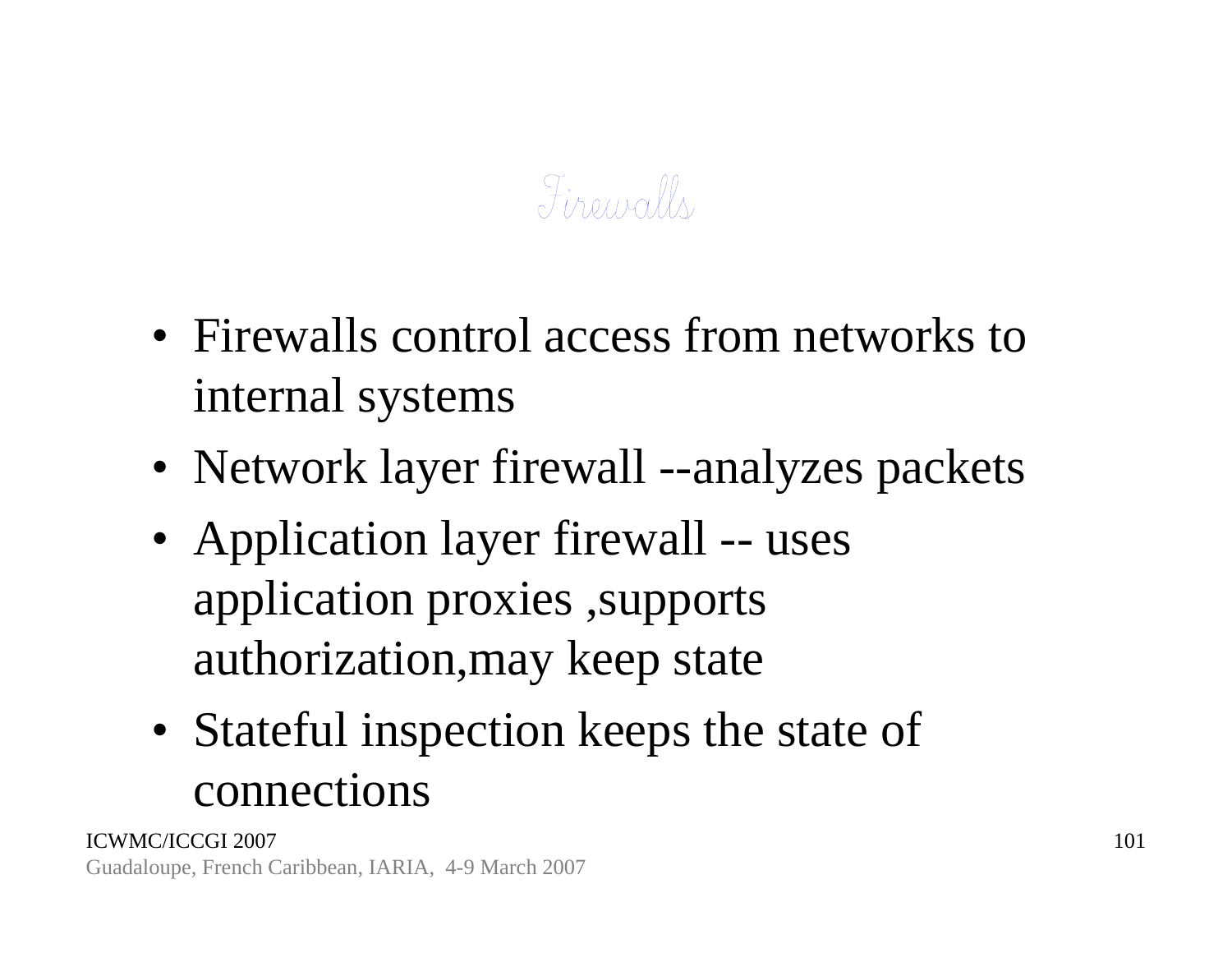### The network

- Contact with the outside world
- Send and receive messages, files, web pages,…
- Unknown users
- Communication mechanisms are part of the operating system: ports, sockets,…
- Layered architecture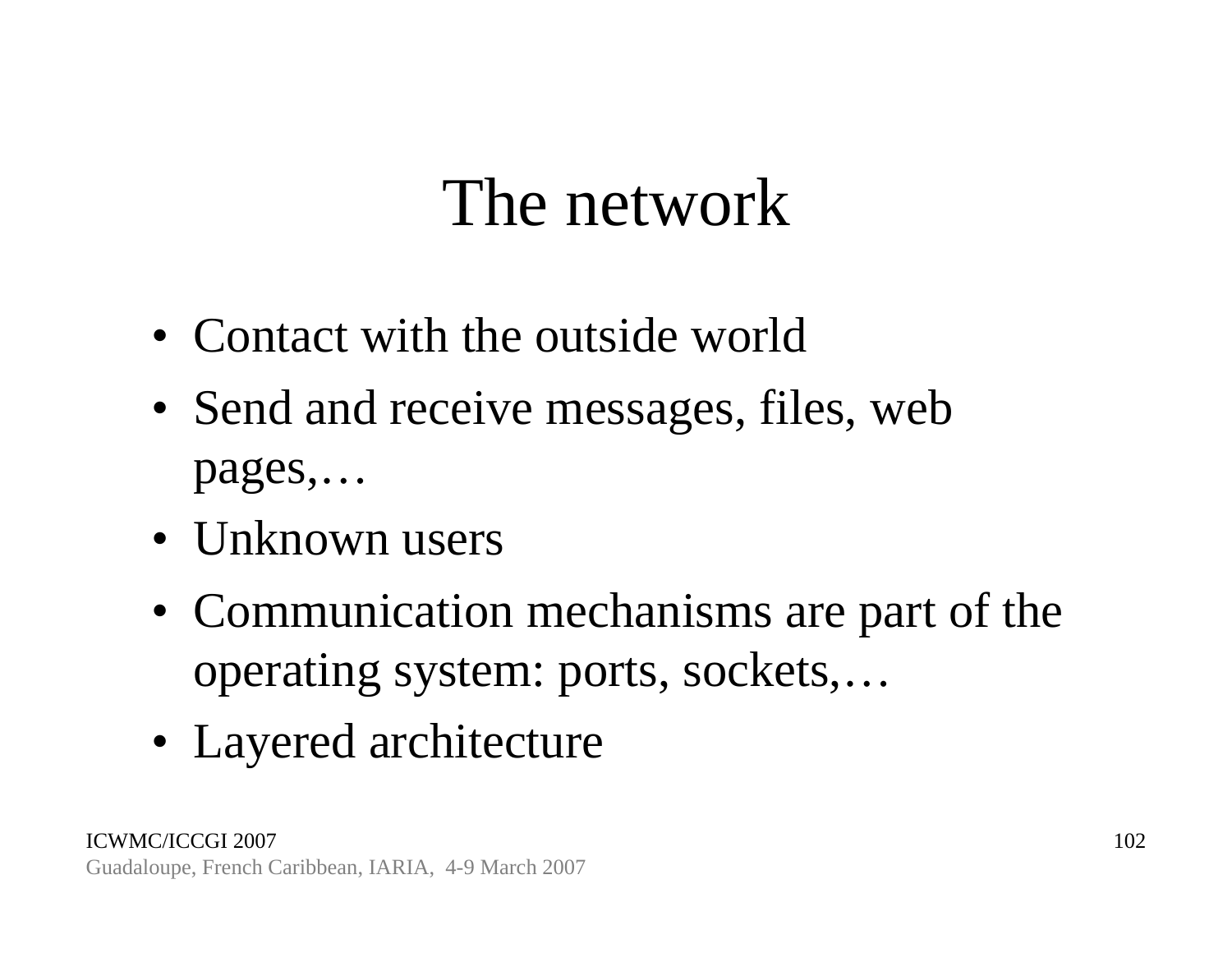## Internet layers

- Layer 7 (HTTP),
- Layer 4 (TCP, Transmission Control Protocol),
- Layer 3 (IP, Internet Protocol),
- Layer 1.
- At the higher levels, the sub-protocols used are TCP (a connection-oriented protocol), and UDP (User Datagram Protocol)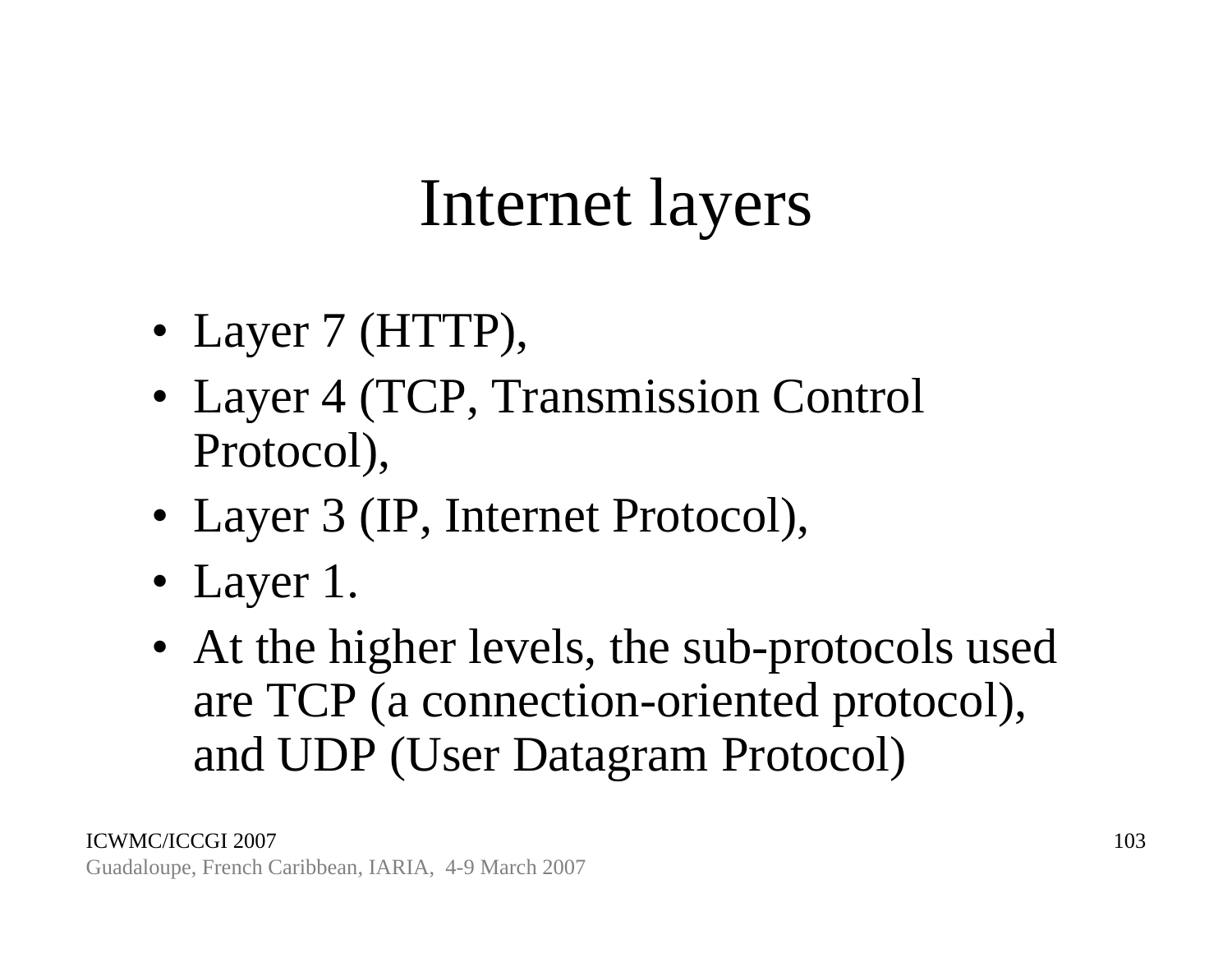# Secure channels



#### ICWMC/ICCGI 2007

Guadaloupe, French Caribbean, IARIA, 4-9 March 2007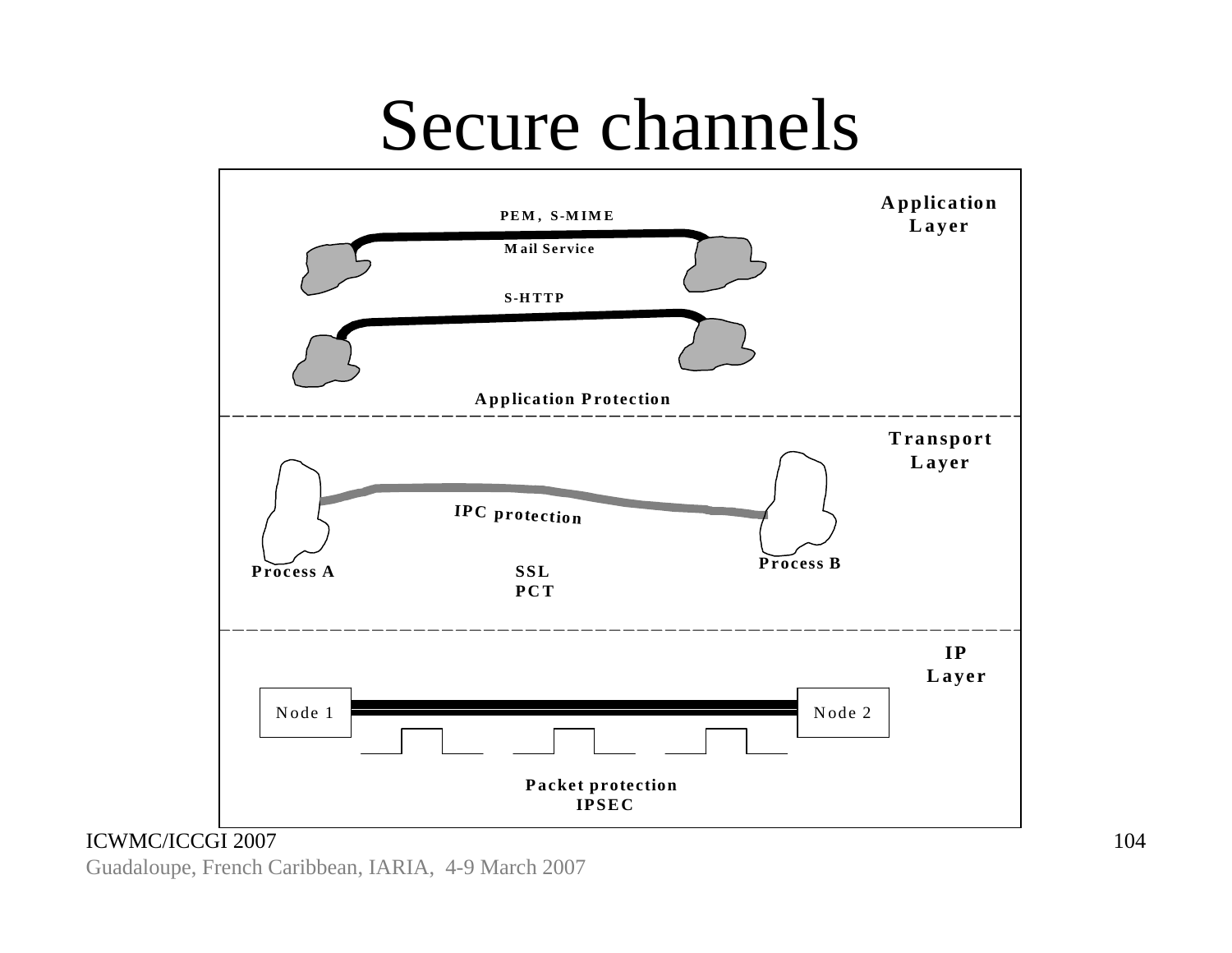#### Firewall patterns



ICWMC/ICCGI 2007 Guadaloupe, French Caribbean, IARIA, 4-9 March 2007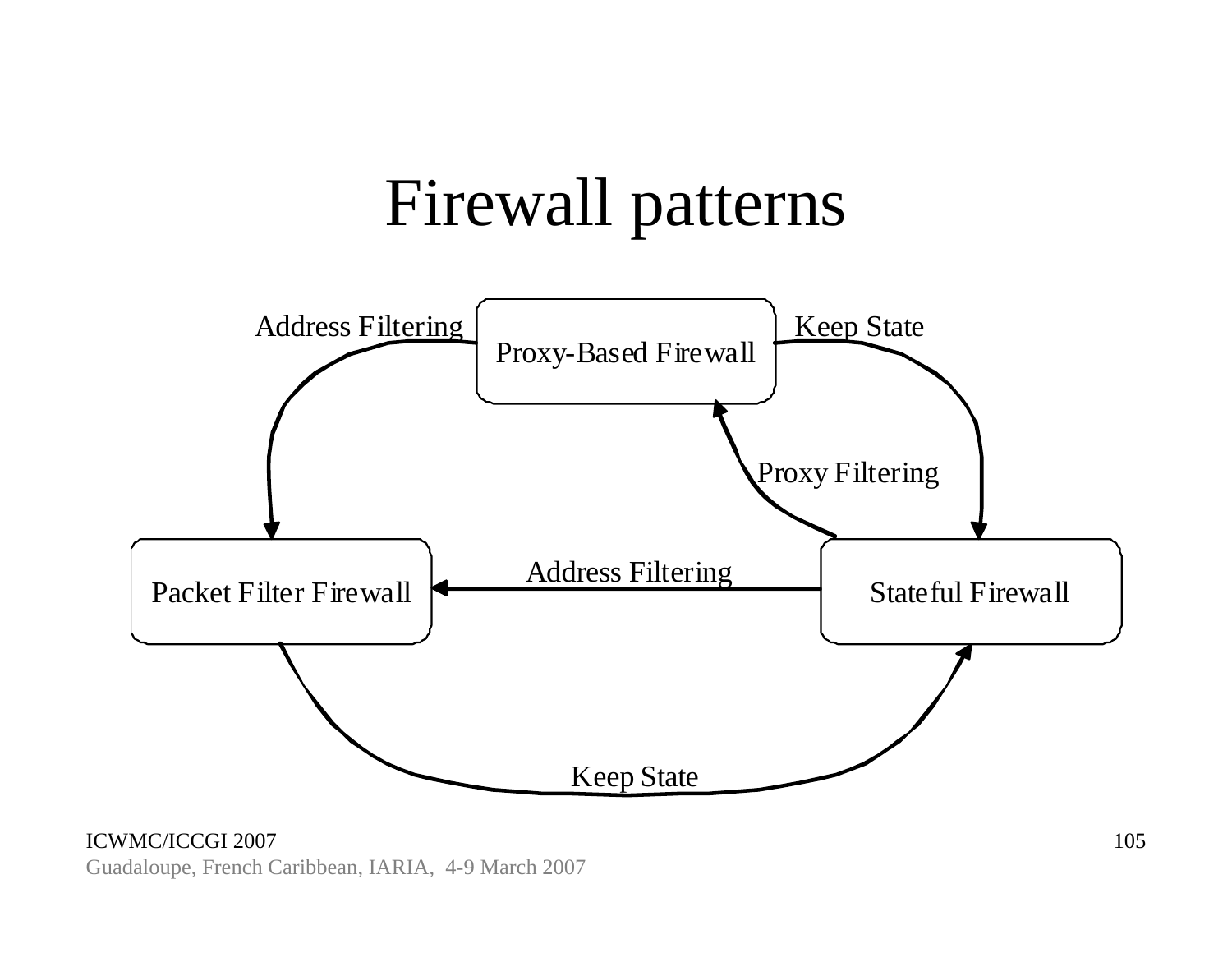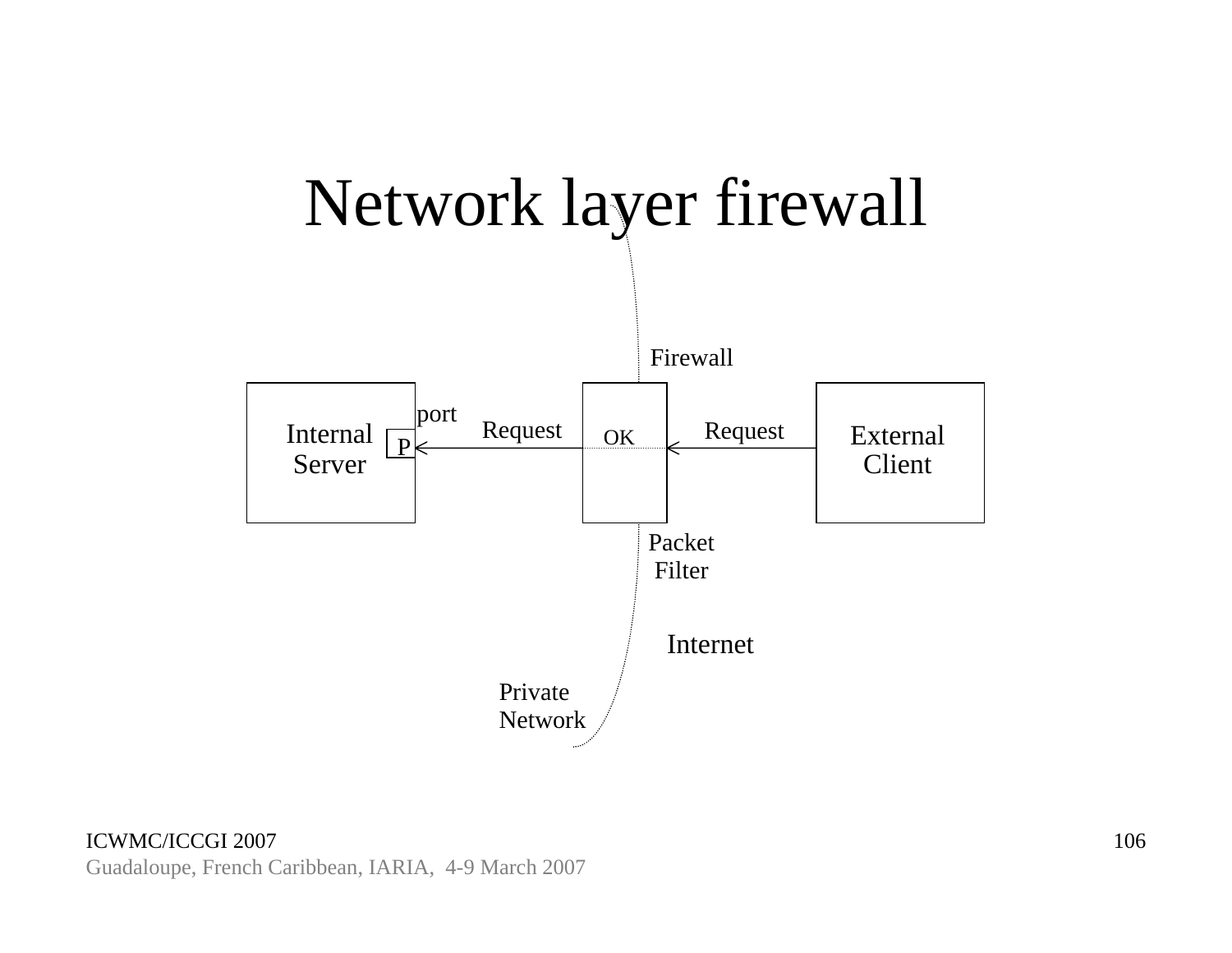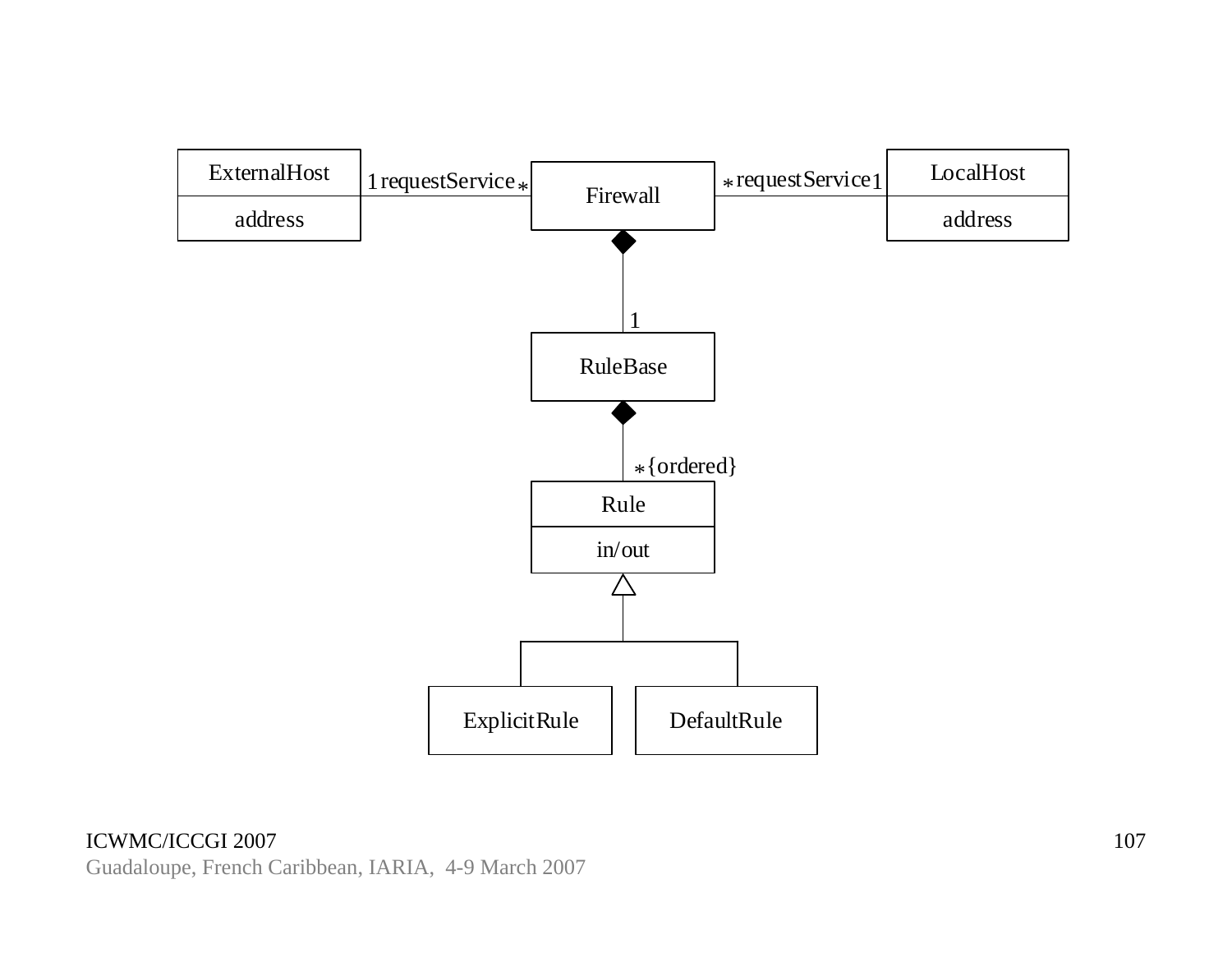## Filtering a request

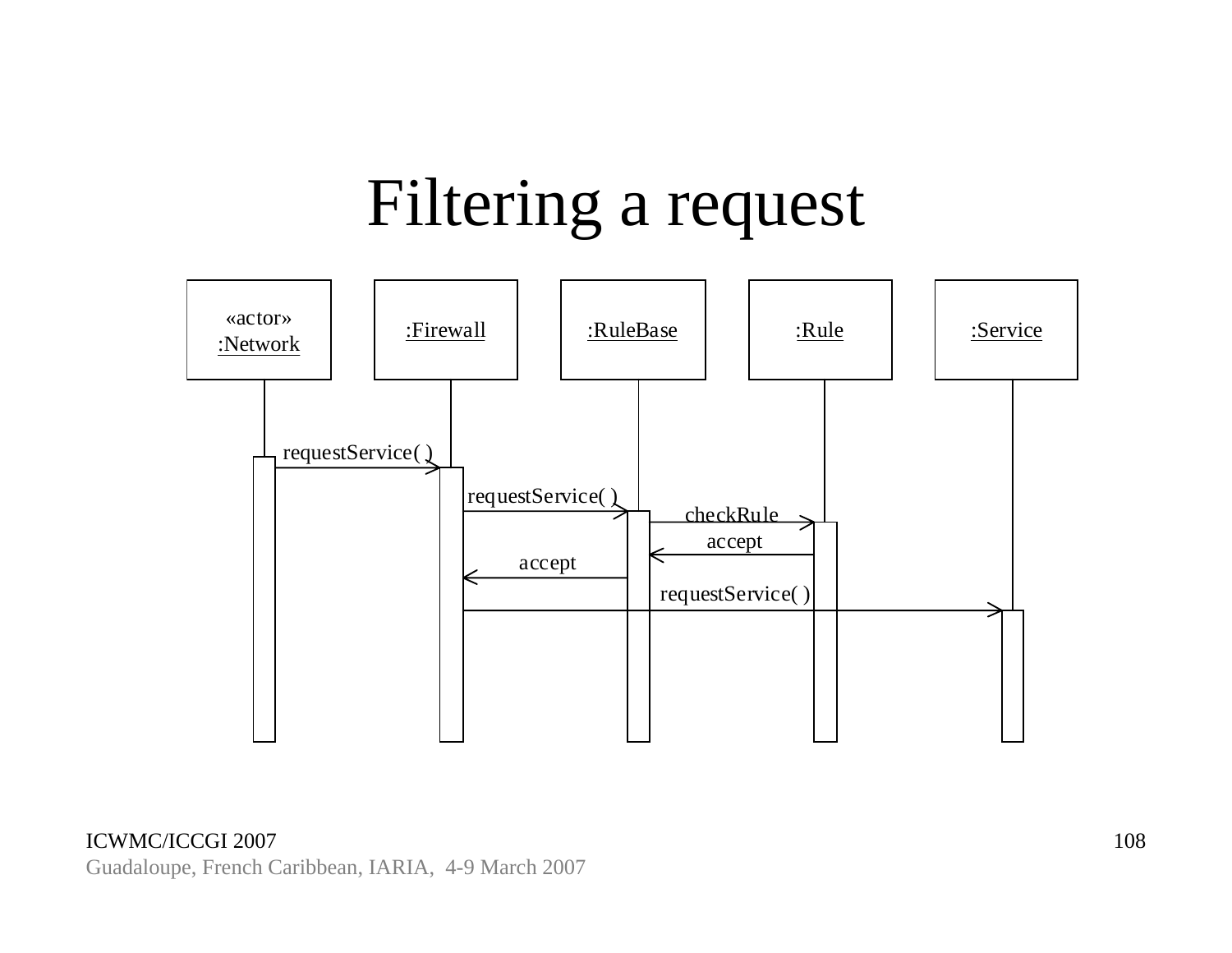# Application layer (proxy) firewall

- Uses security proxies to represent services
- A variety of the Proxy pattern
- Prevents direct access
- Analyzes application commands
- Keeps logs for later auditing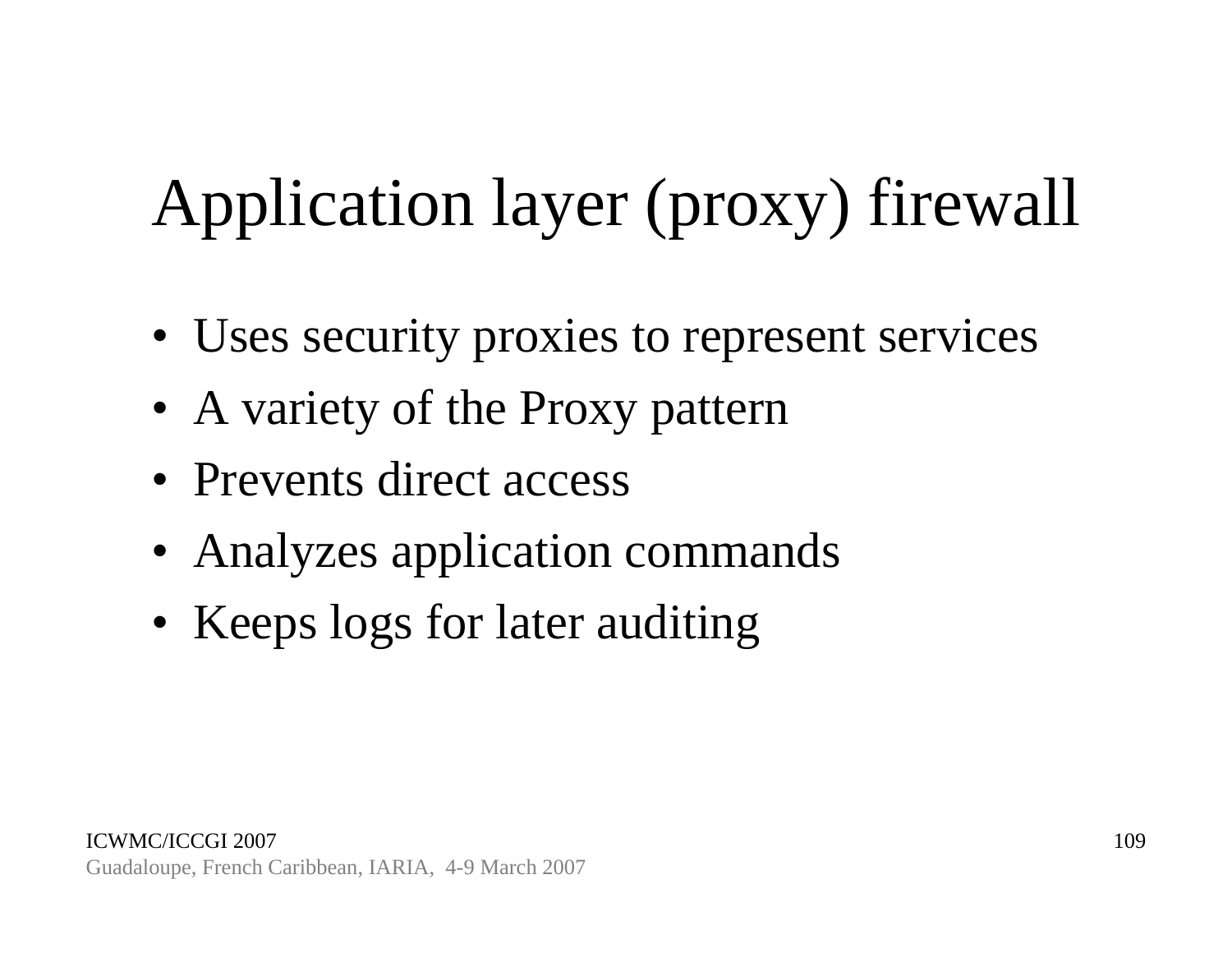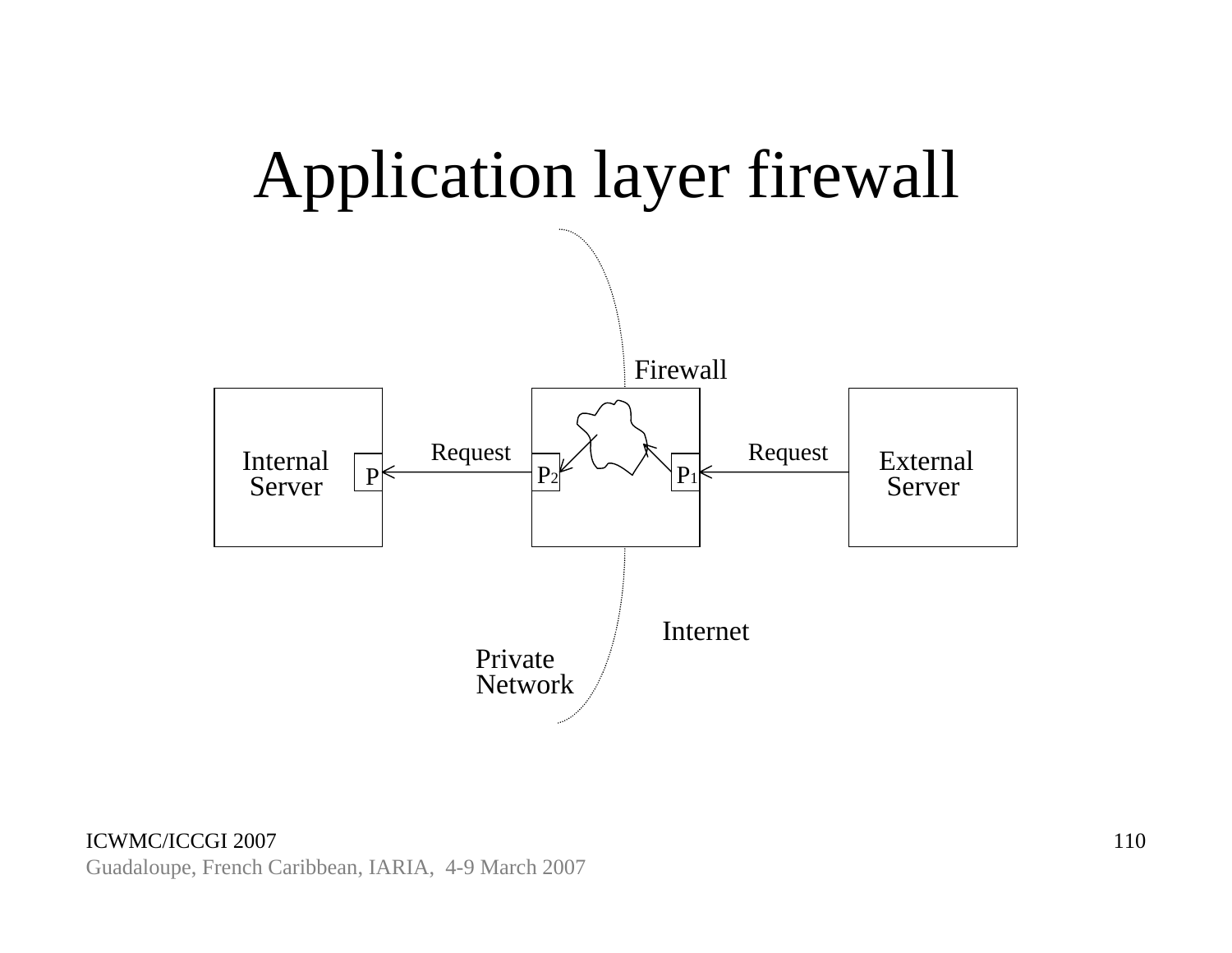#### Proxy-based firewall

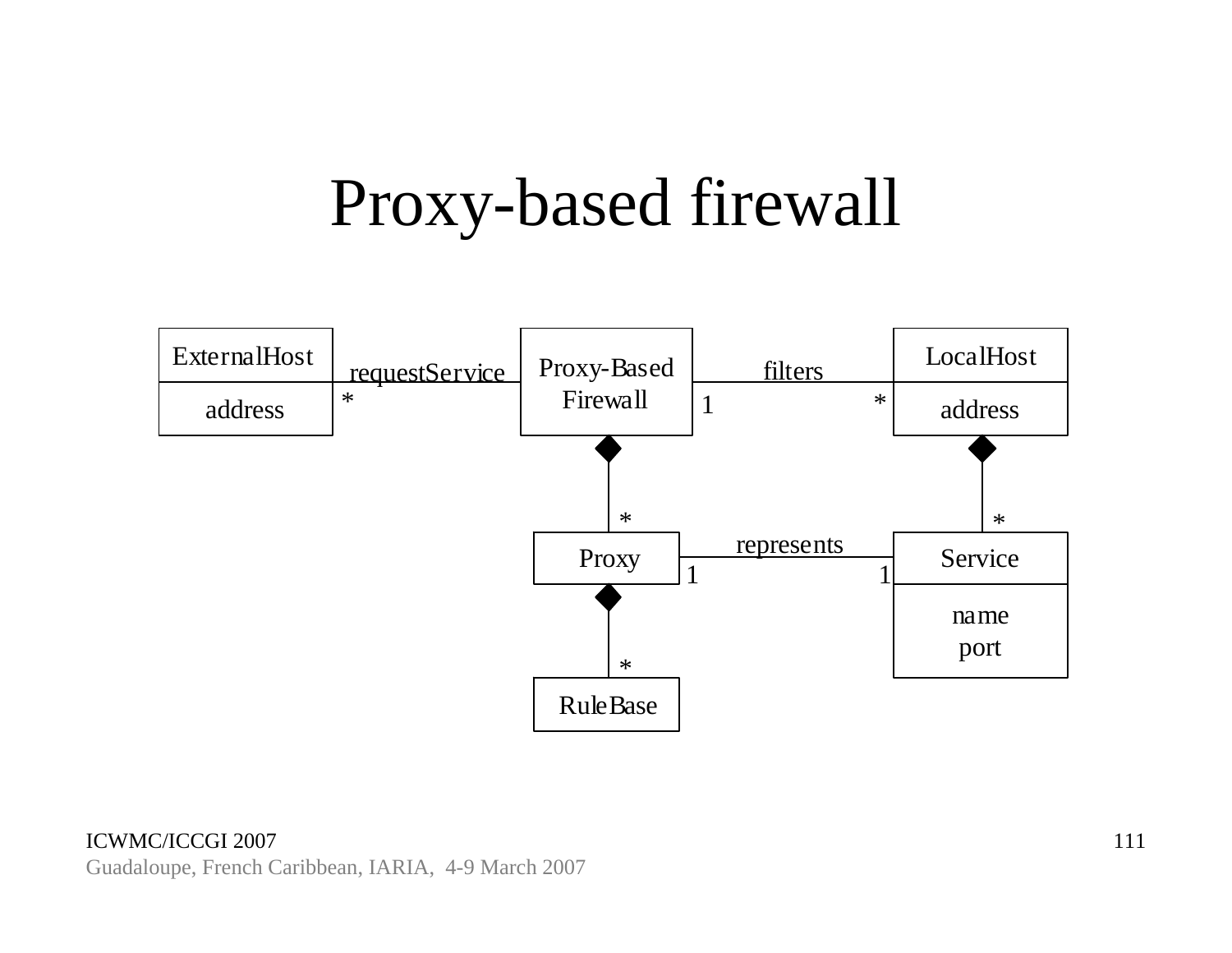### In summary

- Firewalls are examples of the Reference Monitor pattern applying a simple Access matrix model
- Can be complemented with intrusion detection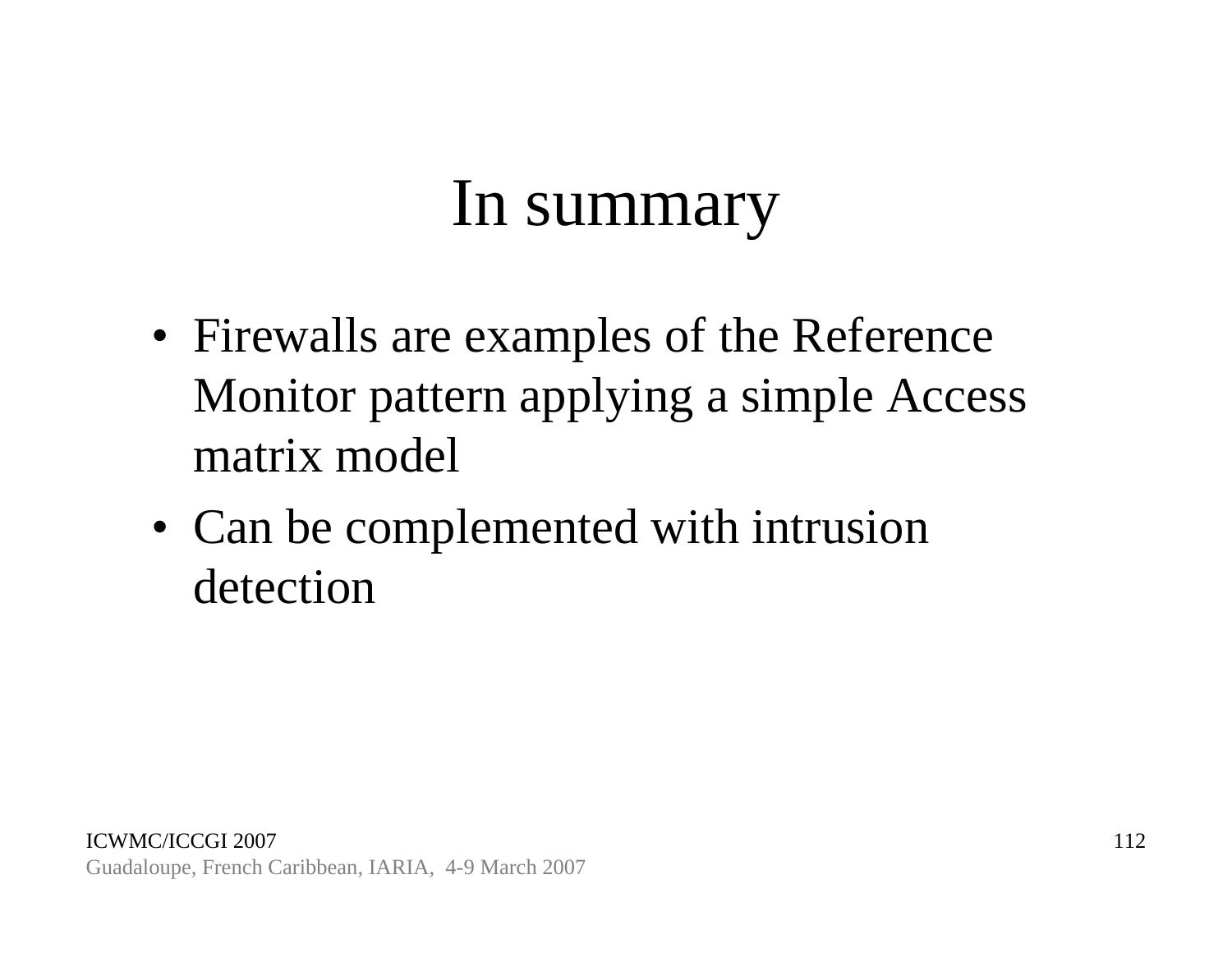#### Intrusion Detection Systems (IDS)

- Try to detect an ongoing attack
- React to attack
- Can use knowledge about past attacks (signature)
- Can use deviations of "normal" behavior
- Can be host-based or network-based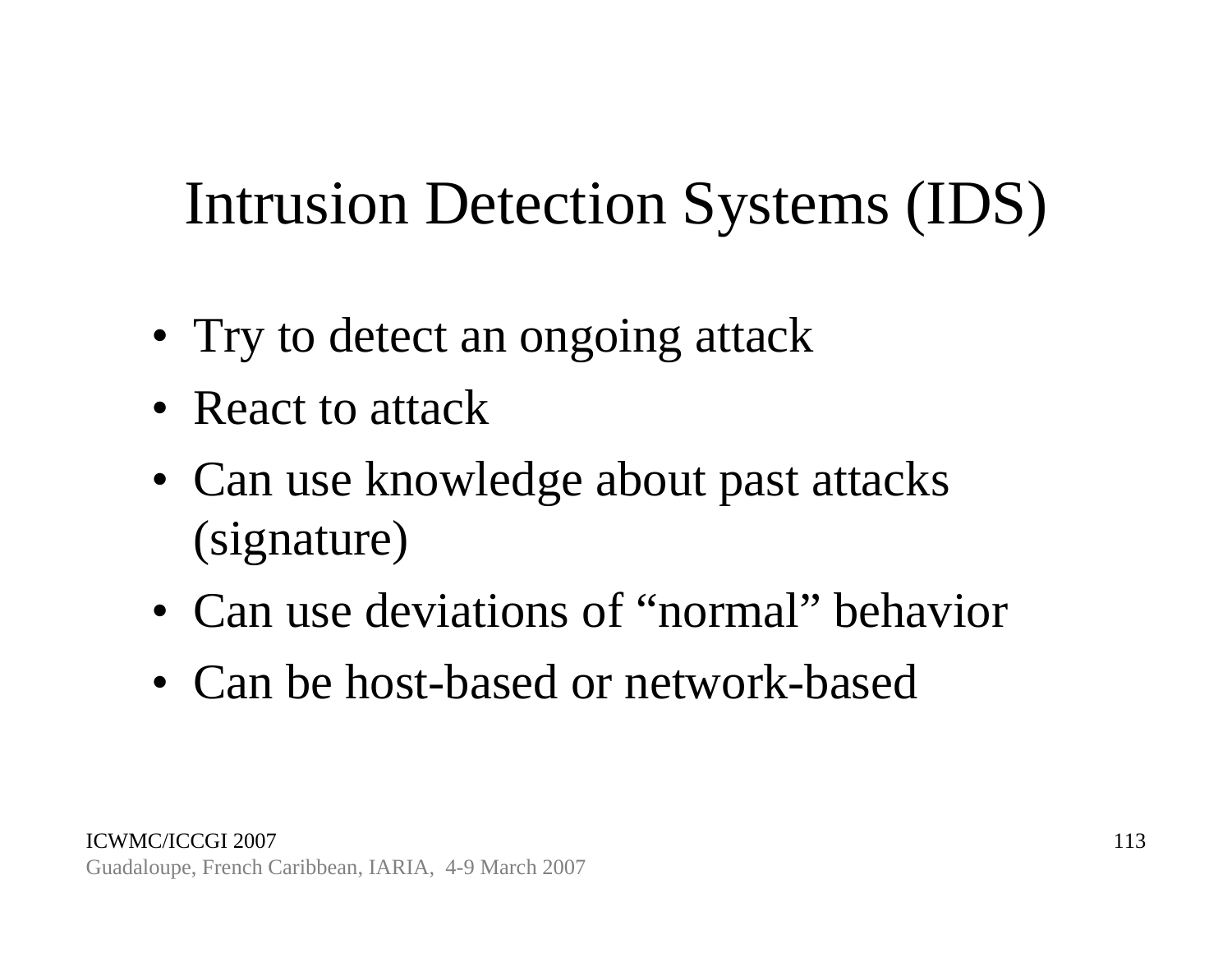### How do they work?

- *Statistical anomaly detection* --based on profiles of normal user and system behavior. Events that deviate from this behavior are considered suspicious. The profiles are built from past audit logs.
- *Rules-based detection* (knowledge based)-- based on sequences of events (attack signatures), that correspond to known types of attack.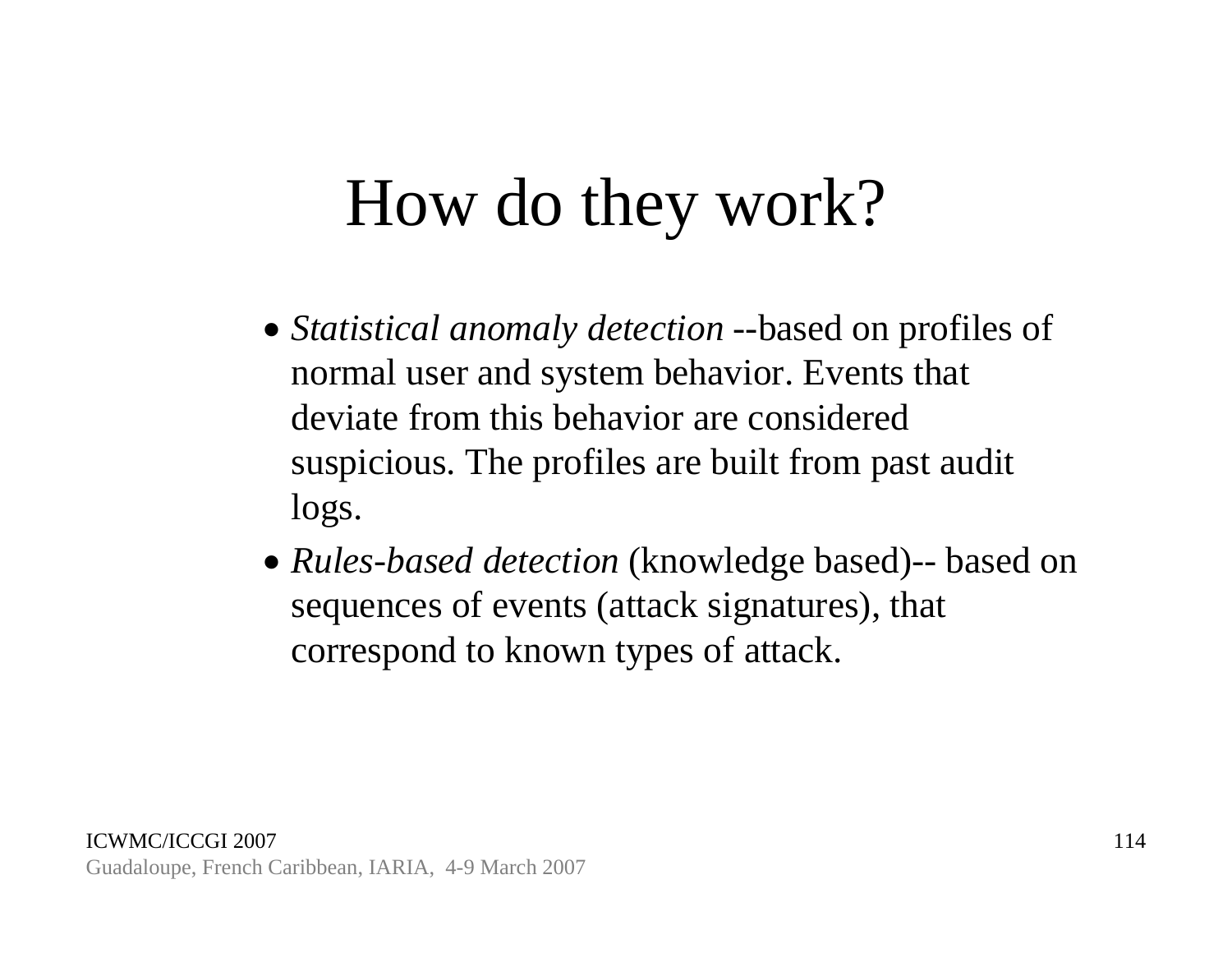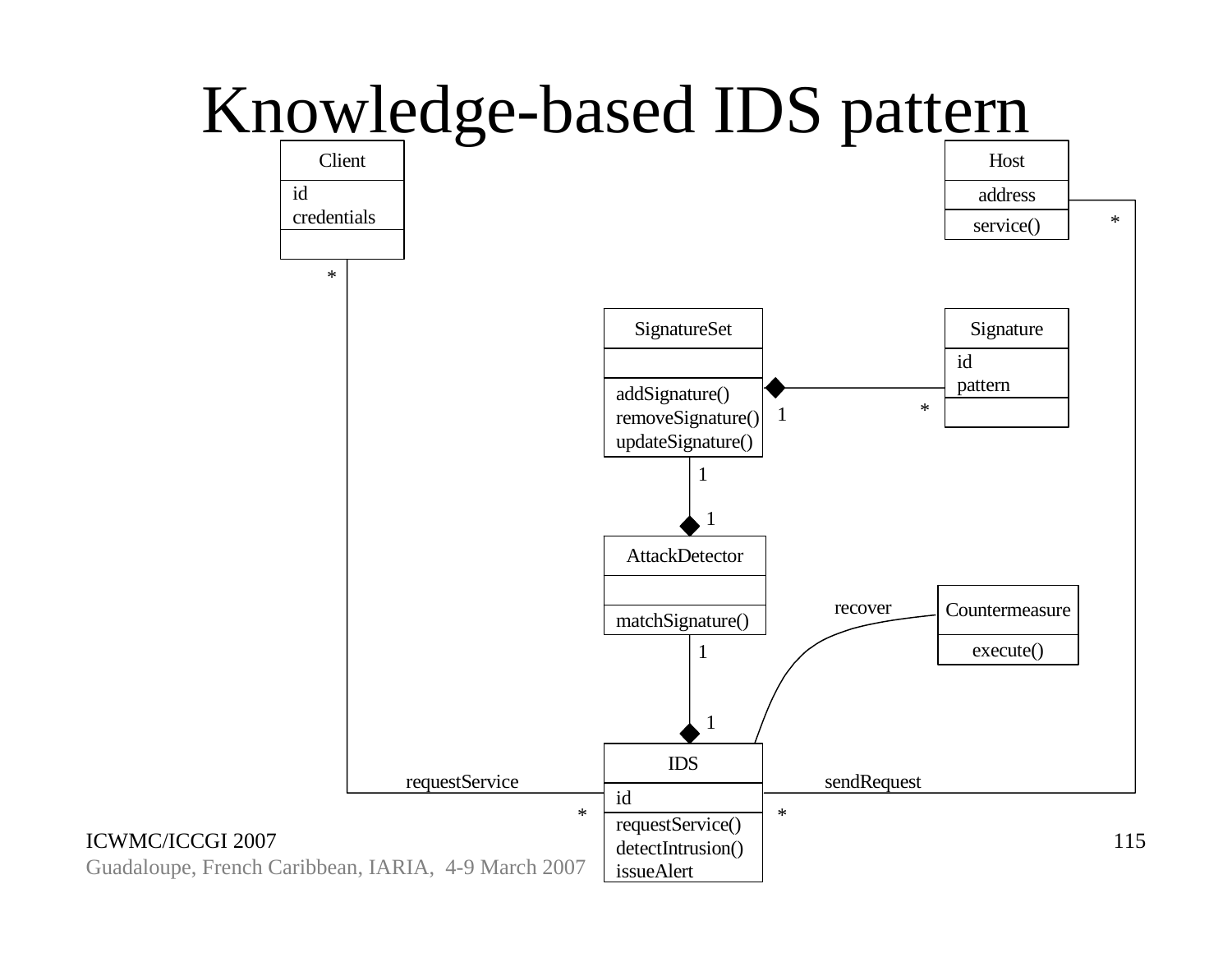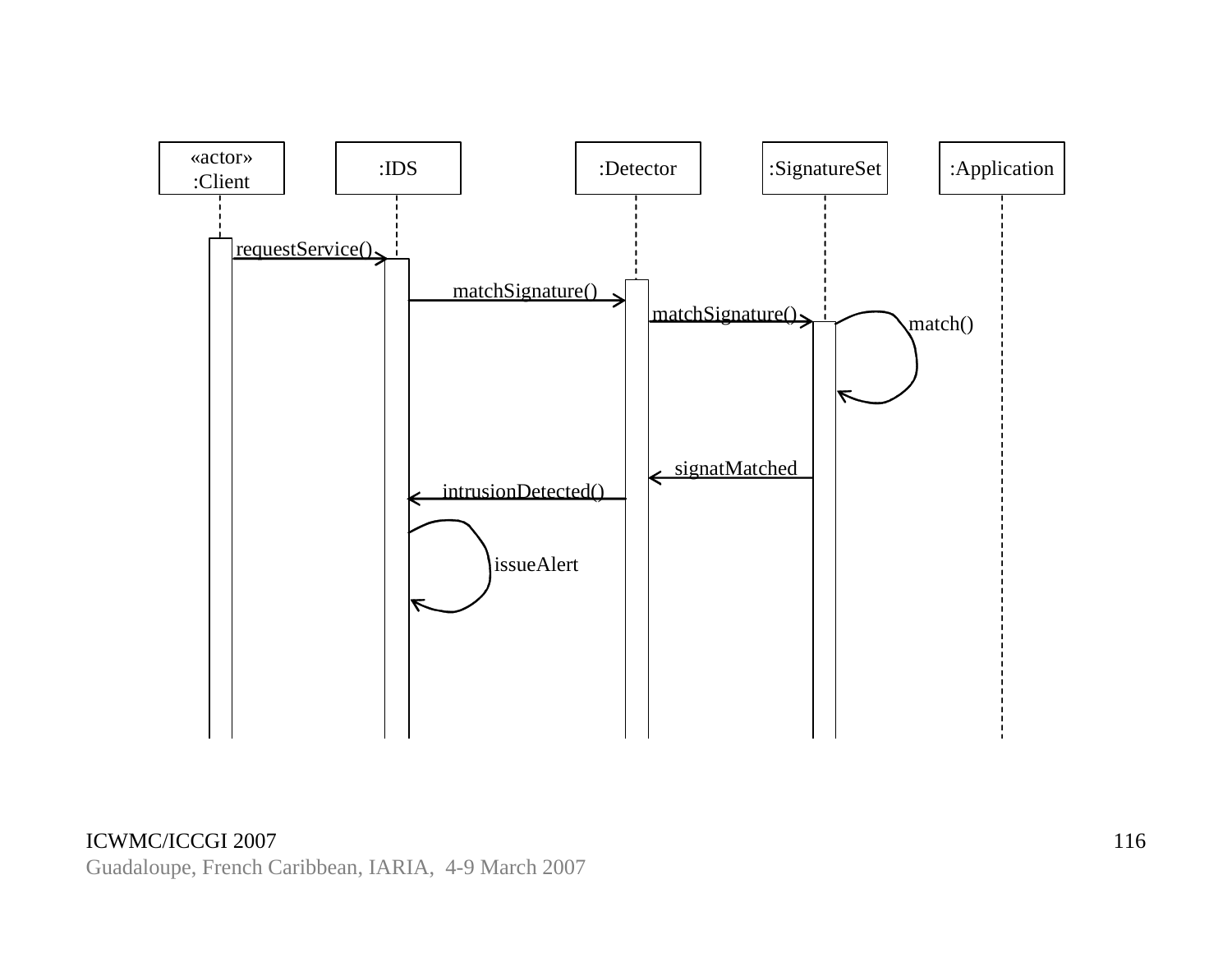#### Virtual Private Networks

- Based on cryptographic tunneling -- from client to server directly or through tunnelenabled access servers
- Tunneling protocols : Microsoft PPTP and Cisco L2F
- Some products do authentication of tunnel end points
- At level 4 (SSL) or 2(IP)

ICWMC/ICCGI 2007Guadaloupe, French Caribbean, IARIA, 4-9 March 2007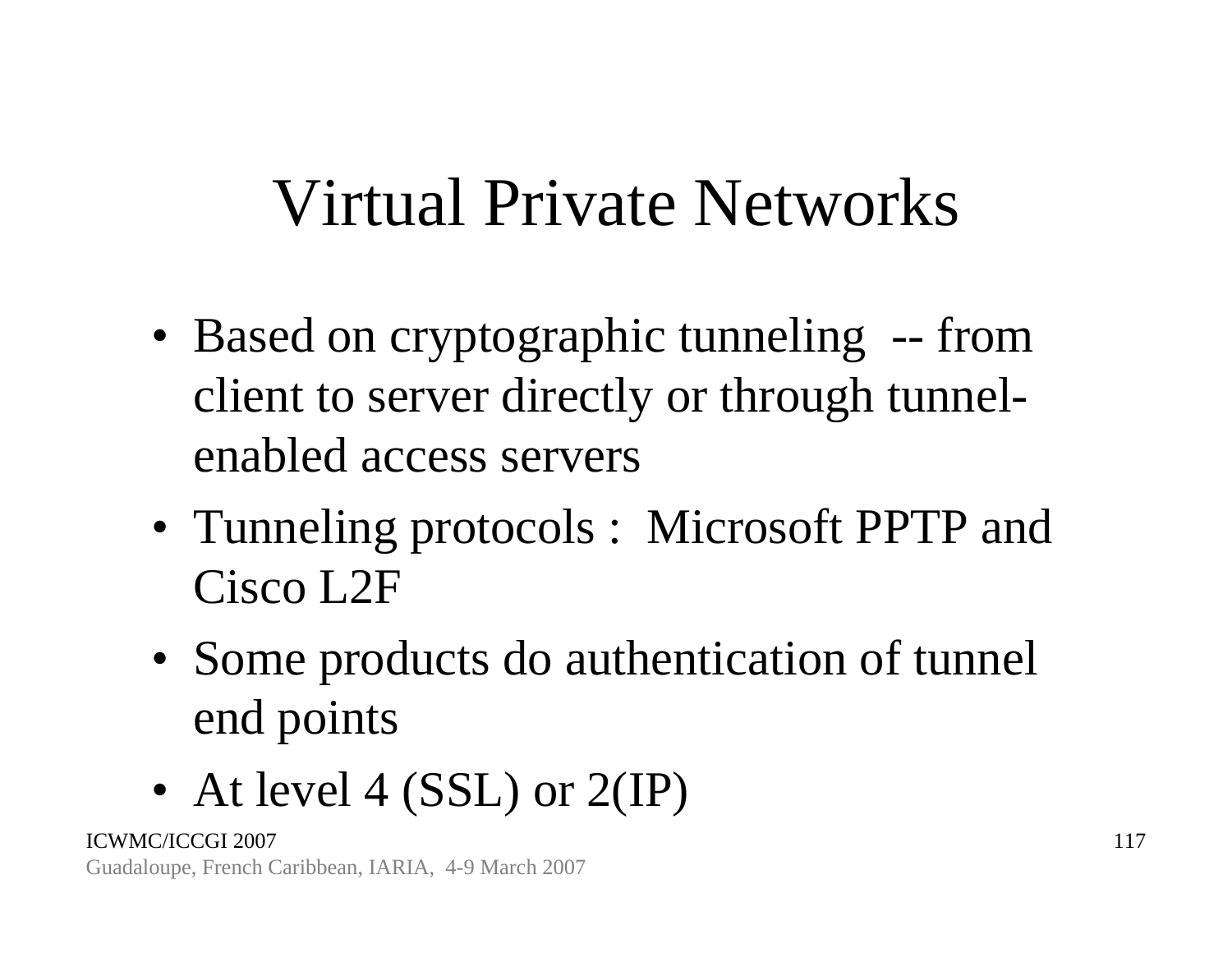#### Layer defenses

| <b>XML</b>  | <b>XML</b> Firewall         | <b>XML VPN</b> |
|-------------|-----------------------------|----------------|
| Application | <b>Application Firewall</b> |                |
| Layer 7     | Proxy-Based Firewall        | <b>SSL VPN</b> |
| Layer 3     | Packet-Filter Firewall      | <b>IP VPN</b>  |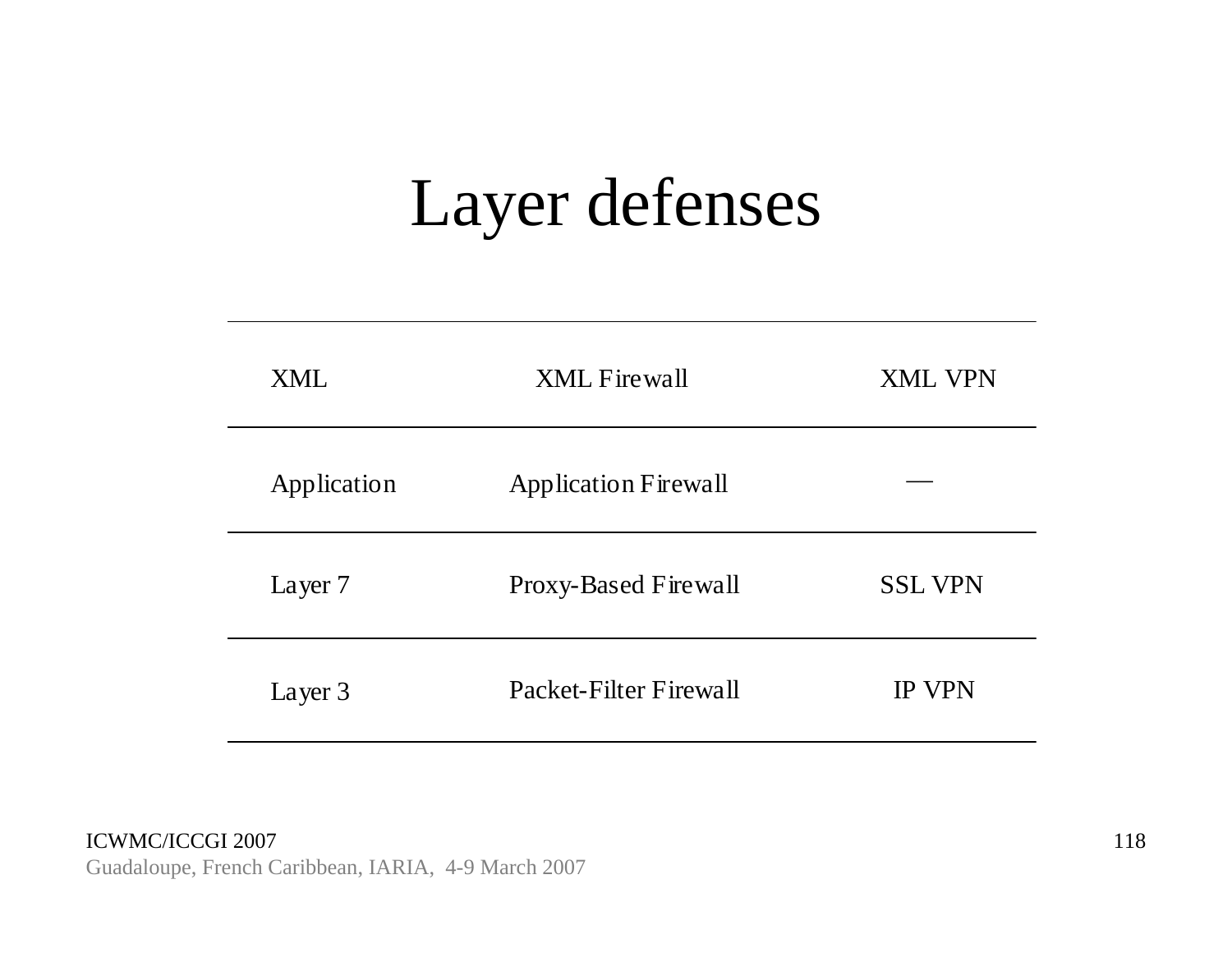# New patterns

- All types of VPNs
- IPSEC
- SSL (TLS)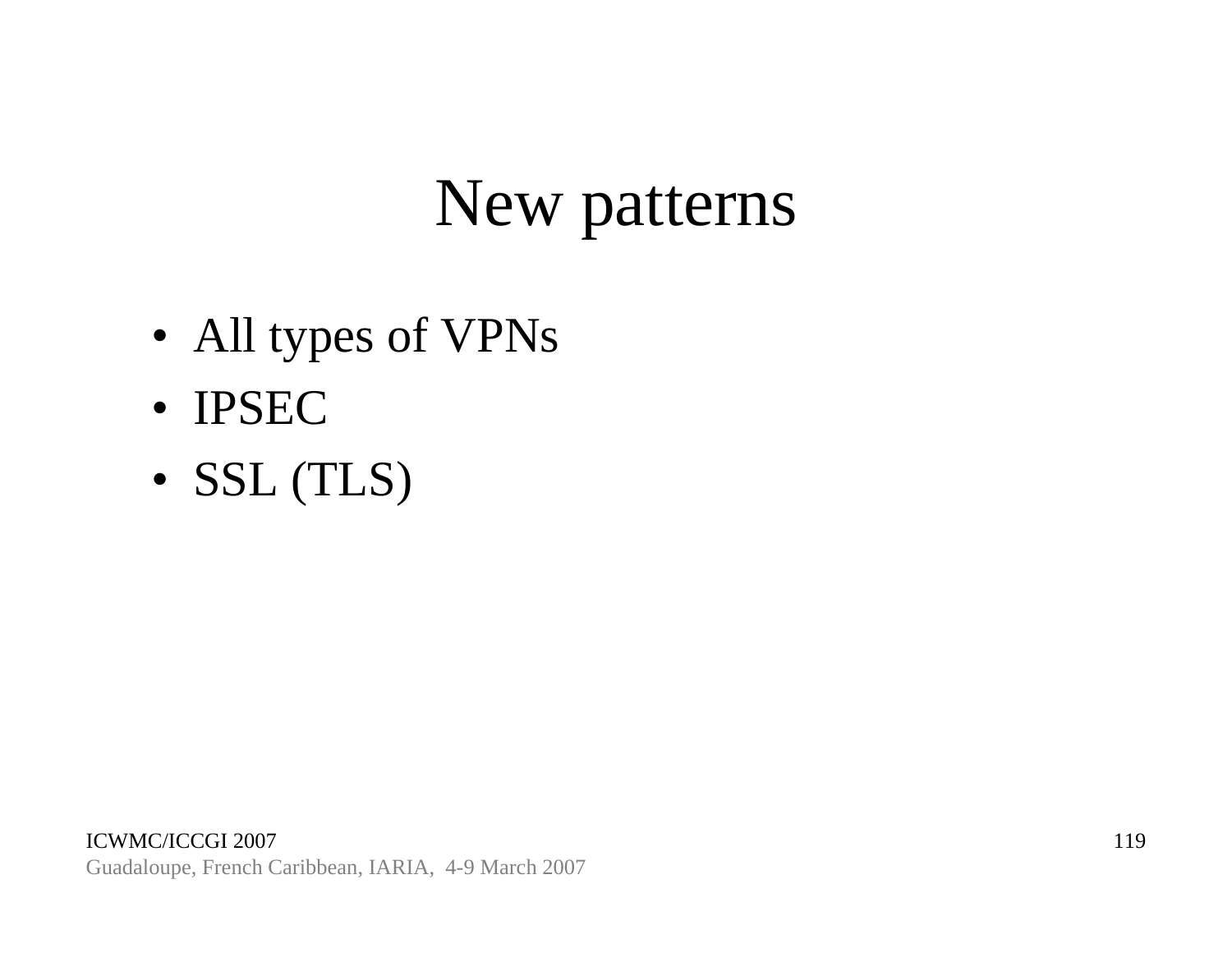Operating systems

- Controls system resources
- In direct contact with hardware
- Process and processor management
- Memory management --executing programs
- Data management: persistent data
- I/O devices -- disks, communications ,...
- Controls login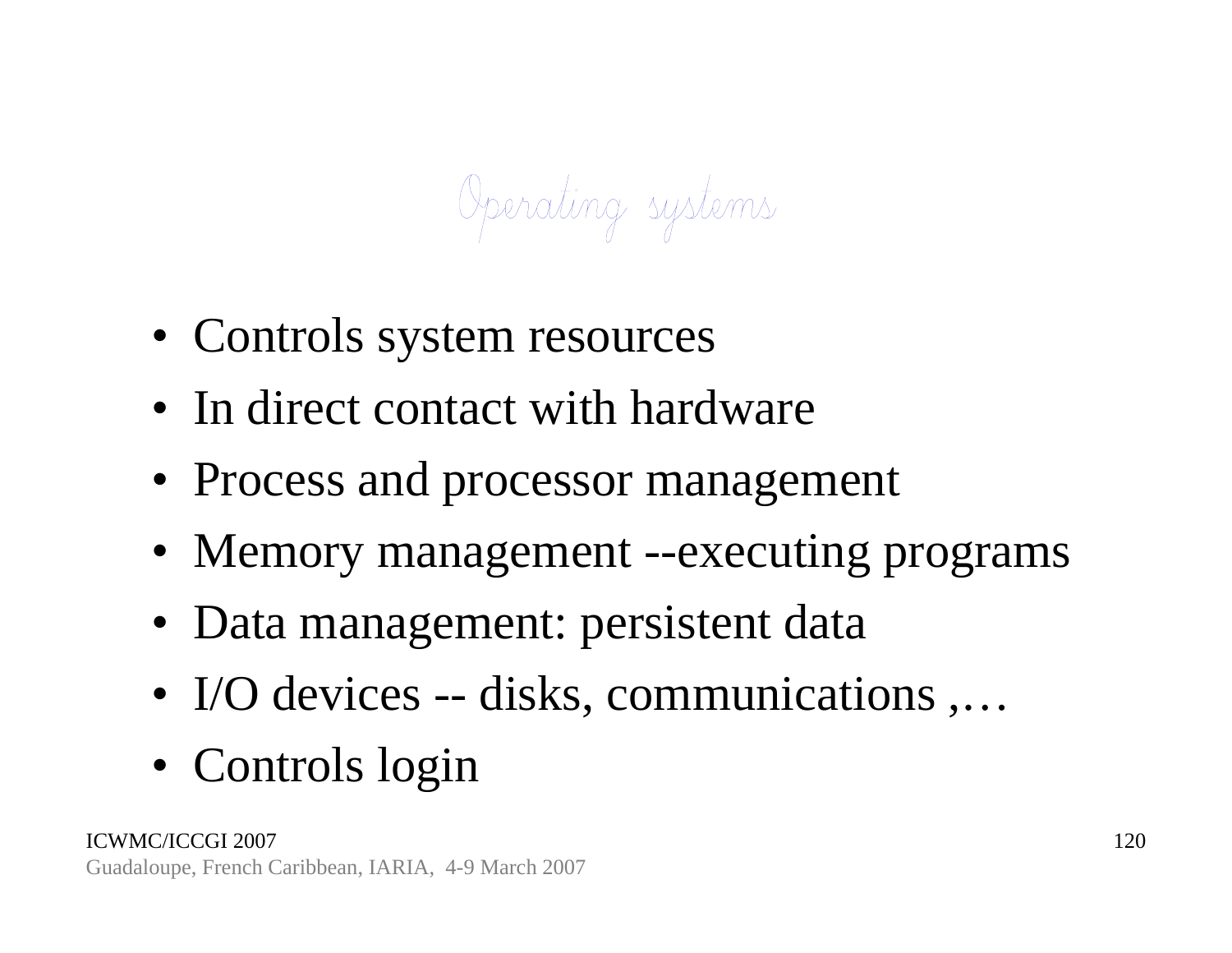## OS attacks

- Remote login weaknesses
- Password guessing
- Bypass file permissions
- Scavenge memory
- Buffer overflow attacks
- Denial of service attacks (resource hogging)
- Privileged CGI scripts (in HTTP server OS)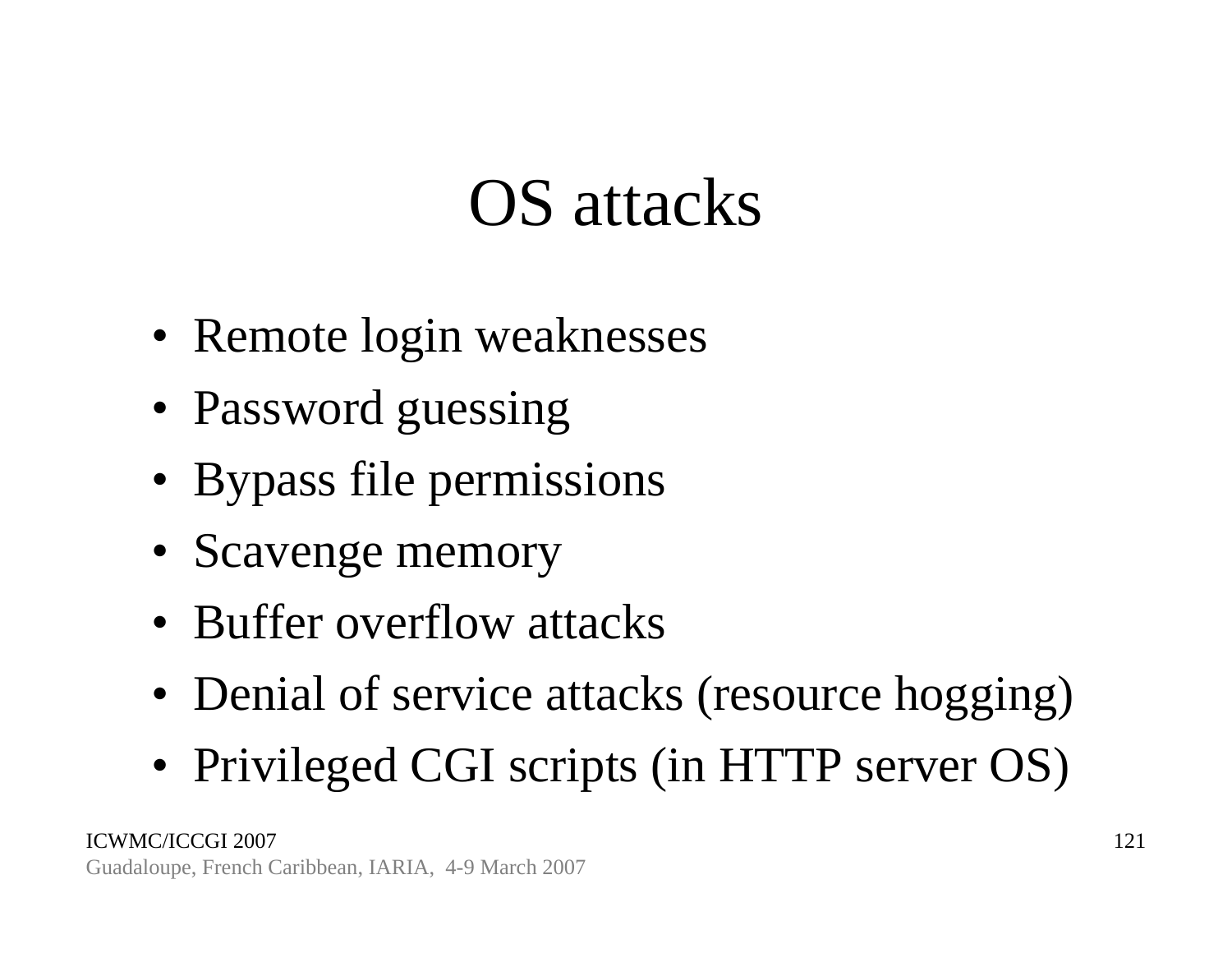### OS defenses

- $\bullet$ Memory protection (supported by hardware)
- $\bullet$ File protection
- Access control for I/O devices
- • Requires good processor support for low overhead and to avoid bypassing of high-level mechanisms
- Capabilities and descriptors are effective mechanisms
- Firewalls to protect access to the system
- Authentication (part of login)
- A well-structured architecture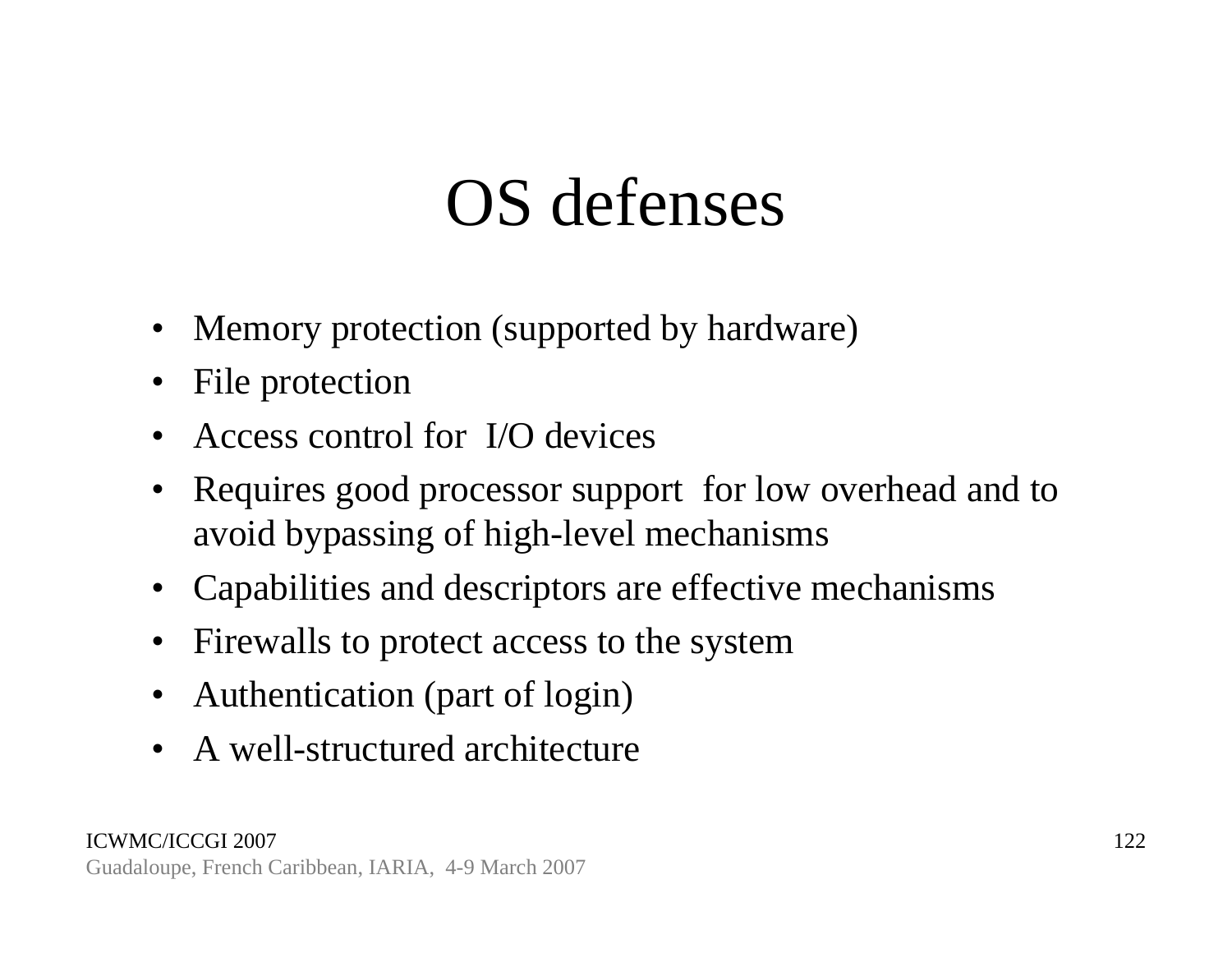#### Patterns for OS secure architectures

- Modular OS
- Layered OS
- Microkernel
- Virtual machine OS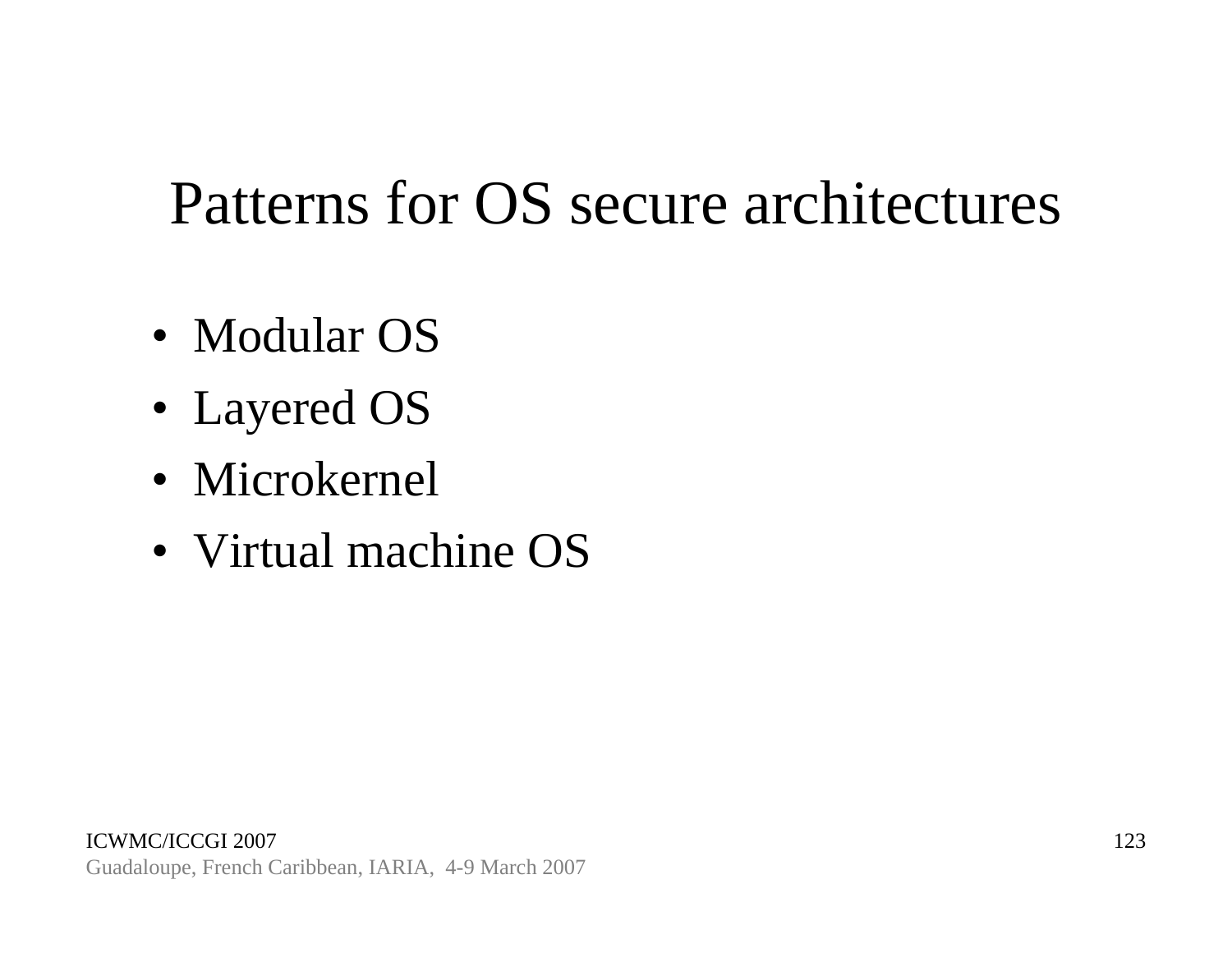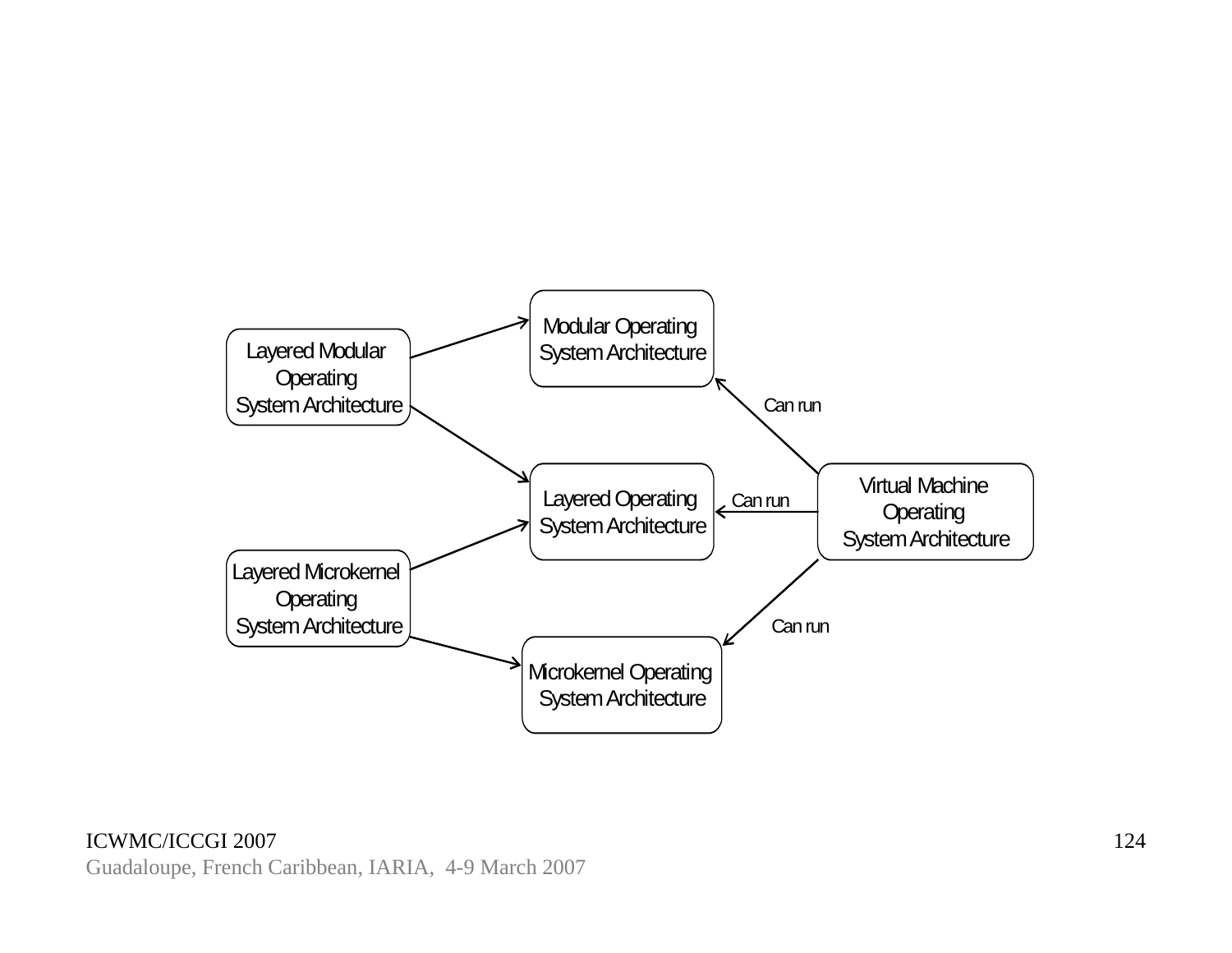# Layered OS



#### ICWMC/ICCGI 2007 Guadaloupe, French Caribbean, IARIA, 4-9 March 2007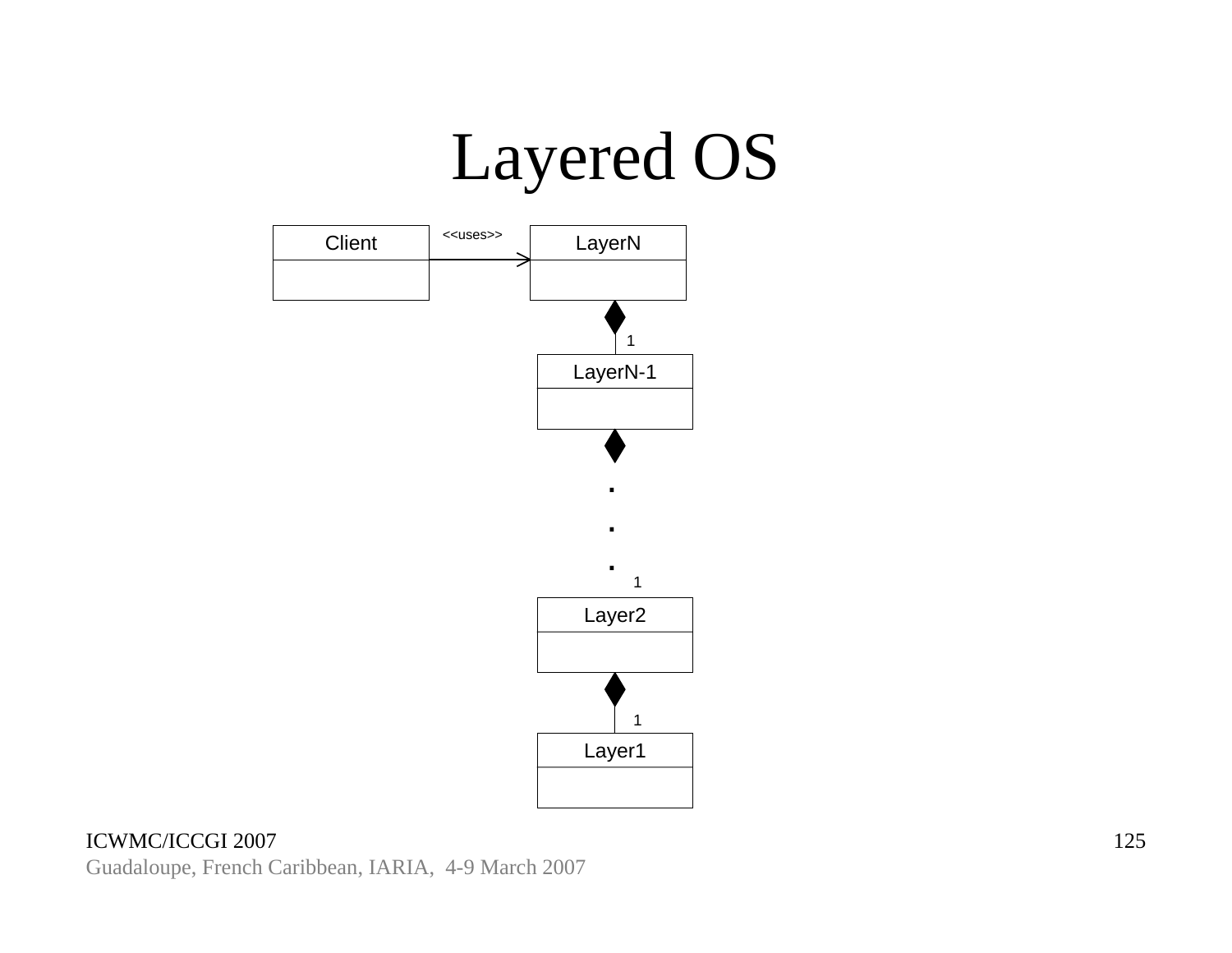# Requesting a service

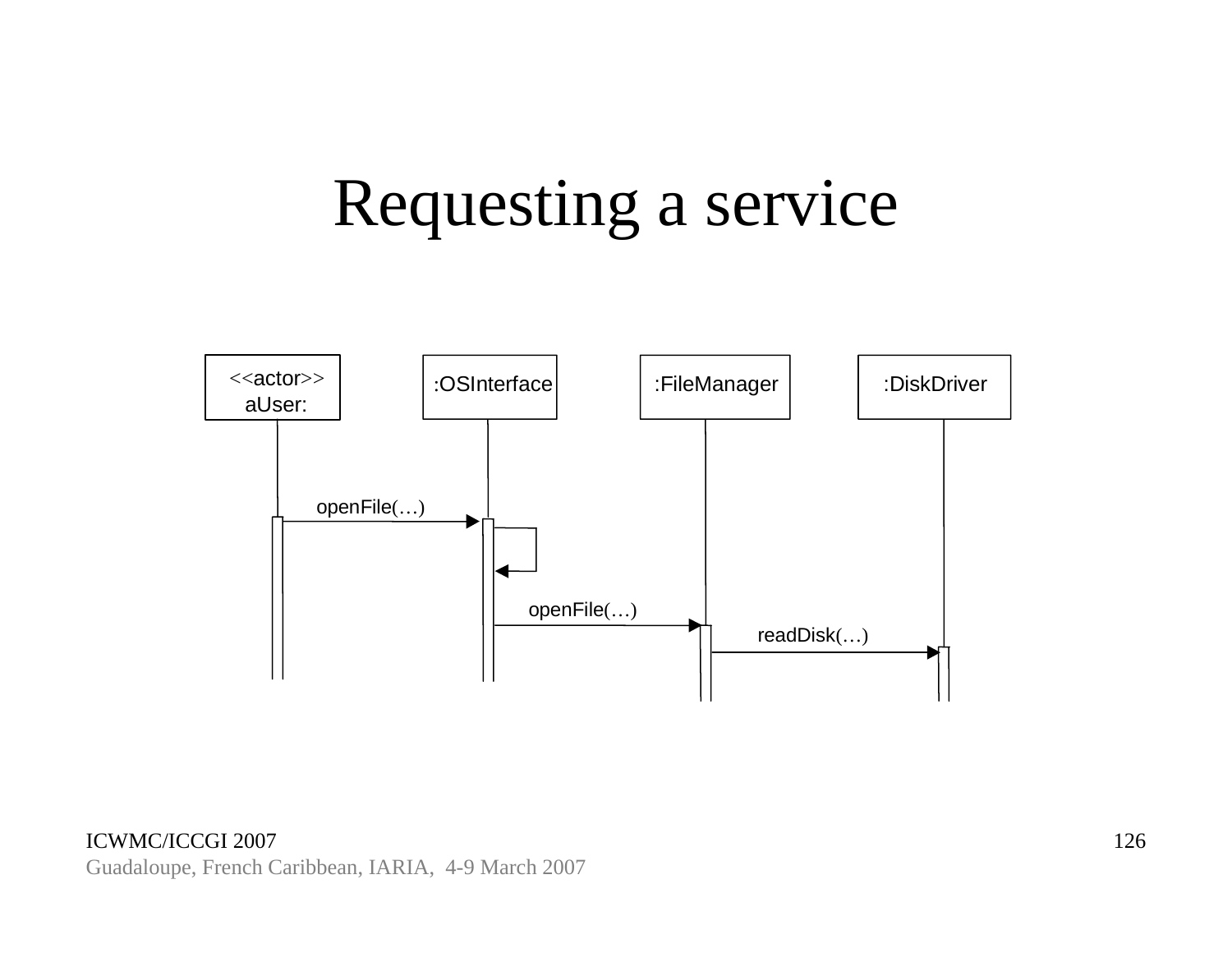# Microkernel



Guadaloupe, French Caribbean, IARIA, 4-9 March 2007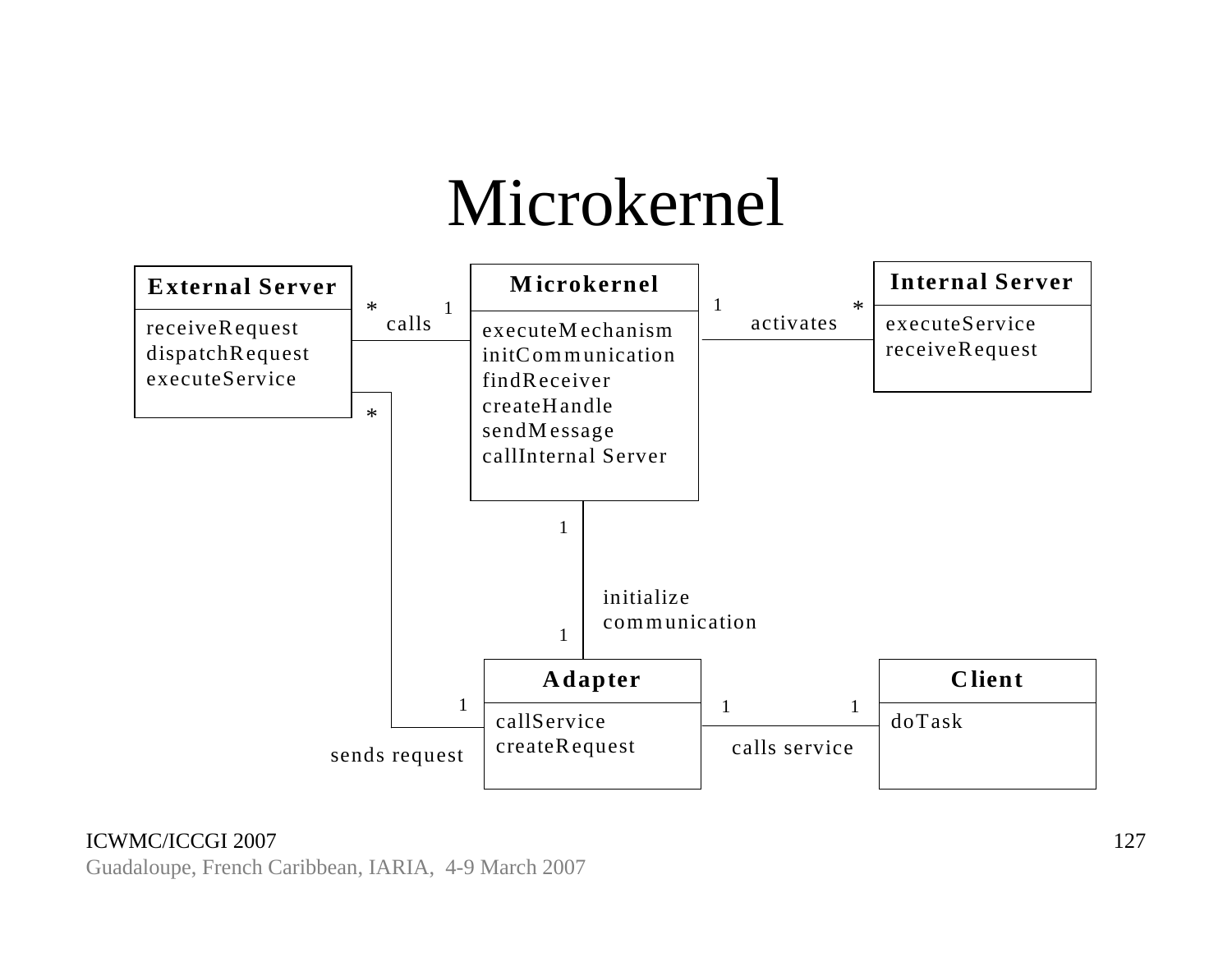# Requesting a service

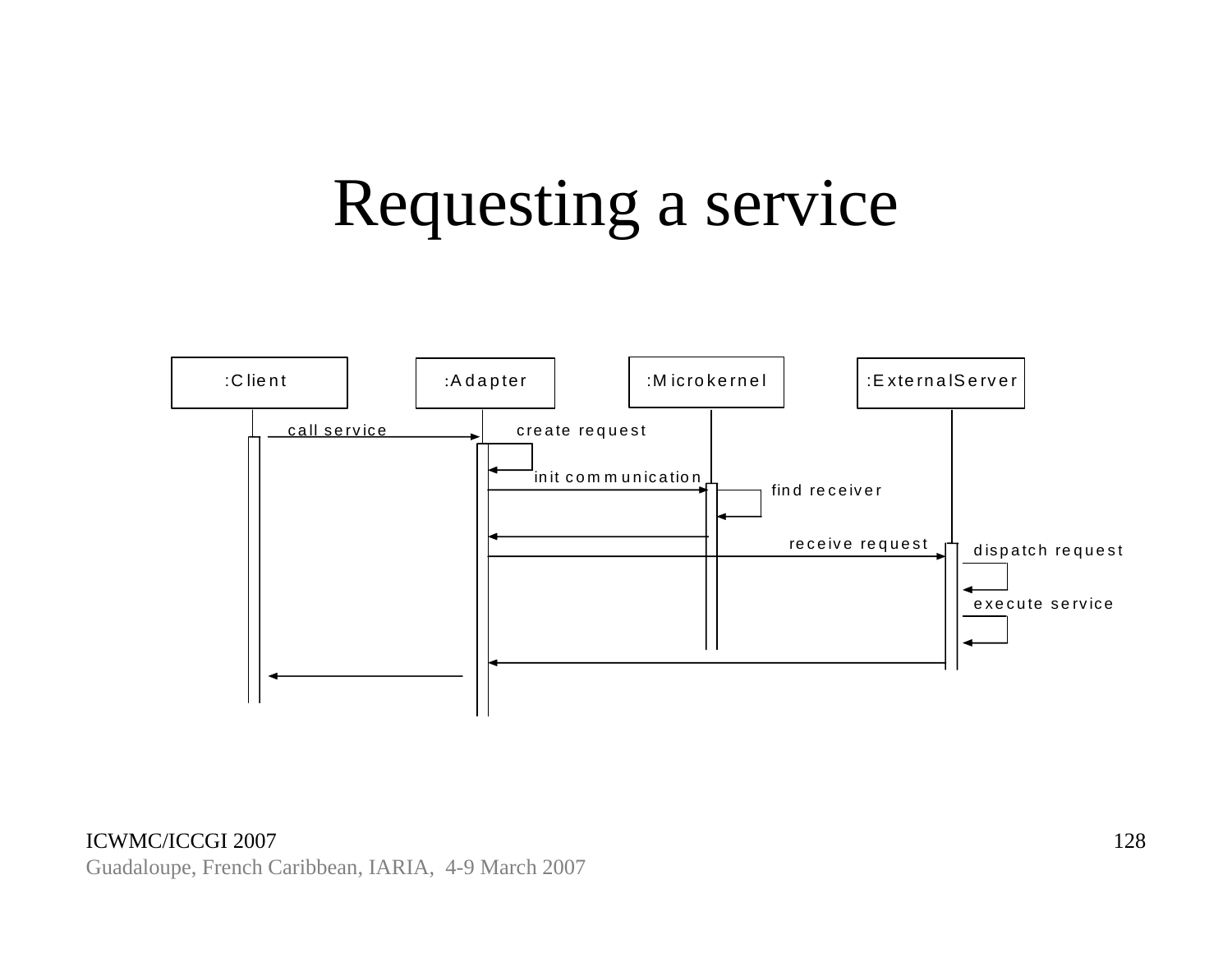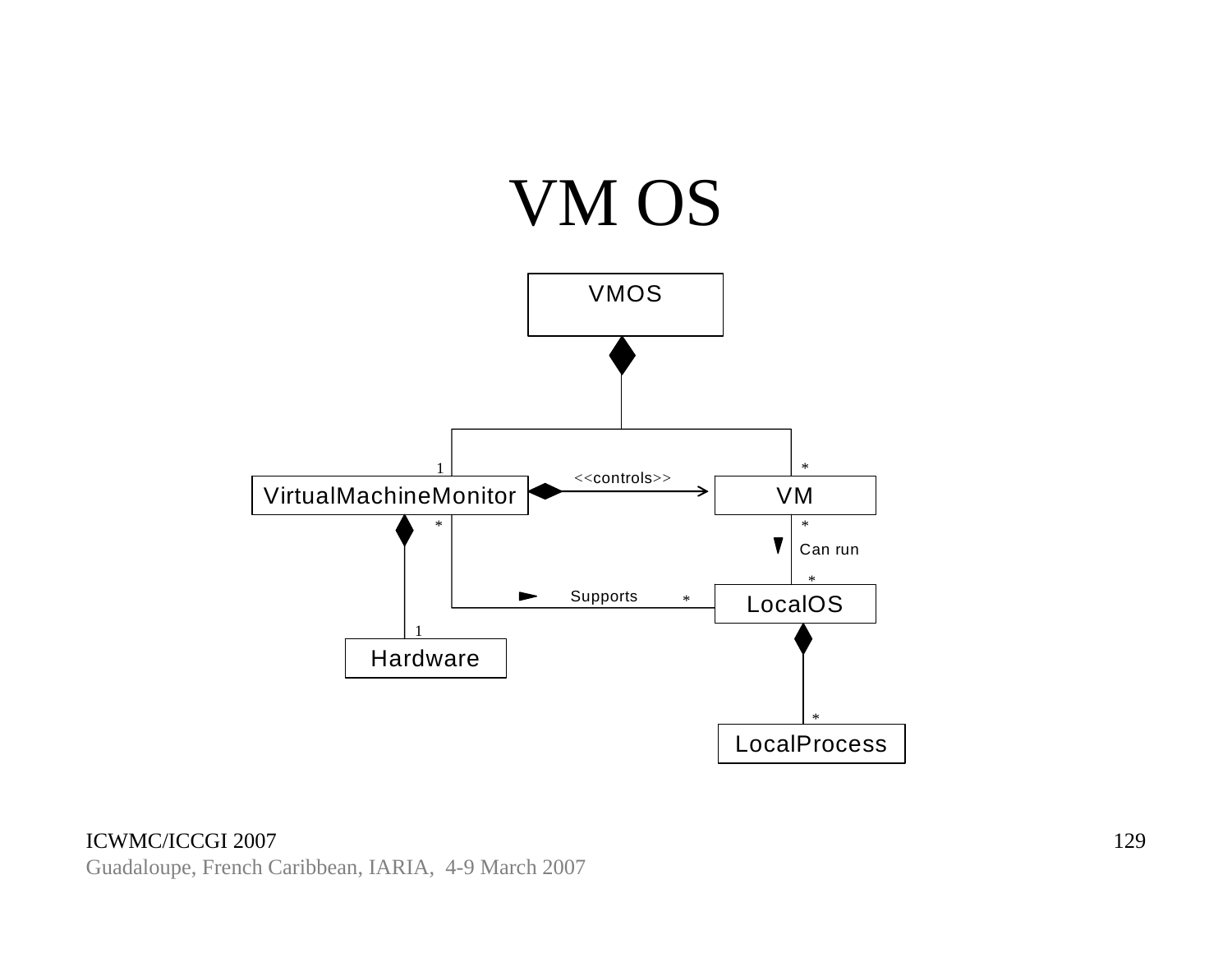# Patterns for operating systems security

- Controlled process creation
- Controlled object creation
- Authentication
- Controlled object access (reference monitor)
- File access control
- Controlled execution environment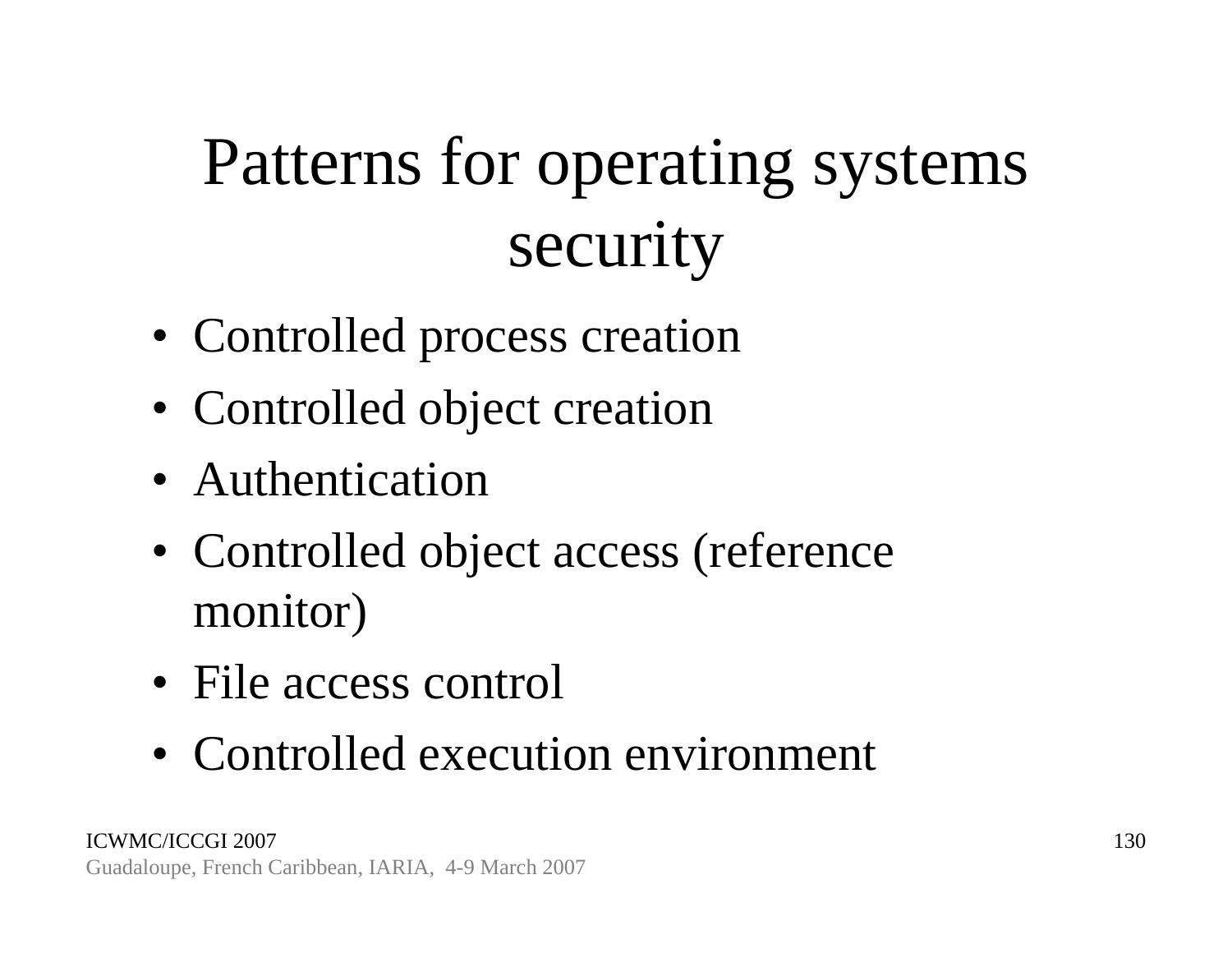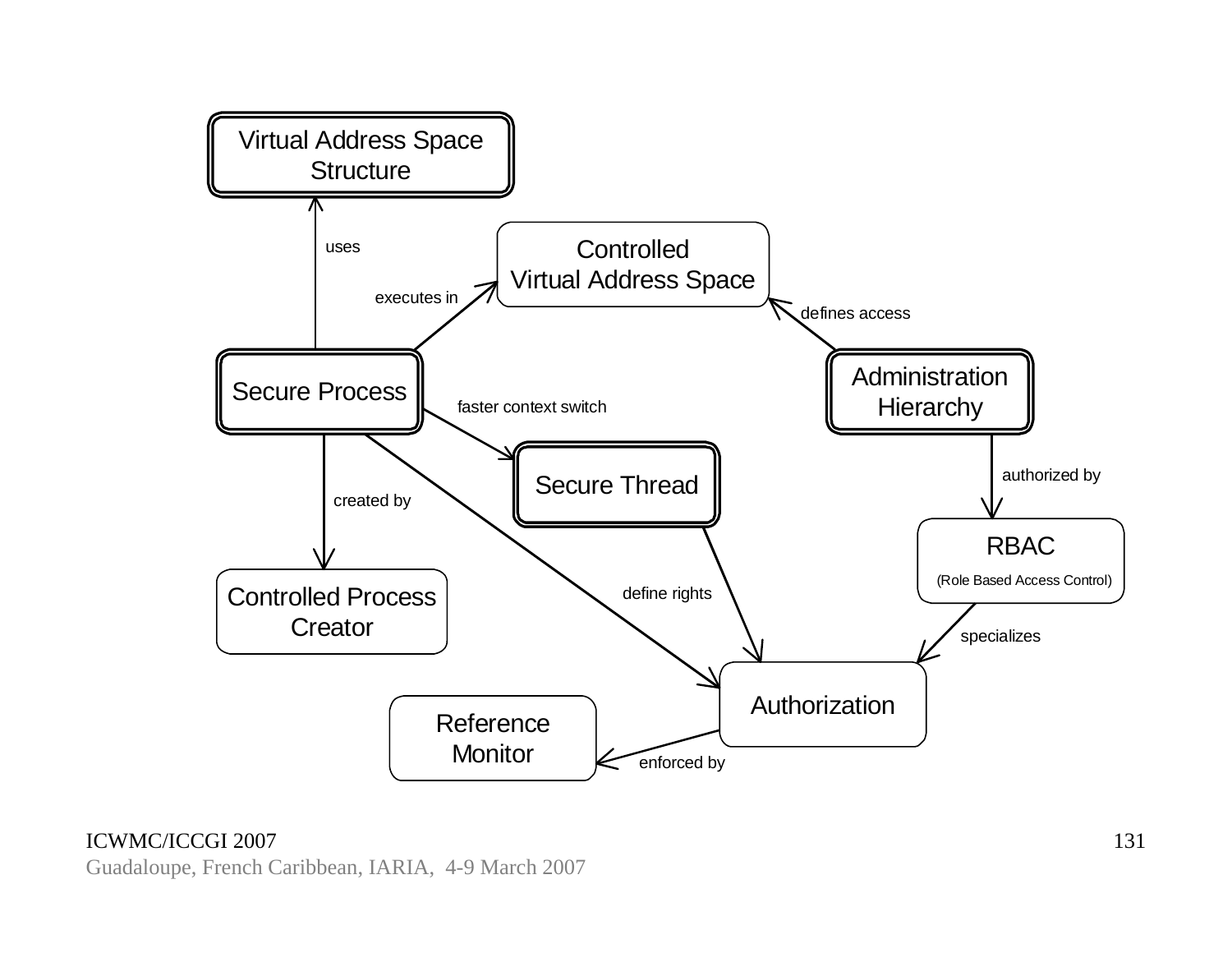#### Secure Process

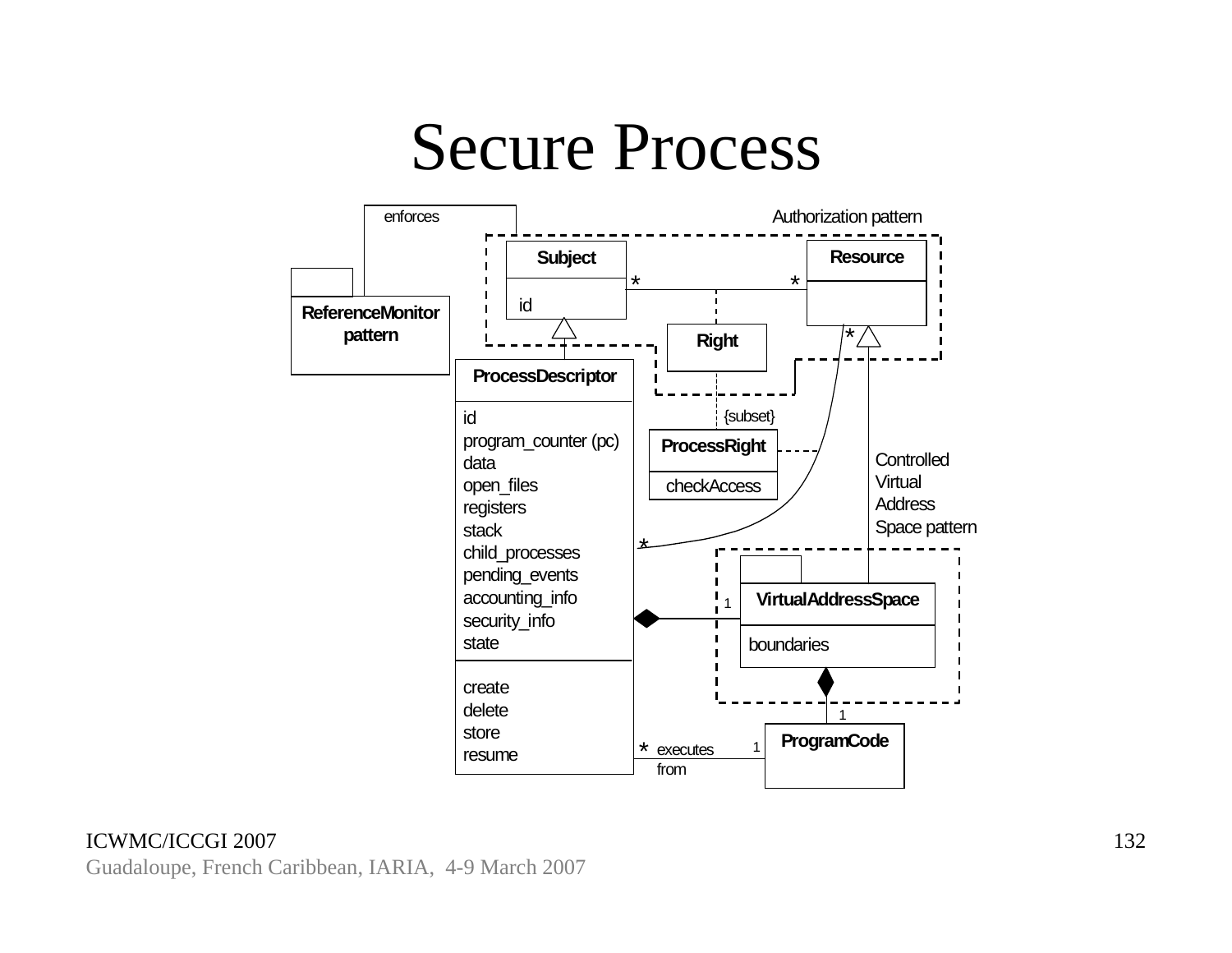#### Controlled-Process Creator

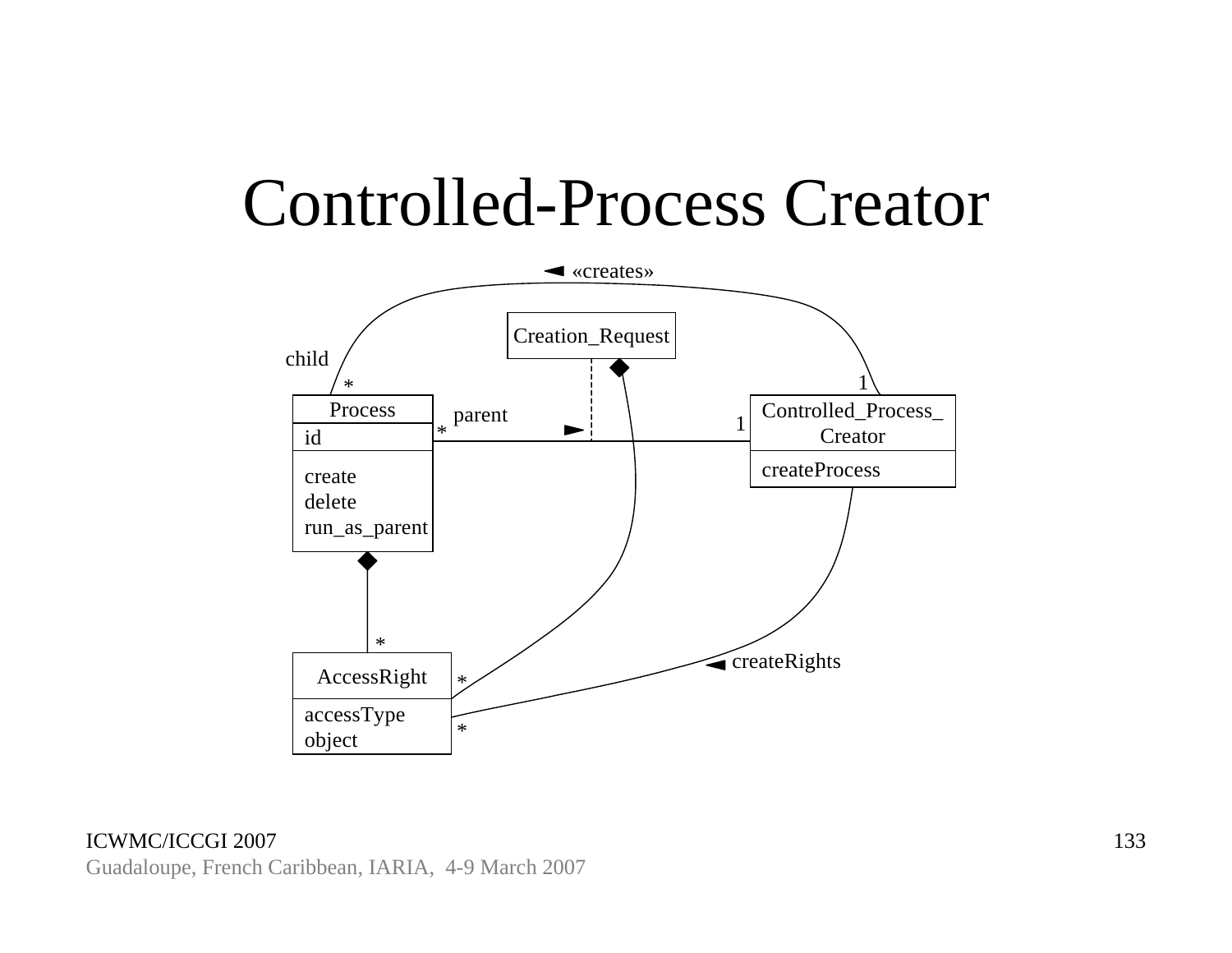#### Process creation dynamics

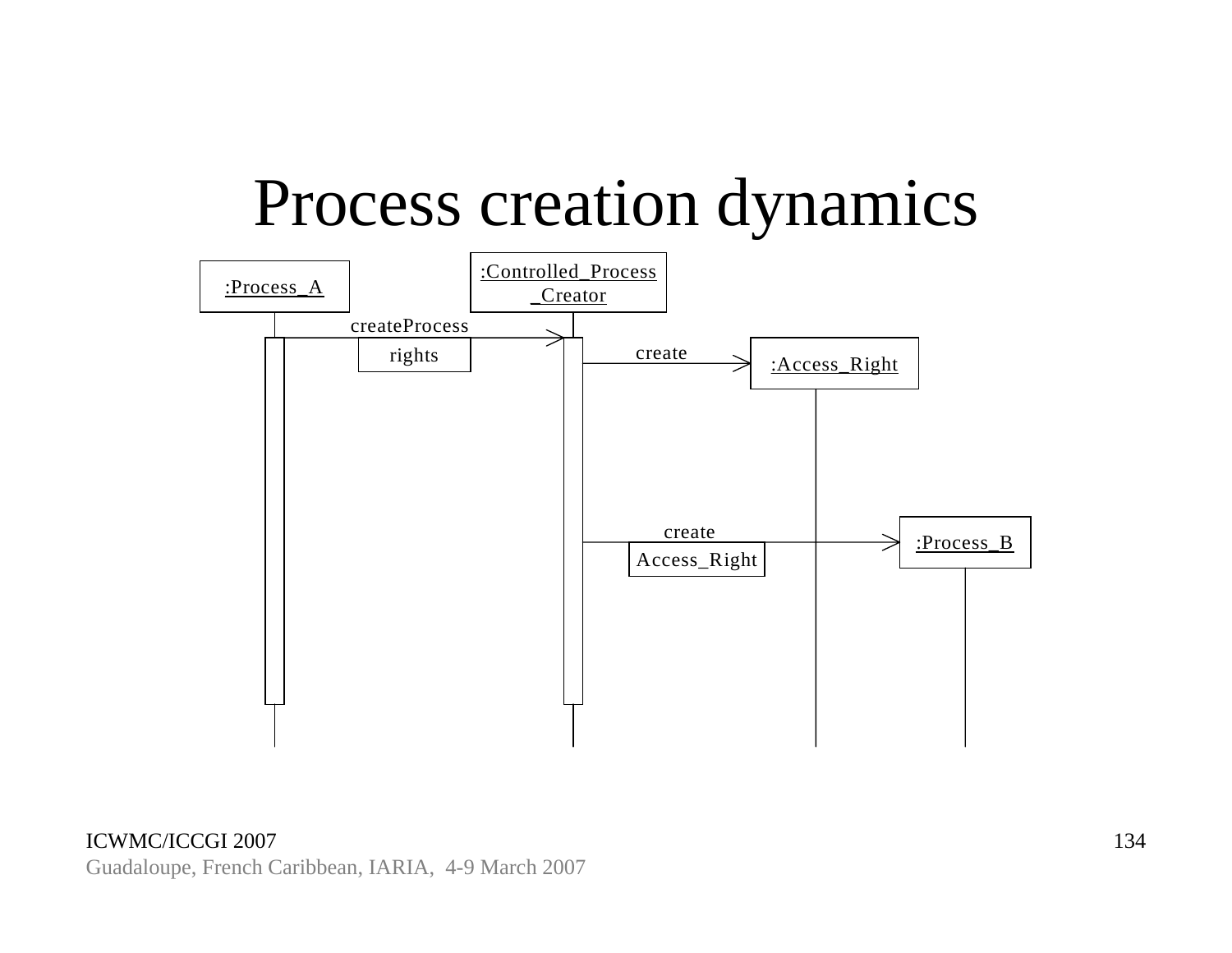

#### ICWMC/ICCGI 2007

Guadaloupe, French Caribbean, IARIA, 4-9 March 2007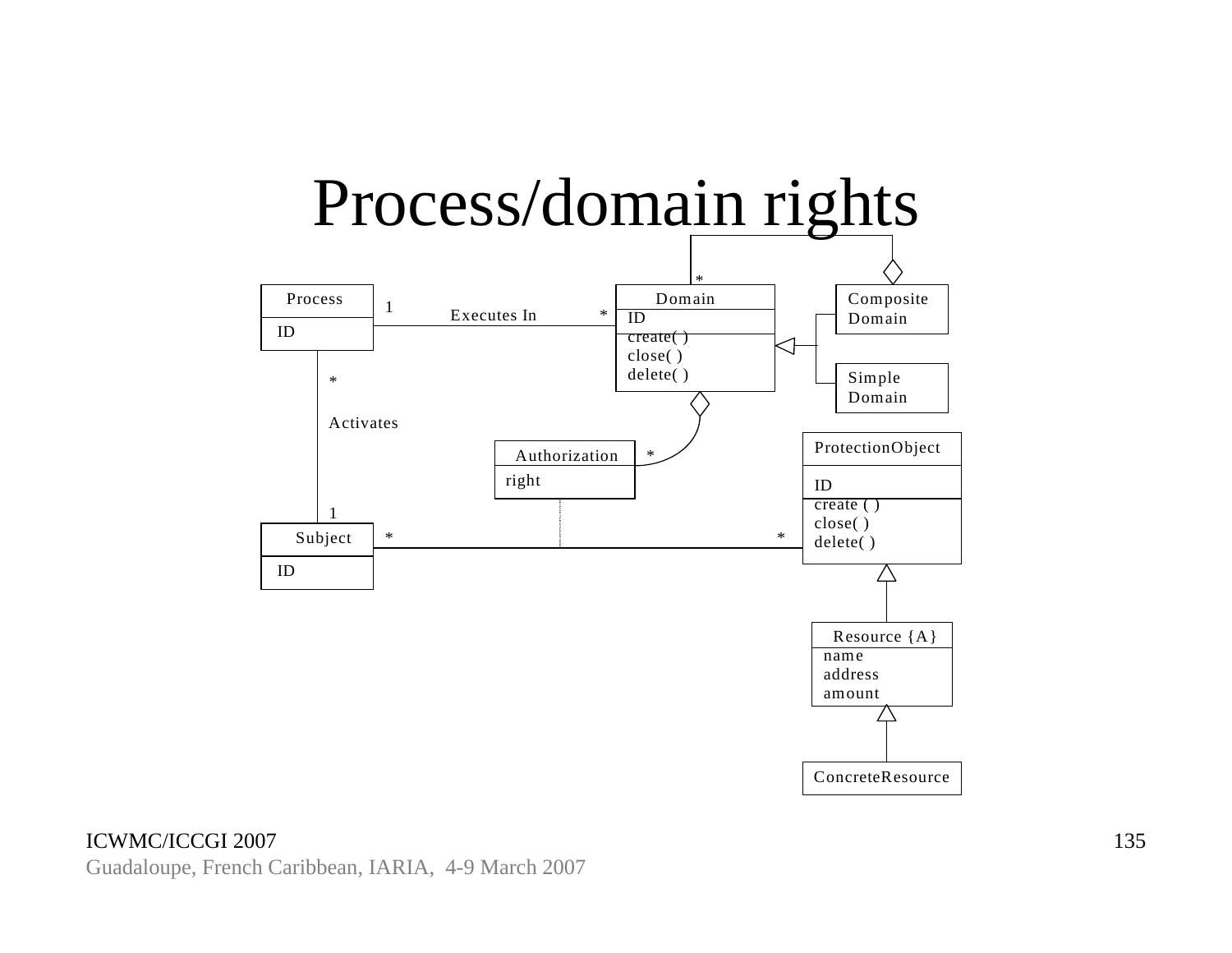# Process rights

- Access Control Lists (ACLs)—defined with each resource
- Capabilities ---defined for each process and kept by the process, enforced through hardware
- Patterns under development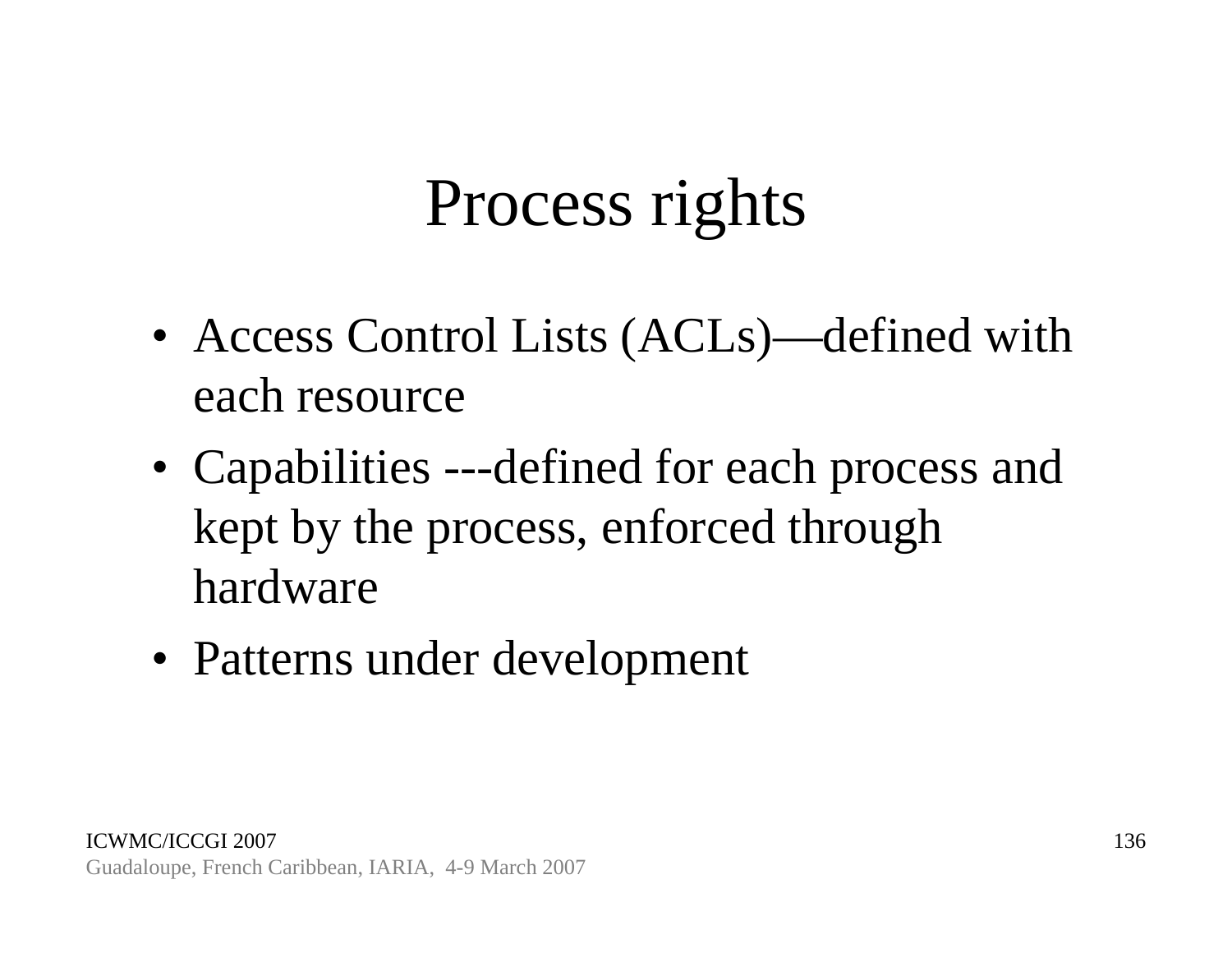## Forces of file pattern

- There may be different categories of subjects, e.g., users, roles, and groups
- Subjects may be authorized to access files, directories, and workstations
- A subject has a home directory for each authorized workstation, but the same home directory can be shared among several workstation or among several subjects
- Users may be grouped for access
- Some systems may use roles instead or in addition to users as subjects
- There are many different implementations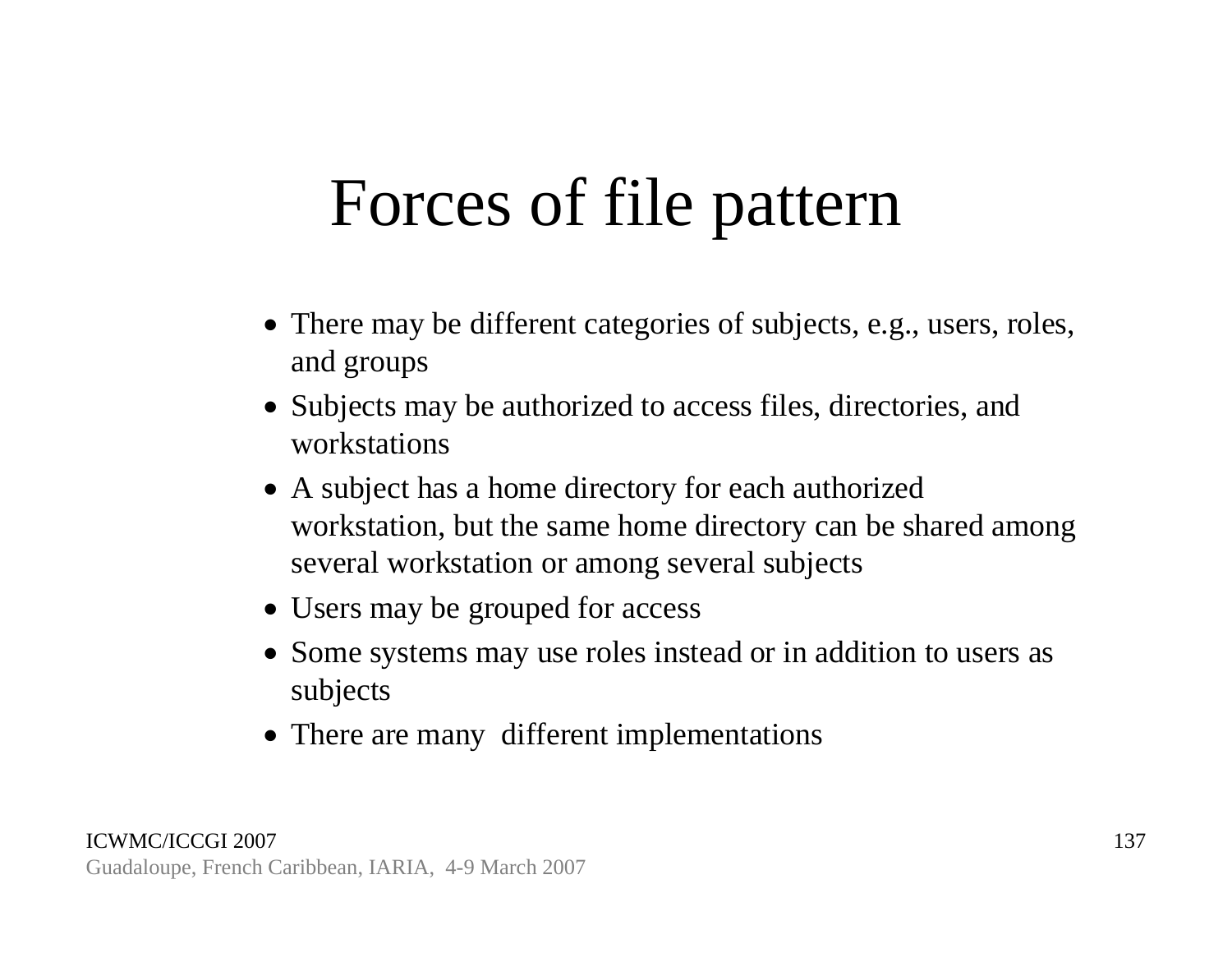# A file authorization pattern



#### ICWMC/ICCGI 2007

Guadaloupe, French Caribbean, IARIA, 4-9 March 2007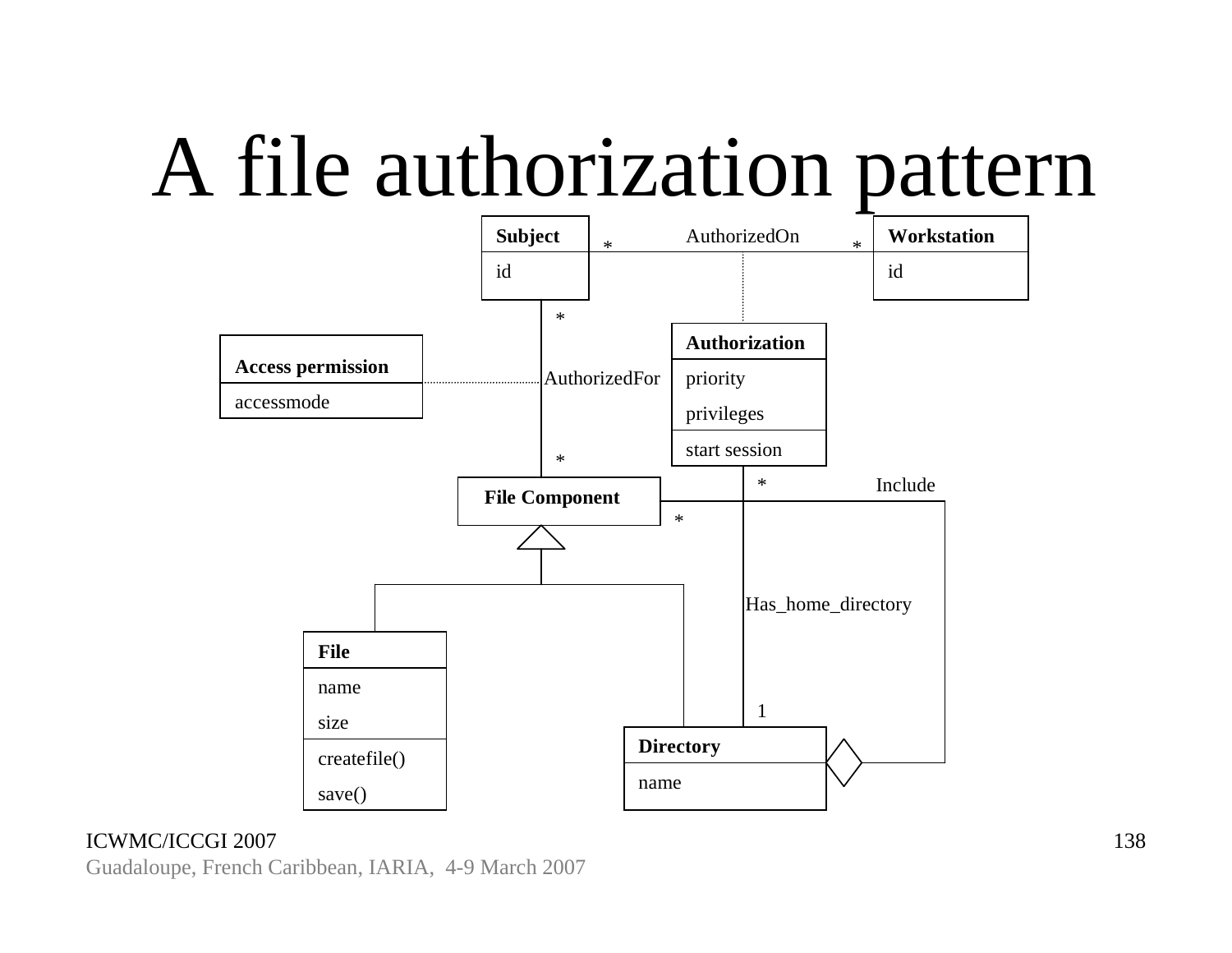# Use of subpatterns

- This pattern uses two instances of the Authorization Rule pattern
- Also uses the Composite pattern (GOF)
- A higher-level authorization rule that uses objects included in specific files can be mapped to this level for enforcement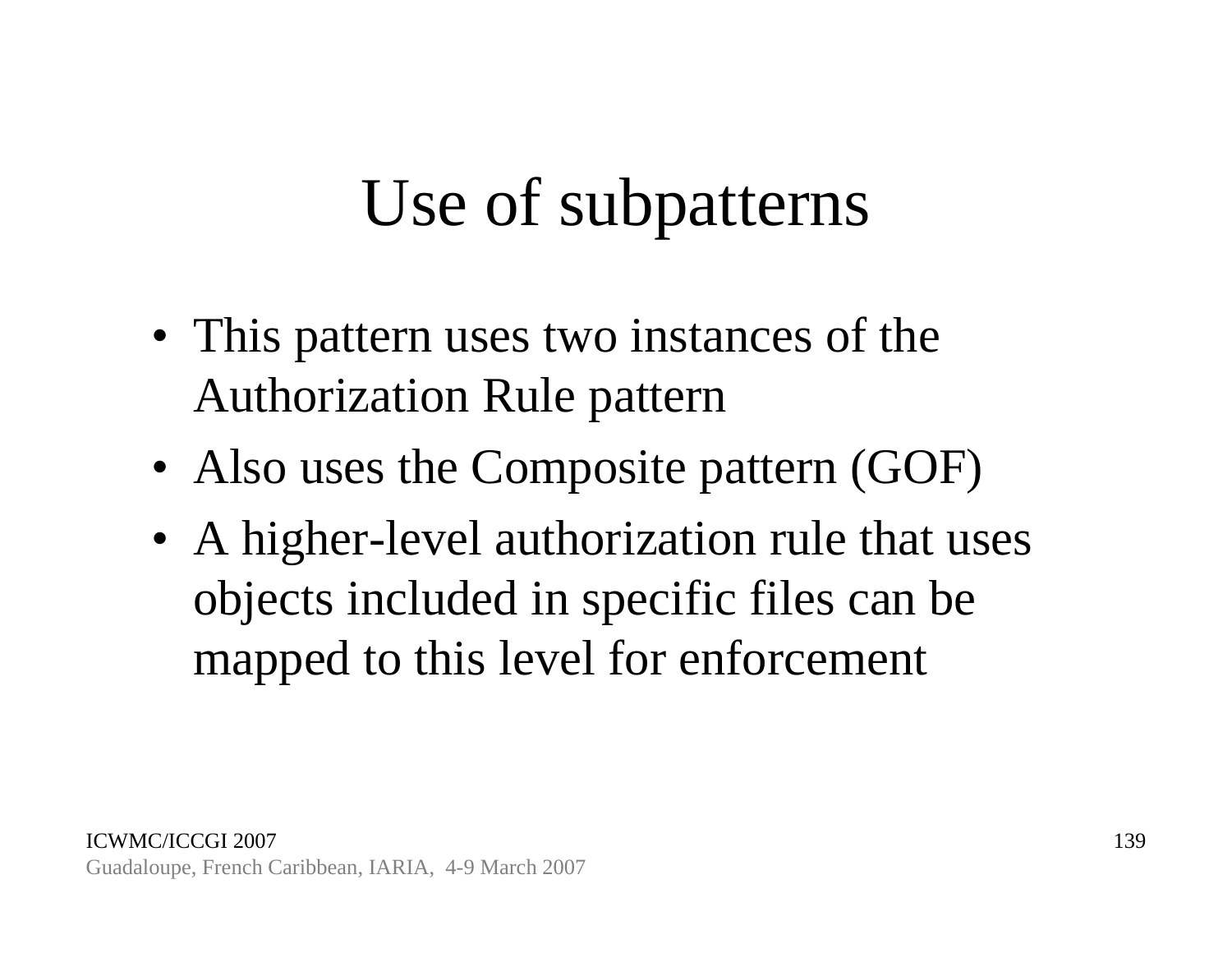Patterns for web services

- SAML
- XACML
- XML Firewall

Patterns can be used to compare or understand standards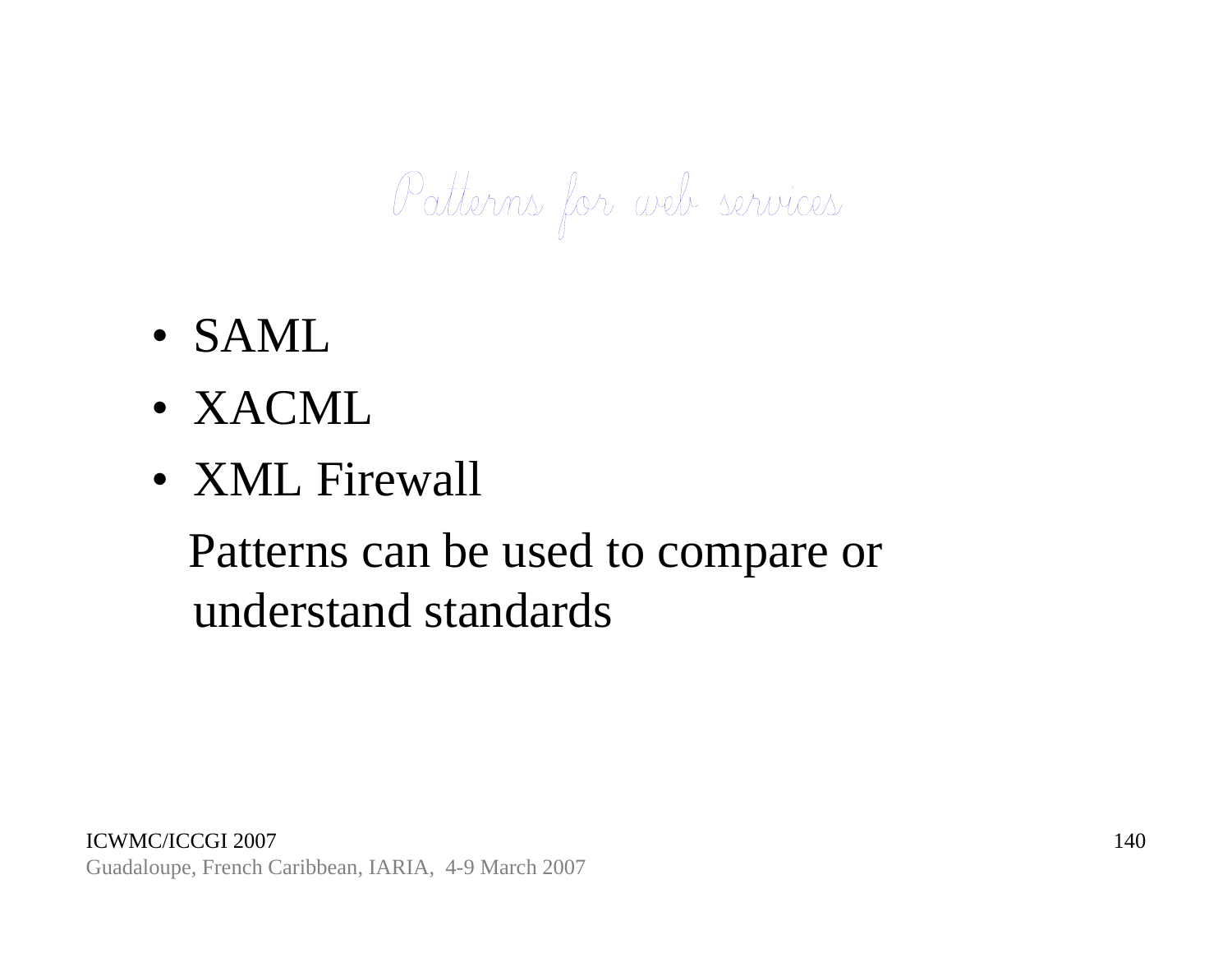

ICWMC/ICCGI 2007Guadaloupe, French Caribbean, IARIA, 4-9 March 2007

141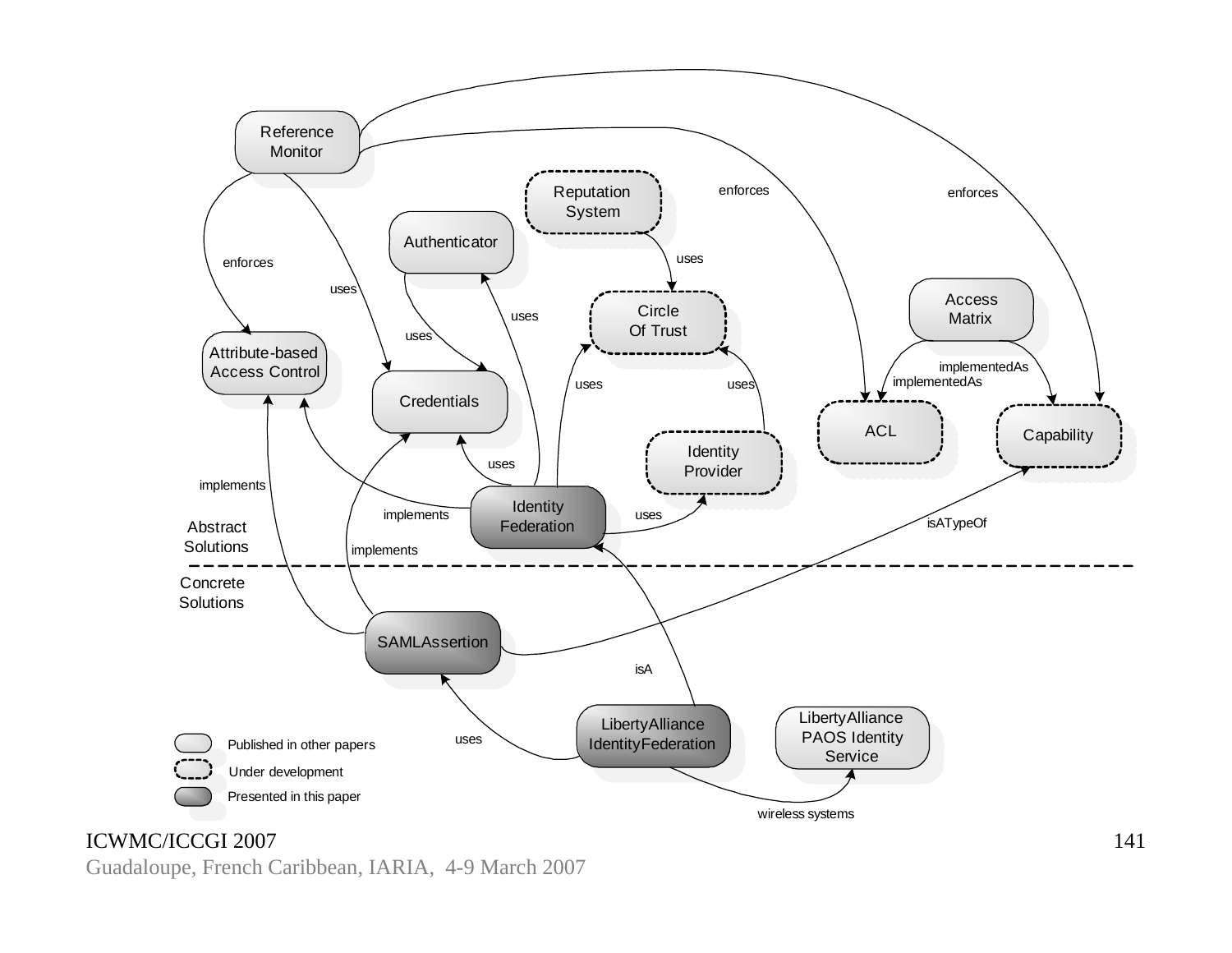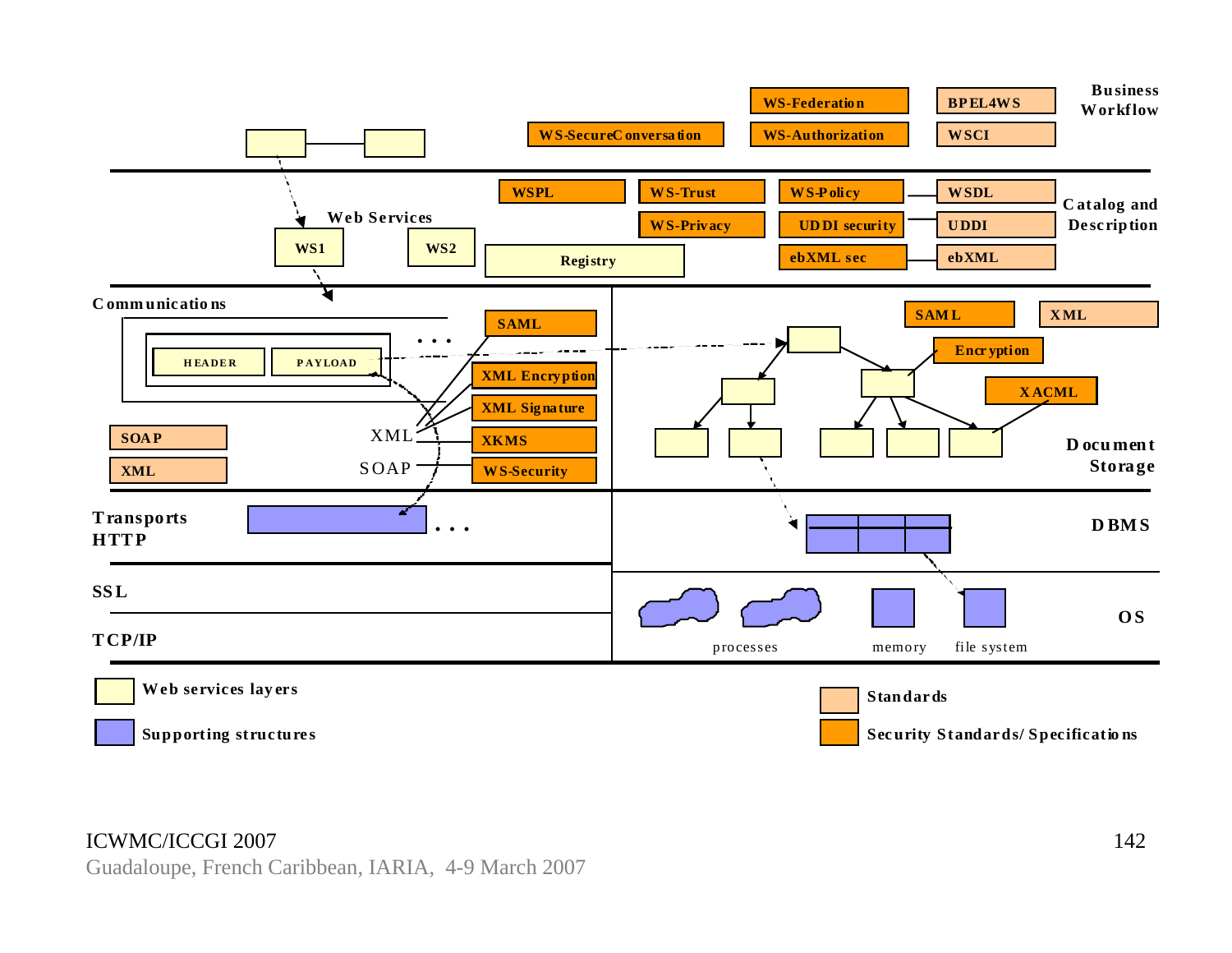# XACML

- Special technical committee of OASIS
- Specification of policies for information access over the Internet and their enforcement
- Combines work of IBM Tokyo and University of Milano, Italy.
- Implemented by Sun in early 2003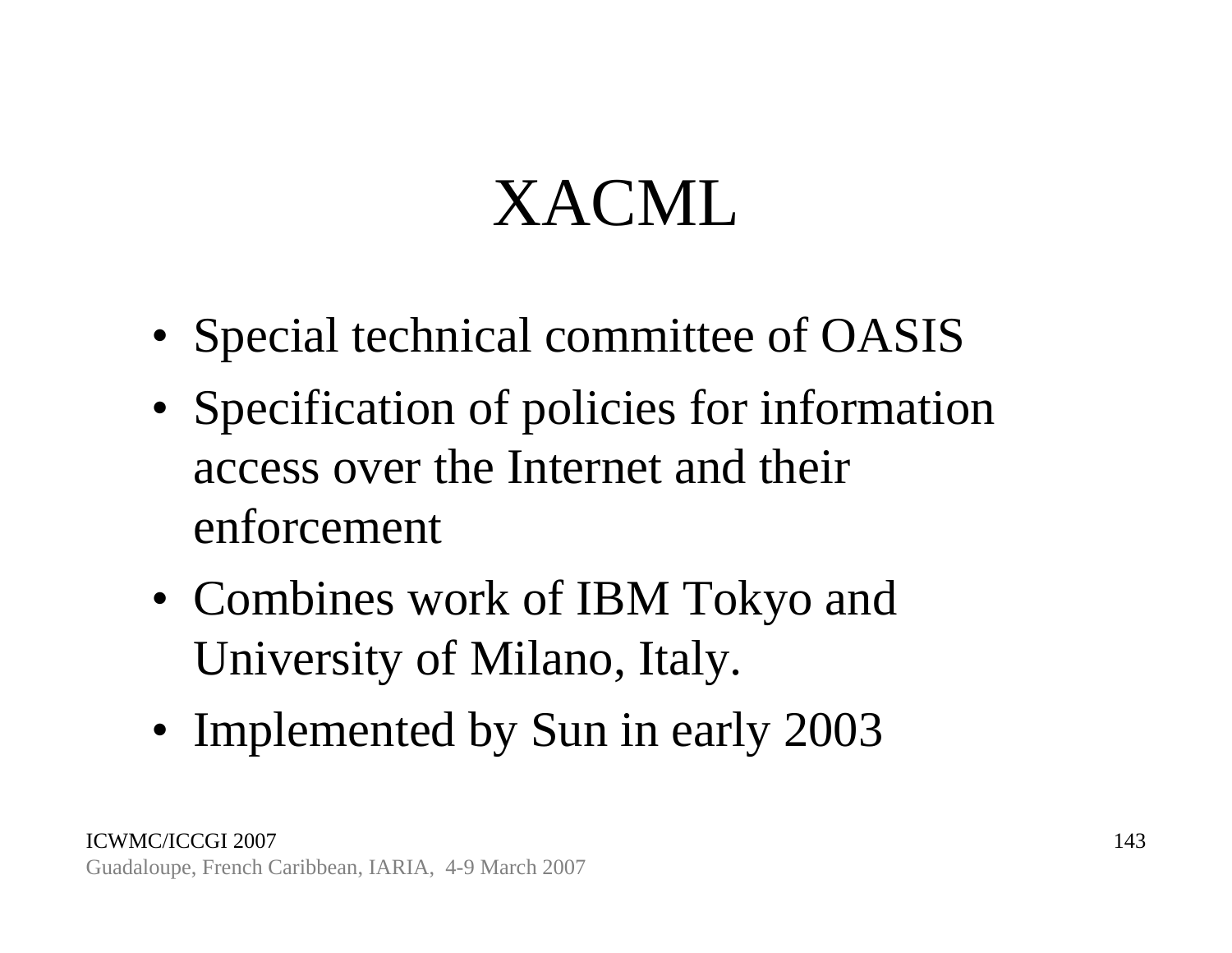# Security model



#### ICWMC/ICCGI 2007 Guadaloupe, French Caribbean, IARIA, 4-9 March 2007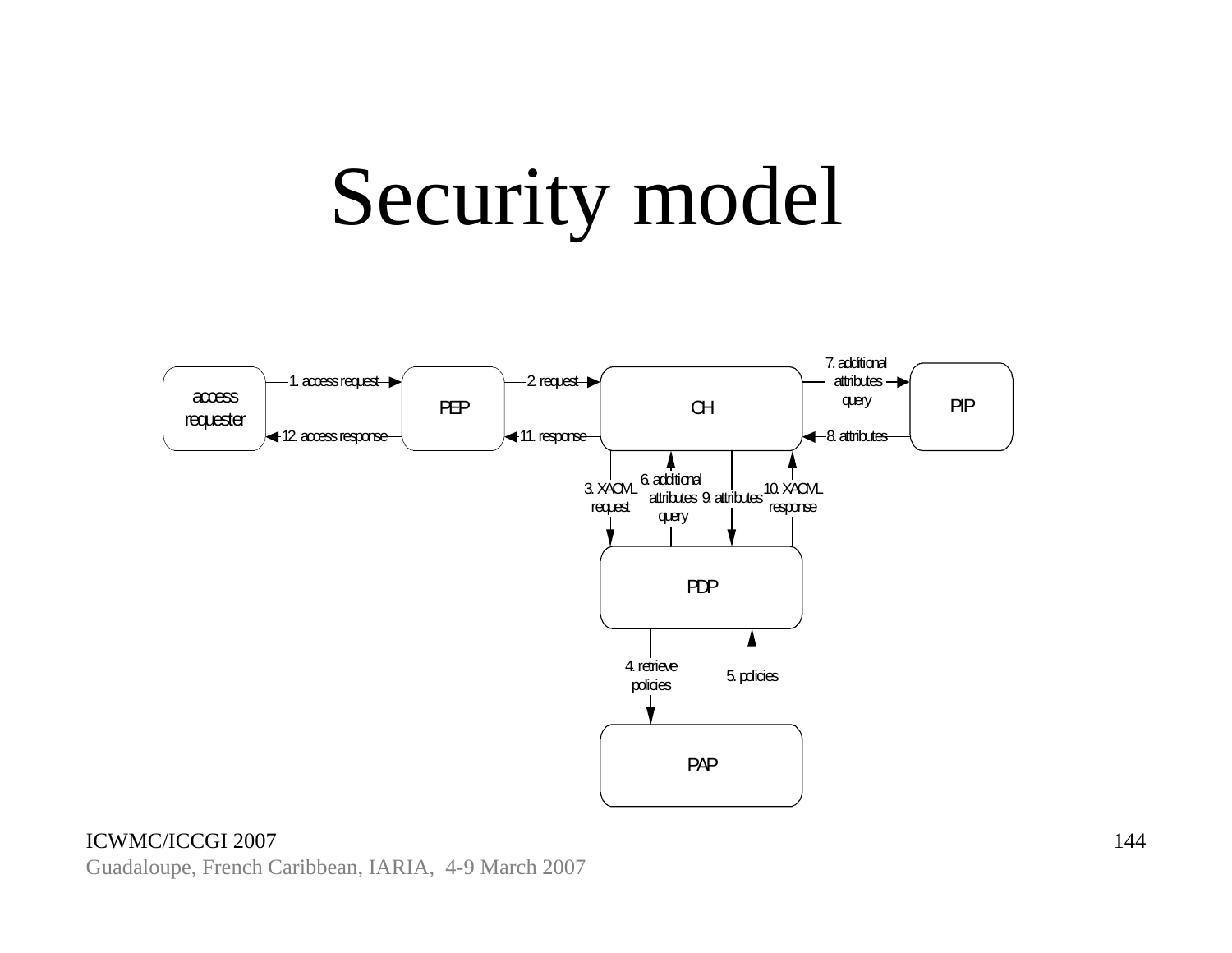# A structure for enforcement

- PEP= Policy Enforcement Point, where access control is enforced
- CH= Context handler, defines context or domain
- PDP= Policy Definition Point
- PAP= Policy Authorization Point, set of policies to authorize request
- PIP= Policy Information Point, additional information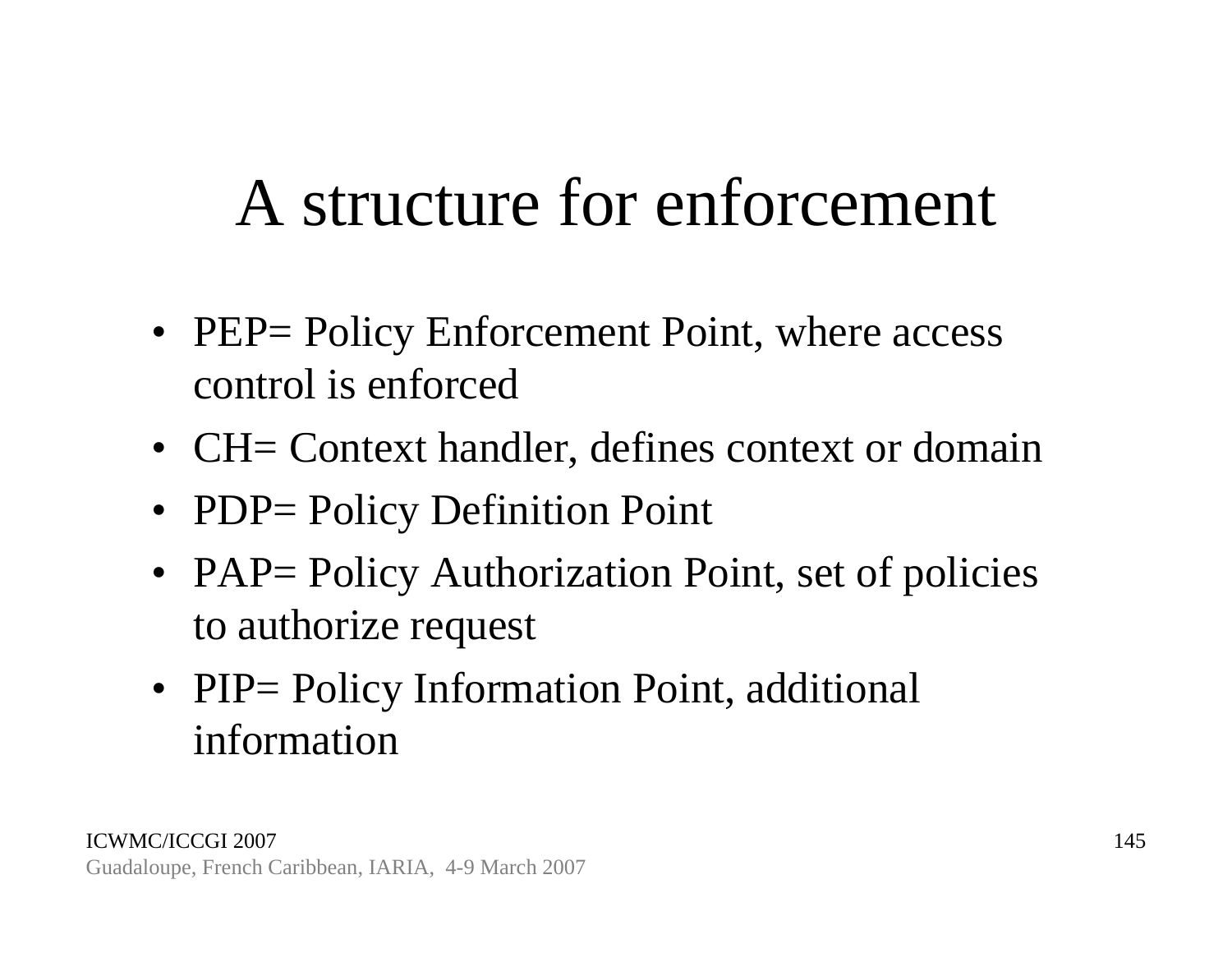#### XACML Authorization



ICWMC/ICCGI 2007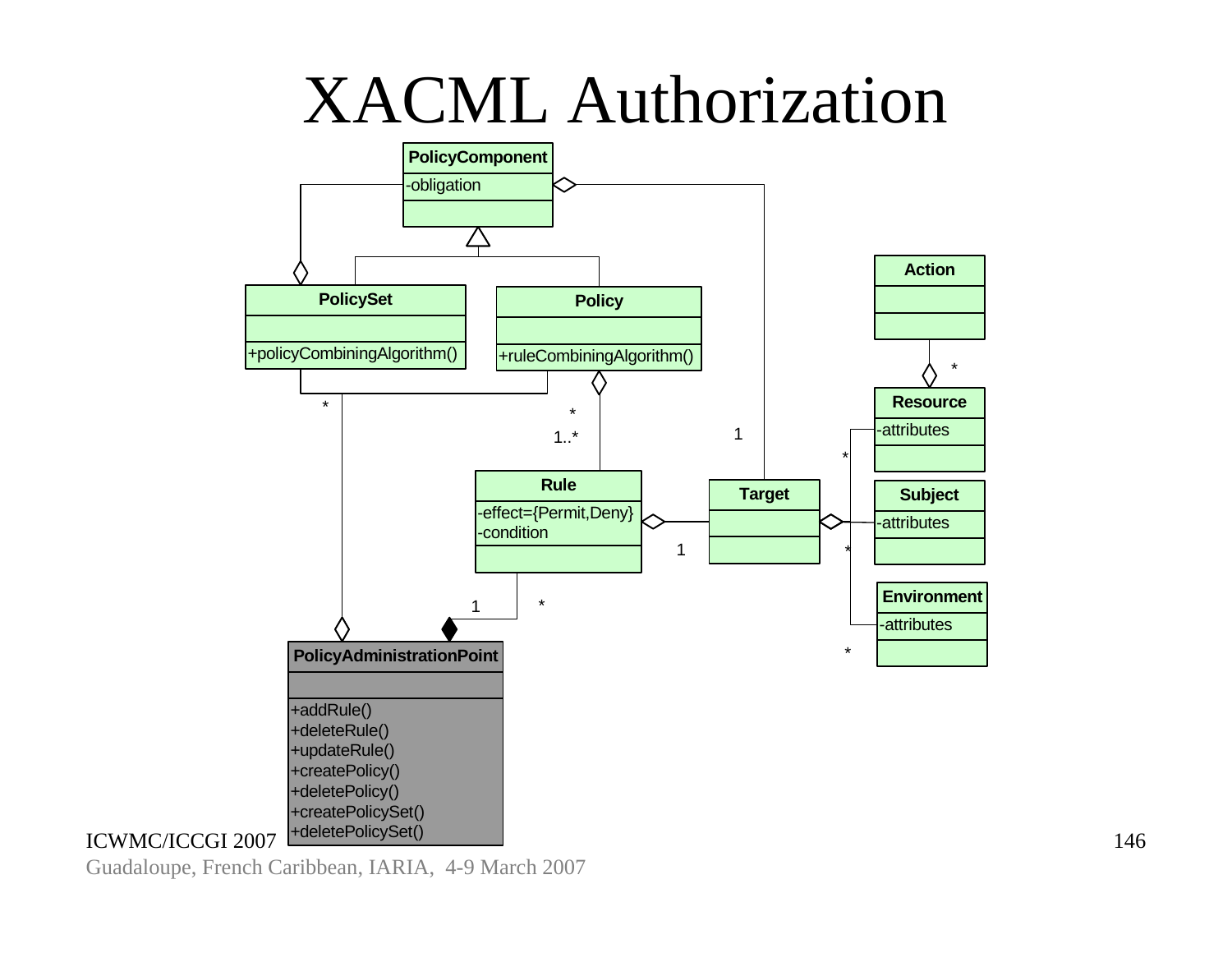

Guadaloupe, French Caribbean, IARIA, 4-9 March 2007 <<creates>>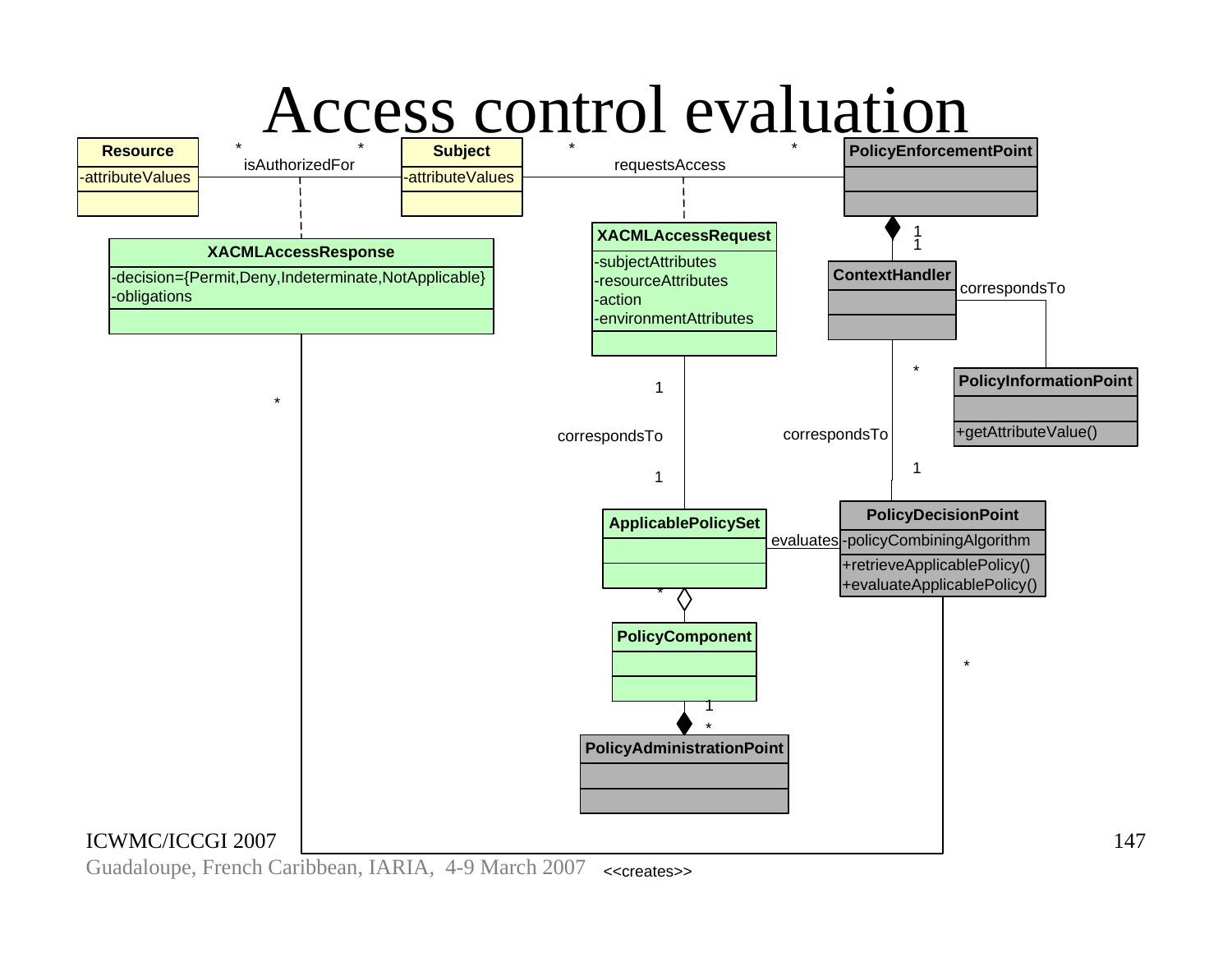# Application firewall

- XML firewall is a special case of it
- Controls input/output from distributed applications
- Can filter wrong commands, wrong type or length parameters, wrong sequences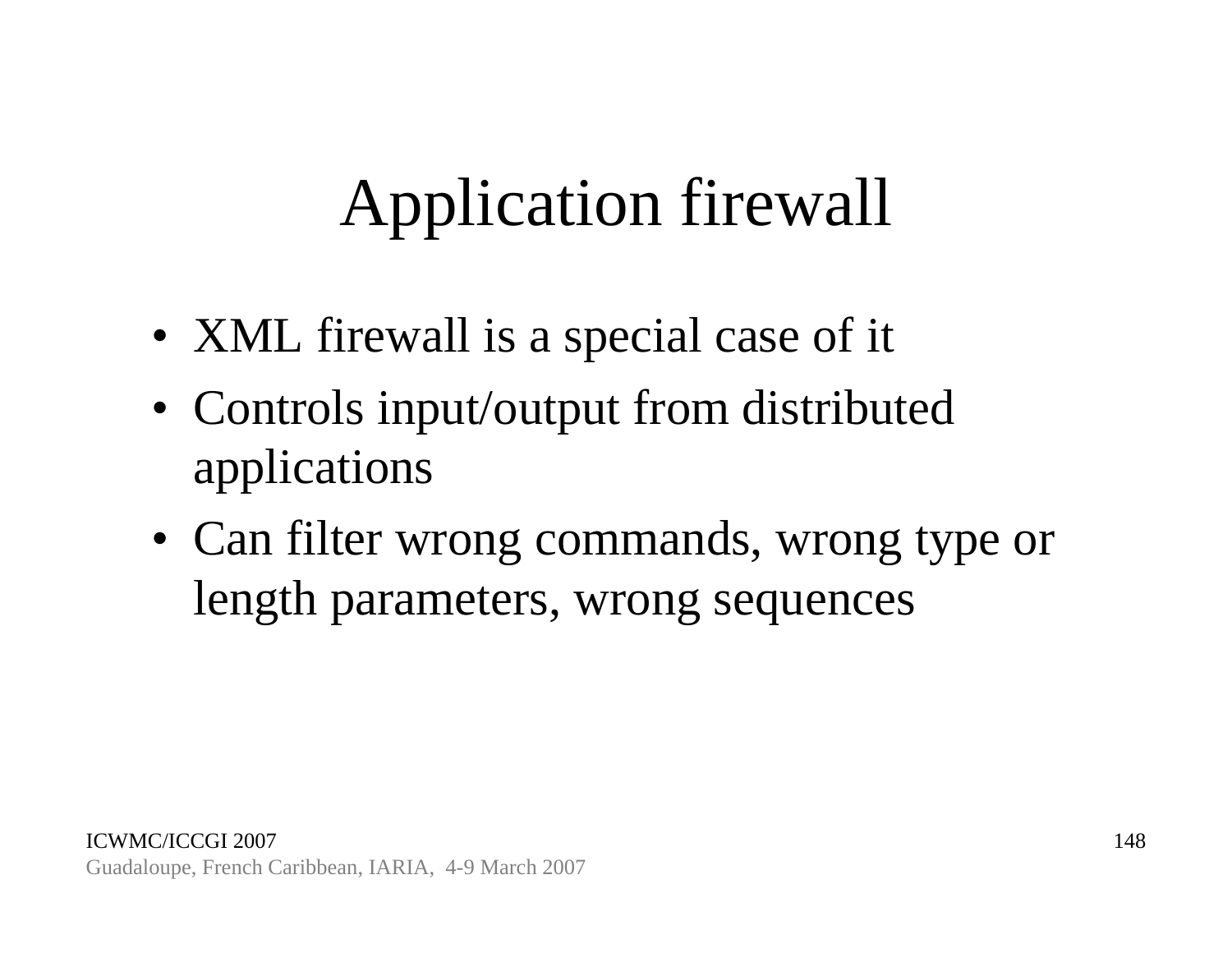

Guadaloupe, French Caribbean, IARIA, 4-9 March 2007

149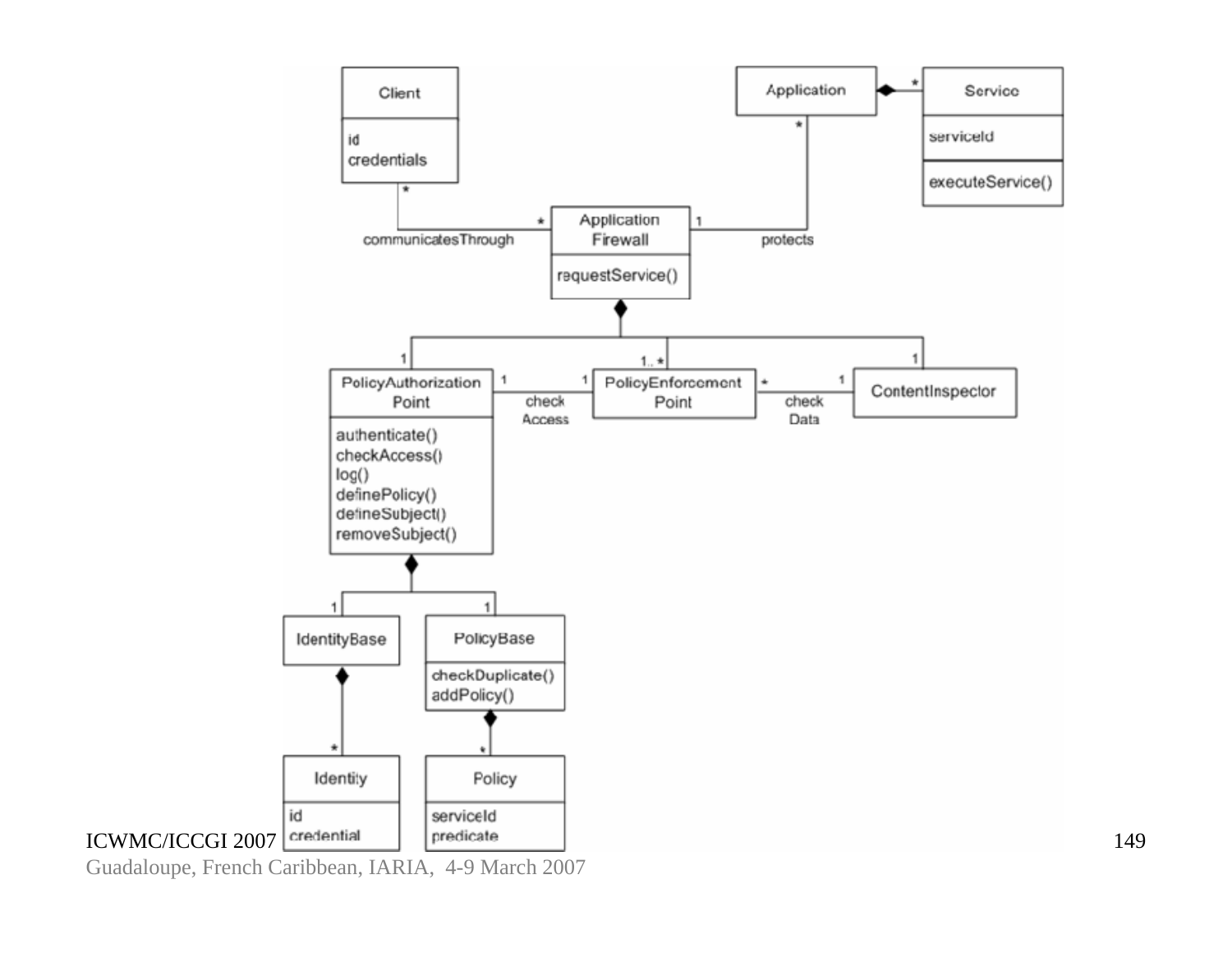

ICWMC/ICCGI 2007 Guadaloupe, French Caribbean, IARIA, 4-9 March 2007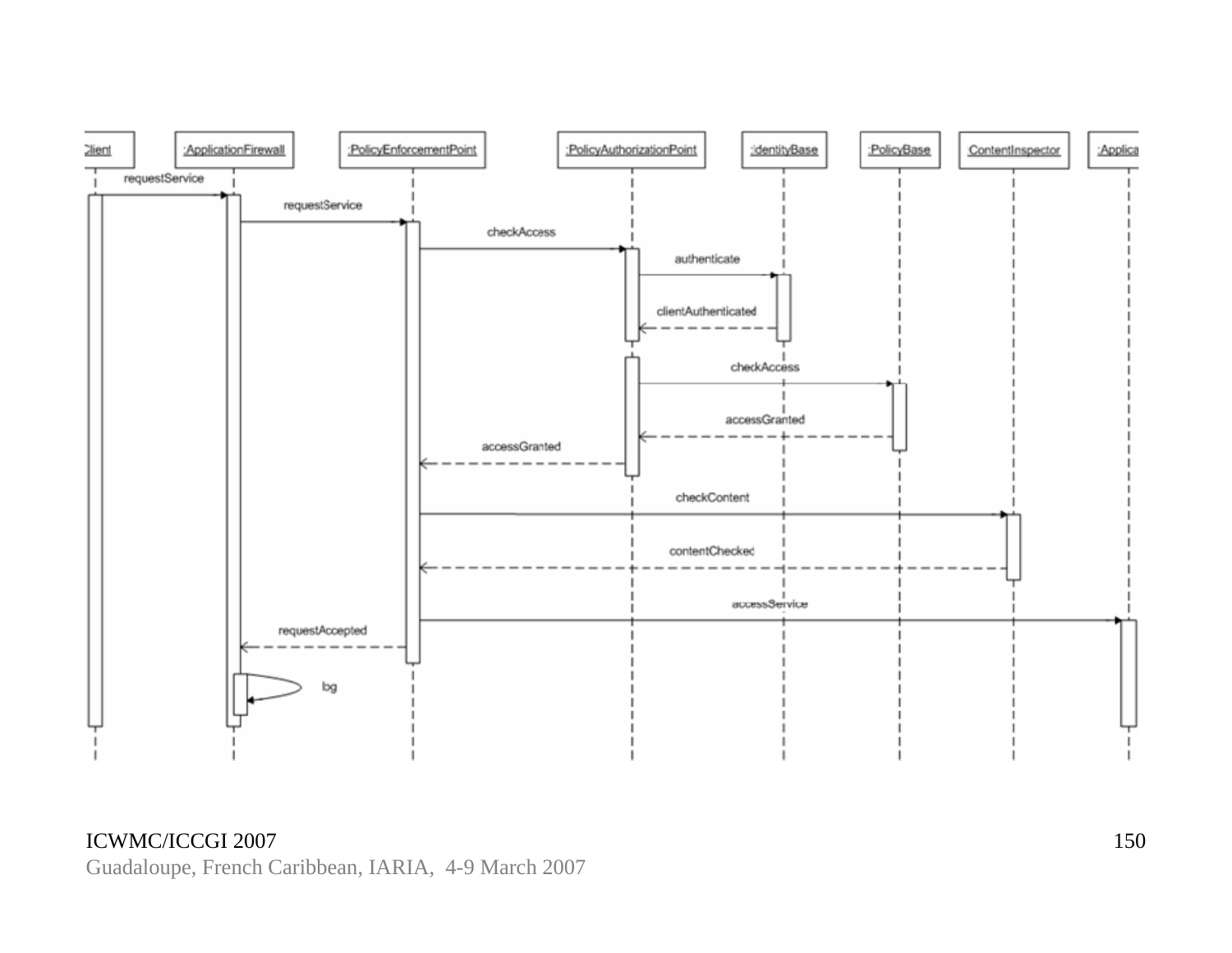# XML firewall

- Controls input/output of XML applications
- Well-formed documents (schema as reference)
- Harmful data (wrong type or length)
- Encryption/decryption
- Signed documents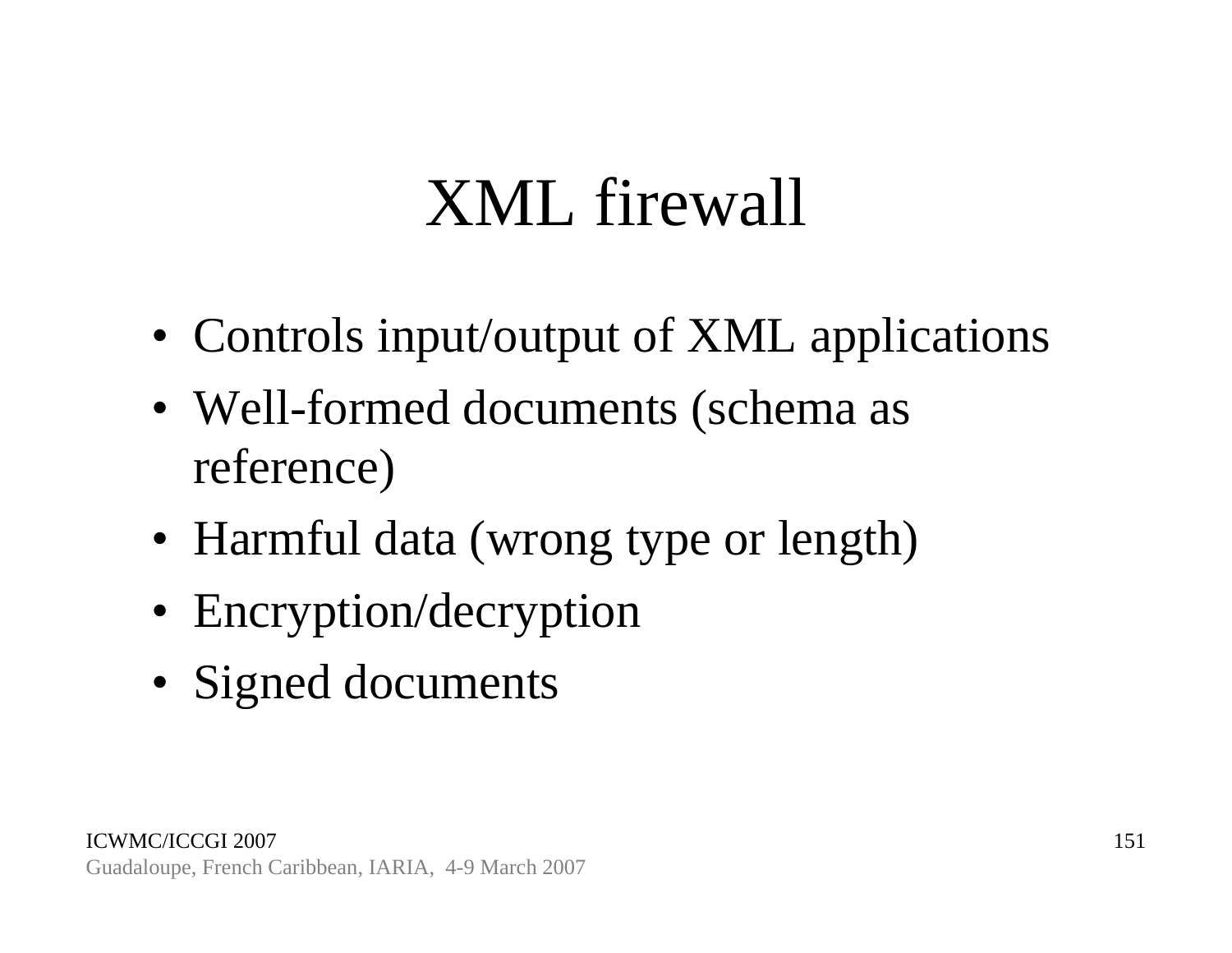

152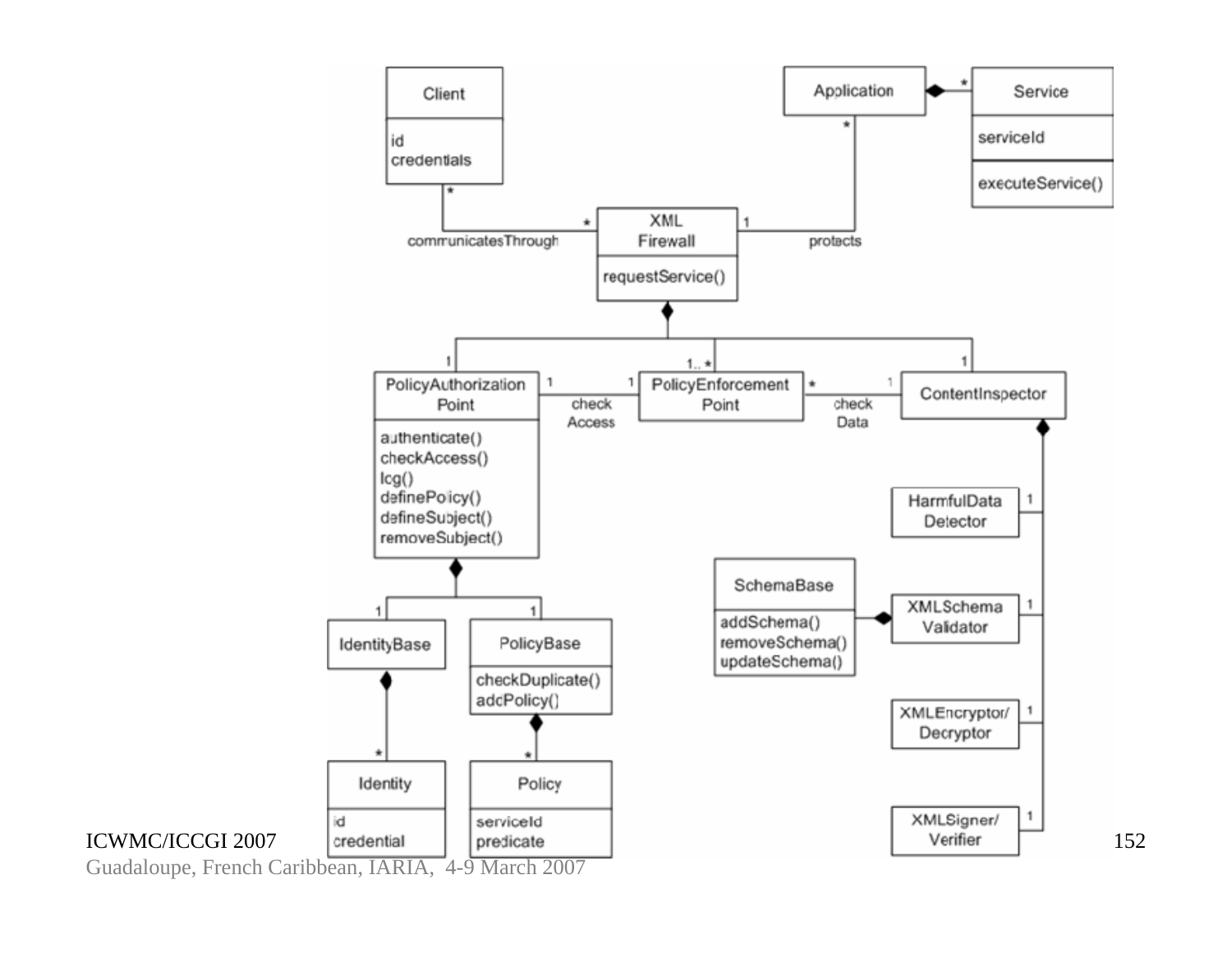Application security

- Secure analysis patterns
- Stock manager
- Patient records
- Medical information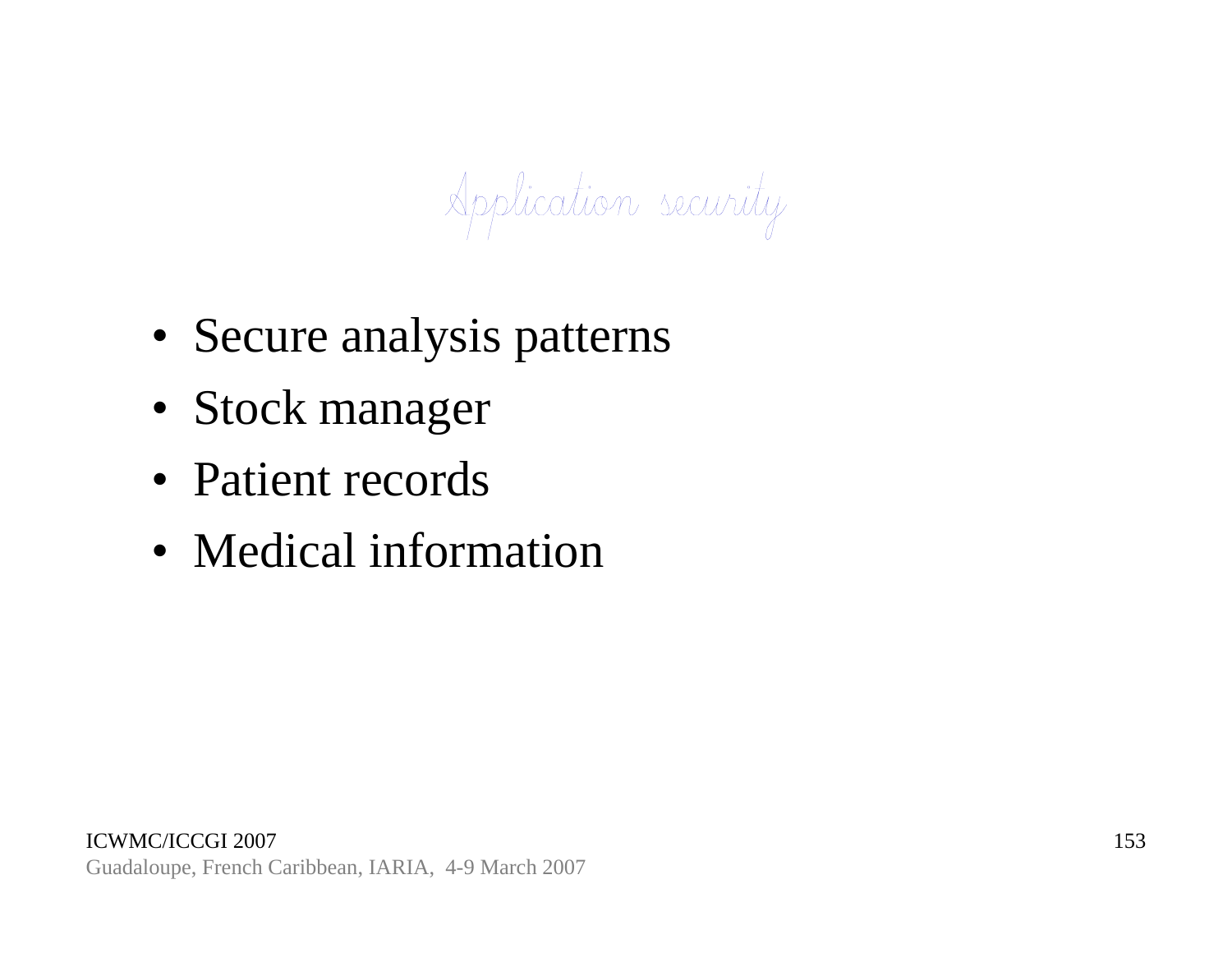#### *Analysis stage*

Analysis patterns can be used to build the conceptual model in a more reliable and efficient way. We can build a conceptual model where repeated applications of the Authorization pattern realize the rights determined from use cases. Analysis patterns can be built with predefined authorizations according to the roles in their use cases.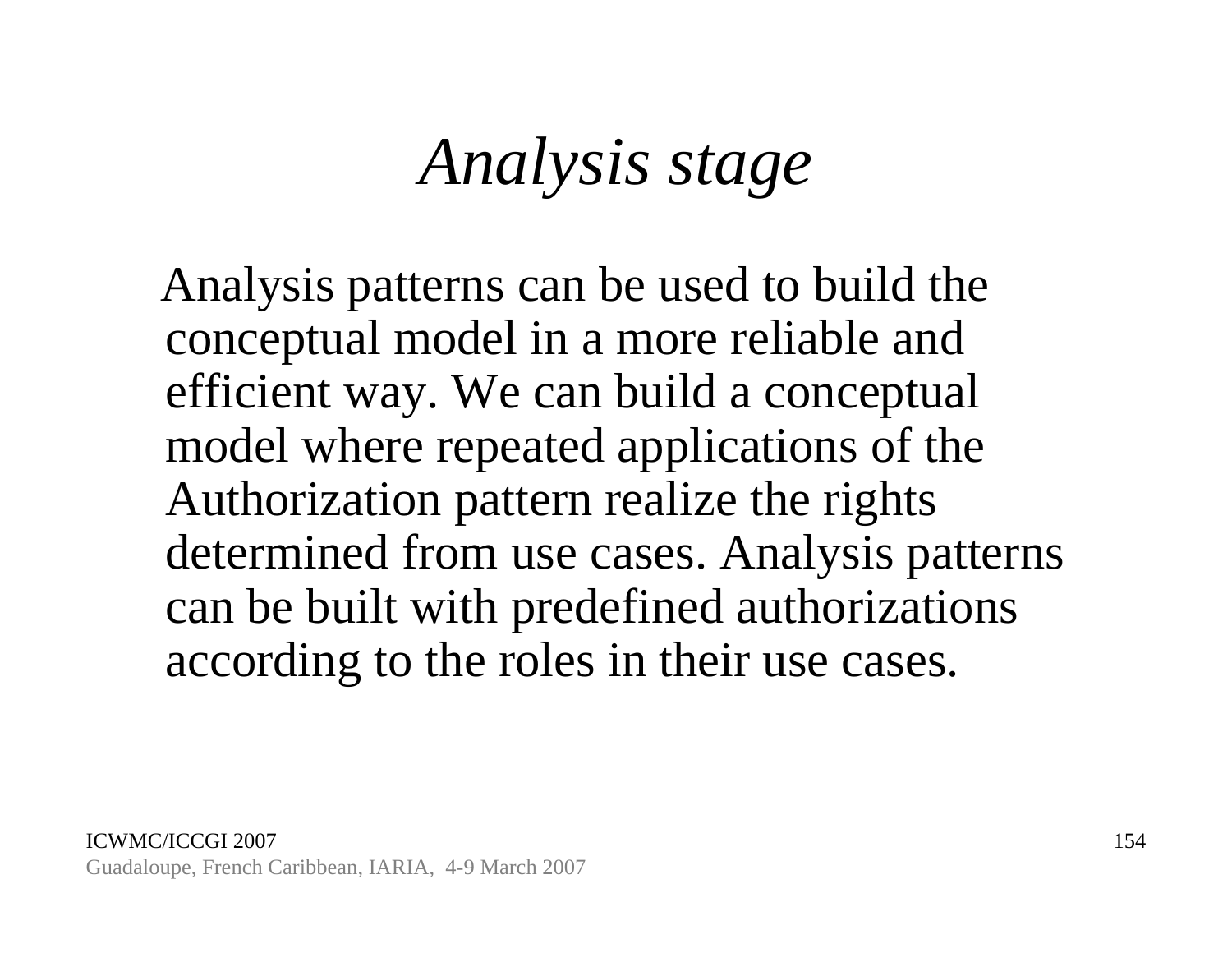# Authorized analysis patterns

- A Sematic Analysis pattern (SAP) defines a semantic unit corresponding to a few use cases
- We can add instances of the Authorization pattern
- Examples: Authorized Stock manager, Authorized Patient Records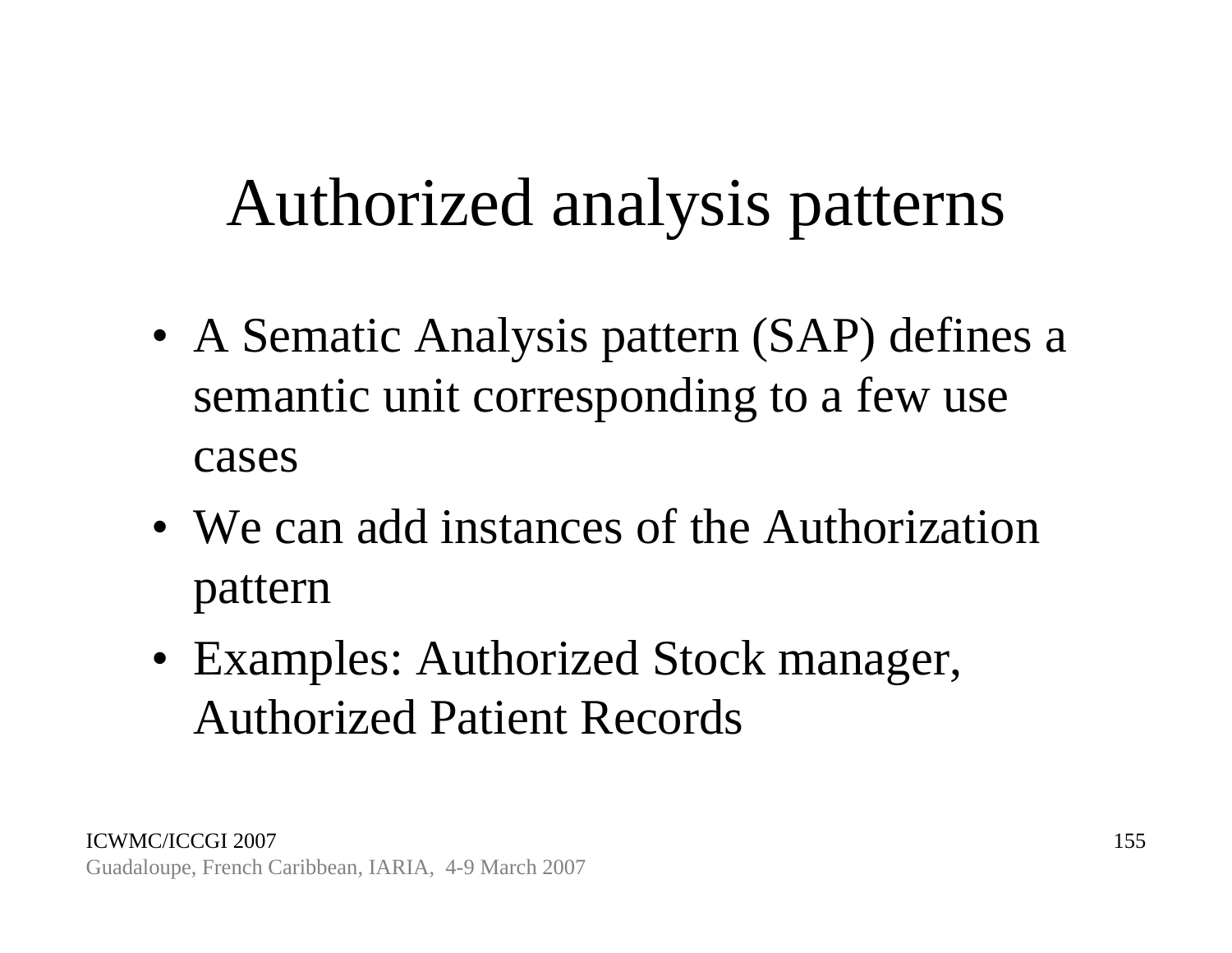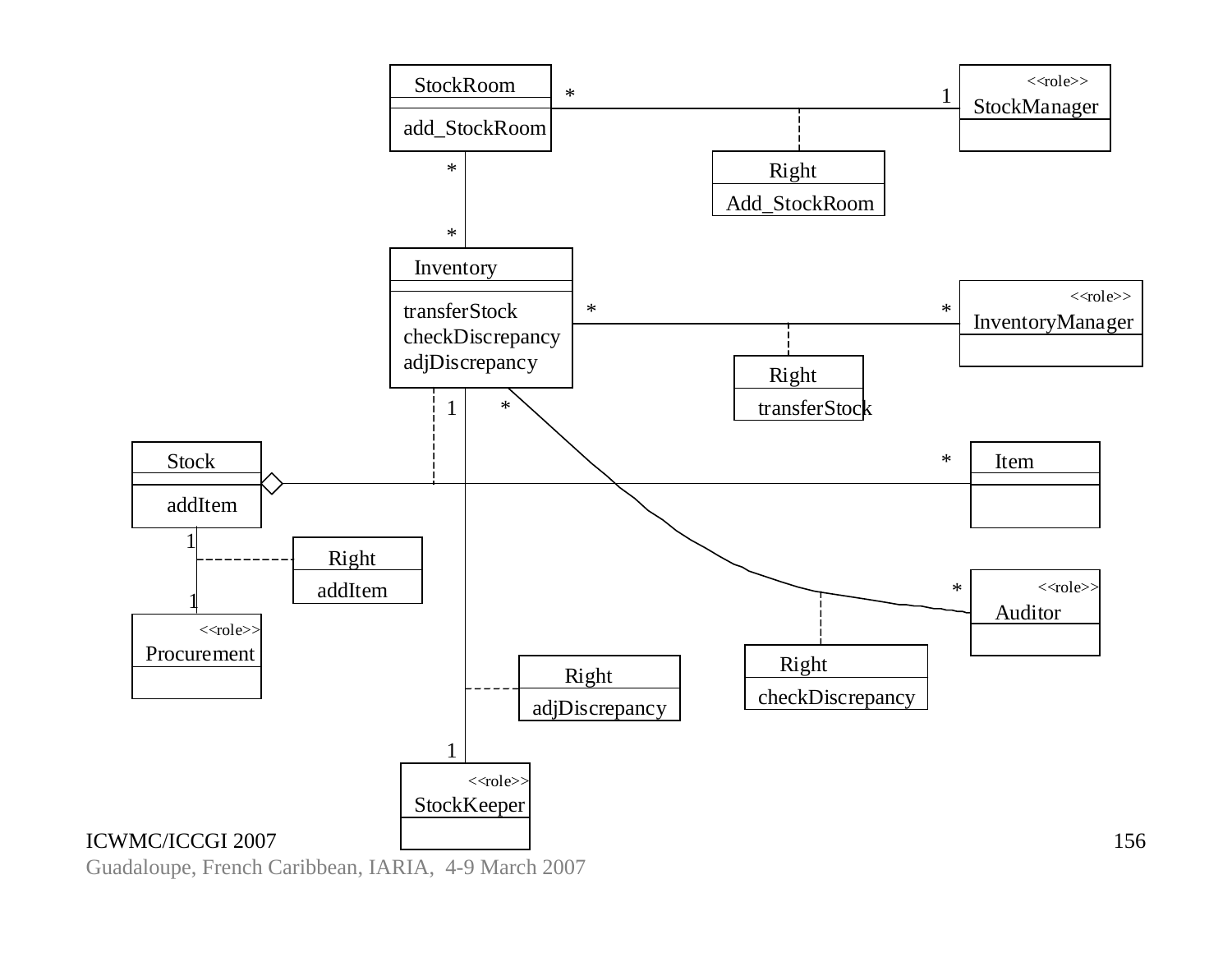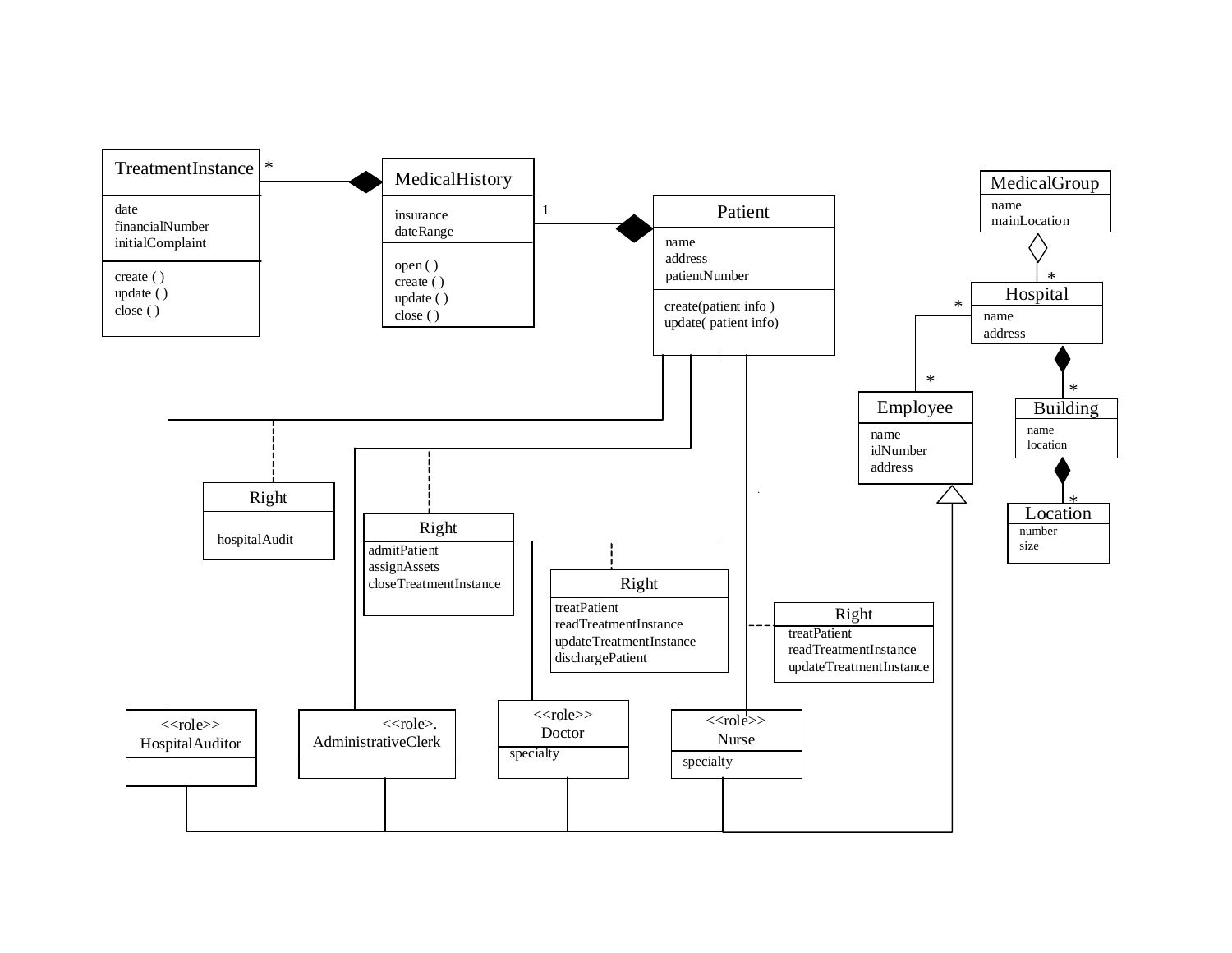### *Design stage*

User interfaces should correspond to use cases. Interfaces can be secured applying again the Authorization pattern. Secure interfaces enforce authorizations when users interact with the system. Finally, components can be secured by using JAAS rules defined according to the authorization rules for Java components or using .NET authorizations for .NET components. Deployment diagrams can define secure configurations to be used by security administrators.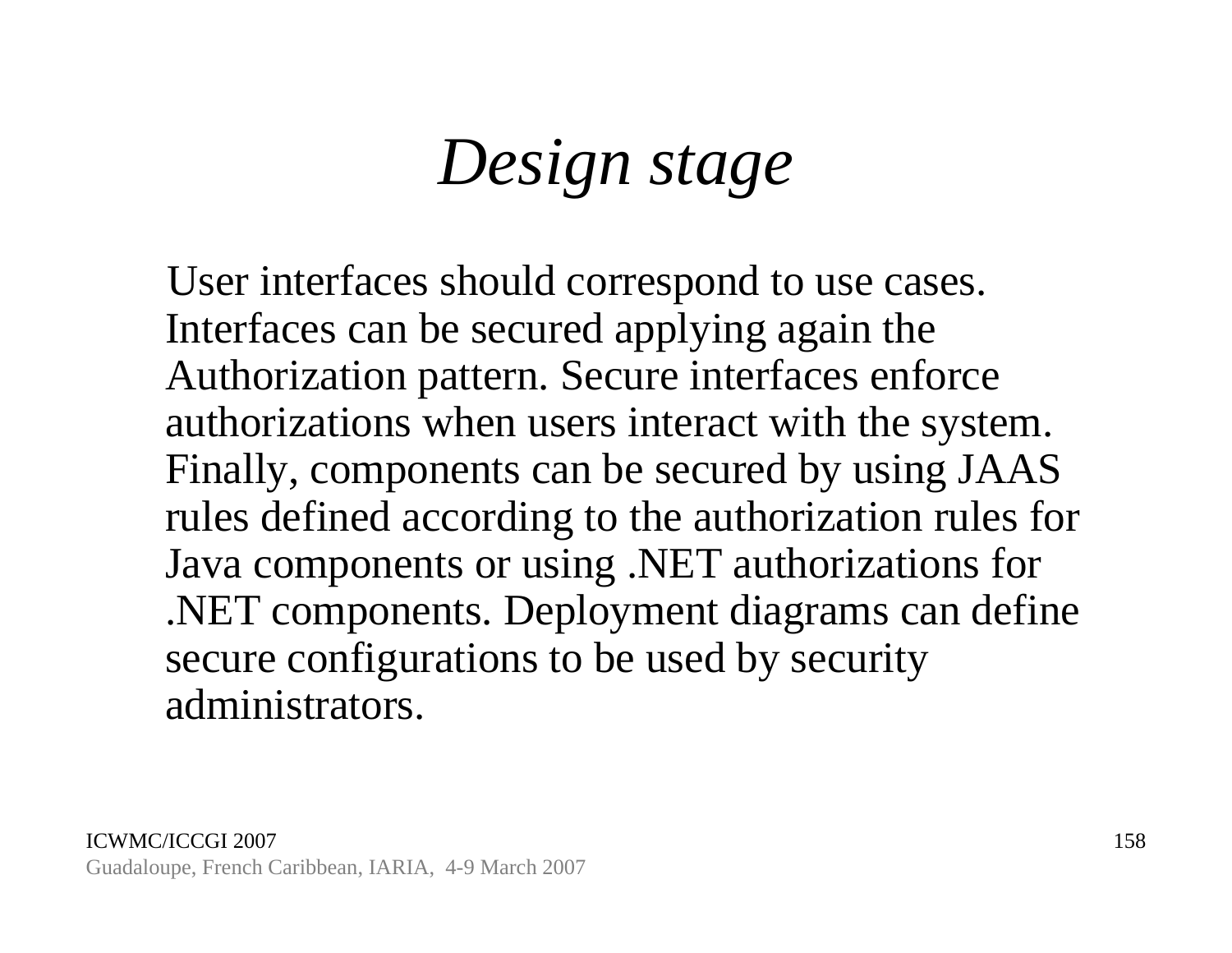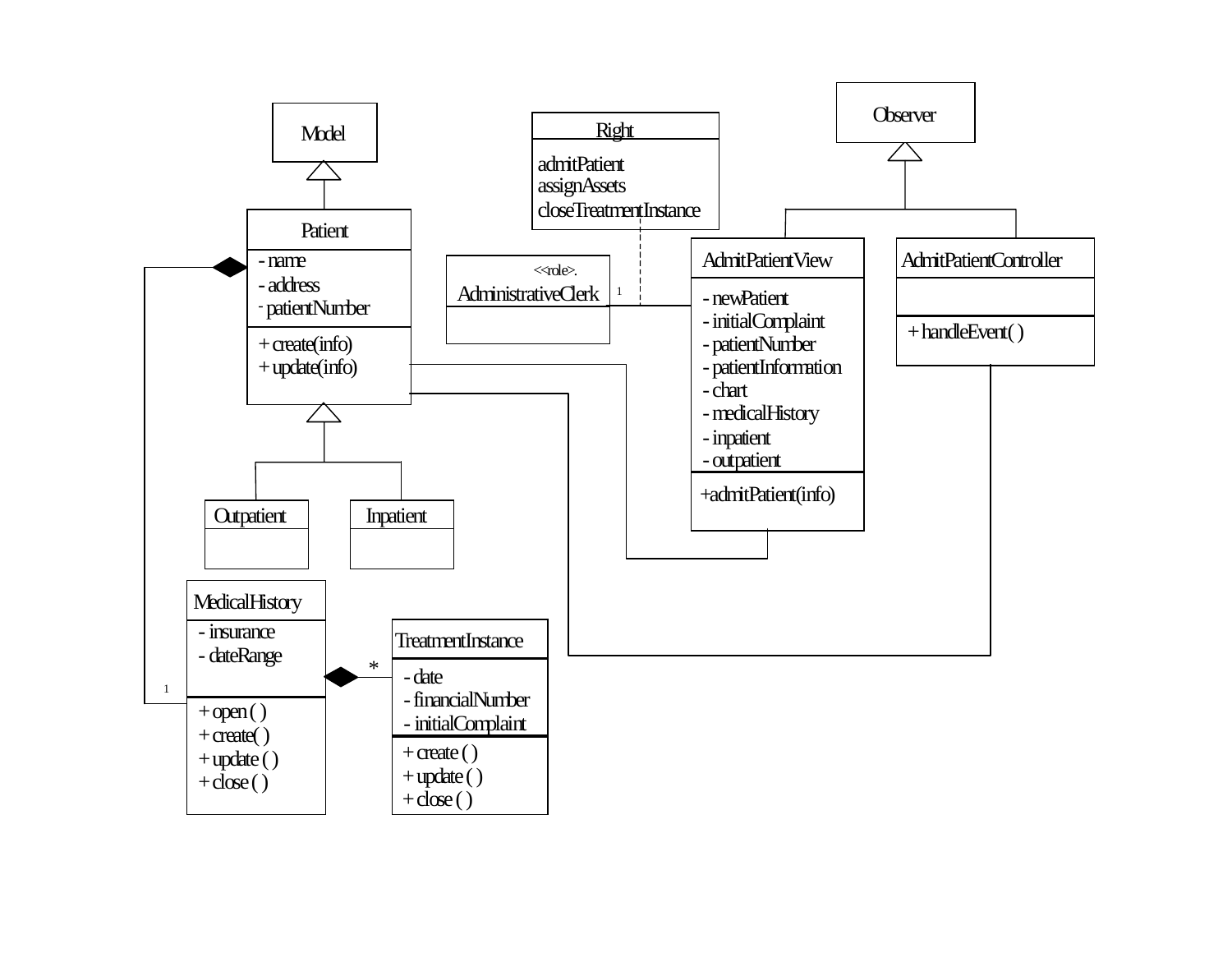# Some policies for medical information

- Patients can see their records, consent to their use, must be informed of their use
- A doctor or other medical employee is responsible for use of record (custodian)
- Records of patients with genetic or infectious diseases must be related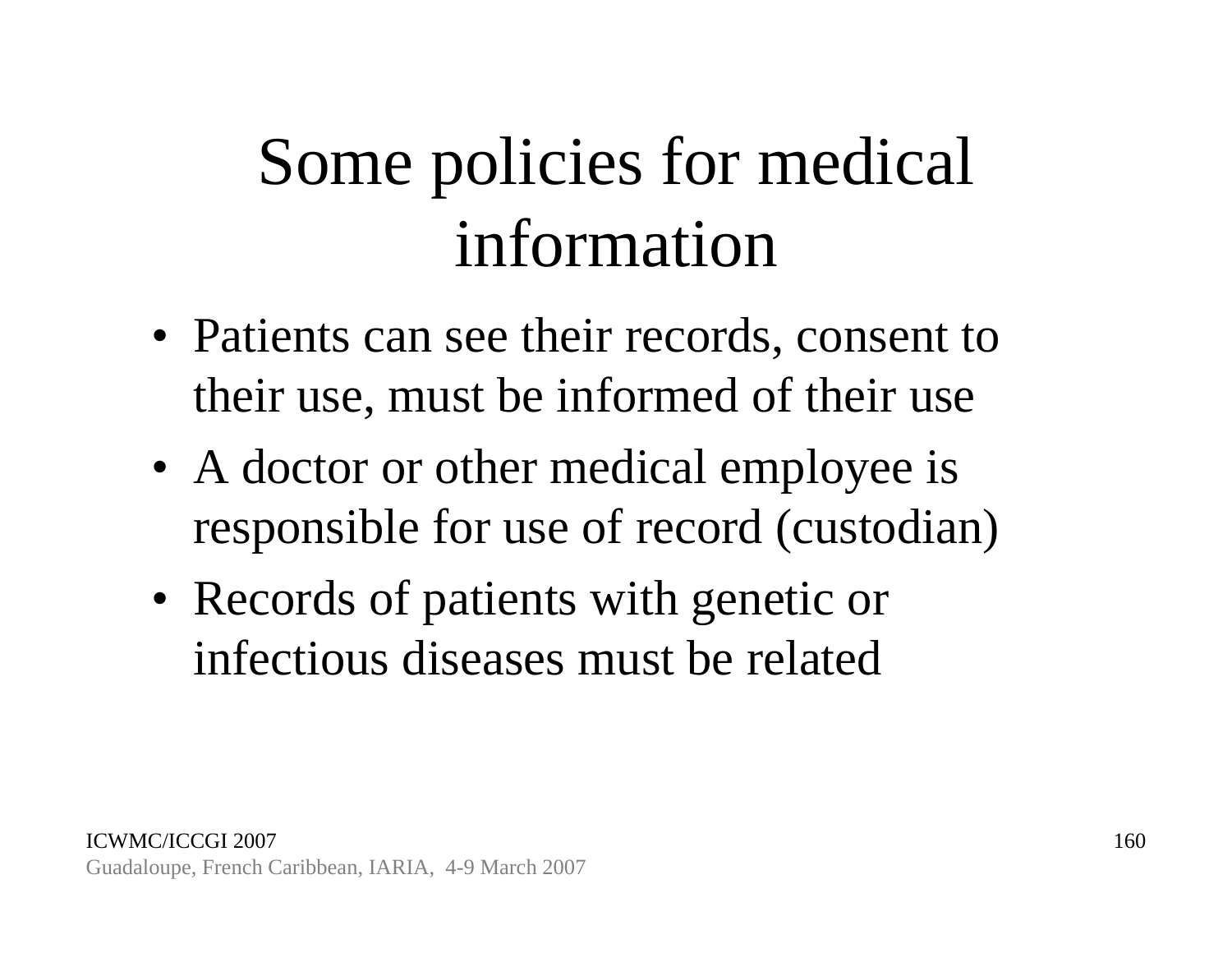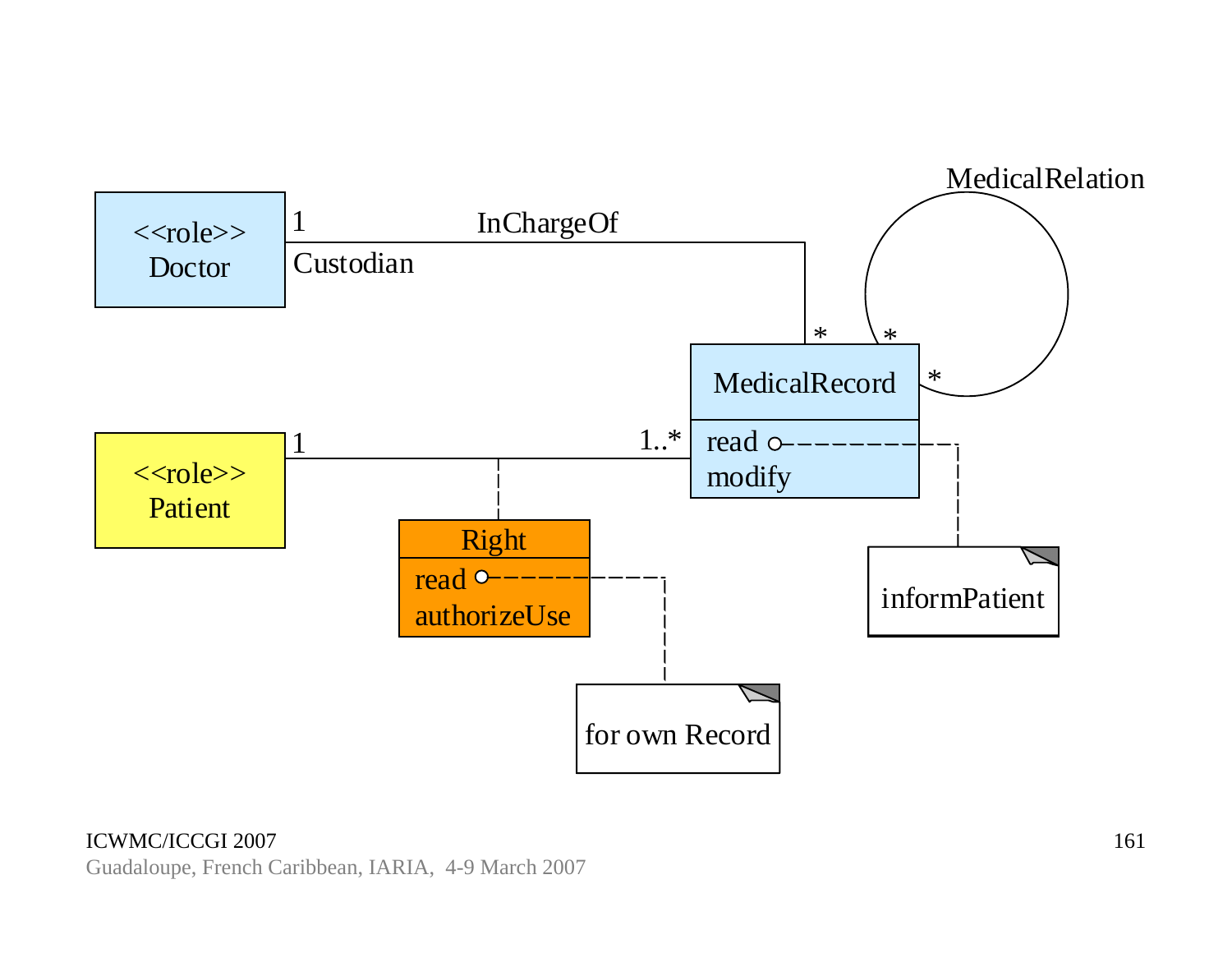### OCL (Object Constraint Language)

- Similar to Z and SQL,  $1<sup>st</sup>$  order predicate calculus
- Adds precision to UML constraints
- Implementation oriented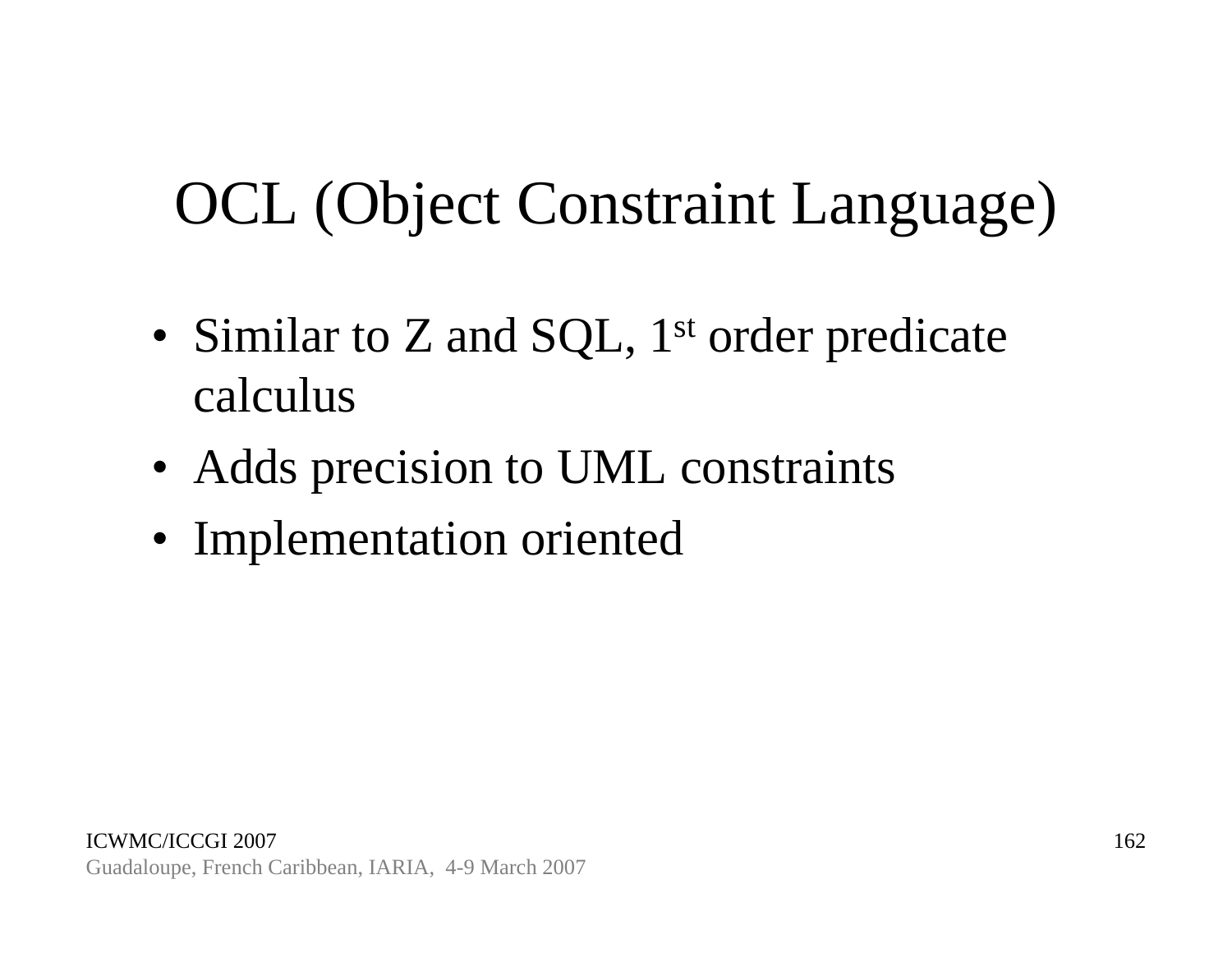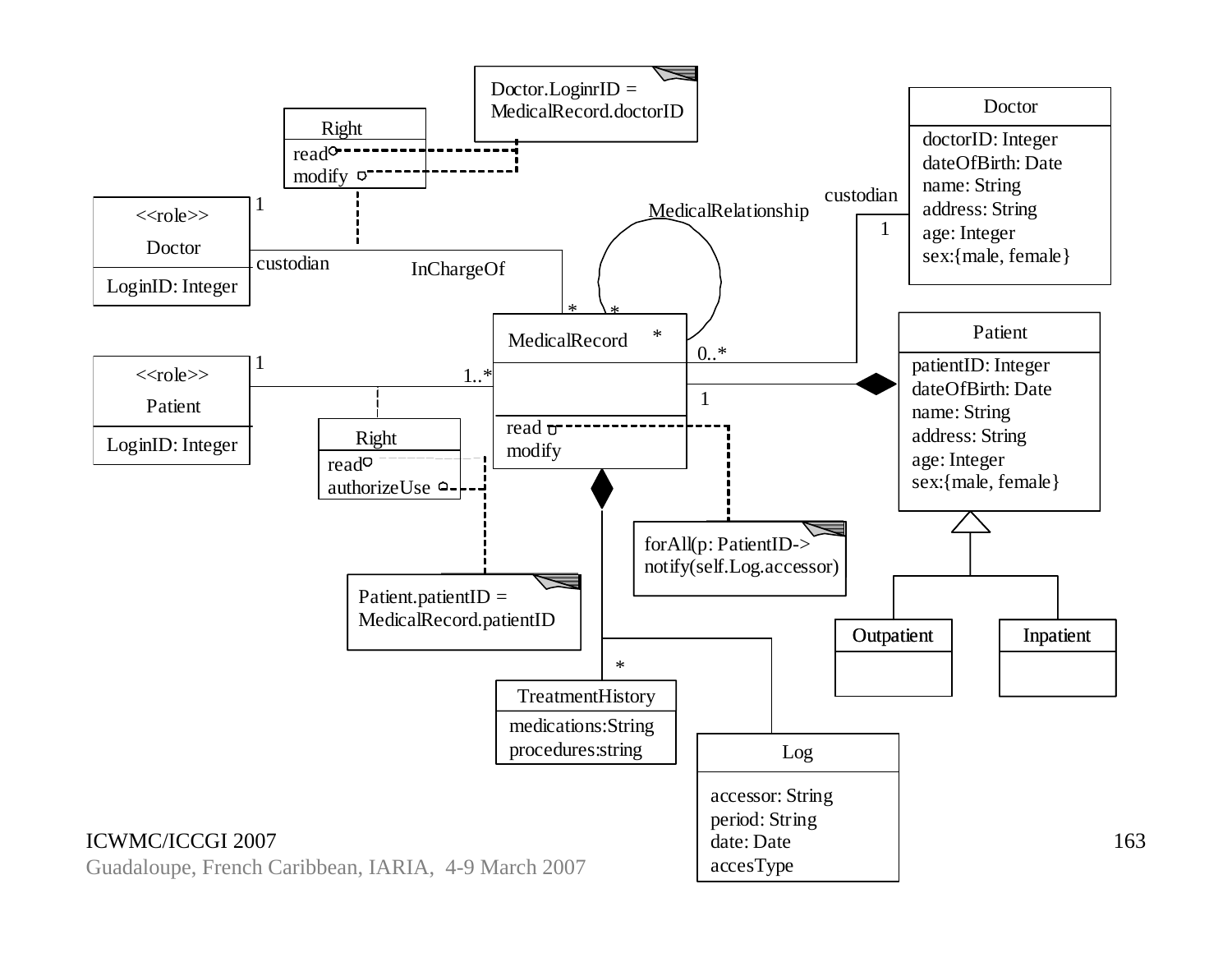# Rights for financial application



#### ICWMC/ICCGI 2007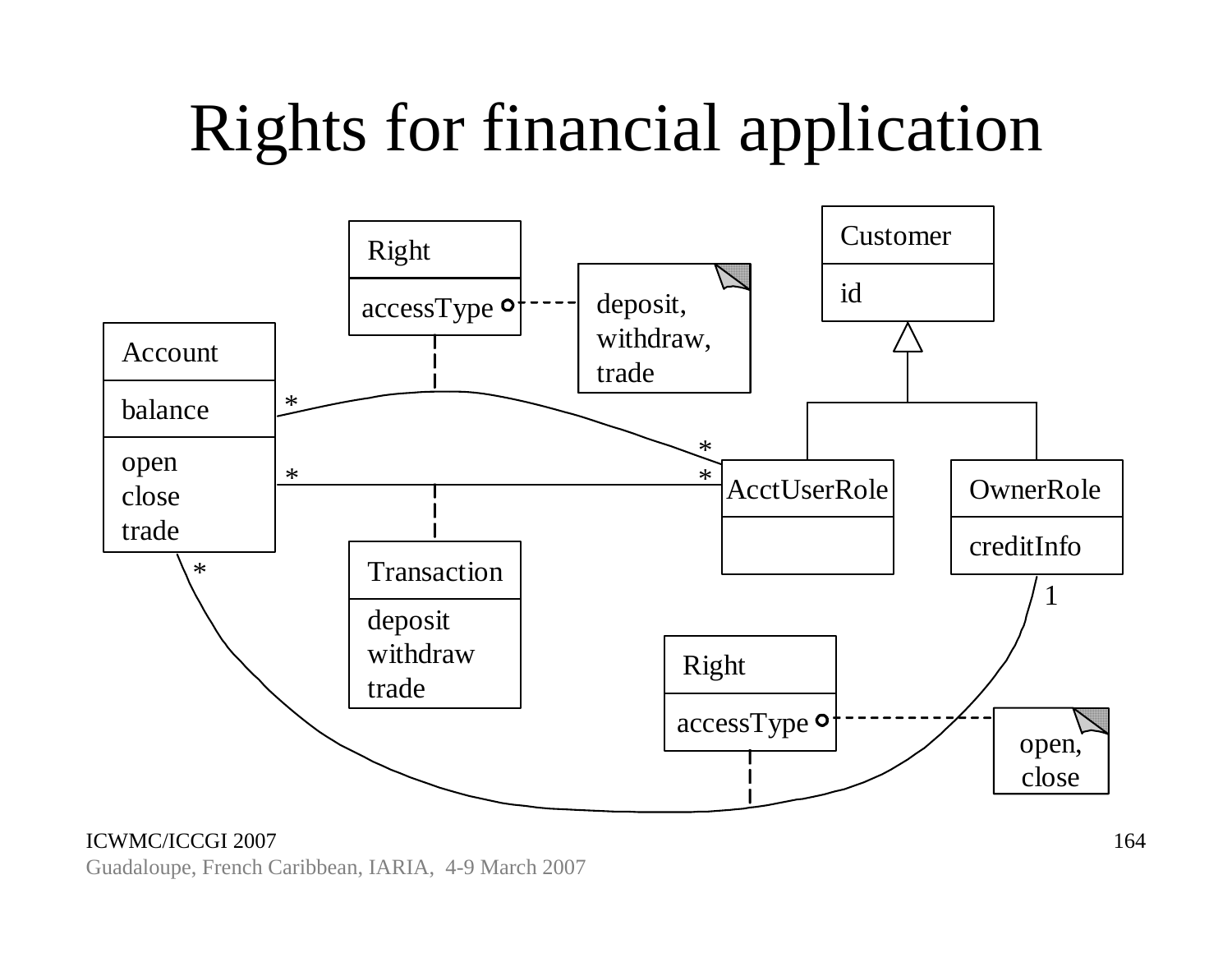### Design model for financial application

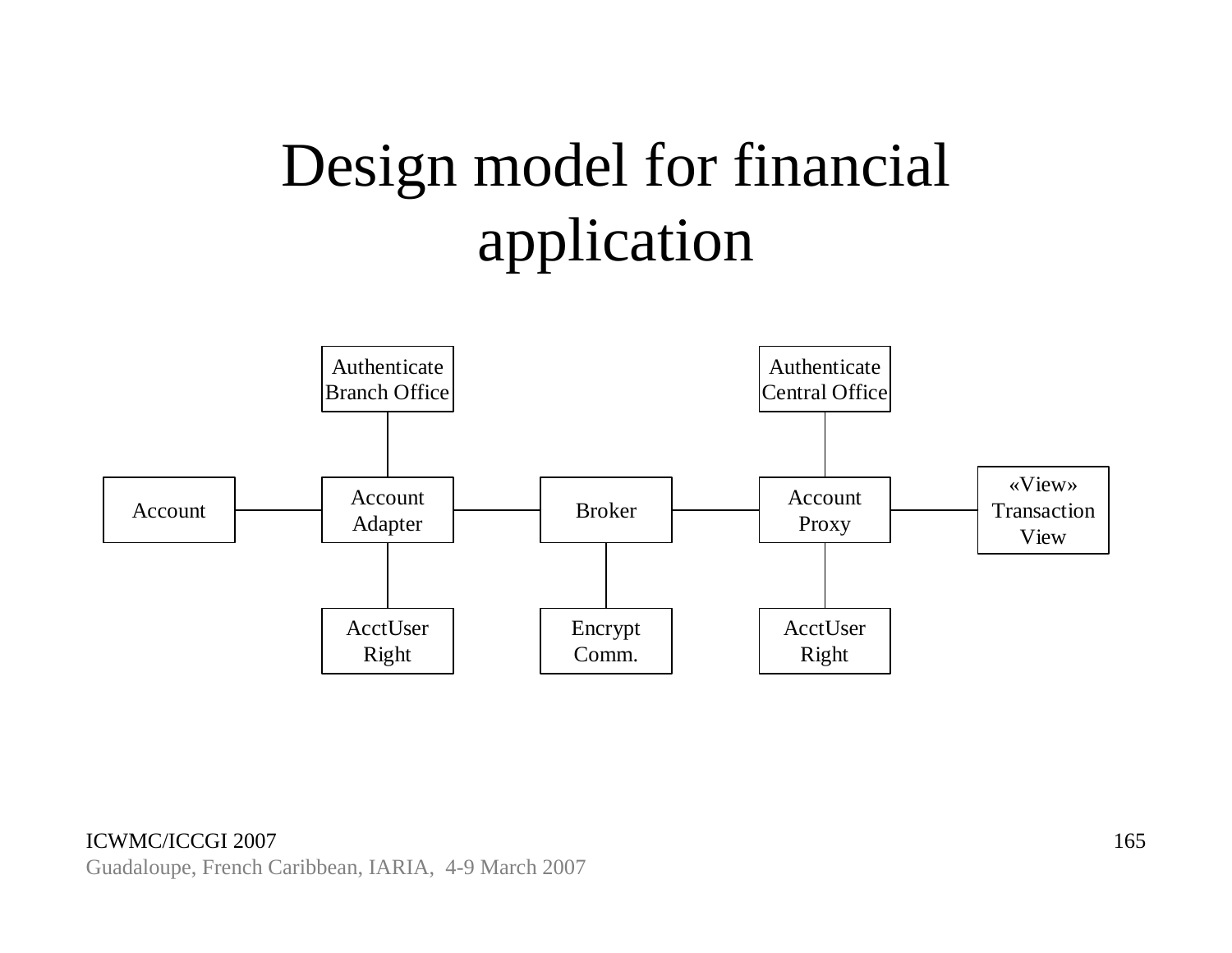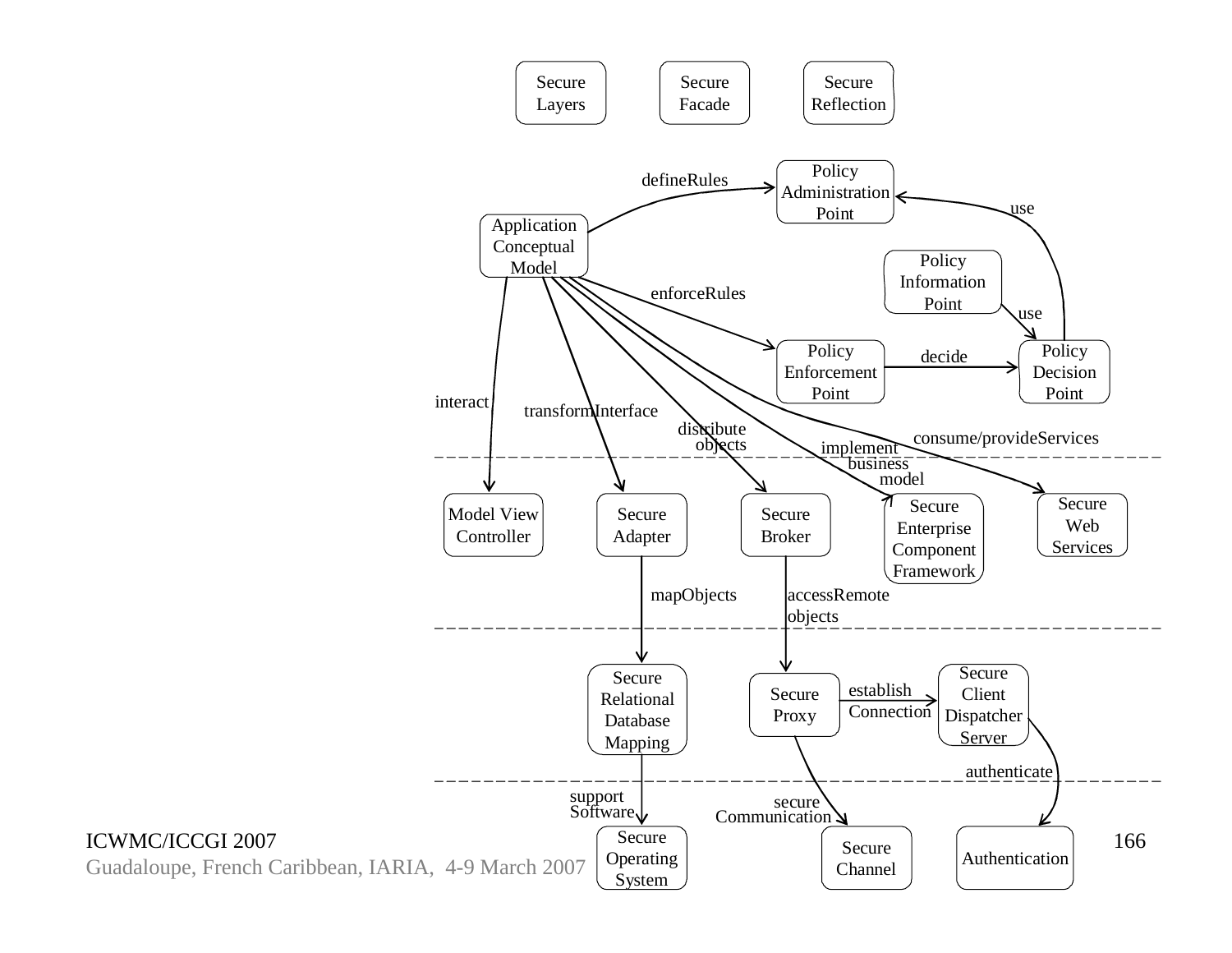# Component patterns

- The *Component Configurator* lets an application dynamically attach and detach components or processes.
- The *Interceptor* allows the transparent addition of services to an application or framework. These services are automatically invoked when certain events occur.
- $\bullet$  The *Extension Interface* defines multiple interfaces for a component.
- $\bullet$  The *Home pattern* separates the management of components from their use by defining an interface for creating instances of components.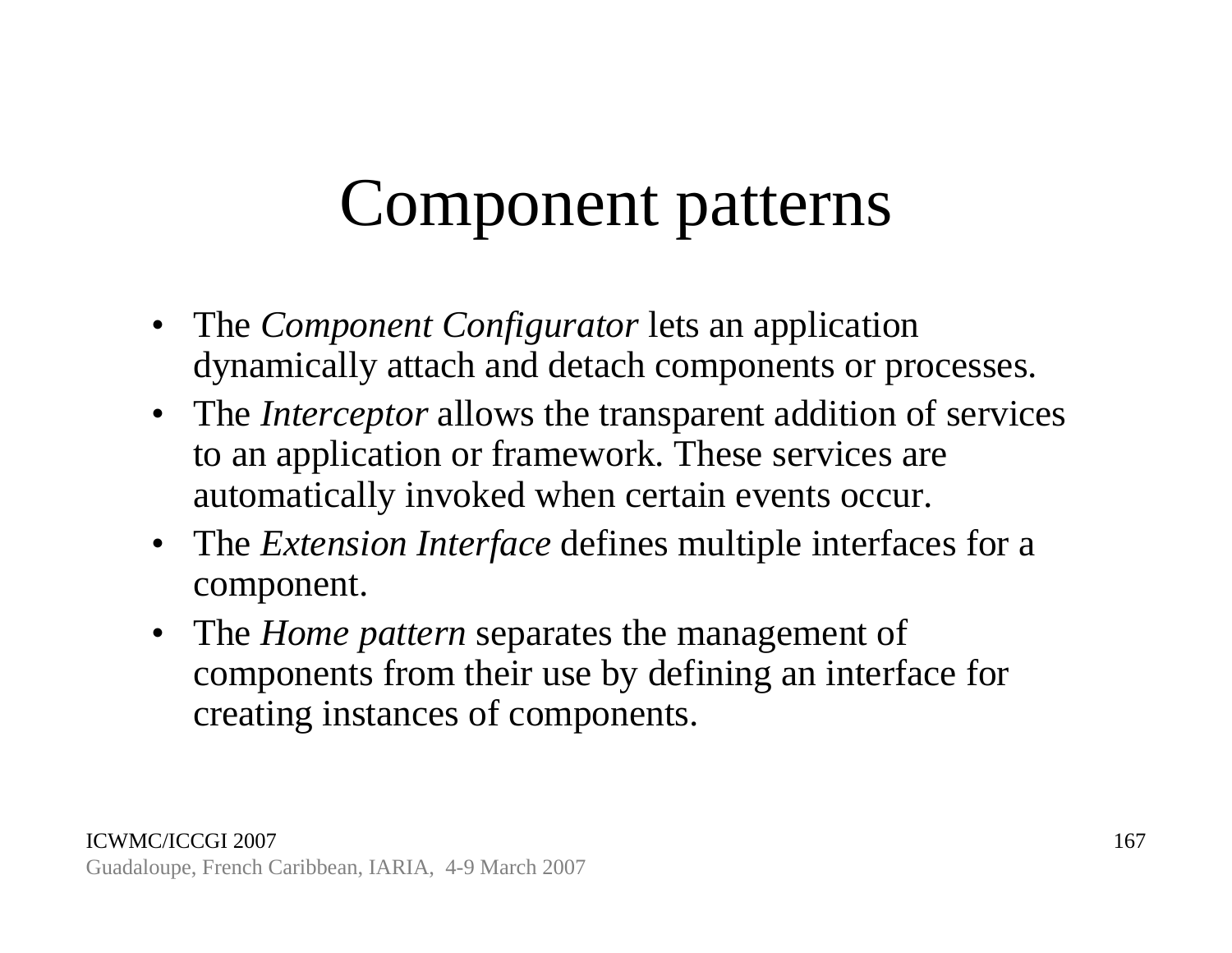# Secure component patterns

- The Component Configurator can be used to reduce the time when modules are exposed to attacks. Also, modules with different degrees of security could be used in the presence of attacks or for critical applications.
- The Interceptor is useful to add security to a framework, e.g. a CORBA-based system, if the original implementation did not have it.
- The Extension Interface can be used to define views that let a user or role access only some parts of the information in specific ways, according to their authorizations.
- The Home pattern can be used to apply authorization rules to control the creation of objects in components as it has been done in operating systems.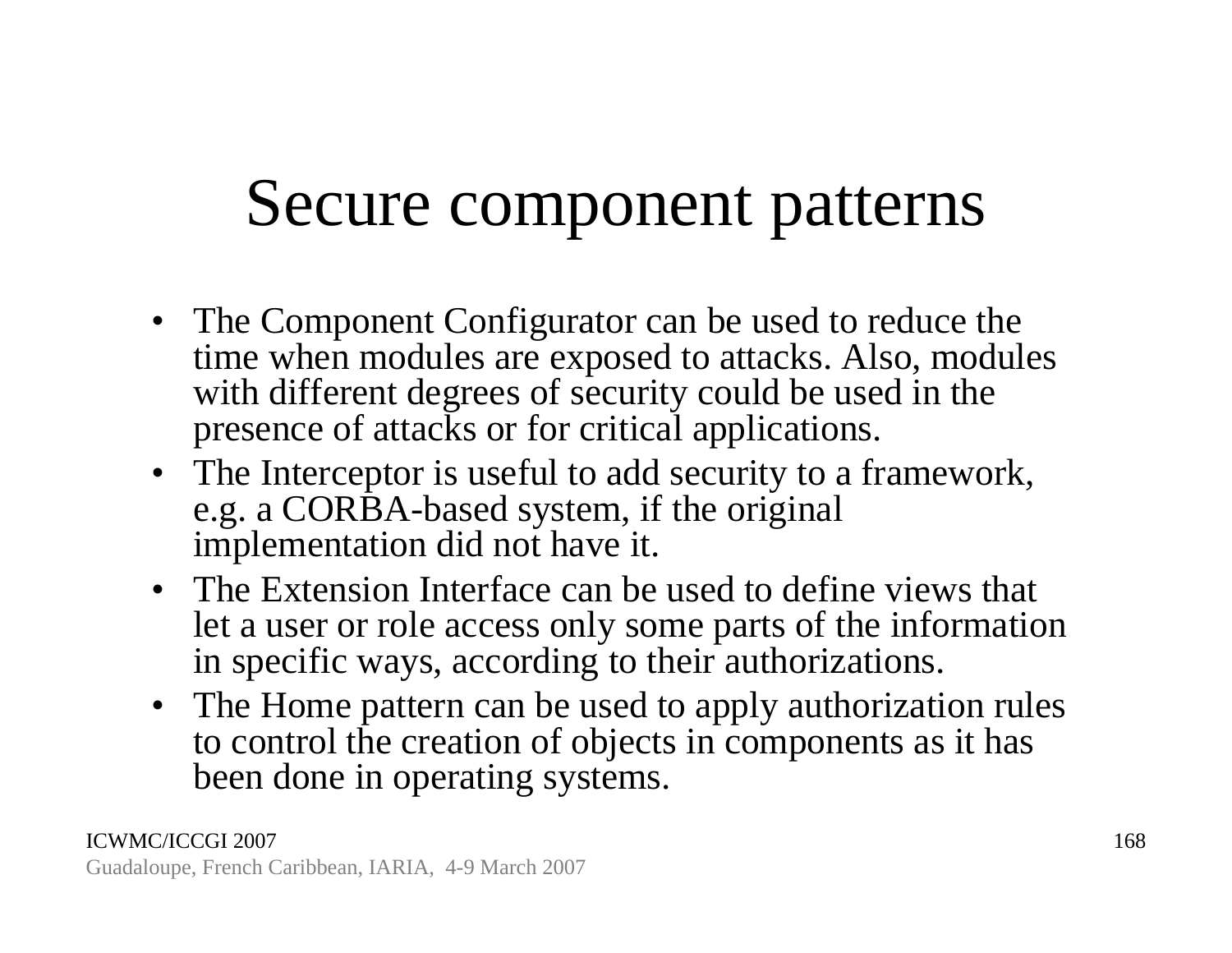# Adding security to components



ICWMC/ICCGI 2007Guadaloupe, French Caribbean, IARIA, 4-9 March 2007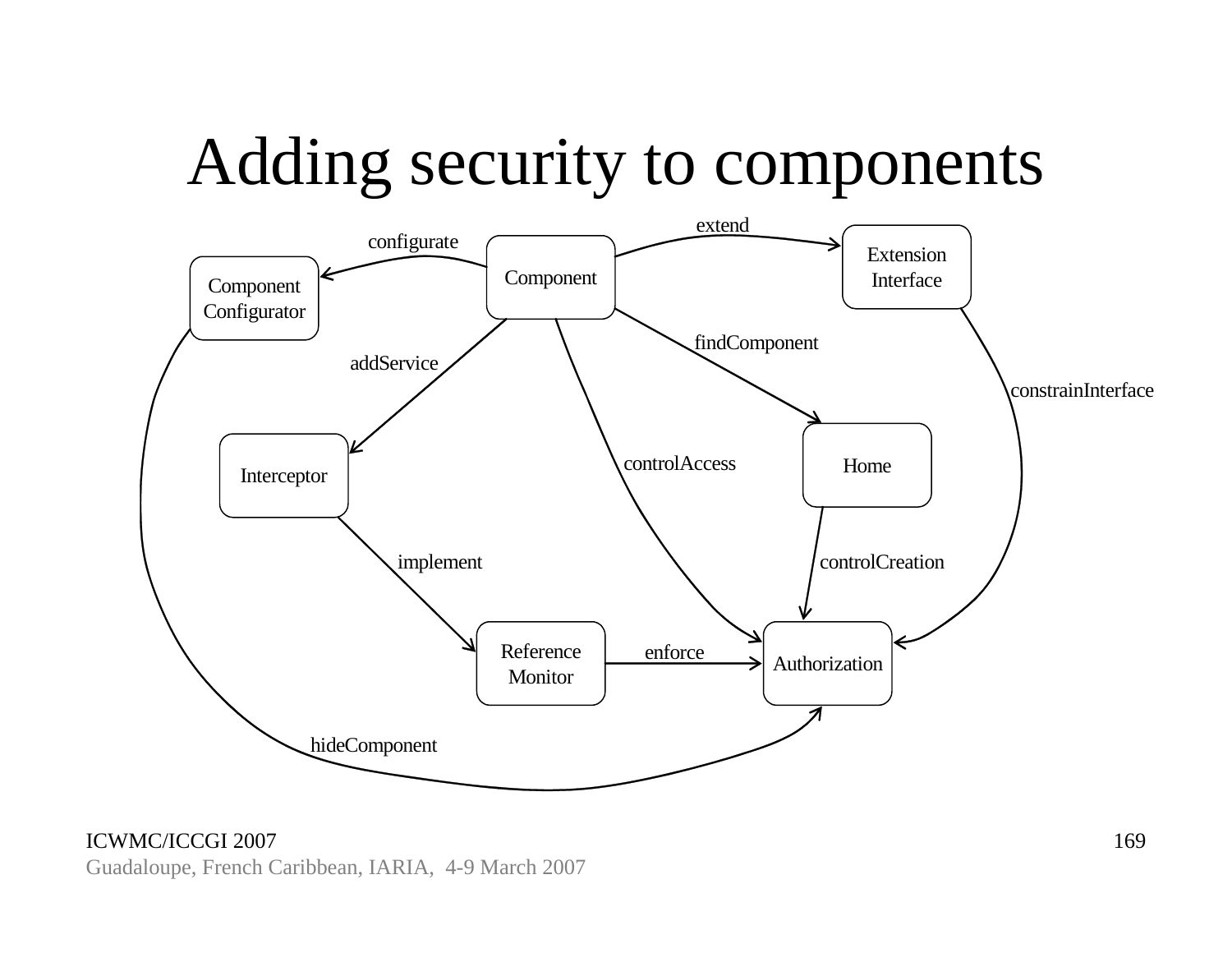# Approach

- To add security to a pattern, compose it with other patterns that correspond to appropriate security mechanisms
- The mechanisms selected depend on the expected attacks and institution policies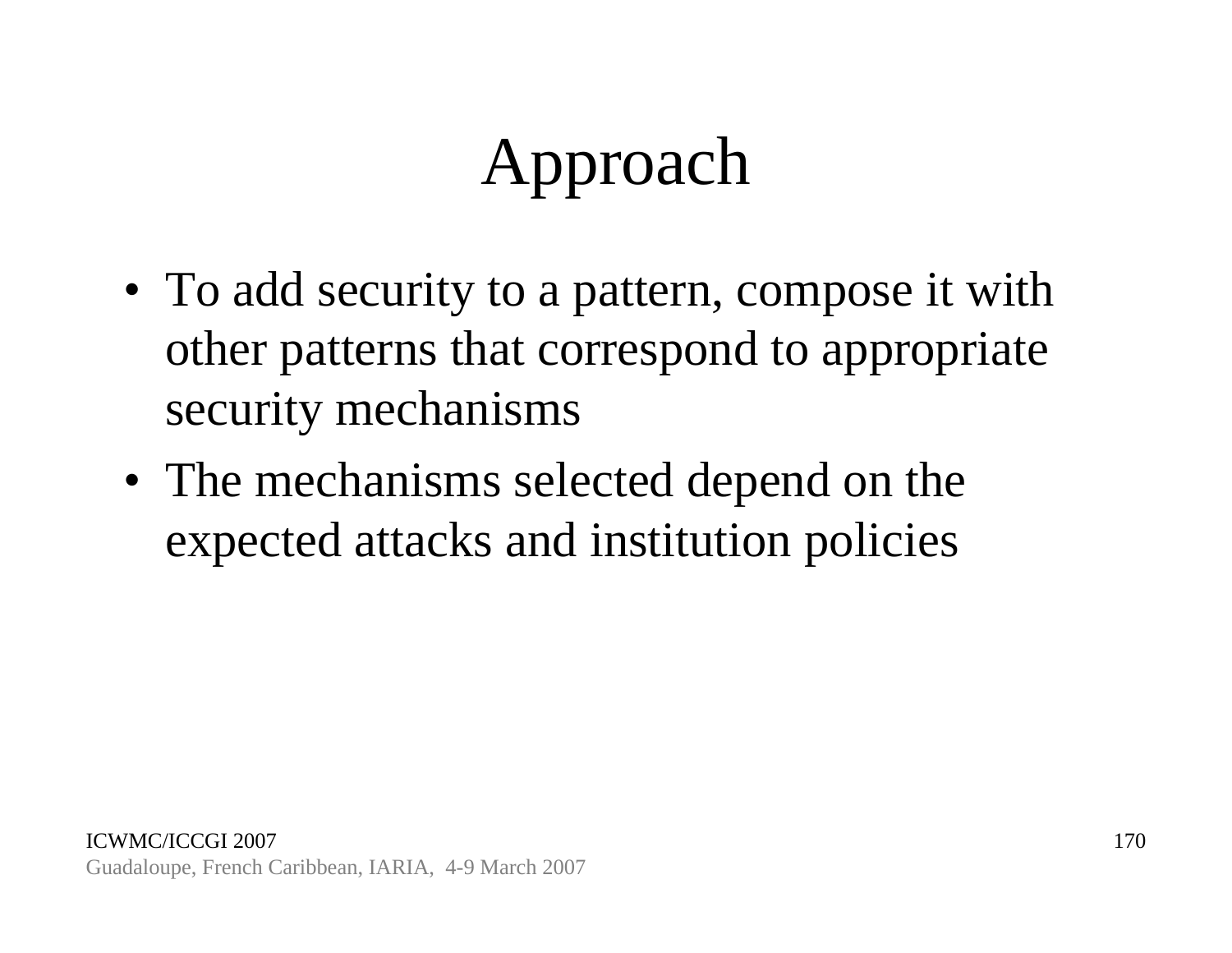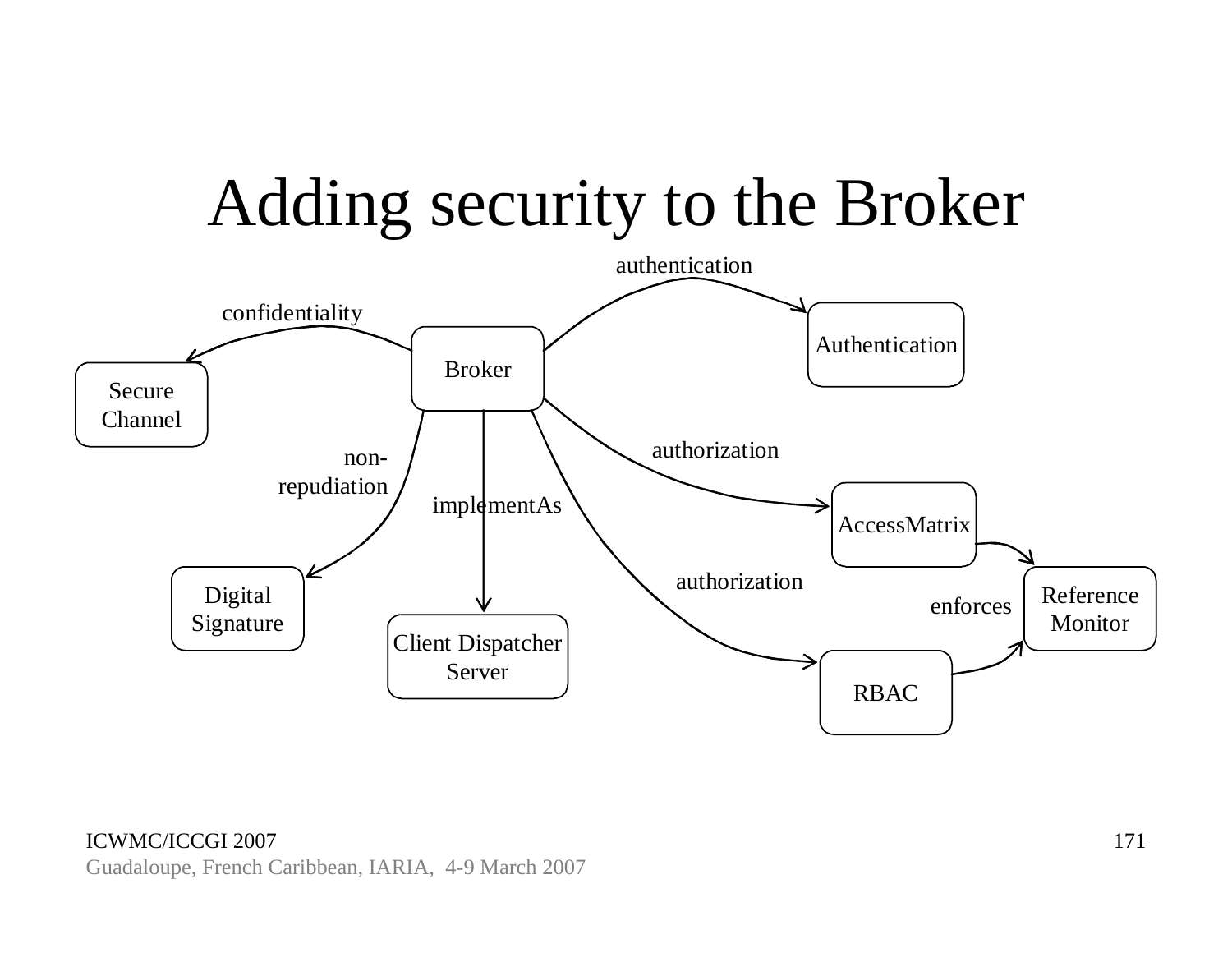#### Secure Broker

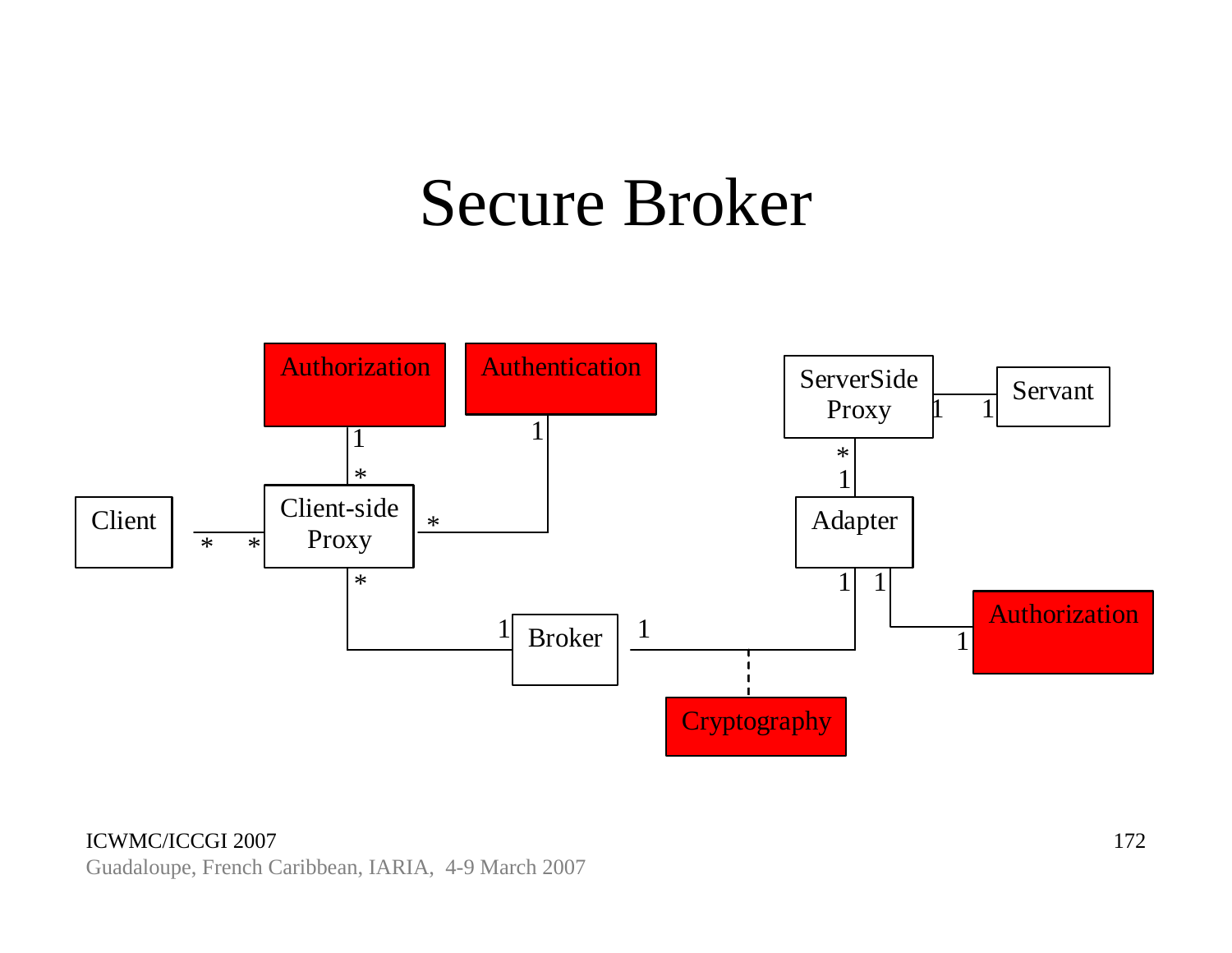#### *Implementation stage*

This stage requires reflecting in the code the security rules defined for the application. Because these rules are expressed as classes, associations, and constraints, they can be implemented as additional classes. We also need to select specific security packages, e.g., a firewall product, a cryptographic package.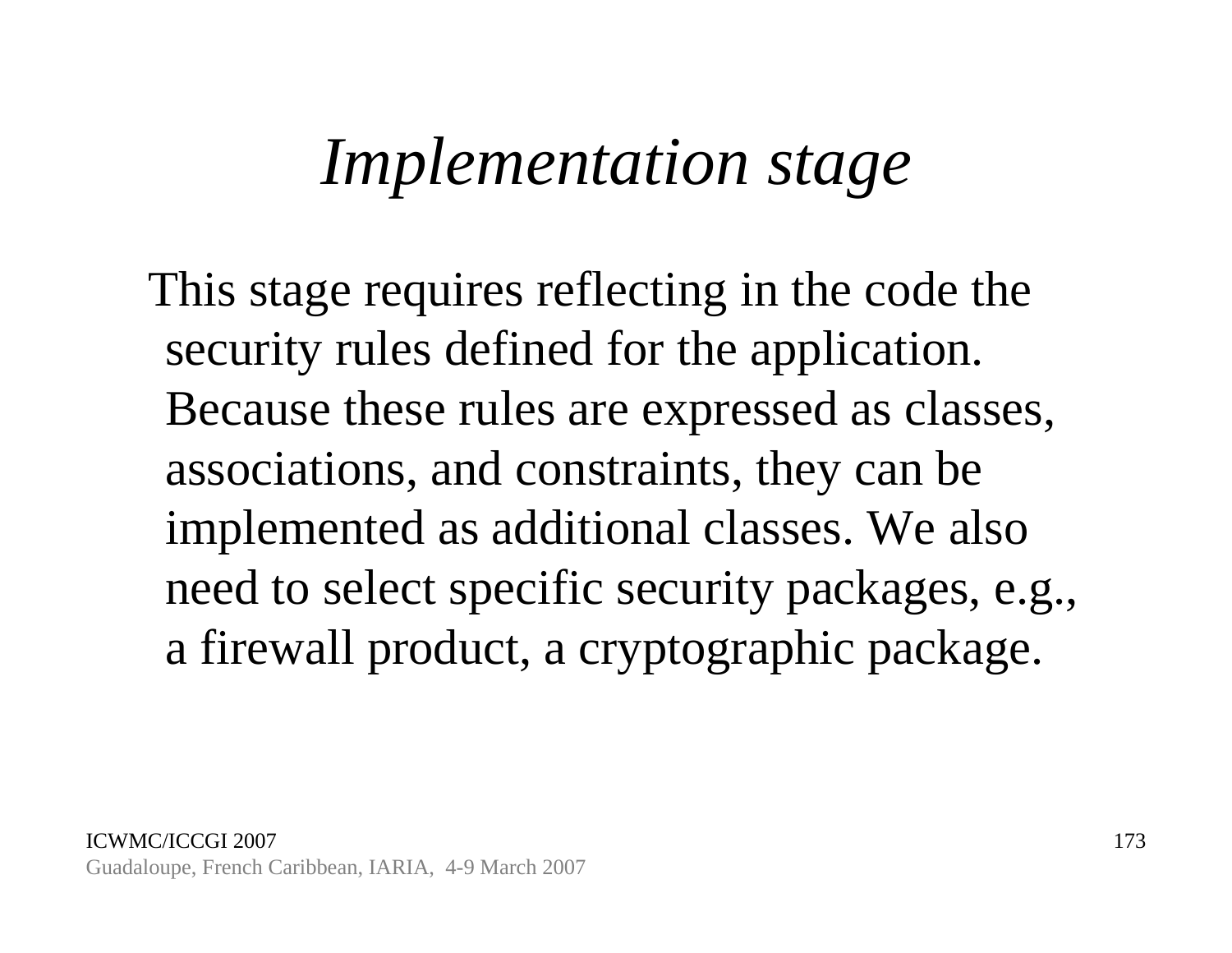

#### ICWMC/ICCGI 2007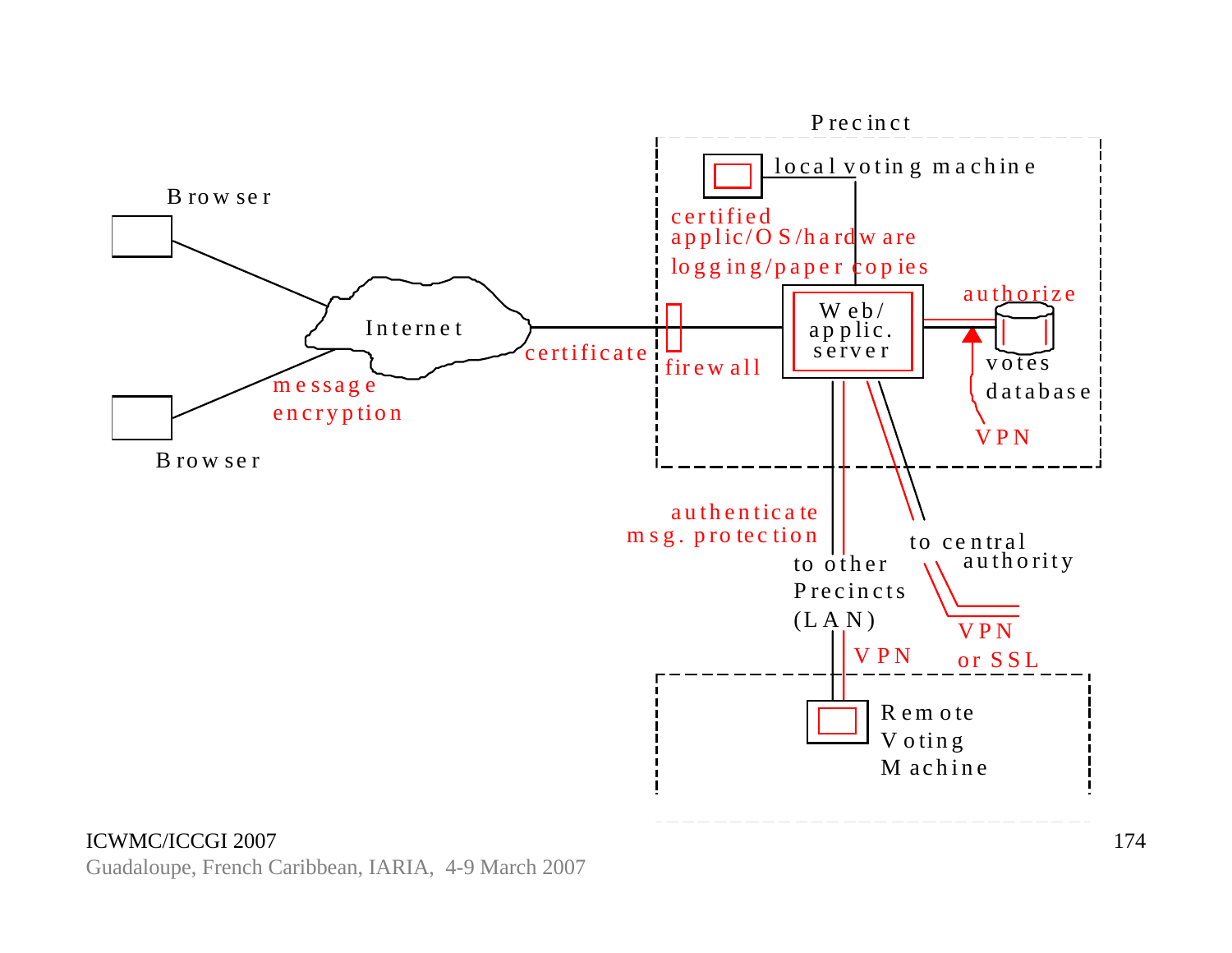# Other security patterns

- Patterns for RBAC implementation
- Cryptographic patterns (Braga, Lehtonen, Andrade)
- Java security patterns
- Single Point of Access (Joe Yoder)
- Remote Authenticator/Authorizer (EF)
- VoIP (M. Koch, EF)

#### ICWMC/ICCGI 2007• Aspect-oriented security (Rocha, Paz)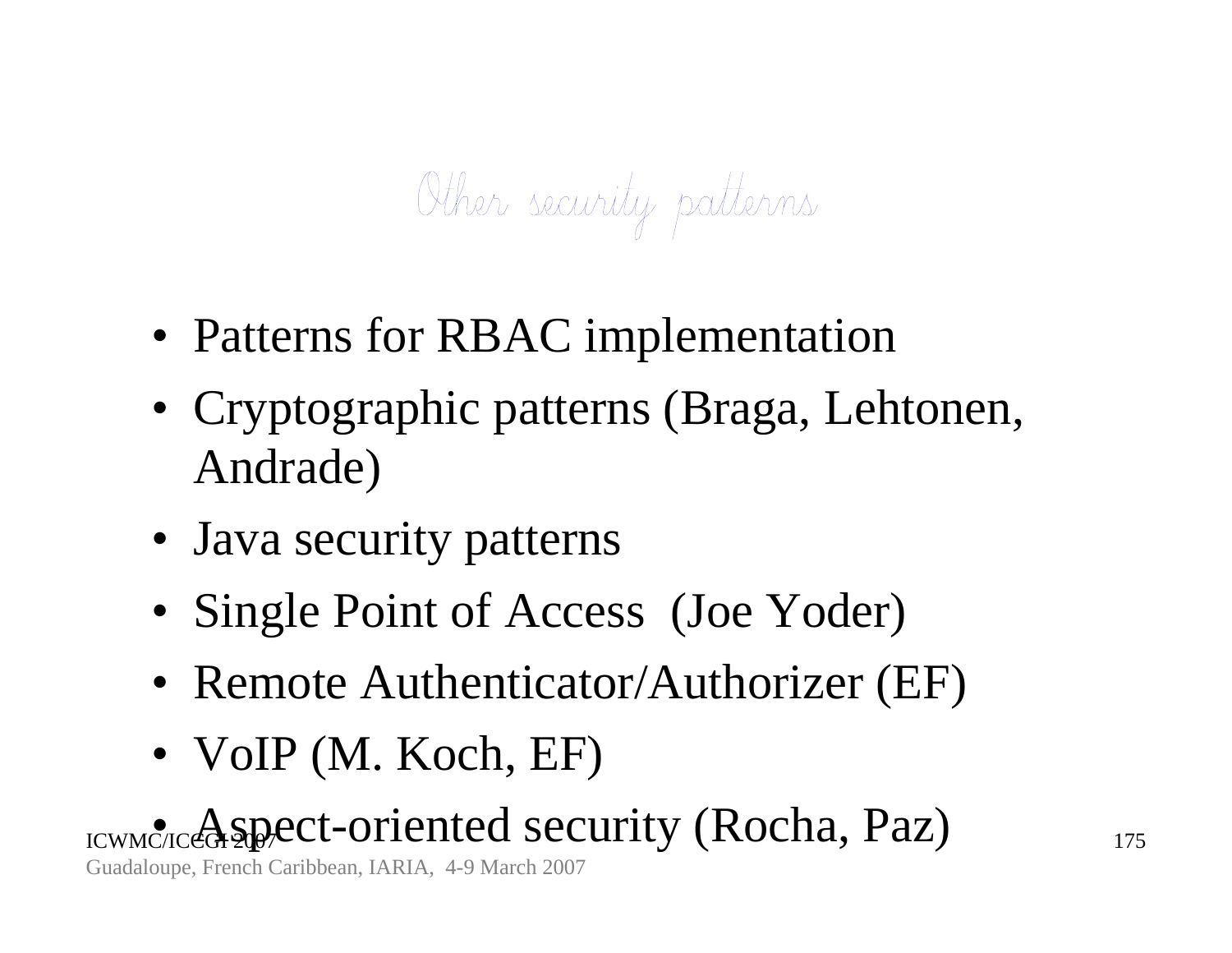

- Apply patterns at each level according to attacks
- Determine appropriate security mechanisms from patterns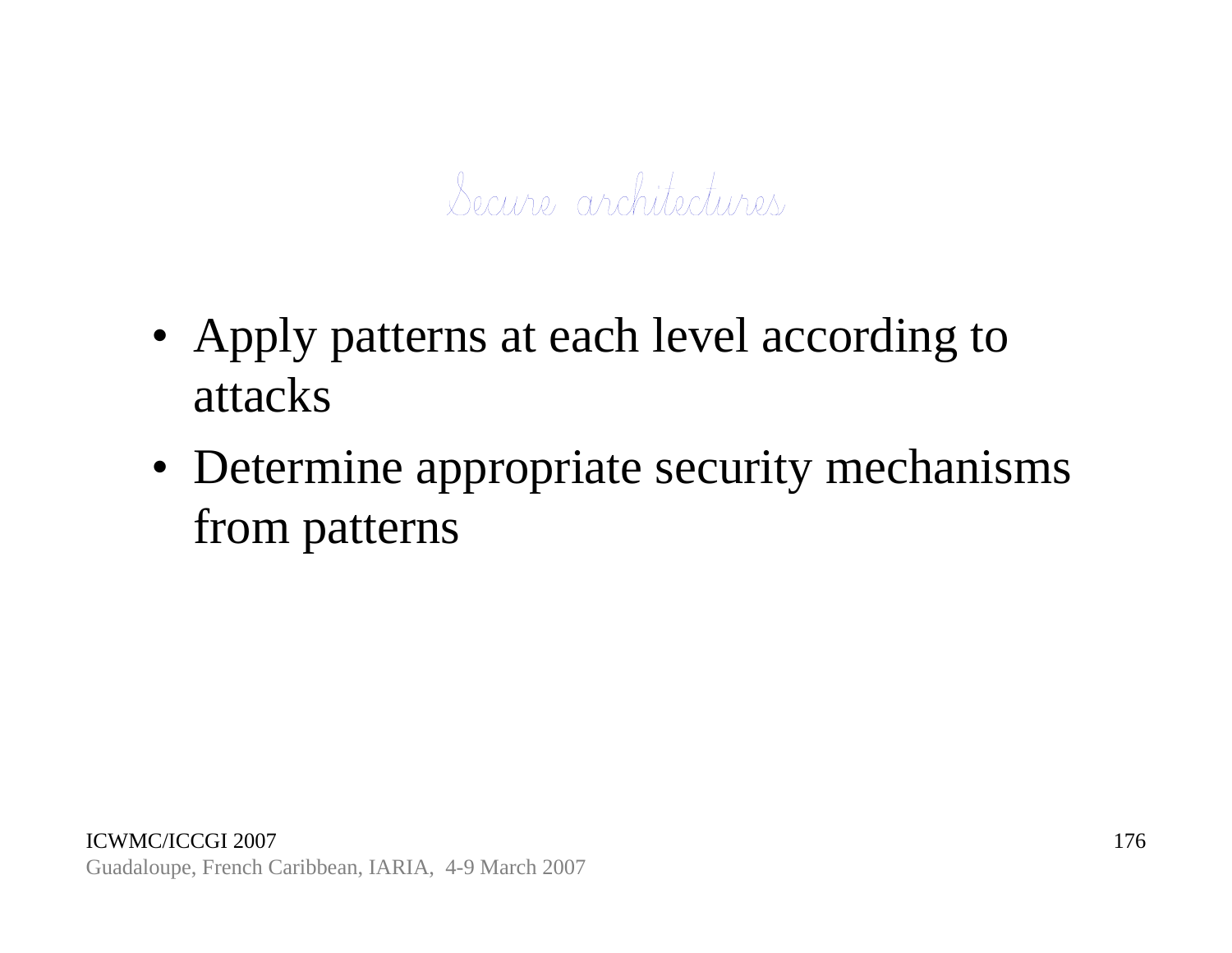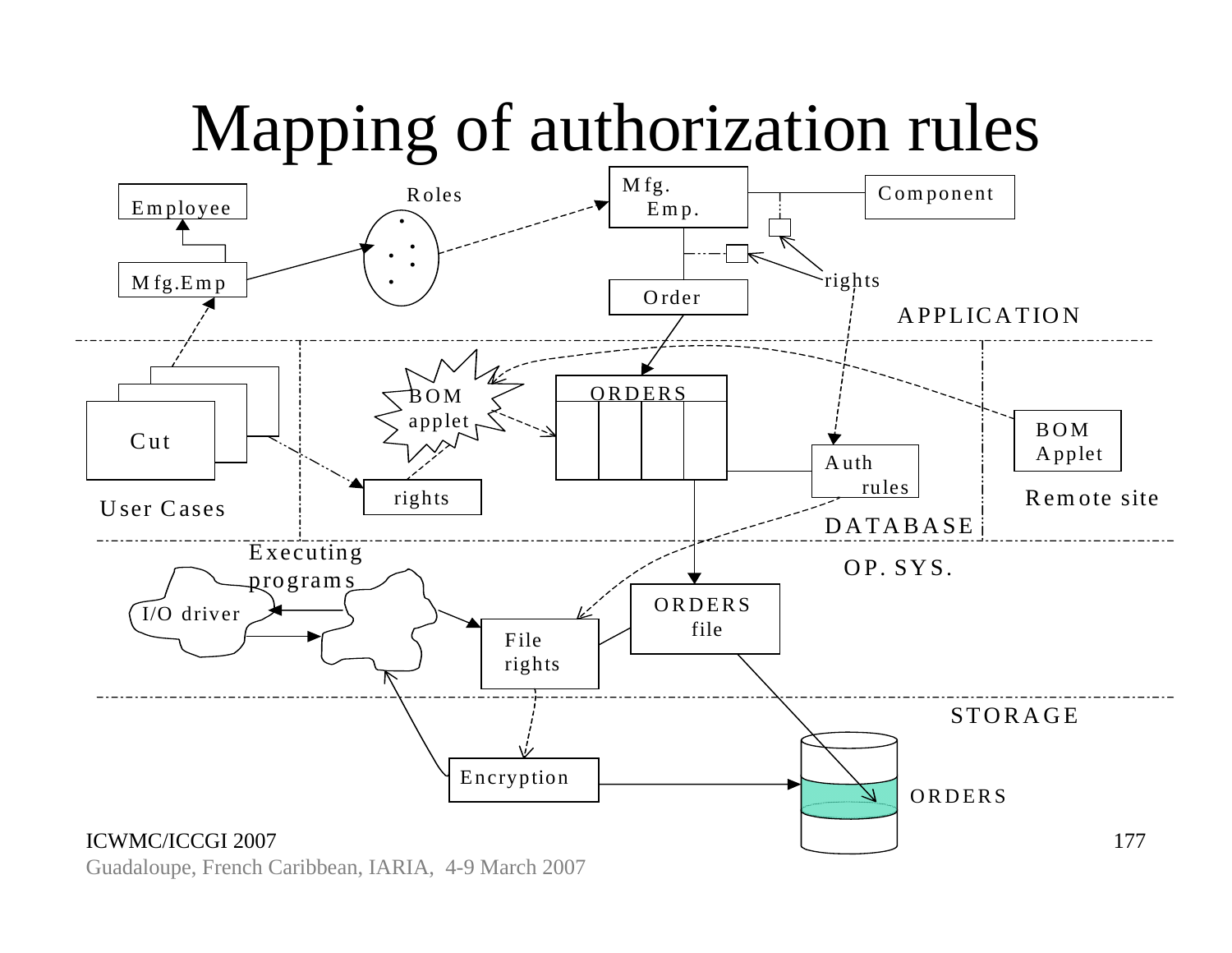# Conclusions and future work

- Internet-based systems are very flexible, but also very complex and changing
- Current security is rather poor
- We must design new systems or improve existing systems in a systematic way
- Proposed methodology is a good step to build secure systems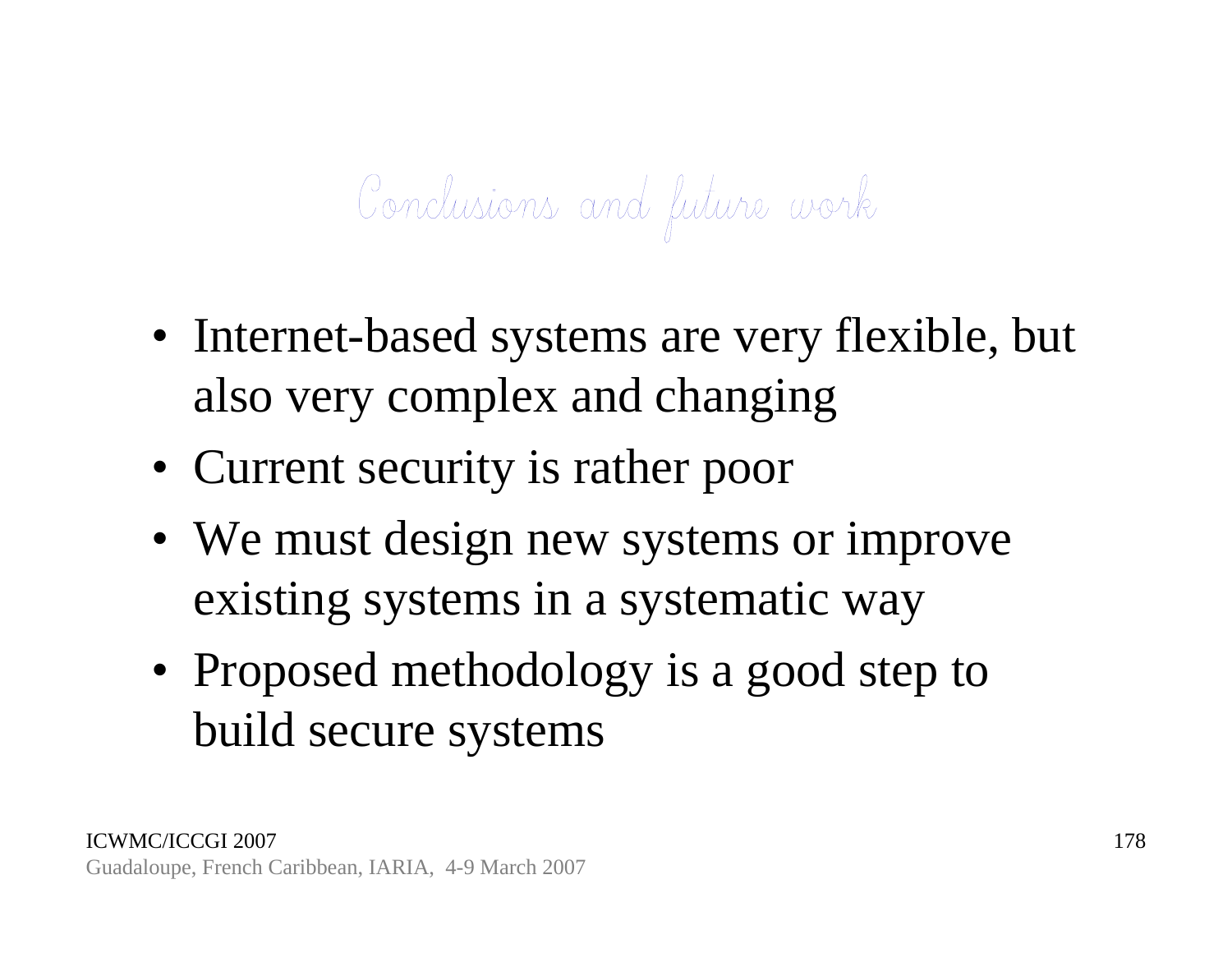#### Future work

- Patterns for web services standards: WS-Policy, BPEL, WSDL
- Patterns for database systems
- Combination with Aspect-Oriented Programming
- Define precise mappings between levels
- Cryptographic patterns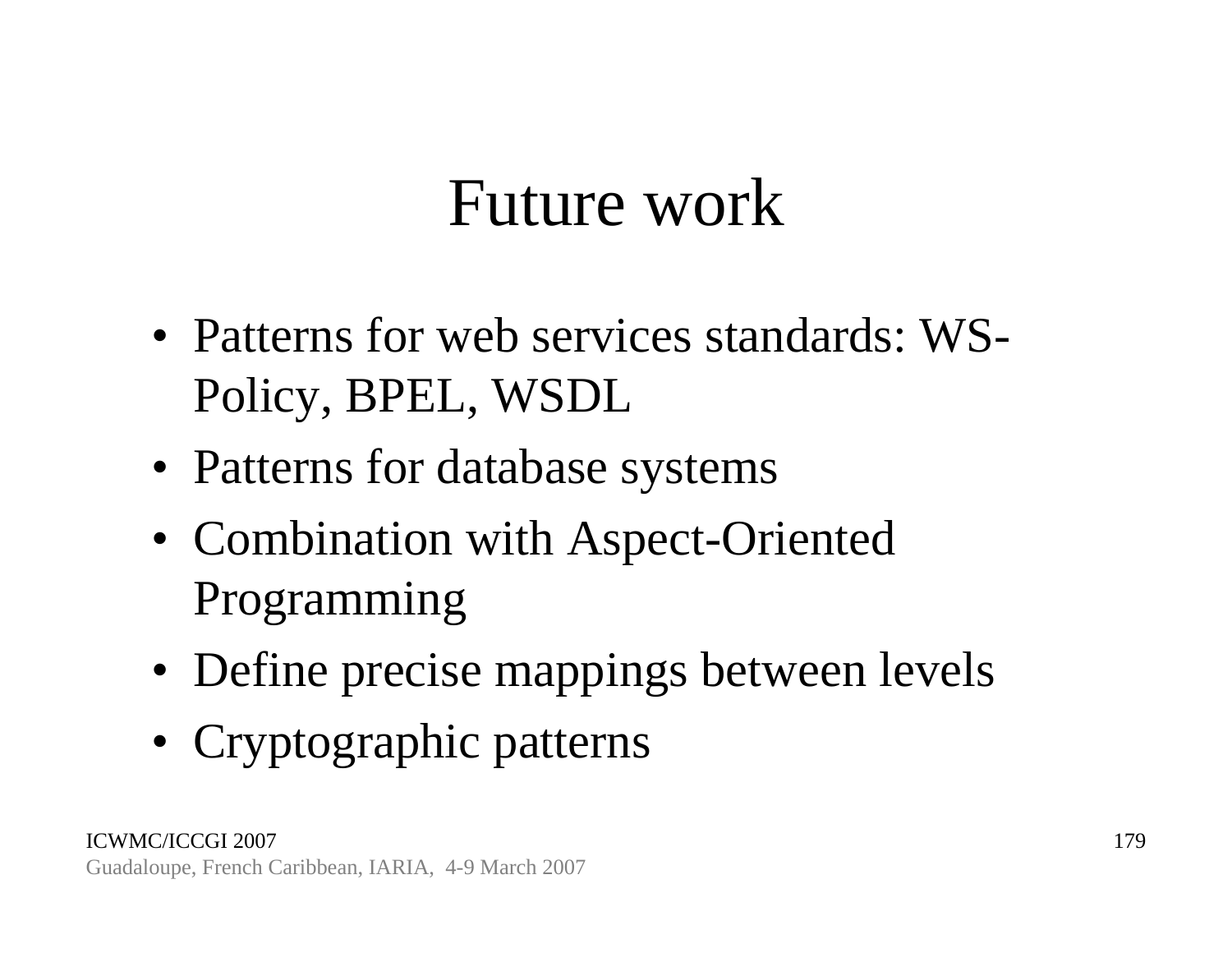# Industry standards

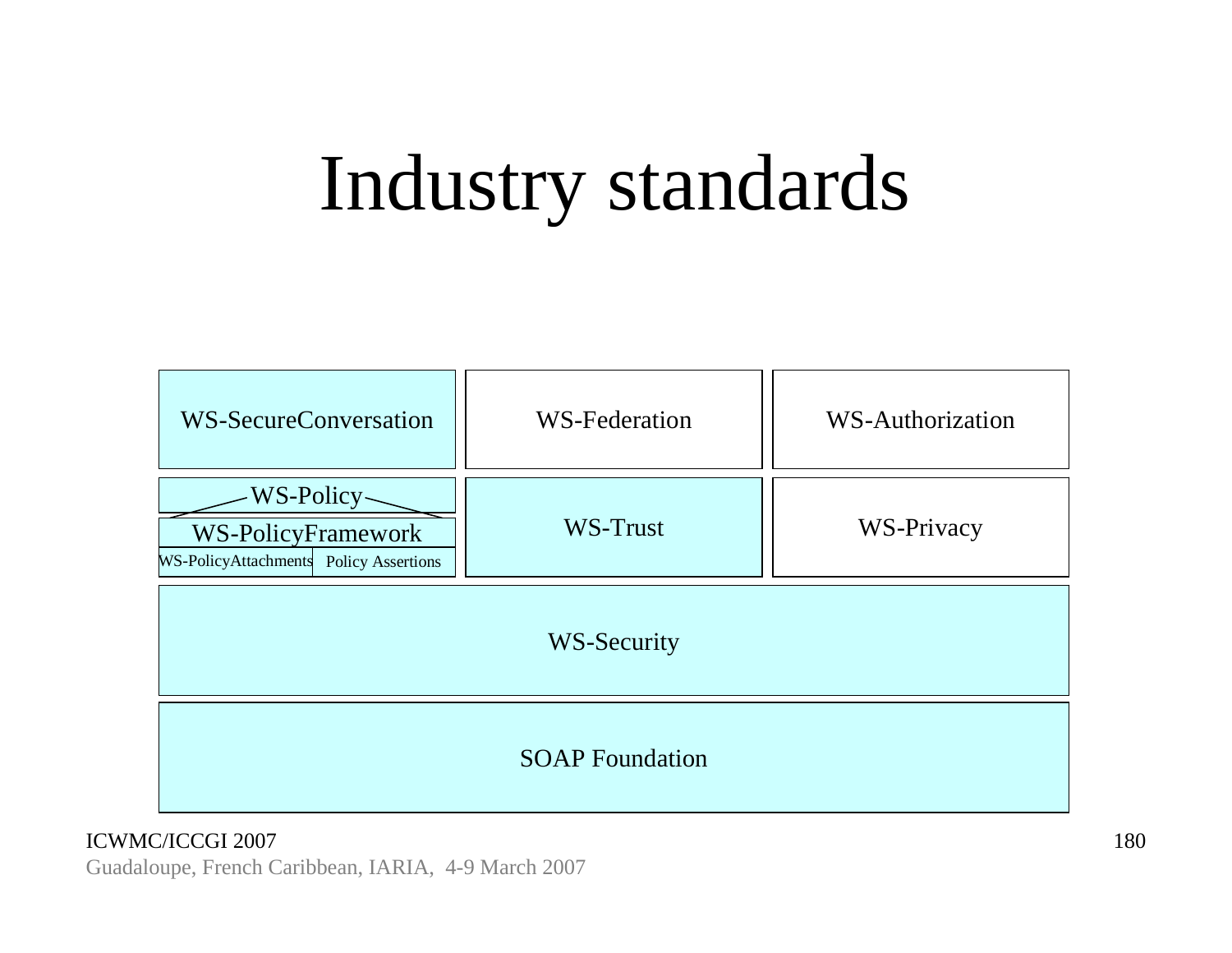## More research

- Refine the development method: wireless architectures
- Patterns for agent security
- Authorized analysis patterns
- Conformance of standards through patterns
- Combination of patterns and formal methods
- Secure reference models, considering all levels
- Combination with fault tolerance and real-time patterns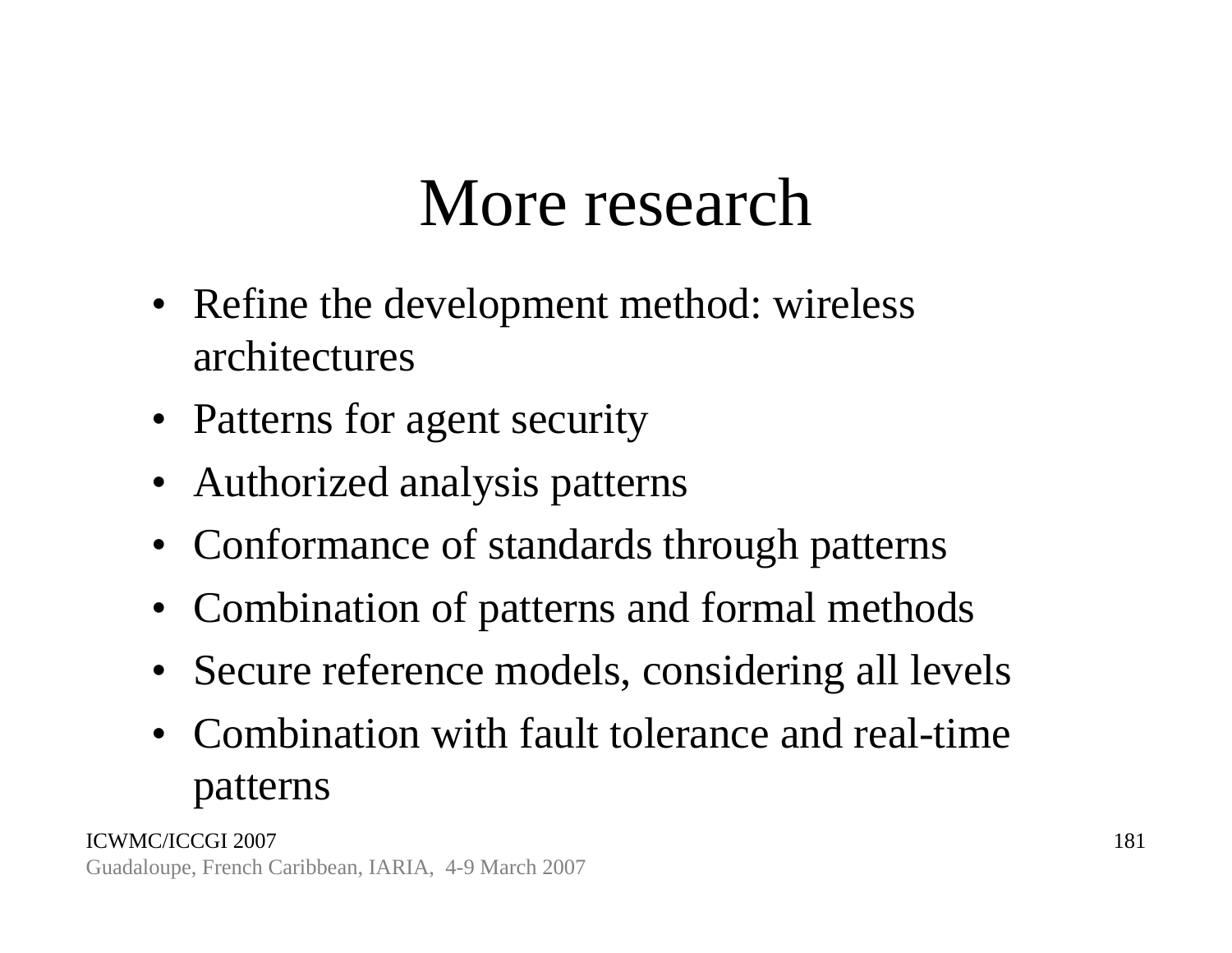# Sarbanes Oxley policies

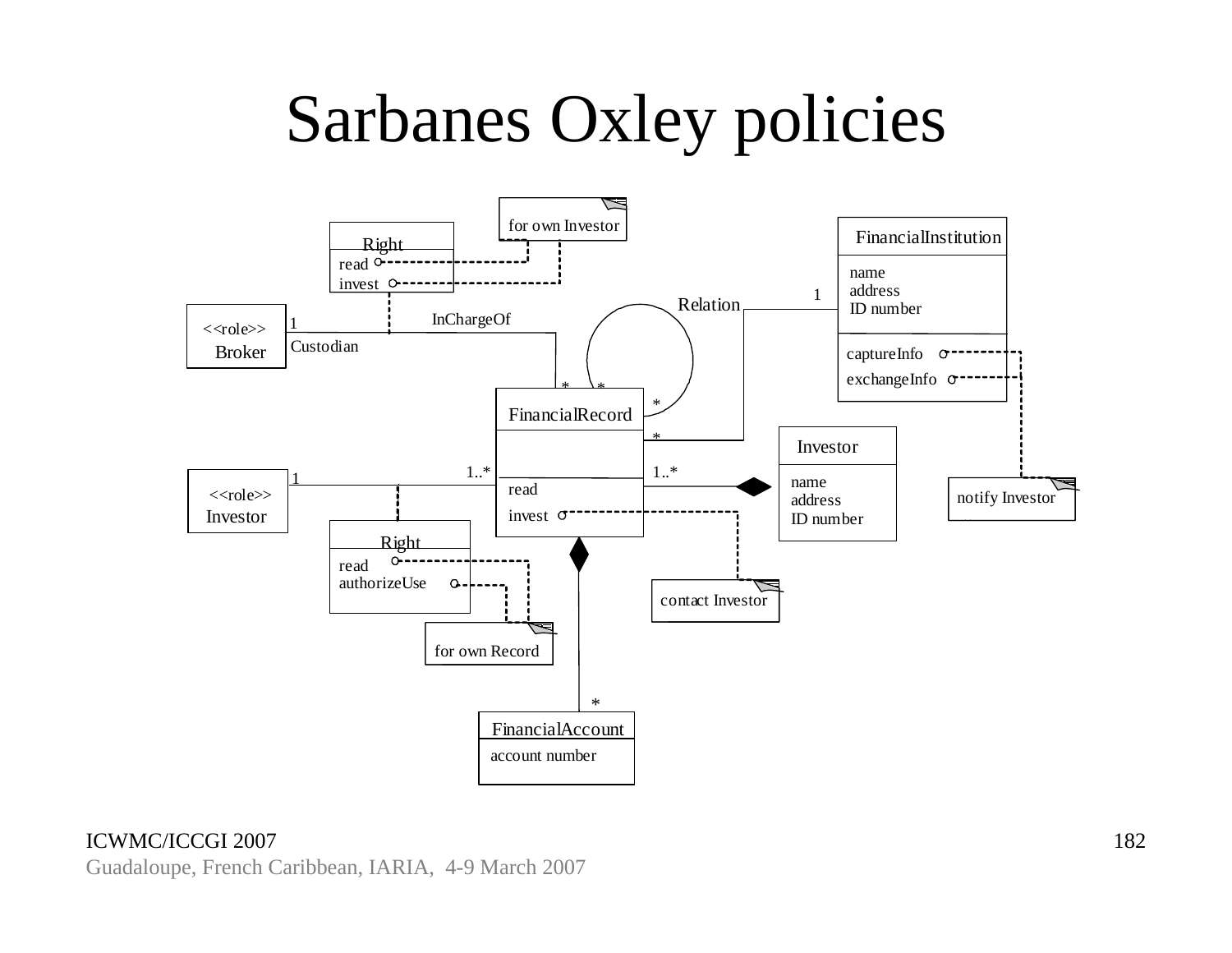# Tutorial History

This tutorial has been presented at:

- $\bullet$ IFIP WCC 1998, Vienna, Austria.
- $\bullet$  University of Buenos Aires, Argentina. Escuela de Ciencias Informaticas (ECI), July 2003.
- $\bullet$  IEEE Intern. Symp. on Advanced Distributed Systems (ISSADS), Guadalajara, MX, January 2005 and 2006
- $\bullet$ IEEE Southeastcon, Fort Lauderdale, FL, April, 2005
- $\bullet$  Third International Workshop on Security in Information Systems (WOSIS-2005), Miami, May 24-25, 2005
- $\bullet$  5th Latin American Conference on Pattern Languages of Programs, Campos do Jordao, Brazil, August 16-19, 2005
- $\bullet$  IEEE Int. Symposium on Secure Software Engineering (ISSSE.06), Arlington, VA, March 2006.
- $\bullet$ Security track of the IFIP WCC 2006 (Santiago de Chile, August 2006).
- $\bullet$  Eigth International Symposium on System and Information Security - SSI´2006, November 08-10, 2006. http://www.ssi.org.br/english/
- $\bullet$  IARIA's Joint Third International Conference on Wireless and Mobile Communitions(ICWM 2007) and Second International Multi-Conference on Computing in the Global Information Technology, Guadaloupe, French Carbbean, March 4-9, 2007 http://www.iaria.org
- $\bullet$  *45th ACM Southeast Conference (ACMSE 2007)*, March 23-24, 2007, Winston-Salem, North Carolina, http://acmse2007.wfu.edu

#### ICWMC/ICCGI 2007

Guadaloupe, French Caribbean, IARIA, 4-9 March 2007